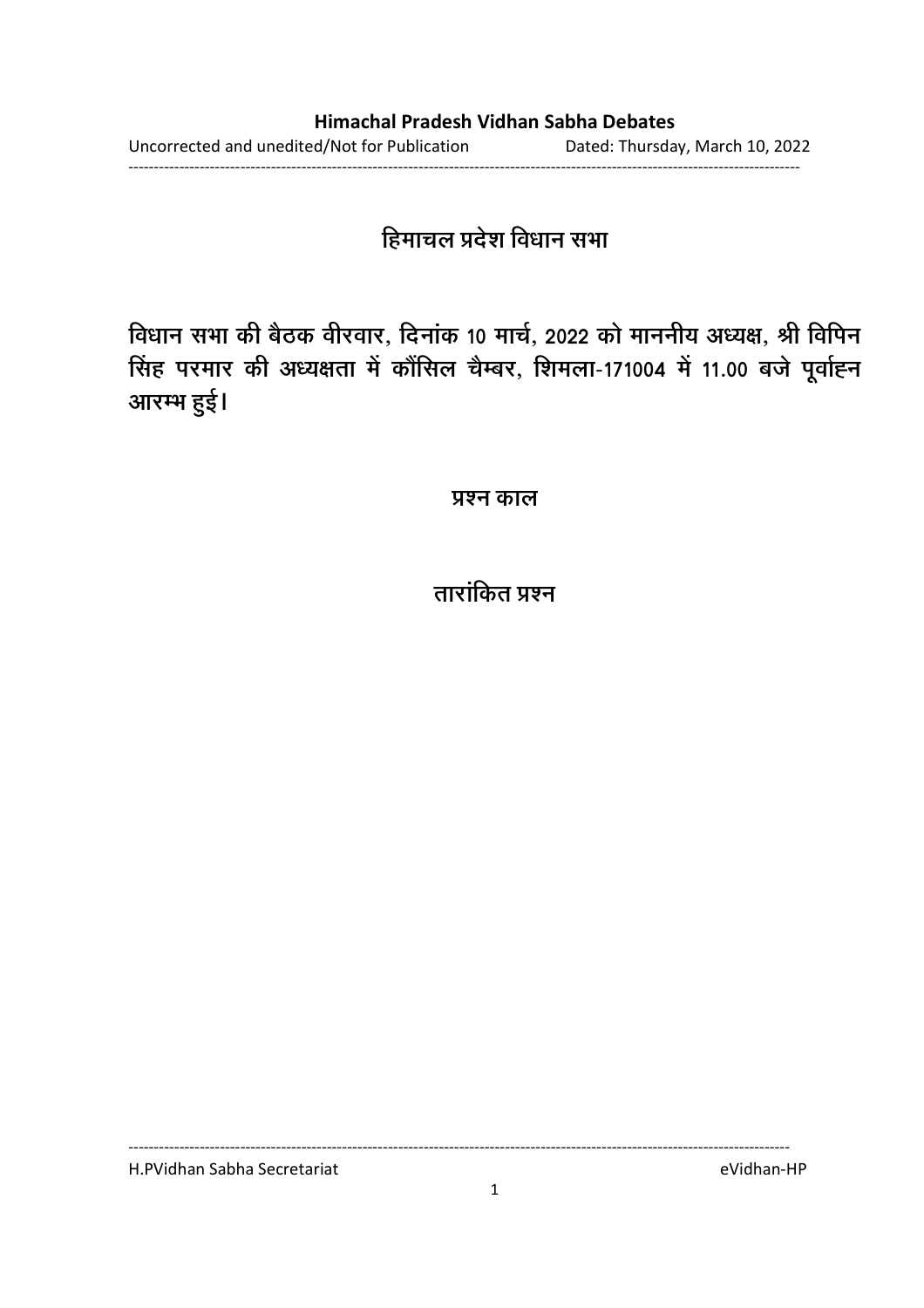Uncorrected and unedited/Not for Publication Dated: Thursday, March 10, 2022

------------------------------------------------------------------------------------------------------------------------------------

### 10/03/2022/1100/केएस/डेसि/1

### <u>प्रश्न संख्या:5014</u>

**श्री हर्षवर्धन चौहानः** माननीय अध्यक्ष महोदय, मंत्री जी ने जो सूचना सभा पटल पर रखी है, ट्रांसगिरी क्षेत्र को जनजातीय घोषित करने का जो मसला बहुत लम्बे अरसे से चला हुआ है। चार विधान सभा क्षेत्रों शिलाई, श्रीरेणुकाजी, पांवटा साहिब और पच्छाद की 144 पंचायतें हैं और ट्रांसगिरी क्षेत्र जौनसार बाबर का क्षेत्र है जो उत्तराखंड का हिस्सा है वह वर्ष 1967 में ट्राईबल डिक्लेयर हुआ था। उसके बाद से इस क्षेत्र के लोग इसको ट्राईबल डिक्लेयर करने के लिए संघर्ष कर रहे हैं। माननीय अध्यक्ष महोदय, मंत्री जी ने जो जवाब दिया है उसमें दो पैरामीटर्ज़ है। एक ट्राईबल डिपार्टमैंट की नोडल एजेंसी हैं, हिमाचल युनिवर्सिटी के ट्राईबल डिपार्टमेंट की जो रिकर्मडेशन है वह पार्ज़िटिव बनाकर हिमाचल युनिवर्सिटी ने सर्वे करने के बाद हिमाचल गवर्नमैंट ने केंद्र को भेजी है। दूसरा आपने जो ज़िक्र किया ethnographic proposal का, वह भी इसका सर्वे हुआ है और ethnographic report भी पाज़िटिव गई है जिसमें उन्होंने कहा है कि यह एरिया पैमानें पर सही बैठता है। मैं मंत्री महोदय से जानना चाहूंगा, आपने कहा है कि हाटी ट्राईब की रजिस्ट्रेशन होनी है, तो मैं चाहूंगा कि प्रदेश सरकार व केंद्र सरकार इसके ऊपर क्या पंग उठा रही है? इस क्षेत्र की जो लम्बे समय से मांग है, आपके घोषणा पत्र में भी चुनावी वायदा किया गया था। वर्ष 2014 में राजनाथ सिंह जी जब राष्ट्रीय अध्यक्ष थे, उन्होंने भी घोषणा की थी। ट्राईबल अर्फयर मिनिस्टर ने भी वर्ष 2019 में घोषणा की थी । तो मैं जानना चाहूँगा कि सरकार इसको टाईबल डिक्लेयर करने के लिए क्या कदम उठा रही है?

**तकनीकी शिक्षा मंत्रीः** अध्यक्ष महोदय, जहां तक माननीय सदस्य ने जानना चाहा है कि सरकार इस सम्बन्ध में क्या कार्रवाई कर रही है, मैं माननीय सदस्य को बताना चाहूगा कि जब से माननीय ठाकुर जय राम जी की सरकार बनी है, हमने इसमें निरंतर प्रयास किया हैं। माननीय सदस्य ने यह भी वर्णन किया है कि विश्वविद्यालय में एक कमेटी बनी थी, मैं उसका भी वर्णन करना चाहूंगा कि निर्देशक, जनजातीय अध्ययन संस्थान हिमाचल प्रदेश विश्वविद्यालय ने इस सदर्भ में दिनाक 30 जुलाई, 2016 को अपनी रिपोर्ट राज्य सरकार को सौपी। निर्देशक, जनजातीय अध्ययन संस्थान हिमाचल प्रदेश विश्वविद्यालय द्वारा

H.PVidhan Sabha Secretariat eVidhan-HP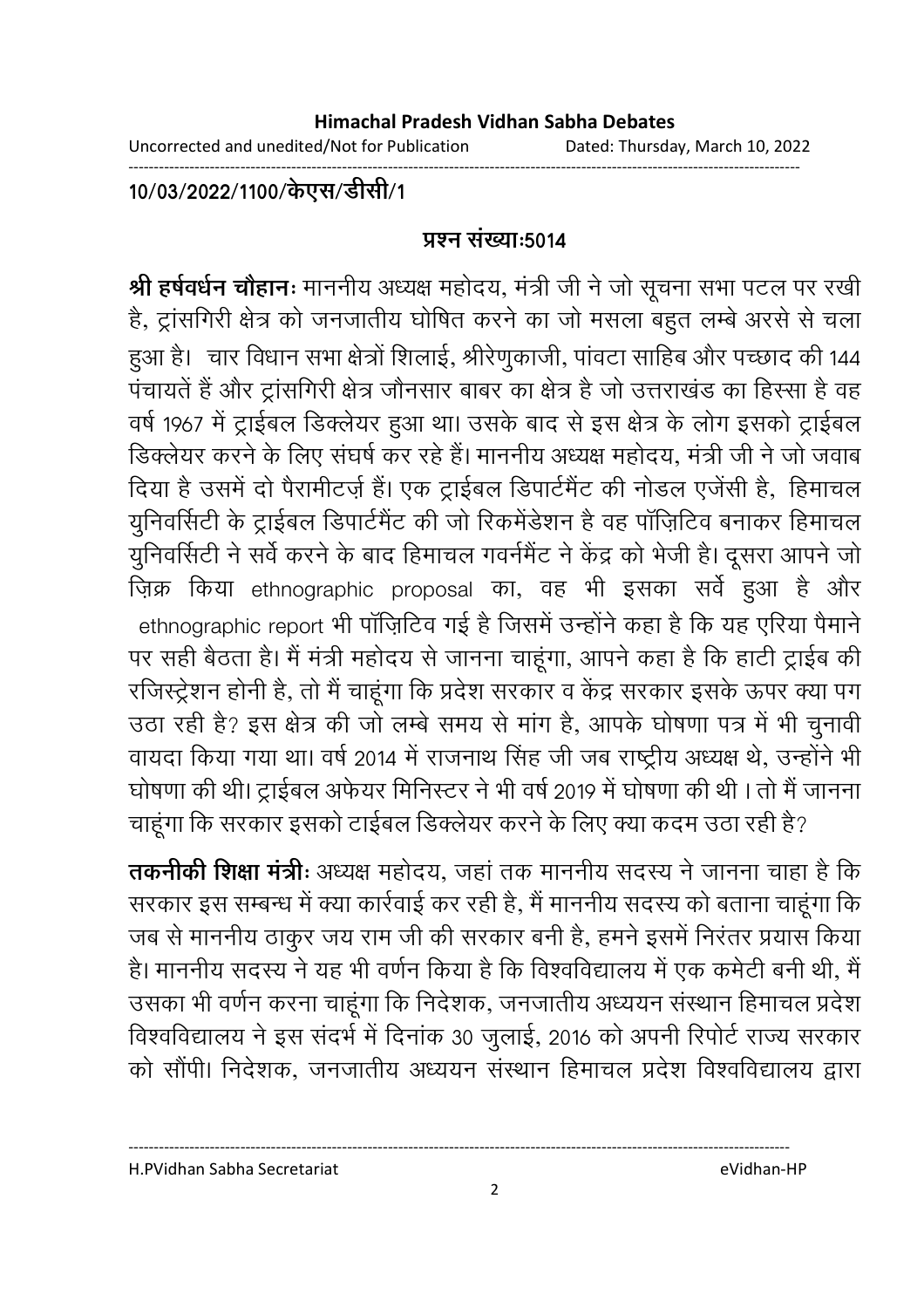Uncorrected and unedited/Not for Publication Dated: Thursday, March 10, 2022 ------------------------------------------------------------------------------------------------------------------------------------

प्रस्तुत रिपोर्ट का विभाग ने विस्तारपूर्वक परीक्षण किया तथा राज्य सरकार ने रिपोर्ट में गिरीपार क्षेत्र में दर्ज सभी गाव को अनुसूचित क्षेत्र तथा

श्रीमती अ0व0 द्वारा जारी---

**10.3.2022/1105/av/dc/1**

### प्रश्न संख्या : **5014 -----**कमागत

## तकनीकी शिक्षा मंत्री-----जारी

तथा राज्य सरकार ने रिपोर्ट में गिरीपार क्षेत्र में दर्ज सभी गावों को अनुसूचित क्षेत्र तथा इन क्षेत्रों में रह रहे समस्त हाटी समुदाय को अनुसूचित जनजाति की सूची में डालने का प्रस्ताव दिनाक 30.08.2016 को सचिव, जनजातीय कार्य मत्रालय, भारत सरकार को भेजा था। मैं आगे बताना चाहूंगा कि जनजातीय कार्य मंत्रालय, भारत सरकार ने अपने पत्र दिनाक 25.4.2017 द्वारा इस मामले में जिला सिरमौर के गिरीपार क्षेत्र के साथ-साथ जिला शिमला के उप मण्डल डोडरा-क्वार व 15/20 तथा जिला कुल्लू के 15/20 क्षेत्रों से संबंधित मामला भारत सरकार को भेजा है। इसमें कुछ कडिशन्ज थी जैसे :-

- (i). Village/Gram Panchyat/Tehsil/ Block-wise ST population is per Census 2011, census code number of village towns.
- (ii). Geographical map indicating proposed Scheduled Area, contiguity of areas with existing Schedule Areas, or
- (iii). Contiguity of proposed Schedule Areas in case of new area proposed for Schedule Areas.
- (iv). Recommendation of the Governor of the State for declaration of Scheduled Areas in Himachal Pradesh,as stated above.

उपायुक्त सिरमोर से गिरीपार क्षेत्र से संबंधित गावों की सूचना मंगवाकर तथा गिरीपार क्षेत्र के मानचित्र तैयार करवाकर माननीय राज्यपाल की सिफारिश सहित गिरीपार क्षेत्र

H.PVidhan Sabha Secretariat eVidhan-HP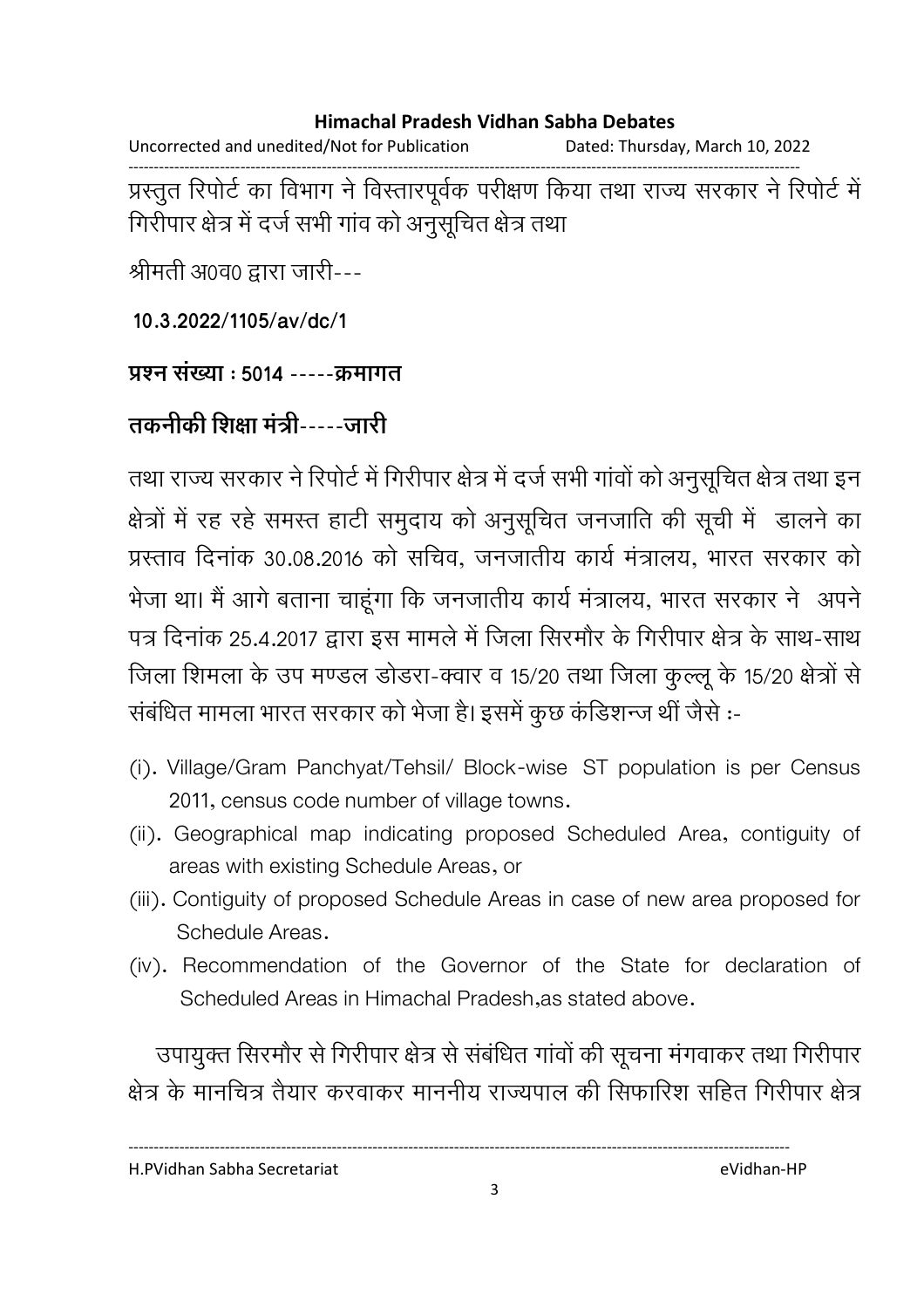Uncorrected and unedited/Not for Publication Dated: Thursday, March 10, 2022 ------------------------------------------------------------------------------------------------------------------------------------ को अनुसूचित क्षेत्र घोषित करने तथा गिरीपार क्षेत्र में रह रहे हाटी समुदाय को अनुसूचित जनजाति घोषित करने हेतु मामला जनजातीय कार्यालय मंत्रालय, भारत सरकार को पुनः दिनाक 19 जुलाई, 2018 को प्रेषित किया था। उसके बाद पाचवी बार मुख्य मंत्री, हिमाचल प्रदेश द्वारा अर्धशासीय पत्र दिनाक ४ अगस्त, २०१८ को केंद्रीय गृह मंत्री महोदय तथा केंद्रीय जनजातीय कार्य मंत्री से गिरीपार क्षेत्र को अनुसूचित जाति क्षेत्र घोषित करने |

### **10.3.2022/1105/av/dc/2**

तथा गिरीपार क्षेत्र में रह रहे हांटी समुदाय को अनुसूचित जनजाति घोषित करने हेतु शीघ्र आवश्यक कार्रवाई करने हेतु अनुरोध किया गया था। उसके बाद छठी बार सचिव, जनजातीय कार्य मंत्रालय, भारत सरकार द्वारा हमें दिनाक 24.10.2018 को यह सूचित किया गया कि रजिस्ट्रार, गवर्नमैंट आफ इंडिया द्वारा हिमाचल प्रदेश सरकार के गिरीपार क्षेत्र में रह रहे हाटी समुदाय को अनुसूचित जनजाति घोषित करने के प्रस्ताव को अस्वीकृत करने के मद्देनज़र इस समुदाय की full-fledged ethnographic study करवाई जाए तथा मंत्रालय को नया प्रस्ताव भेजा जाए। मैं यहां पर माननीय सदस्य को बताना चाहूँगा कि हमने जो रिपोर्ट पहली बार वर्ष 2018 को भारत सरकार को भेजी थी उसमें कुछ कमिया रह गई थी। उन्होंने हमें -दोबारा एथनोग्राफिक स्टंडी करने के लिए कहा इसलिए हमने यह स्टंडी फिर से करवाई। हालांकि माननीय केंद्रीय जनजातीय कार्य राज्य मंत्री, भारत सरकार के हिमाचल प्रदेश के दौरे के दौरान दिनाक 29.11.2018 को हुई बैठक में माननीय मुख्य मंत्री ने उनसे पुनः अनुरोध किया कि राज्य सरकार द्वारा भेजे गए प्रस्ताव. पर फिर से विचार किया जाए तथा गिरीपार क्षेत्र में रह रहे हाटी समुदाय को अनुसूचित जनजाति घोषित करने के प्रस्ताव पर शीघ्र उचित कार्रवाई की जाए। हमने फिर से दिनाक 4.12.2018 को भारत सरकार को पत्र भेजा और उस पर दोबारा से विचार करने का अनुरोध किया। उसके पश्चात दिनाक 20 मार्च, 2019 को राज्य सरकार के प्रस्ताव पर पुनः निरीक्षण करके हाटी समुदाय को अनुसूचित जाति में शामिल करने हेतु अनुरोध किया गया था। उसके एकदम बाद श्री अमित शाह, गृह मंत्री, भारत सरकार के पत्र संख्या दिनाक 19.6.2019 द्वारा यह सूचित किया गया कि इस प्रकरण में परीक्षणोपरात समुचित कार्रवाई की जाएगी। हमने दिनाक 2 मार्च, 2021 को जनगणना-2011 में हिमाचल प्रदेश की अनुसूचित जनजाति की श्रेणी में हाटी समुदाय को सम्मिलित नहीं किया है जिसके |

H.PVidhan Sabha Secretariat eVidhan-HP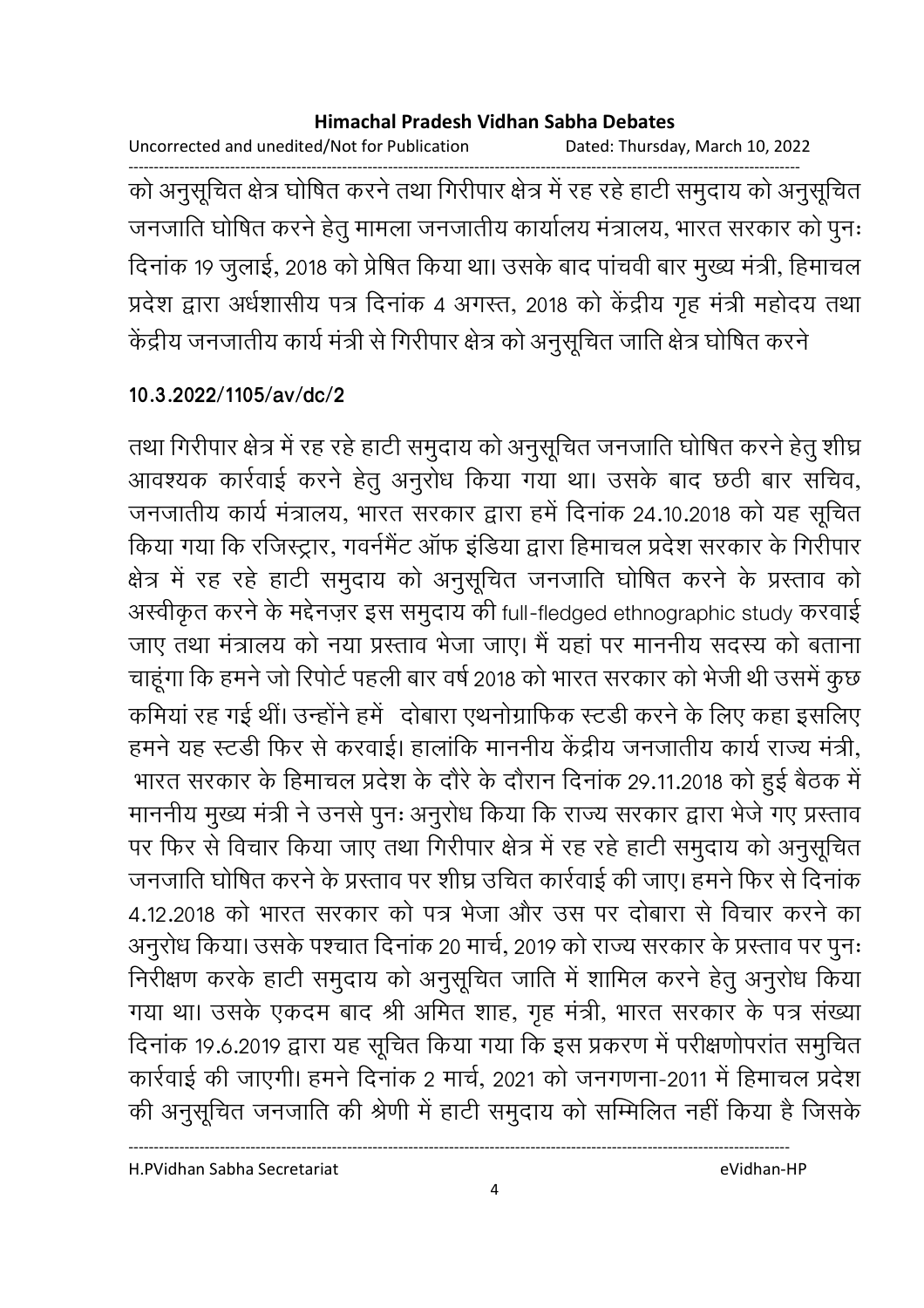Uncorrected and unedited/Not for Publication Dated: Thursday, March 10, 2022

दृष्टिगत गिरीपार क्षेत्र को अनुसूचित क्षेत्र घोषित नहीं किया जा सकता क्योंकि जनजातीय क्षेत्र को घोषित करने बारे जनजातीय जनसंख्या का बाहुल्य मापदण्ड, गिरीपार क्षेत्र पूरा नहीं करता है। यद्यपि मंत्रालय ने उपरोक्त पत्र द्वारा ही हाटी समुदाय को अनुसूचित जनजाति में सम्मिलित करने बारे अलग से प्रस्ताव भजने बारे कहा है।

## टी सी द्वारा जारी

## 10/03/2022/1110/टी0सी0वी0/डी0सी0/1

## प्रश्न संख्याः 5014.. क्रमागत्

## तकनीकी शिक्षा मंत्री जारी

पत्र द्वारा हाट्टी समुदाय को अलग से पत्र भेजने को कहा। इसी संदर्भ में केन्द्रीय, हाटी समिति, जिला सिरमौर के आवेदन प्रधान मंत्री कार्यालय एवं मुख्य मंत्री कार्यालय के माध्यम से विभाग में प्राप्त हुए हैं जिन पर आर0जी0आई की कुछ आब्जर्वेशन्ज के दृष्टिगत इस मामले का पुनः निरीक्षण करके हाट्टी समुदाय को अनुसूचित जनजातीय में शामिल करने के बारे में नई ethnographic report व अन्य संबंधित दस्तावेजों सहित जनजातीय

कार्य मंत्रालय, भारत सरकार को दिनांक 18.09.2021 तथा पुनः दिनांक 03.03.2022 को भेजी जा चकी है।

दिनांक 04.02.2020 को जनजातीय कार्य मंत्रालय, भारत सरकार ने यह मामला आर0जी0आई0 कार्यालय को भेज दिया है और वर्तमान में यह आर0जी0आई के तिधाराधीन है।

माननीय मुख्य मंत्री जी ने उपरोक्त मामले में दिनांक 09.03.2022 को अर्धशासकीय पत्र के माध्यम से माननीय गृह मंत्री, भारत सरकार से पुनः आग्रह किया है कि हाट्टी समुदाय को ट्राइब्ल घोषित किया जाए। अध्यक्ष महोदय, मैं यह भी बताना चाहंगा कि भारतीय जनता पार्टी ने अपने घोषणा पत्र को अक्षरश: इम्प्लीमेंट करने का प्रयास किया है। हम चाहते हैं कि इनको ट्राइब्ल घोषित किया जाए। ट्रांस गिरी एरिया को ट्राइब्ल एरिया घोषित करने से पहले इसको जनजातीय अनुसूचित जाति घोषित करना पड़ेगा। तभी यह ट्राइब्ल एरिया बनाया जा सकता है। वर्ष 1956 में किन्नौर, पांगी और लाहौल स्पिति को अनुसूचित जाति का दर्जा दिया गया था और वर्ष 1976 में उनका एरिया जनजातीय घोषित किया गया। हमने भारत सरकार से निवेदन किया है इसको जनजातीय क्षेत्र घोषित करने के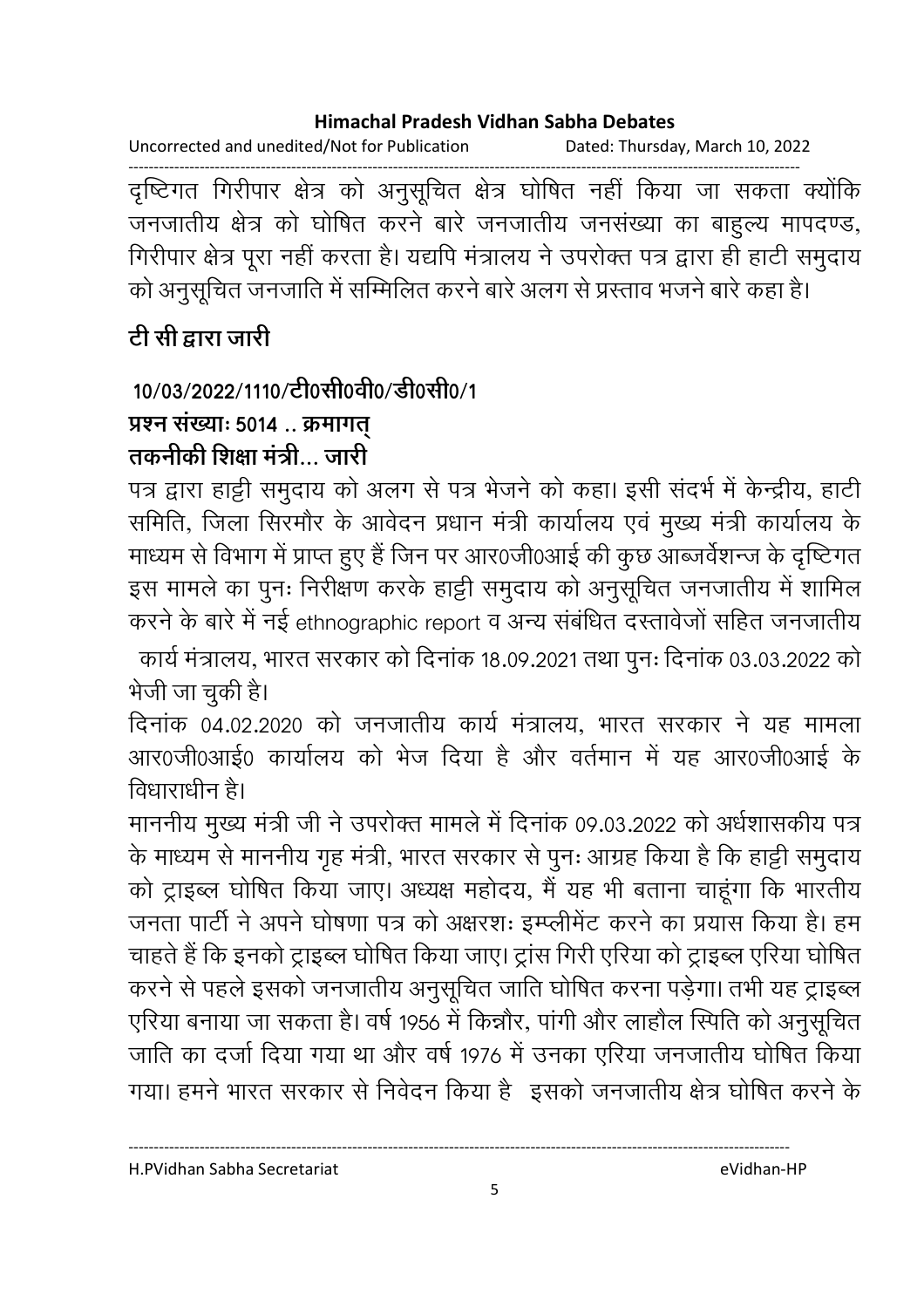Uncorrected and unedited/Not for Publication Dated: Thursday, March 10, 2022

------------------------------------------------------------------------------------------------------------------------------------ लिए बहुत-सारी कडीशन्ज है। इसमें indicative primitive traits होने चाहिए, वह वहां पर मिसिंग हैं। Distinctive culture होना चाहिए लेकिन वह भी मिसिंग है, geographical isolation चाहिए। हमने पूरा प्रपोजल भेजा है। …व्यवधान .. . आज शाति है और श्री हर्षवर्धन चौहान जी की आवाज भी कम- आ रही है। …व्यवधान… अध्यक्ष महोदय, वर्षे 2018 में केन्द्रीय मंत्री जी हिमाचल प्रदेश में आए और हमने उनके साथ बैठक की थी। सरकार सजग है और हम चाहते हैं कि यह समुदाय ट्राइब्ल घोषित हो। इसके लिए मुख्य मंत्री जी लगातार प्रयास कर रहे हैं। लेकिन यह भारत सरकार के विचाराधीन हैं। ...व्यवधान. आपके समय में इसके लिए एक पत्र लिखा गया और एक समिति का गठन किया गया। उस कर्मटी की रिपोर्ट भी गई थी। लेकिन वह समिति भग कर दी गई। उसके 10/03/2022/1110/<u>टी</u>0सी0वी0/डी0सी0/2

बाद हमने फिर से स्ट्र्डी करके एक रिपोर्ट और भेजी। परंतु उन्होंने कहा कि इसका ethnographic निरीक्षण नहीं हुआ है। हमने इसको स्टर्डी करके दोबारा भेजा है। हमने इसके लिए प्रयास किया है और मुझे पूर्ण विश्वास है कि बहुत शीघ्र इसमें उचित कार्रवाई होगी।

एन0एस0 द्वारा जारी **….**.

10-03-2022/1115/NS/HK/1

प्रश्न संख्या : 5014 .......क्रमागत

**श्री विनय कुमार** : अध्यक्ष महोदय, डबल इजन की सरकार है। आपके मंत्री महोदय दो बार आ करके घोषणा कर गए हैं। अगर यह फिजिबल नहीं था तो घोषणा क्यों की? चुनाव आते हैं और उससे पहले आ करके घोषणा करके चले जाते हैं। ट्रांस गिरी एरिया के मसले से 150 पंचायते जुड़ी हुई है। आप इसको मजाक में ले रहे हैं। यह बहुत ज्वलत मुद्दा है। मैं मंत्री जी से चाहता हूं कि आपने वर्ष 2018 से लेकर अब तक जो प्रयास किए हैं उसकी प्रति सभा पटल पर रखें।

H.PVidhan Sabha Secretariat eVidhan-HP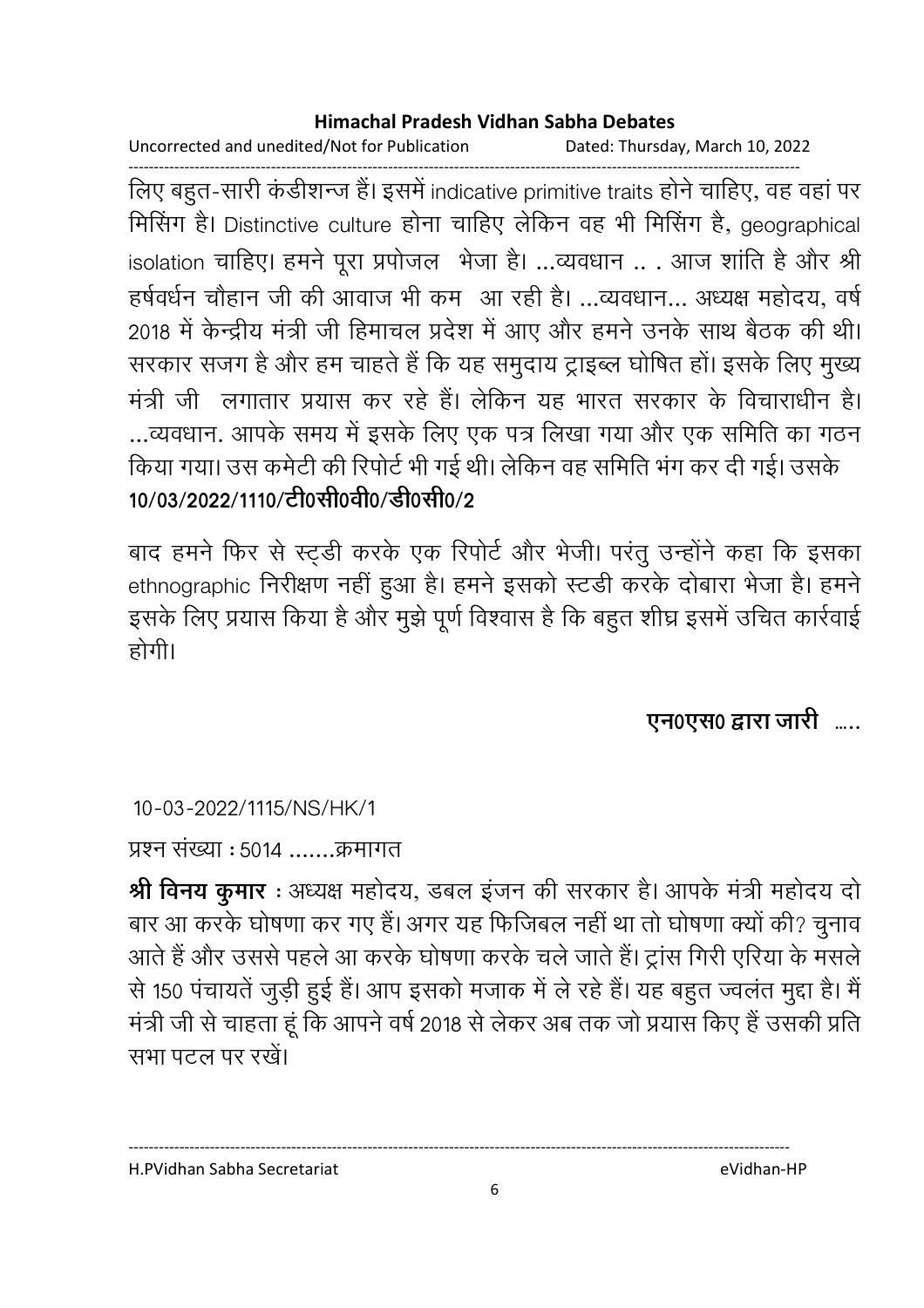Uncorrected and unedited/Not for Publication Dated: Thursday, March 10, 2022

------------------------------------------------------------------------------------------------------------------------------------ **तकनीकी शिक्षा मंत्री** : अध्यक्ष महोदय, मैं सारी रिपोर्टस ले करके सभा पटल पर रखूगा। मैं माननीय सदस्य को बताना चाहता हूं कि हमने घोषणा नहीं की है, हमने केवल प्रयास किए हैं। मैंने आपको इसका जवाब दिया है। हमने भारत सरकार को 14 बार पत्र लिखा है। आपके समय में इस पर जो स्टंडी हुई थी और उस स्टंडी के आधार पर भारत सरकार ने कहा है कि निरन्तर ethnographic के आधार पर होना चाहिए। हम चाहते है कि यह घोषित हो। अध्यक्ष महोदय, वहां पर 2,51,657 की जनसंख्या है। इसमें राजगढ़, संगढ़ाह, शिलाई, नौहराधार और पांवटा साहिब का एरिया आता है। ये सारा इलाका शैड्यूल ट्राईब में आता है। हम इसके लिए प्रयास कर रहे हैं। हमने घोषणा नहीं की है। यह कहना उचित नहीं हैं। हमने वर्ष 2017 से लेकर अब तक निरंतर प्रयास किए हैं।

**अध्यक्ष** : माननीय सदस्य आपने कहा कि सारे कांगज़ात जो प्रयास किए हैं सभा पटल पर रखे जाए तो मंत्री जी रख देंगे। इसमें चर्चा हो गई है। श्री हर्षवर्धन जी आप क्या बोलना चाहते हैं?

**श्री हर्षवर्धन चौहान** : अध्यक्ष महोदय, मंत्री जी ने विस्तृत जवाब दिया है। यह राजनीतिक मुद्दा नहीं है। पिछली सरकार ने भी प्रयास किया है और आपकी सरकार ने भी प्रयास किया है। सभी राजनीतिक पार्टी के लोगों की भावना इससे जुड़ी हुई है। सब चाहते हैं कि यह क्षेत्र ट्राईबल घोषित हो। आज आपकी सरकार केंद्र में हैं। आपने कहा कि नोडल एजेंसी एच0पी0 यूनिवर्सिटी के ट्राईबल डिपार्टमेंट की रिपोर्ट है और उसमें चारों पैमानों पर फिट बैठता है। Ethnographic रिपोर्ट ठीक पैमाने पर बैठती है। मै, मुख्य मंत्री जी और मंत्री जी से जानना चाहूंगा कि आप प्रधान मंत्री जी और केंद्र सरकार से निजी रूप में प्रयास करें। आप हार्टी ट्राईब को कह रहे हैं कि 0.20 प्रतिशत ट्राईब है। ट्राईब के लोग मांग कर रहे हैं . कि Registrar General of Tribal जो है वह हमें हार्टी ट्राईब की उसमें रजिस्ट्रेशन हो तो

### 10-03-2022/1115/NS/HK/2

डिक्लेयर होंगे। मैं, मुख्य मंत्री जी से निवेदन करूंगा कि आप प्रधान मंत्री जी से निजी रूप में निर्वेदन करें और अगर इस बैंकवर्ड एरिया को ट्राईबल स्टेंट्स मिलता है तो वहां के लोगों को नौकरिया मिलेगी और फंड्ज का फ्लों भी ज्यादा होगा तथा इस क्षेत्र में विकास होगा क्योंकि इसमें सर्वधानिक संशोधन होना है। संशोधन के लिए केंद्र में स्पष्ट बहुमत की सरकार है और तभी संशोधन होगा। मैं इसके लिए मुख्य मंत्री जी से निवेदन करूंगा।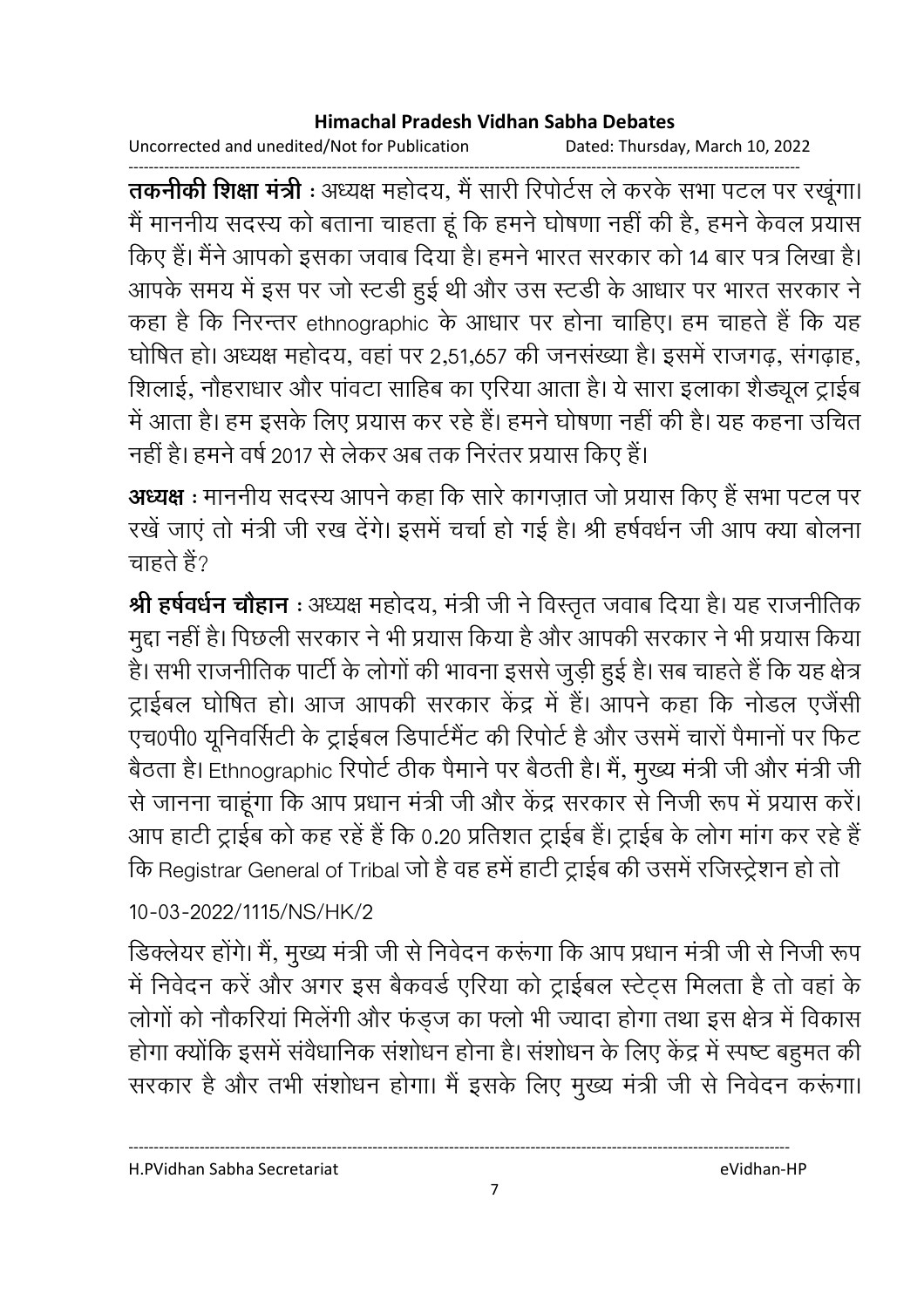Uncorrected and unedited/Not for Publication Dated: Thursday, March 10, 2022

------------------------------------------------------------------------------------------------------------------------------------ आपसे भी कई बार लोगों का डेप्यूटेशन मिला है। आप निजी रूप से प्रधान मंत्री से प्रयास करेंगे तो यह हो जाएगा।

**तकनीकी शिक्षा मंत्री** : अध्यक्ष महोदय, जवाब माननीय सदस्य के पास है। हमने कहीं नहीं | कहा है और इसमें लिखा है In March 2021, Ministry of Tribal Affairs, Government of India, intimated that the criteria for declaration of Scheduled Area, envisages the following:

- (i) Preponderance of tribal population
- (ii) Compactness and reasonable size of the area
- (iii) A viable administrative entity such as district, block or taluk, and
- (iv) Economic backwardness of the area as compared to the neighbouring areas.

अध्यक्ष महोदय, यह इन चारों कडीशन में कहीं भी फिट नहीं बैठता है। इसका हमने आपको जवाब दिया है और हम इसकी पोजिटिव रिपोर्ट दे रहे हैं। मैंने पहले भी कहा कि वहां पर सभी कास्ट के लोग रहते हैं। वहां पर only 0.20 पॉपुलेशन है और वहां पर गुज्जर लोग रहते हैं और किसी भी तरीके से यह फुलफिल नहीं होता है। इसमें चार कडीशन्ज़ है और इसके बावजूद मुख्य मंत्री महोदय ने कहा कि हमें घोषित करना है और केंद्र सरकार को भेजना है। हमने इसे पोजिटिबली भेजा है। हमने ethnographic स्टर्डी करके रिपोर्ट भेजी है और यह कहीं नहीं लिखा है।

मुख्य मंत्री ......श्रीआर0 के0 एस0 द्वारा जारी।

10.03.2022/1120/RKS/एजी-1

प्रश्न संख्या: 5014... जारी

**मुख्य मंत्री** : अध्यक्ष महोदय, माननीय मंत्री जी ने बड़े विस्तार से इस प्रश्न का उत्तर दिया। है। उस क्षेत्र के लोग इस मांग को काफी समय से कर रहे हैं। हमारी सरकार इस काम को करवाने के लिए सकारात्मक दृष्टि के साथ प्रयास कर रही है। उस क्षेत्र के लोगों की भावनाओं का सम्मान करने के लिए हम लगातार प्रयत्न कर रहे हैं। उत्तराखंड का जोनसार इलाका इस क्षेत्र के साथ लगता है। ये दोनों क्षेत्र साथ लगते हैं इसलिए कुछ

H.PVidhan Sabha Secretariat eVidhan-HP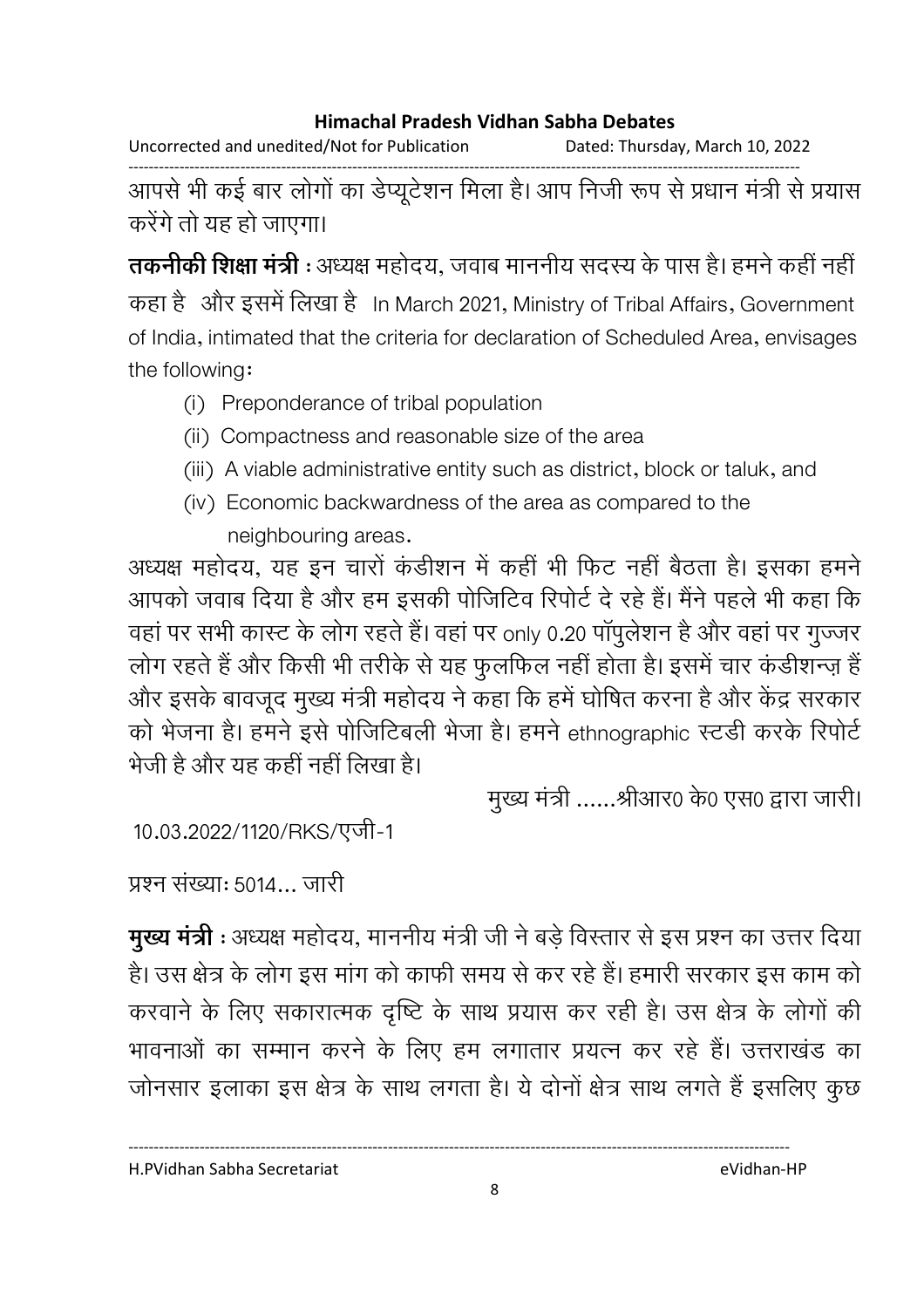Uncorrected and unedited/Not for Publication Dated: Thursday, March 10, 2022

परिवार के लोगों ने तो इन दोनों क्षेत्रों में अपने घर बनाए हैं इस तरह एक परिवार के लोग आधे ट्राइबल एरिया में आते हैं और आधे ट्राइबल एरिया से वंचित हैं। यह एक विचित्र स्थिति बनी हुई है। इन क्षेत्रों की भौगोलिक स्थिति और रीति-रिवाज एक जैसा ही है। इसलिए शिलाई, रेणुकाजी और पच्छाद विधान सभा क्षेत्र के लोगों को भी जोनसार क्षेत्र की तर्ज पर जनजातीय क्षेत्र का दर्जा मिलना चाहिए। शिलाई, रेणुकाजी और पच्छाद विधान सभा क्षेत्र के लोगों का एक बहुत बड़ा डेपूटेशन मुझसे इस विषय पर बातचीत करने के लिए मिला था। मेरी उनके साथ बड़े विस्तार से चर्चा हुई है। हिमाचल सरकार की ओर से पोजिटिव एंथ्रो ग्राफिक्स रिपोर्ट तैयार कर केंद्र सरकार को भेज दी गई है। इससे पहले यह मामला इतना पोजिटिव नहीं भेजा गया था। मैंने व्यक्तिगत रूप से इस विषय में केंद्र को प्रत्र लिखा है और माननीय रक्षा मंत्री जी से भी इस विषय में बड़े विस्तार से बता की है। जो डेपूटेशन मझसे मिला था उन्हें भी उम्मीद है कि केंद्र व प्रदेश में भारतीय जनता पार्टी की सरकार है इसलिए यह काम हो जाएगा। माननीय सदस्य की चिंता वाजिब है क्योंकि साथ लगता इलाका पुनः भाजपामयी हो गया है। ...व्यवधान...आप लंबे समय से उस क्षेत्र का प्रतिनिधित्व कर रहे हैं अगर आपने ईमानदारी के साथ इस दिशा में प्रयत्न किया होता तो यह मसला कब का हल हो जाता। लेकिन आज आप इतने व्याकुल हो गए हैं और यह चाह रहे हैं कि यह काम अभी होना चाहिए। मैं आपको कहना चाहूंगा कि हर काम को करने में वक्त लगता है। <u>हम इस सारे मामले को केंद्र के समक्ष उठाएंगे ताकि उस क्षेत्र के लोगों</u> <u>की मांग को पूरा किया जा सके</u>

## 10.03.2022/1120/RKS/एजी-2

तकनीकी शिक्षा मंत्री : अध्यक्ष महोदय, माननीय सदस्य, हर्ष वर्धन चौहान जी कह रहे हैं कि इन्होंने बहुत प्रयास किया। लेकिन मैं इन्हें बताना चाहूंगा कि हाटी समुदाय को ट्राइबल एरिया का स्टेटस न मिले इसके लिए इन्होंने क्या प्रयास किये? इसे डाइल्यूट करने के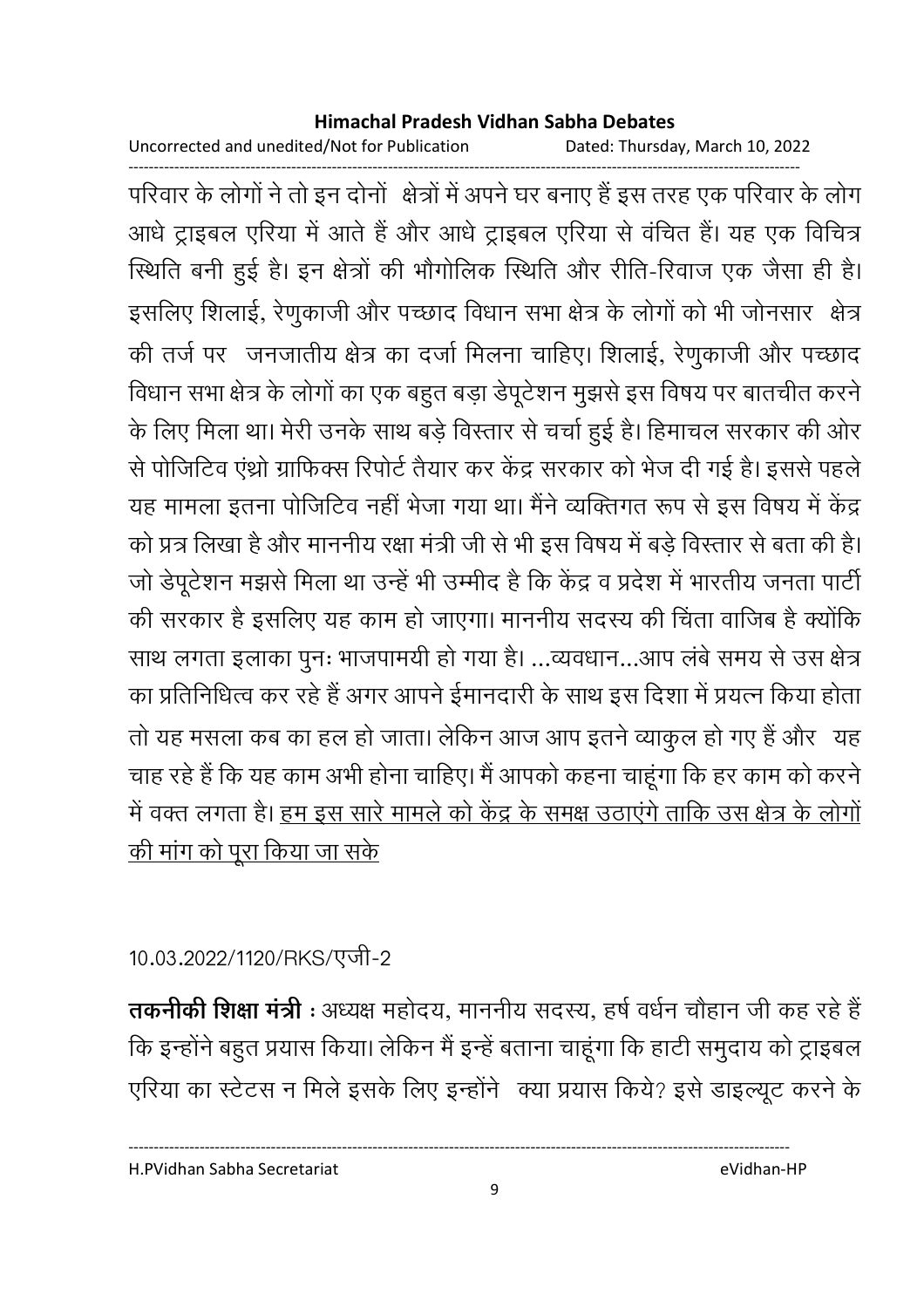Uncorrected and unedited/Not for Publication Dated: Thursday, March 10, 2022 ------------------------------------------------------------------------------------------------------------------------------------ लिए इन्होंने और क्षेत्र जोड़ने की कोशिश की। कांगड़ा जिला के छोटा और बड़ा भंगाल के क्षेत्र, ट्रांसगिरी एरियाज ...व्यवधान.. गोहर वैली, चौहार वैली, डोडरा क्वार और कुल्लू के मलाणा क्षेत्र को इन्होंने ट्राइबल में डालने की बात कही ताकि ट्रांसगिरी एरिया का प्रस्ताव दब जाए।

अगला प्रश्न,श्री एन जी द्वारा... जारी

<u>10-03-2022/1125/ए.जी.-एन.जी. /1</u>

### **प्रश्न संख्या - 5015**

**श्री सुरेन्द्र शोरी (बन्जार) :** अध्यक्ष महोदय, मेरा प्रश्न बन्जार में ट्रैफिक जाम को लेकर है। बन्जार में हर दिन 2-2 घण्टे ट्रैफिक जाम लगता है और पर्यटन के सीजन में तो इस से भी ज्यादा समय तक ट्रैफिक जाम लगता है। मैं माननीय मुख्य मंत्री जी से आश्वासन चाहता हू कि बन्जार में यातायात की बेहतर सुविधा और वहां पर जाम न लगे इसके लिए बन्जार में अलग से ट्रैफिक विंग का निमाणे किया जाएगा। बन्जार में सिंधुआ से लेकर घेड़ीघाट क्षेत्र तक 4-5 किलोमीटर के अंदर बहुत जाम लगता है जिस कारण लोगों को काफी असुविधाएं होती है। मैं माननीय मुख्य मंत्री जी से आश्वासन चाहता हूं कि आने वाले समय में जल्दी ही बन्जार में ट्रफिक विंग बनाया जाएगा।

**मुख्य मंत्री** : अध्यक्ष महोदय, इस विषय को लेकर मैंने अपना उत्तर दें दिया है। हमारे पास अभी जो प्रावधान है उसके अनुसार ट्रैफिक विंग पूरे जिला के लिए होता है। किसी उप-मण्डल या थाने के लिए नहीं होता है। पूरे प्रदेश में कहीं पर भी इस प्रकार की व्यवस्था नहीं | है। अध्यक्ष महोदय, मैं इस बात से सहमत हूं कि कुल्लू जिला एक पर्यटन स्थल है। माननीय सदस्य ने जिस सड़क का जिक्र किया है वह बन्जार के मुख्य बाजार के बीच में से होकर गुजरती है। वह सड़क बहुत तग है। उसमें से एक वक्त में एक ही गाड़ी गुजर सकती है। मेरे

H.PVidhan Sabha Secretariat eVidhan-HP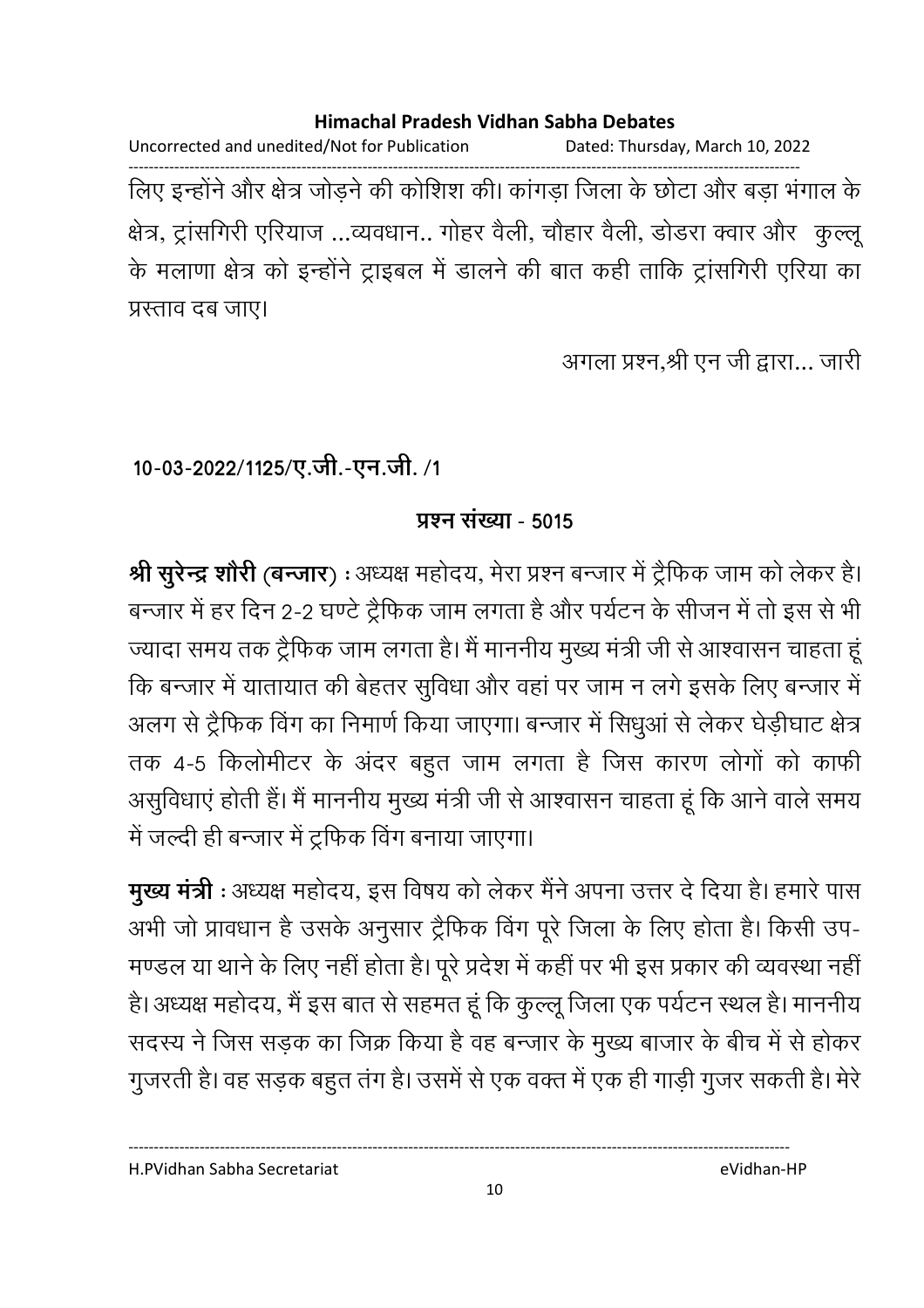Uncorrected and unedited/Not for Publication Dated: Thursday, March 10, 2022

क्षेत्र के लिए भी वहां से रास्ता जाता है। इसलिए मैं एक नहीं बल्की अनेक बार उस सड़क के ट्रैफिक जाम में फंसा हूं। उस सड़क में यदि कोई गाड़ी सामने से आ जाती है तो दूसरी गाड़ी को आगे-पीछे करने की गुंजाइश ही नहीं है। हम प्रयास कर रहे हैं कि लोक निर्माण विभाग के माध्यम से वहां पर एक बाइपास का निर्माण कार्य जल्द पूर्ण कर लिया जाए और मुझे लगता है कि अगले एक वर्ष में वह काम पूरा हो जाएगा। वहां पर ट्रैफिक की बहुत ज्वलंत समस्या है। वह एक बोटल-नैक की तरह बहुत छोटा सा पोरशन है जिसमें ऐसी स्थिति उत्पन्न हो जाती है कि कईं घंटों तक जाम लग जाता है।

### 10-03-2022/1125/ए.जी.-एन.जी./2

अध्यक्ष महोदय, हम कुल्लू जिला में ट्रैफिक की व्यवस्था को augmentation करने की आवश्यकता को महसूस कर रहे हैं। वहां पर पर्यटकों का बहुत दबाव रहता है क्योंकि जलोड़ी-जोत जाने के लिए यही एक मात्र रास्ता है। ट्रैफिक का संचालन अच्छी तरह से कैसे हो सकता है इसके लिए जो भी आंतरिक व्यवस्थाएं करनी होंगी, हम उन्हें करेंगे। अध्यक्ष महोदय, मुझे लगता है कि जब बाइपास का निर्माण कार्य पूर्ण हो जाएगा तो वहां पर ट्रैफिक की समस्या ज्यादा नहीं रहेगी। अध्यक्ष महोदय, अभी तो मैं केवल इतना ही कहना चाहता हूं कि ट्रैफिक विंग पूरे जिला के लिए होता है और किसी उप-मण्डल या थाने के लिए नहीं होता है। उस विशेष स्थान के लिए माननीय सदस्य की परेशानी बिलकुल सही है क्योंकि कई बार यदि कोई मरीज एम्बुलैंस में होता है और वहां पर रास्ता बंद हो जाता है। उसे अस्पताल पहुंचाने में भी बहुत दिक्कत होती है। उस पोरशन में ट्रैफिक व्यवस्था को

रेगुलेट करने के लिए जो भी आंतरिक व्यवस्था करनी होगी उसे हम अवश्य करेंगे।

प्रश्न समाप्त⁄-

अगला प्रश्न........श्री जे.एस. द्वारा जारी.........

10.03.2022/1130/JS/HK/1

प्रश्न संख्या: 5016

H.PVidhan Sabha Secretariat

eVidhan-HP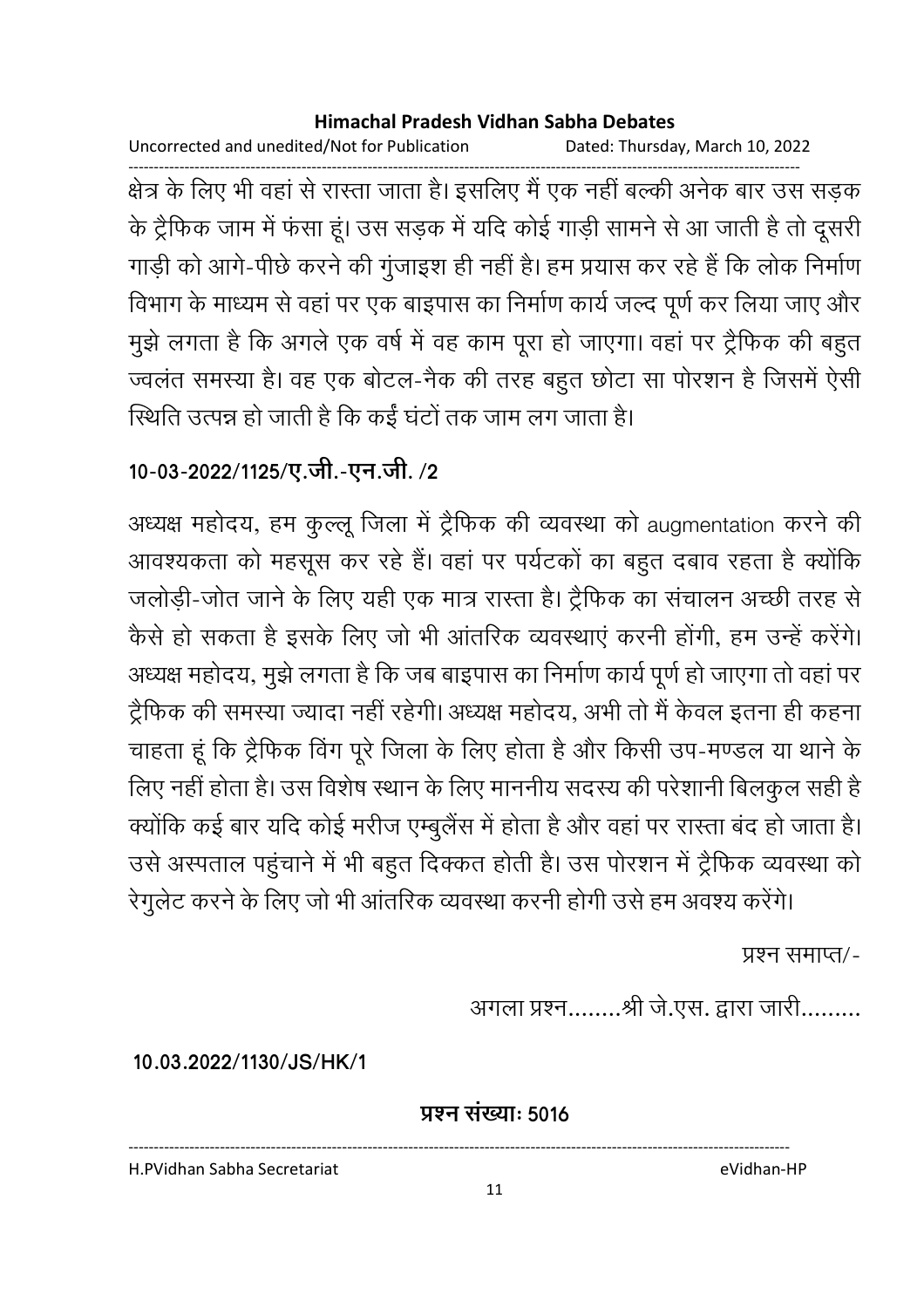Uncorrected and unedited/Not for Publication Dated: Thursday, March 10, 2022

------------------------------------------------------------------------------------------------------------------------------------ **श्री पवन कुमार काजलः** अध्यक्ष महोदय, जो सूचना सभा पटल पर रखी है वह काफी विस्तार से हैं लेकिन मैं माननीय मुख्य मंत्री जी के ध्यान में लाना चाहूंगा कि कई कर्मचारी 8 वर्ष तक काँट्रेक्ट पर रहते हैं और उसके बाद रैगुलर होते हैं। कई बैच वाइज़ के आधार पर 10-12 वर्ष ही नौकरी कर पाते हैं। मैं यहां पर सरकार का ध्यान केंद्रित करना चाहता हू कि जो कांट्रेक्ट का कार्यकाल है यदि उसको उनकी सीनियोरिटी में जोड़ देते हैं तो उनकी प्रमोशन व रिटायरमैंट में बैनिफिट मिल सकता है।

**मुख्य मंत्रीः** अध्यक्ष महोदय, मैने इसका उत्तर बहुत विस्तार से दिया है। लेकिन मैं यह जरूर कहना चाहूंगा कि अनुबन्ध एक अस्थाई व्यवस्था है। एक अनुबन्ध कमी केवल अनुबन्ध शर्ता से ही जुड़ा होता है। अतः नियमित होने पर वह वरिष्ठता का पात्र नहीं हो पाता है। हमारी सरकार ने जो अनुबन्ध का पीरियड है, जिसका आप जिक्र कर रहे है, पहले यह लम्बा होता था, पहले यह 3 वर्ष का था और अब इसे हमने 2 वर्ष कर दिया है। ऐसे में मुझे लगता है कि उसको बहुत लम्बे समय तक अपनी वरिष्ठता के लिए जरूरत नहीं रहेगी क्योंकि अब 2 वर्ष का पीरियंड पूरा होने के बाद वह नियमित हो जाएगा। उसके बाद ही वह इसमें कवर हो पाएगा। अध्यक्ष महोदय, मैं यह भी कहना चाहता हूं कि सरकार द्वारा समय-समय पर अनुबन्ध कर्मचारियों की सेवाओं सम्बन्धी विभिन्न निबन्धन एवं शर्त निर्धारित की जाती है। इन निबन्धन एवं शतों में स्पष्ट उल्लेख है कि अनुबन्ध पर कार्यरत्त कर्मचारियों पर विभिन्न सेवा संबंधित नियम, जो नियमित कर्मचारियों पर लागू होते हैं, जैसे कि एफ.आर.एस.आर., लीव रूल्ज़,सी.सी.एफ. पैंशन रूल्ज़ और सी.सी.एफ. कंडक्ट रूल्ज़ इत्यादि लागू नहीं होते हैं। इसलिए यह एक टैक्निकल इशू है। मुझे लगता है कि जो आपकी मशा है उस मशा को हमने काफी हद तक पूरा कर लिया है। अब हमने कार्ट्रक्ट पीरियंड दो वर्ष का कर दिया है। इस कारण से बहुत सारे कर्मचारियों को अब इस तरह की पीड़ा से नहीं गुजरना पड़ेगा।

**10.03.2022/1130/JS/HK/2**

**प्रश्न संख्या: 5017** 

----------------------------------------------------------------------------------------------------------------------------------

H.PVidhan Sabha Secretariat eVidhan-HP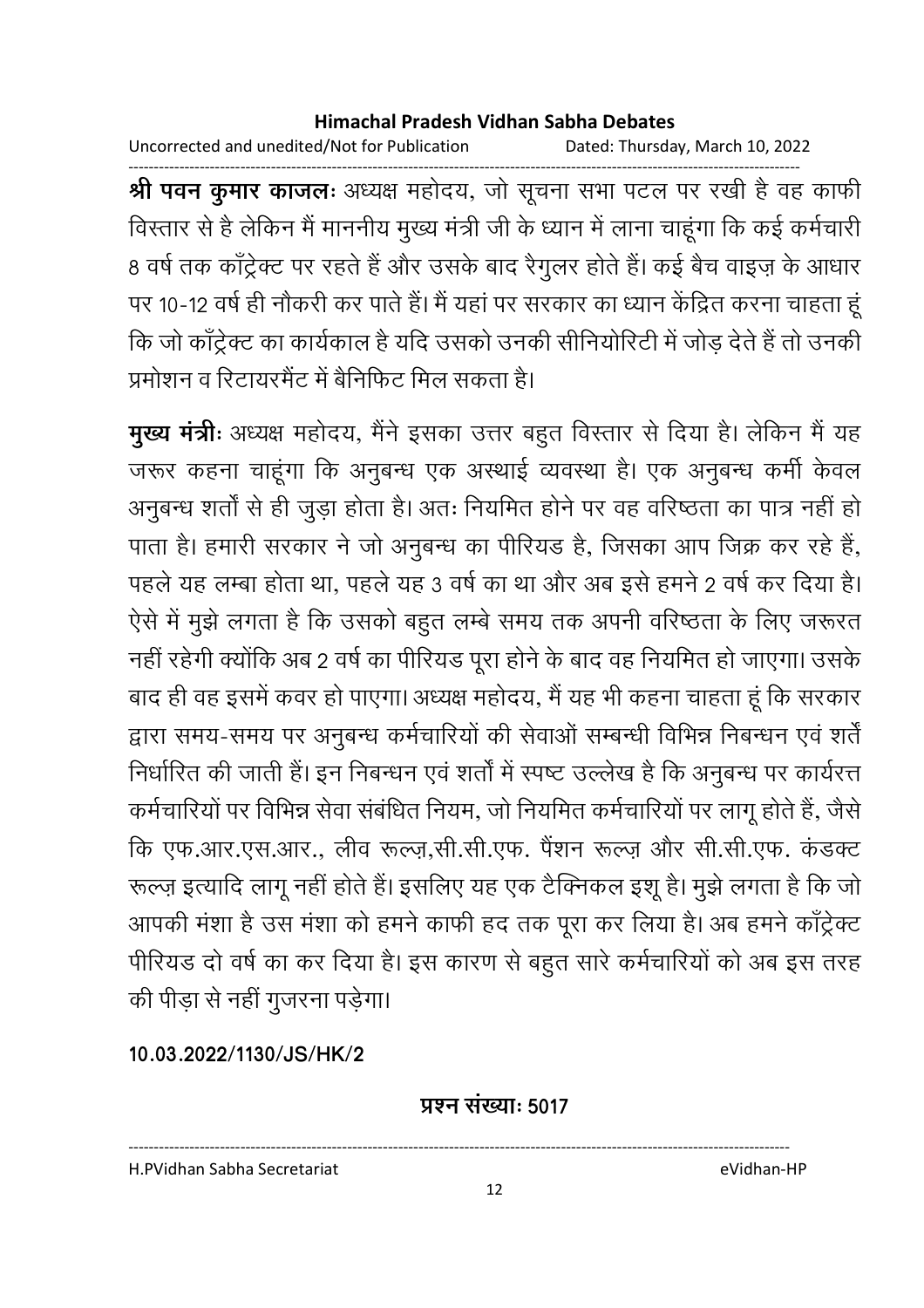Uncorrected and unedited/Not for Publication Dated: Thursday, March 10, 2022

------------------------------------------------------------------------------------------------------------------------------------ **श्री किशोरी लालः** अध्यक्ष महोदय, मैं आपके माध्यम से प्रदेश के माननीय मुख्य मंत्री जी का धन्यवाद करता हूं कि मेरे चुनाव क्षेत्र में सड़कों के निर्माण में प्रधान मंत्री ग्रामीण सड़क योजना के स्टेज | व || के लिए 361 करोड़ रुपये इन चार वर्षों में खर्च किए जा रहे हैं, ' जिसमें से 75 सड़कें | तथा || स्टेज में तथा 50 ऐसी सड़के हैं जिस पर डी.पी.आज़े. बनाई जा रही हैं और फोरेस्ट क्लीयरेंस ली जा रही हैं।

माननीय अध्यक्ष महोदय, मैं आपके माध्यम द्वारा जो हाल ही में प्रधान मंत्री ग्रामीण सड़क योजना स्टेज-III के तहत जो पूरे प्रदेश से अभी 15 ब्लाक अपग्रेड करने हैं, इसके लिए मैं माननीय मुख्य मंत्री जी का धन्यवाद करता हूं कि मेरे निरमंड ब्लाक को उसमें लिया है, जिसमें मेरे क्षेत्र की चार महत्वपूर्ण सड़के डमैहली से निशानी-अरसू तक , वजीर बावली से थाचवा सड़क, नीथर से टमाह सड़क और निशानी-पाली-परान्तला सड़क जो कि 32 किलोमीटर की ये चार सड़के हैं। जिन पर 3832.24 करोड़ रुपये खर्च किए जाने हैं। इसके अलावा निरमंड ब्लाक की सड़क के बारे में में माननीय मुख्य मंत्री जी से जानना चाहूंगा कि एक महत्वपूर्ण सड़क जिसको कि ॥ व ॥। स्टेज में लेना है, कुछ तकनीकी कारणों की वजह से वह सड़क उसमें नहीं आ पा रही है।

श्री एस.एस. द्वारा जारी---

**10.03.2022/1135/SS-YK/1**

### <u> प्रश्न संख्या : 5017 क्रमागत</u>

## श्री किशोरी लाल क्रमांगत <del>:</del>

और अध्यक्ष जी, मैं आपके माध्यम से मुख्य मंत्री जी से कहना चाहता हूं कि जो मेरे निर्वाचन क्षेत्र में आनी ब्लाक आता है वहां पर 40 से अधिक सड़कों को प्रधान मंत्री ग्रामीण सड़क योजना स्टेज-III में जोड़ना है। मैं मुख्य मंत्री जी से जानना चाहूंगा कि मेरे आनी

H.PVidhan Sabha Secretariat eVidhan-HP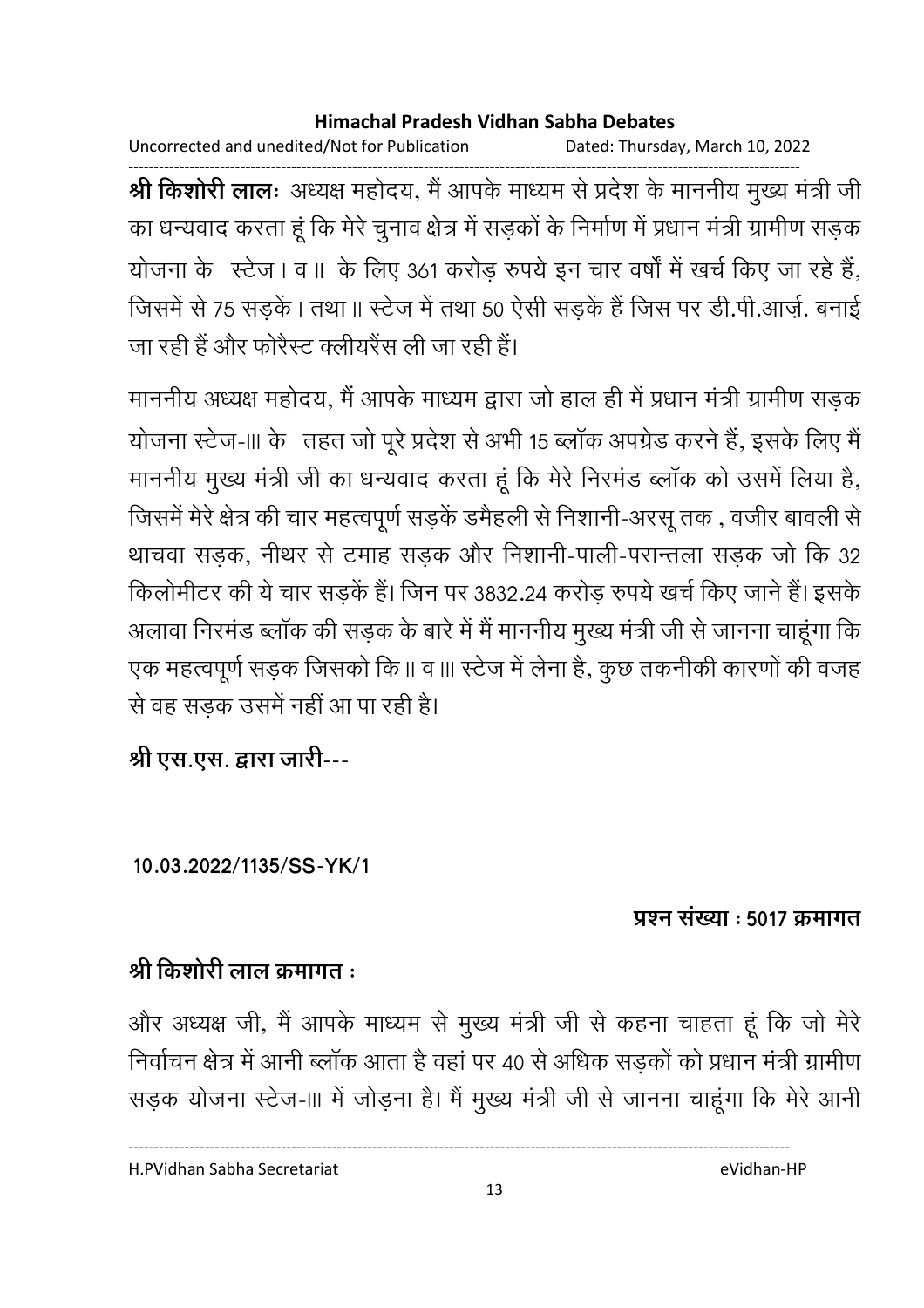Uncorrected and unedited/Not for Publication Dated: Thursday, March 10, 2022

ब्लॉक की इन सड़कों को प्रधान मंत्री ग्रामीण सड़क योजना स्टेज-III के तहत कब तक मंजूरी दी जाएगी?

अध्यक्ष महोदय, मेरा आगे एक बहुत ही महत्वपूर्ण प्रश्न लगा है, एक महत्वपूर्ण सड़क लूरी से नूर को एम0डी0आर0 में डालना है। आज मुझे यह बताते हुए हर्ष हो रहा है कि मेरे आनी

विधान सभा क्षेत्र की महत्वपूर्ण सड़क लूरी से नूर को 8 मार्च, 2022 को एम0डी0आर0 में डालने की अधिसूचना जारी हुई है। इसके लिए मैं आनी विधान सभा क्षेत्र की तरफ से प्रदेश के माननीय मुख्य मंत्री का बहुत-बहुत धन्यवाद करता हूं।

अध्यक्ष : आपका प्रश्न क्या है. आप प्रश्न करिए।

श्री किशोरी लाल : अध्यक्ष महोदय, मेरे आनी ब्लॉक में कई महत्वपूर्ण सड़क हैं जोकि प्रधान मंत्री ग्रामीण स्टेज-॥। में डालनी हैं। मैं मुख्य मंत्री जी से जानना चाहूंगा कि कब तक आनी ब्लॉक की सड़कों को इसमें मंजूरी दी जाएगी?

**मुख्य मंत्री** : अध्यक्ष महोदय, माननीय सदस्य के जो प्रश्न हैं उसका हमने बहुत विस्तार से उत्तर दिया है। वास्तव में पी0एम0जी0एस0वाई0 फेज़-।।। अभी हमारे प्रदेश में शुरू नहीं हुआ है, वह शुरू होना है। इस साल इसकी स्वीकृति के लिए प्रक्रिया पूरी होगी। अभी हमने पी0एम0जी0एस0वाई0 फेज़-III में हिमाचल प्रदेश के 15 ब्लॉक शामिल किए हैं। ये ब्लॉक पायलट बेसिज पर शामिल किए गए हैं। मैं यह भी कहना चाहता हूं कि पी0एम0जी0एस0वाई0 फेज़-।।। इसके फेज़-। और फेज़-।। से बिल्कुल अलग है। इसलिए अभी यह प्रक्रिया शुरू हुई है। जैसे ही आगे बढ़कर इसकी

### 10.03.2022/1135/SS-YK/2

टेक्निकल चीज़ें सम्पूर्ण होंगी,उसके बाद आपके क्षेत्र की जो सड़कें हैं वे इसके अंतर्गत आएंगी। उनको पूरा करने की दृष्टि से हम आगे बढ़कर काम करेंगे। मुझे यह भी कहने में संकोच नहीं है कि आनी विधान सभा क्षेत्र में सड़कों के निर्माण की दृष्टि से बहुत बड़ा कार्य

H.PVidhan Sabha Secretariat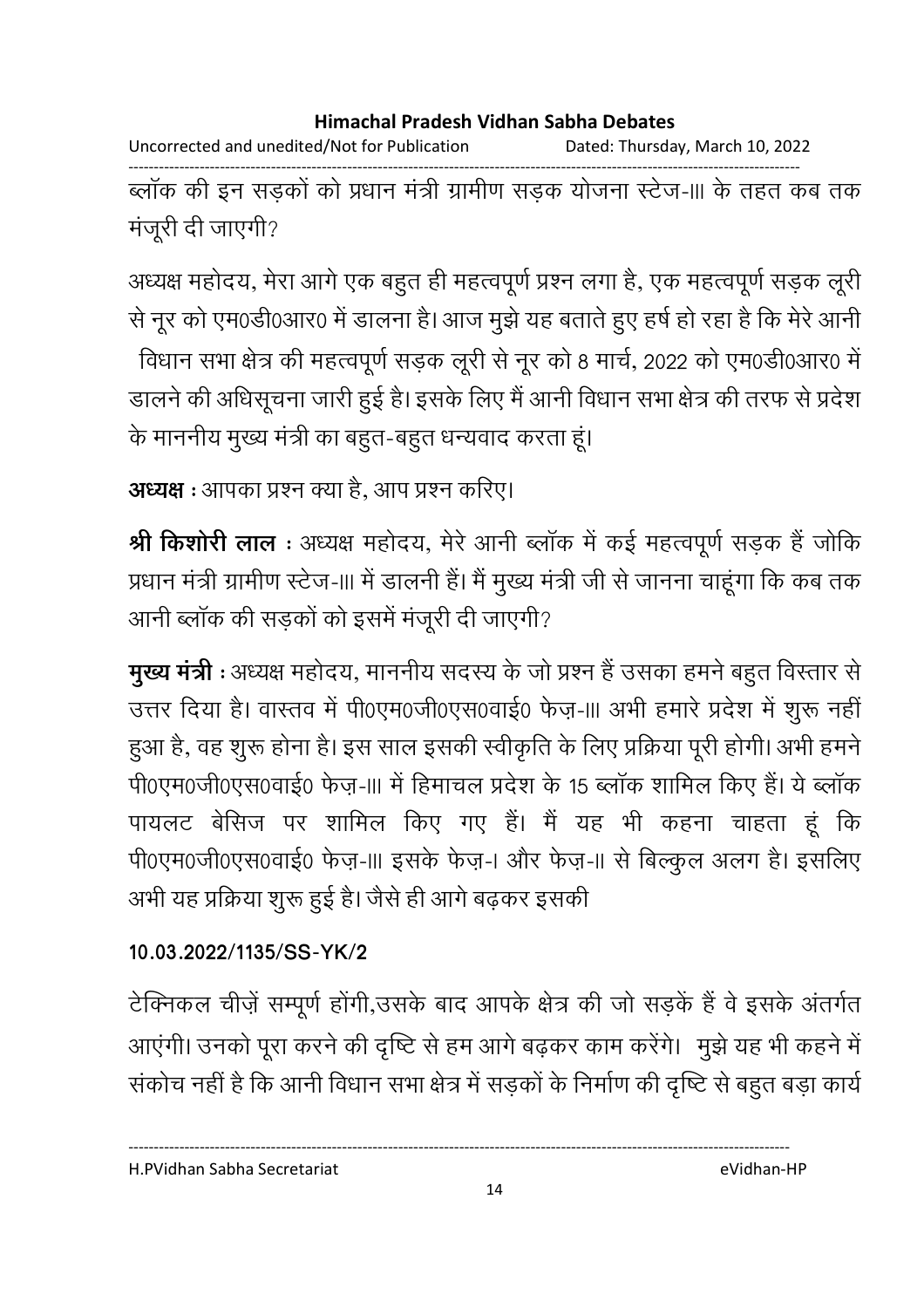Uncorrected and unedited/Not for Publication Dated: Thursday, March 10, 2022

पिछले समय में हुआ है। उसमें चाहे पी0एम0जी0एस0वाई0 के अंतर्गत सड़कों की अपग्रेडेशन की बात है या चाहे नई सड़कों की बनाने की दृष्टि से बात है मैं कहता हूं कि उसमें बहुत गति आई है। मैं उम्मीद करता हूं कि आनी विधान सभा क्षेत्र जो भौगोलिक दृष्टि से बहुत कठिन है उसमें निरमंड और आनी दोनों इलाकों में अभी सड़कों की बहुत जरूरत है। पी0एम0जी0एस0वाई0 हमारे प्रदेश के लिए एक वरदान साबित हुआ है। हिमाचल प्रदेश ही नहीं बल्कि पूरे देश के लिए वरदान साबित हुआ है। जो सड़कों की कुल लम्बाई आज तक बनी है उसमें 50 परसैंट से ज्यादा कंट्रीब्यूशन पी0एम0जी0एस0वाई0 का रहा है। आदरणीय अटल बिहारी वाजपेयी जी ने इस योजना की शूरूआत की थी। अगर मैं सही मायनों में कहूं तो आज की तारीख में अगर पी0एम0जी0एस0वाई0 के अंतर्गत सड़कों के निर्माण का कार्य ग्रामीण क्षेत्रों में नहीं हो पाता, बजट का प्रावधान नहीं हो पाता तो आज भी न जाने प्रदेश की कितनी पंचायतें सडकों की कनैक्टिविटी के बिना रह जातीं। आज सड़कों के बिना पंचायतों की संख्या 50 के करीब है और मैं समझता हूं कि बहुत जल्दी इस साल के अंत तक वे सडकें भी कनैक्ट हो जाएंगी।

जारी श्रीमती के0एस

## 10/03/2022/1140/केएस/एचके/1

## प्रश्न संख्या 5017 जारी--

## मुख्य मंत्री जारी---

जिन सड़कों का आपने ज़िक्र किया है, ये केन्द्र सरकार के विचाराधीन हैं और हमारा प्रयत्न है कि उसमें हमारे जो 80 ब्लॉक हैं, आने वाले समय में हम उन सभी को कवर करेंगे और 3125 किलोमीटर रोड़ इसमें अपग्रेड किए जाएंगे।

### प्रश्न समाप्त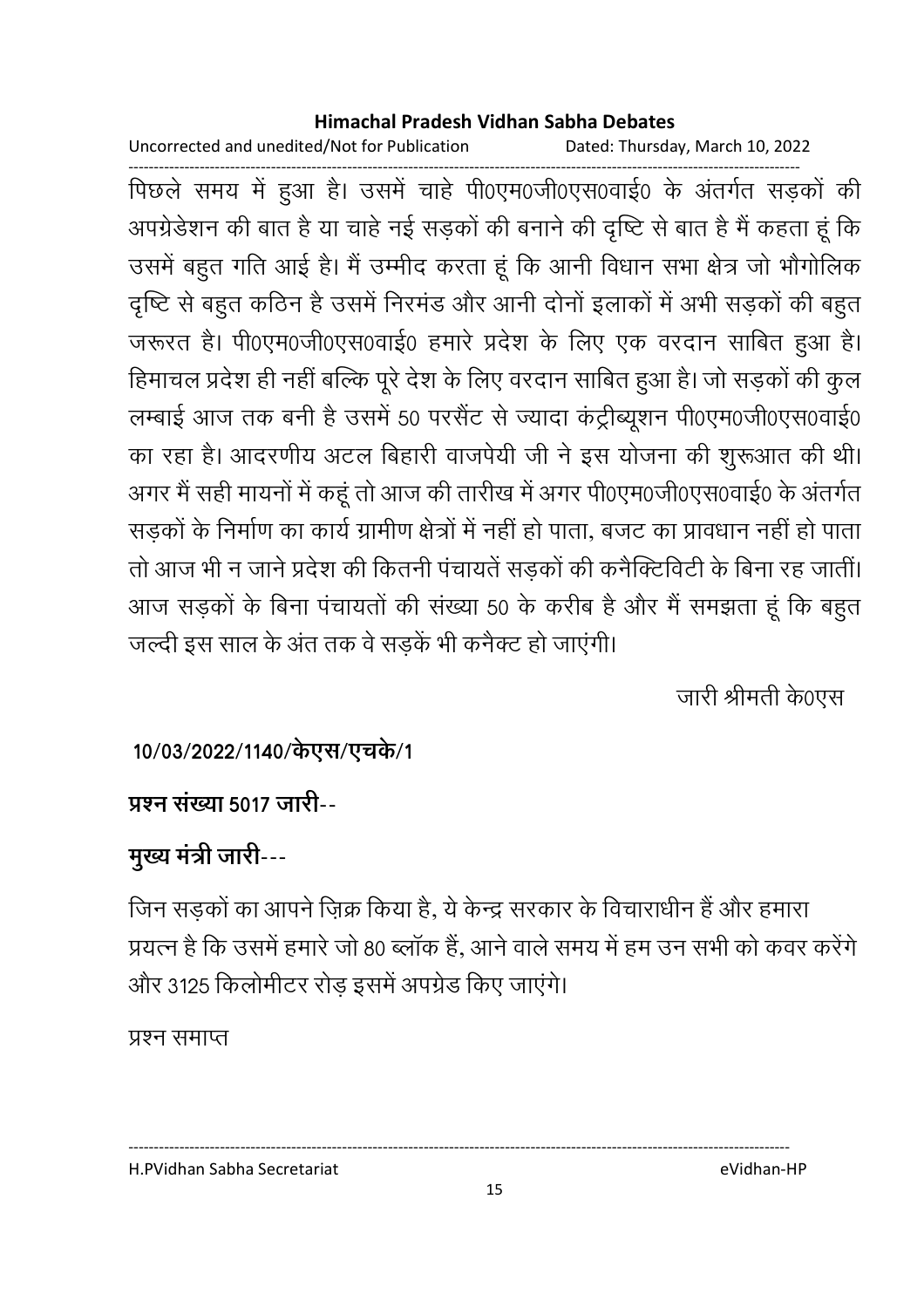### 10/03/2022/1140/केएस/एच**के/2**

### **प्रश्न संख्या 5018**

**श्री मुर्कश अग्निहोत्रीः** अध्यक्ष महोदय, जो सूचना माननीय मुख्य मंत्री जी ने सभा पटल रखी है, आपको याद होगा कि वर्ष 2016 के आसपास हिमाचल प्रदेश में नेशनल हाईवेज़ को ले कर बहुत हवाएं चली थीं। 69 नेशनल हाईवेज़, जिनकी लागत 65000 करोड़ रुपये बताई गई थी, उनकी नीतिन गडकरी जी ने सैद्धांतिक तौर पर घोषण की थी। उसके बाद जो अब मुख्य मंत्री जी ने उत्तर दिया है, इन्होंने कहा है कि 4311 किलोमीटर सड़के इसके तहत आनी थी। वर्ष 2018 में इन्होंने कहा कि 58 सड़कों की ड्राफ्ट अलाइनमेंट रिपोर्ट तैयार करके भेज दी और अब ये कह रहे हैं कि जो दिशा-निर्देश होते हैं, नेशनल हाईवे के यार्डस्टिक फाइनल हो रहे हैं और वर्ष 2019 से यार्डस्टिक्स बन रहे हैं यानि 6 साल हो गए प्रिंसिपल अप्रूवल को, 4 साल हो गए ड्राफ्ट अलाइनमेंट रिपोर्ट को, 3 साल हो गए याडीस्टेक्स बनते हुए और अब मैं मुख्य मंत्री जी से जानना चाहता हूं कि आपके कार्यकाल का, इस टैन्योर का समय तो 6 महीने ही रह गया है। 6 महीने में आप क्या 69 नेशन हाईवेज़ की सैद्धांतिक अप्रूवल को कहीं आगे भी खिसका सकेंगे ? क्योंकि यहां पर इन्होंने आपका सिर्फ एक पत्र रखा है। इसका मतलब आपने जो पत्रव्यवहार किया वह सिर्फ वर्षे 2018 में किया। उसके बाद आपने कभी कोई पत्र केंद्र को नहीं लिखा। या तो आपने इस मसले को छोड़ दिया या कितनी सड़को पर आपको लगता है कि अप्रूवल होगी क्योंकि उस समय तो आपने पंगडंडिया भी नेशनल हाईवेज़ घोषित कर दी थी। वाल्यूम आफ ट्रैफिक देखा नहीं गया। अब कितनी आपकी सड़के नेशन हाईवे के मानदण्डों पर खरी उतरती हैं और आप क्या सोचते हैं कि इन नेशनल हाईवेज़ का क्या होगा? कुछ होगा भी या कि आपने सत्ता हासिल करने के लिए ही यह 65 हजार करोड़ रुपये की घोषणा की थी

10/03/2022/1140/केएस/एच**के/3** 

H.PVidhan Sabha Secretariat eVidhan-HP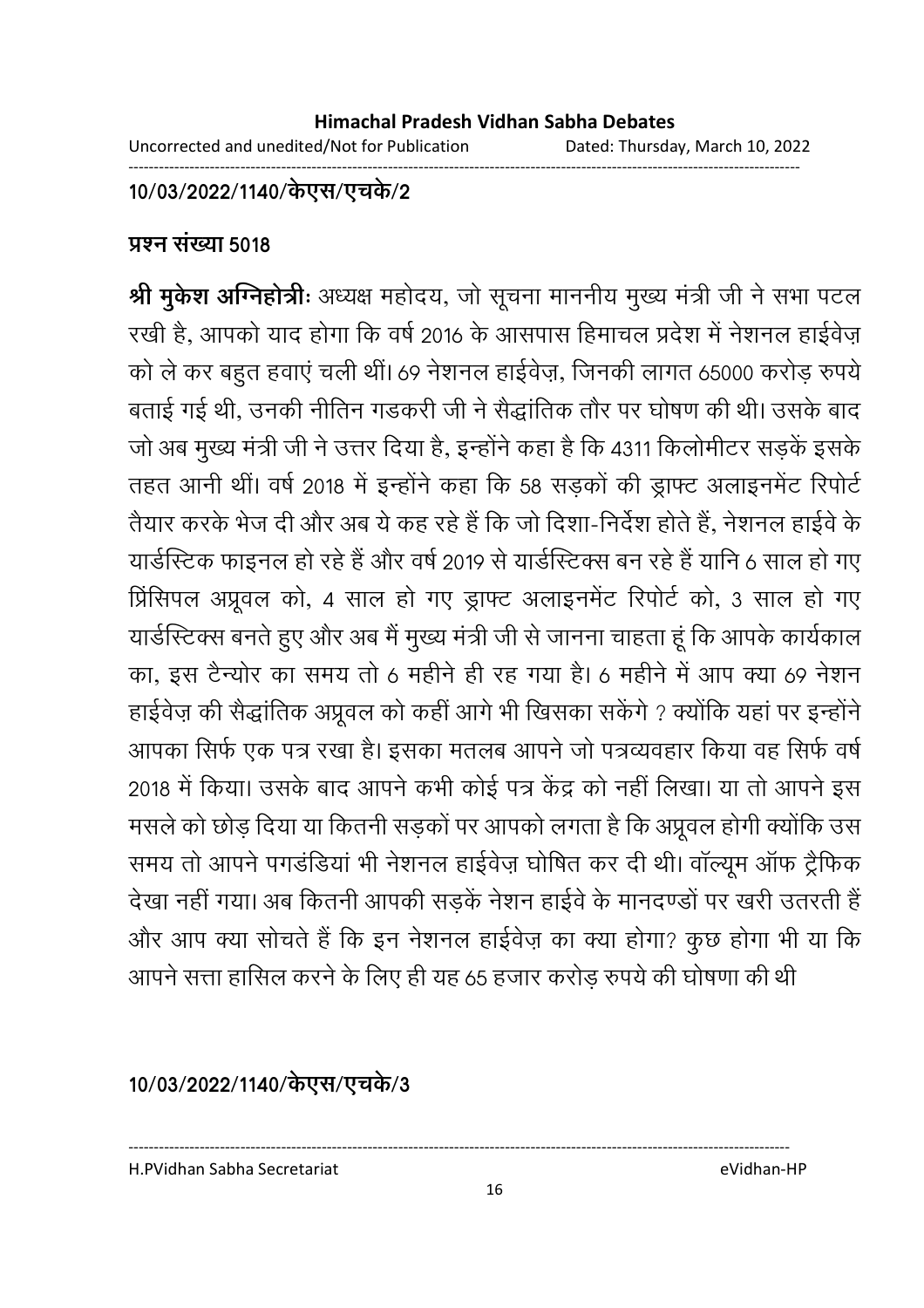Uncorrected and unedited/Not for Publication Dated: Thursday, March 10, 2022

------------------------------------------------------------------------------------------------------------------------------------ **मुख्य मंत्रीः** अध्यक्ष महोदय, माननीय सदस्य ने बहुत छोटी-छोटी बातें याद रखी है। स्वाभाविक रूप से हिमाचल प्रदेश की जो भौगोलिक परिस्थिति है, यहां सड़कों का बहुत महत्व है। अगर हम कहें तो सही मायने में आने-जाने का एक मात्र साधन सड़के ही हमारे | पास है। हिमाचल एक टूरिस्ट डीस्टॅनेशन होने के कारण यहाँ सड़कों की बहुत ज़रूरत है। इस दिशा में जो ज़िक्र यहां पर किया गया, जो 69 नेशनल हाईवेज़ हैं, मैं आपको एक बात बताऊ कि आपको यह विषय बहुत पीड़ा दे रहा है। यही एक मात्र कारण नहीं था कि हम इस तरफ आ गए, आप उस तरफ चले गए और भी बहुत सारे कारण थे लेकिन इसको आप एक बड़ा कारण गिनते हैं। यह बात सत्य है कि 69 नेशनल हाईवेज़ की इन प्रिंसिपल मजूरी मिलने के बाद हम आगे बढ़ें।

श्रीमती अ0व0 द्वारा जारी---

**10.3.2022/1145/av/hk/1**

<u> प्रश्न संख्या :5018 -----क्रमागत</u>

<u>मुख्य मंत्री----जारी</u>

जब हम सत्ता में आए थे। हमने उस समय 58 सड़कों की अलाइनमैंट का प्रसिस कप्लीट किया था। हम जब इनकी डी0पी0आजे0 बनाने की बात सोच रहे थे तो केंद्र सरकार की आेर से हमारे समक्ष यह बात रखी गई कि नेशनल हाईवेज की गाइंडलाइस में कुछ बदलाव किए जा रहे हैं और यदि इन चेंजिज के बाद डी0पी0आर्ज0 बनाई जाए तो उसका लाभ मिलेगा। इन परिस्थितियों के कारण वहां पर डी0पी0आजे0 बनाने का काम लंबित हुआ है। हम उम्मीद करते हैं कि गाइंडलाइस की बात शीघ्र पूरी हो जाएगी। मैं यह भी बताना चाहता हूं कि हम जब भी दिल्ली जाते हैं तो हमारी कोशिश रहती है कि हमारे जिन नेशनल हाईवेज के लिए सैद्धांतिक रूप से स्वीकृति दी गई है उनमें से कुछ सड़कों पर काम शुरू हो जाए। इस दृष्टि से हमने एक बार नहीं बल्कि अनेक बार उनसे चर्चा की हैं

H.PVidhan Sabha Secretariat eVidhan-HP

17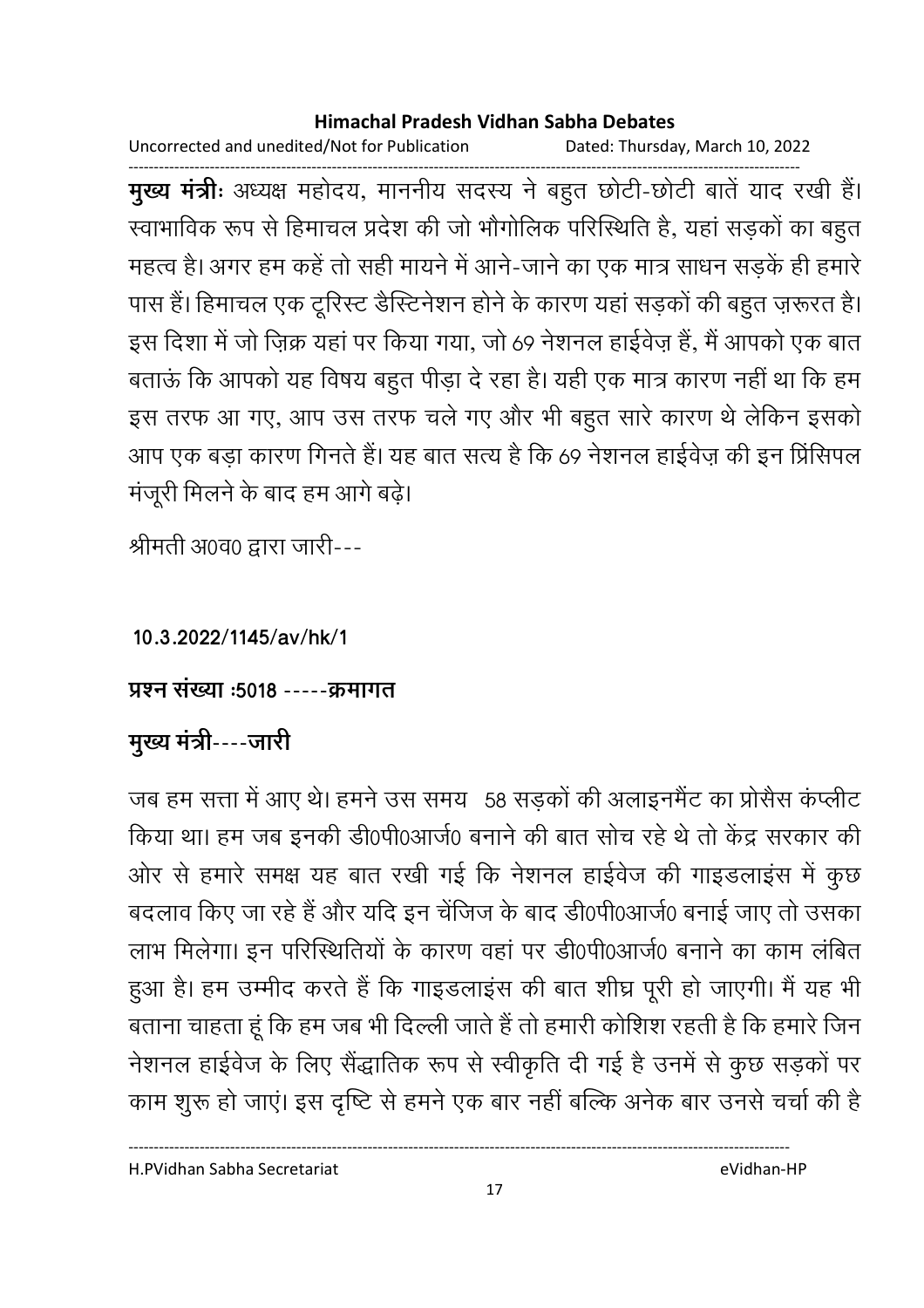Uncorrected and unedited/Not for Publication Dated: Thursday, March 10, 2022

तथा इनके बारे में लिखा भी है। हमने यह कहा कि अगर इसको फेज्ड मैनर में करना है तो हमने इसकी एक लिस्ट बनाई जिसमें लगभग 69 नैशनल हाईवेज के मेज़र पोर्शन कवर हो पा रहे थे तो हमने उसको 25 तक किया। यदि इन 25 रोड्ज पर हम शुरुआत करते हैं तो एक अच्छी शुरुआत हो जाएगी क्योंकि हिमाचल प्रदेश में हमारी रोड कनेक्टिविटी बहुत जरूरी है। यहां पर आने-जाने की सुविधा को बेहतर बनाने की दृष्टि से हमने केंद्र सरकार के समक्ष हमेशा अपना पक्ष रखा। परंतु हमें इस बात को भी स्वीकार करना होगा कि जब यह सारी प्रक्रिया आगे बढ़ रही थी तो उस दौरान कोविड महामारी का दौर आया। उसके कारण इस प्रकार का एक नहीं बल्कि अनेक प्रोजैक्ट्स जिनमें आगे बढ़ने की बात थी; वे सारे-के-सारे लंबित हुए हैं। जिन 69 नैशनल हाईवेज की बात हम कर रहे हैं; वे अब नहीं बनेंगे, ऐसी कोई बात नहीं है। हमारा दो-अढ़ाई साल का कार्यकाल कोविडकाल से उत्पन्न स्थितियों से निपटने में गया है। इस प्रोजैक्ट में बहुत ज्यादा पैसा लगेगा, परंतु कोविड के कारण देश की आर्थिकी इस कद्र प्रभावित हुई है कि इस प्रकार के कुछ बड़े प्रोजैक्ट लंबित

### 10.3.2022/1145/av/hk/2

पड़े हैं। मगर यह कहना कि ये प्रोजैक्ट रिजैक्ट हो गए; ऐसा नहीं कहा जा सकता। उसके पश्चात 25 रोड्ज के साथ-साथ हमने एक और सूची दी है। उसमें हमने कहा है कि यदि इसको और ज्यादा स्क्रूटिनाईज करने वाली बात आती है तो हमने 9 नैशनल हाईवेज पर काम शूरू करने की बात कही थी। उसके बारे में गंभीरता से विचार चल रहा है। मैं उम्मीद करता हूं कि उनके बारे में आने वाले समय में निश्चित रूप से कोई अच्छा निर्णय लिया जाएगा। आपको इस बात की पीड़ा है कि उस वक्त चुनाव के परिणाम आपके हिसाब से नहीं आ पाएं और आज भी नहीं आ पा रहे हैं। आज जो परिणाम आ रहे हैं वह नैशनल हाईवेज के कारण प्रभावित नहीं हैं।...व्यवधान... चार प्रदेशों में हमारी सरकारें थीं और मुझे लग रहा है कि हम वहां यथावत् हैं। हालांकि मैंने खबरें नहीं सुनी क्योंकि अभी प्रश्नकाल चल रहा है। इसलिए प्रश्नकाल के दौरान हम पूरी तरह से केंद्रीत होकर आपके प्रश्नों का जवाब दे रहे हैं। ...व्यवधान... आप किस योगदान की बात कर रहे हैं? हमारी

eVidhan-HP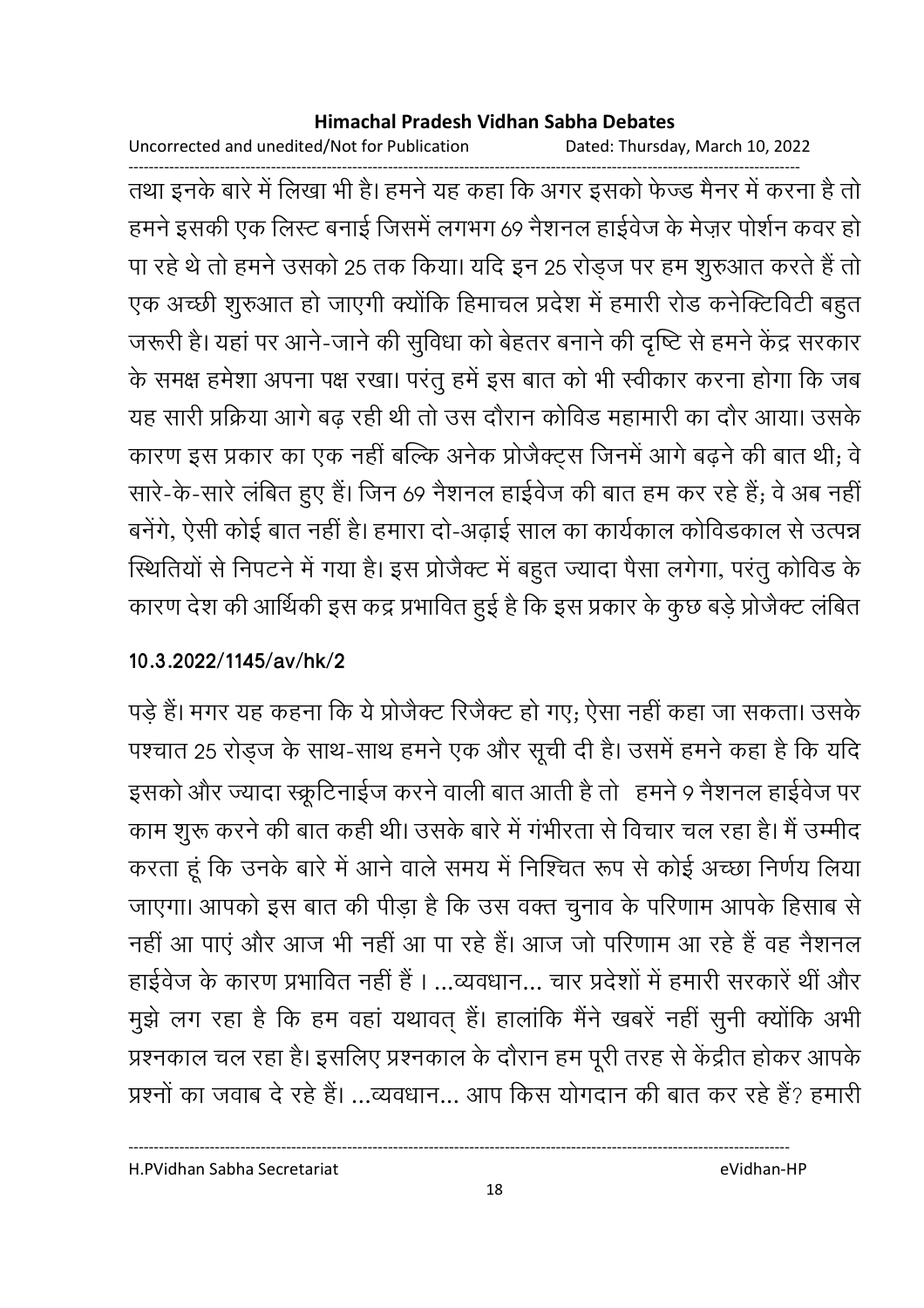Uncorrected and unedited/Not for Publication Dated: Thursday, March 10, 2022

पार्टी की सरकारें बन रही हैं परंतु पंजाब का हमें बहुत दुःख है। लेकिन मैं यह कहना चाहता हूं कि हम इन नैशनल हाईवेज के लिए अभी भी गंभीरता से प्रयत्नशील हैं। आप यह मानकर चल रहे हैं कि इसके बाद कुछ नहीं होगा तो मैं आपको बताऊं कि अभी हमारा बजट सत्र चल रहा है और फिर मोनसून सत्र भी आएगा। हमारे पास 8-9 महीनें का समय अभी और है।

# टी सी द्वारा जारी

10/03/2022/1150/टी0सी0वी0/एच0के0/1 प्रश्न संख्याः 5018.. क्रमागत्

## मुख्य मंत्री... जारी

मैं उम्मीद करता हूं कि इन सारी चीजों को देख करके हम उनको पूरा करने की कोशिश करेंगे। हिमाचल प्रदेश मे रोड कनैक्टिविटी आने-जाने का एक बहुत महत्वपूर्ण साधन हैं। इसलिए हम इसको प्राथमिकता के आधार पर करने की कोशिश करेंगे।

श्री मुकेश अग्निहोत्री : अध्यक्ष महोदय, मुख्य मंत्री जी बड़े खुश हैं इसलिए इतने गंभीर प्रश्न को मजे-मजे में टाल रहे हैं। इसकी अनाउंसमेंट वर्ष 2016 हुई और उस समय हमारी कांग्रेस सरकार का सिर्फ एक साल शेष रहा था। उस एक साल में इन्होंने हमारे नाक में दम कर दिया था कि कुछ नहीं हो रहा है और न कोई डी0पी0आर्ज0 बन रहीं हैं। इनकी सरकार को बने हुए सवा चार साल से अधिक का समय हो गया है। मुख्य मंत्री जी 63 नेशनल हाईवे को कम करके 9 पर आ गये हैं और कह रहे हैं कि मेरे पास 8-9 महीने का इफैक्टिव टाइम है। क्या 8-9 महीनों में नेशनल हाईवे बन सकते हैं? इनका कार्य शुरू भी नहीं हो पाएगा। अभी तो इनके लिए जमीन एक्वायर करनी है, उसके बाद फैक्टर-॥ लगाना है और चार गुणा मुआवजा भी देना है। यह मसला पूरा ही ठप हो गया है। इनको इस माननीय सदन में मान लेना चाहिए कि हमने गलत बोला था, हमने हिमाचल प्रदेश के लोगों को धोखा दिया है और हम इस कार्यकाल के दौरान इन नेशनल हाईवे को नहीं बना सकते हैं।

मुख्य मंत्री : अध्यक्ष महोदय, आज हालात इस प्रकार के बनें हैं कि हमारे विपक्ष के नेता बडे ही गंभीर हैं लेकिन इसकी वजह यह प्रश्न नहीं कुछ और है। अध्यक्ष महोदय, सड़कें बननी

H.PVidhan Sabha Secretariat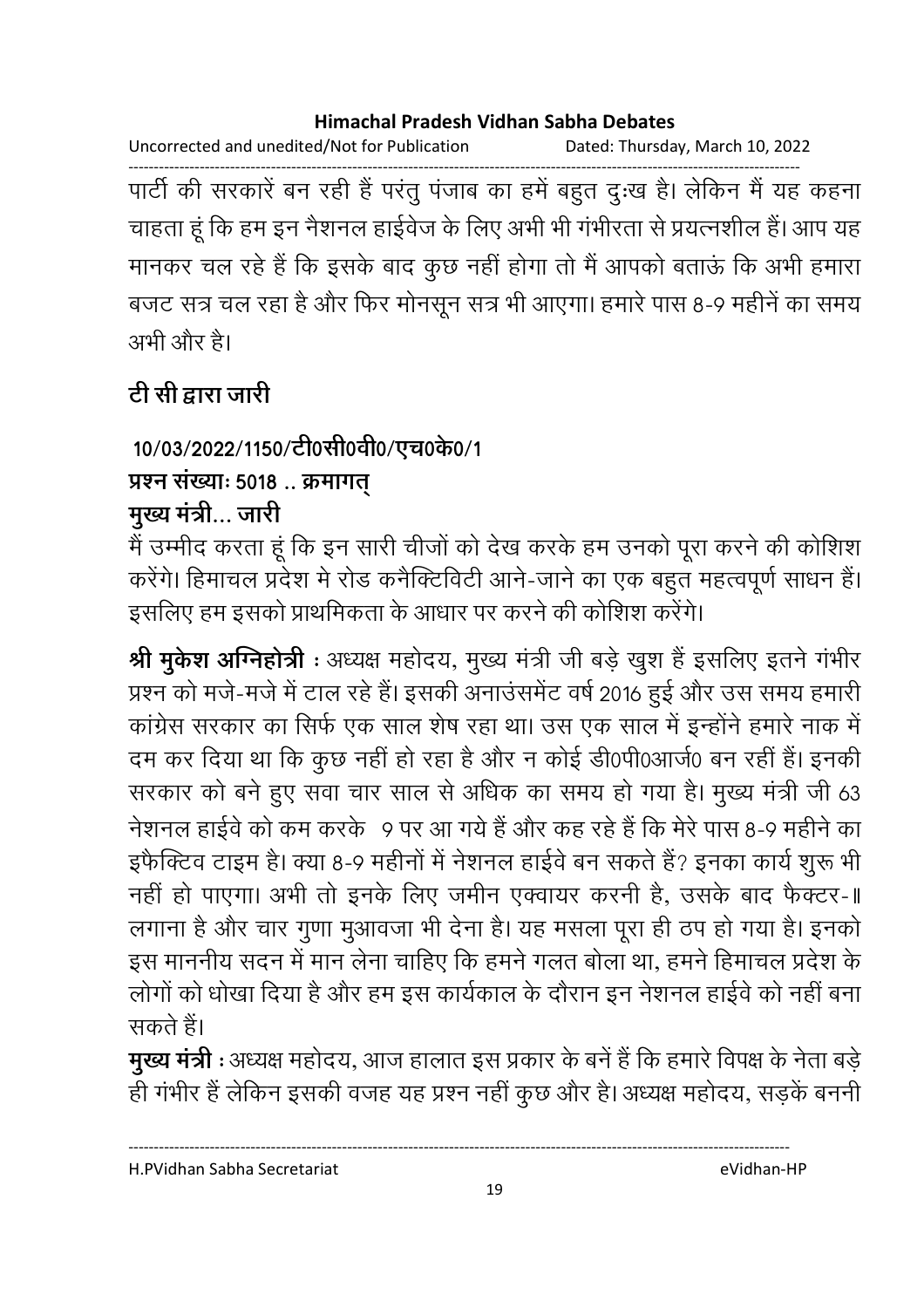Uncorrected and unedited/Not for Publication Dated: Thursday, March 10, 2022

चाहिए। इसमें कोई बुराई नहीं है। हम इस प्रयास में आगे बढ़े हैं। आपको यह धुंआ लगता है लेकिन हमने धुंआ नहीं दिया है। हमने तो यही कहा था कि सड़कें बननी चाहिए। आज आप हमें धुंआ देने की कोशिश कर रहे हैं कि सड़कें नहीं बनीं। हिमाचल प्रदेश में सबसे ज्यादा नेशनल हाईवे भारतीय जनता पार्टी की सरकार के दौरान बनें हैं। जहां तक आप इन सड़कों की बात कर रहे हैं, इनके लिए भी हमारी ओर से गंभीर प्रयत्न हो रहे हैं। मैं कहना चाहता हूं कि हम इस मामले को केन्द्र सरकार के साथ उठा रहे हैं क्योंकि हिमाचल प्रदेश कनैक्टिविटी के हिसाब से काफी पीछे हैं चाहे रेलवे कनैक्टिवटी हो या बाई एयर कनैक्टिविटी हो, इनमें हमारी स्थिति बहुत अच्छी नहीं है। हिमाचल प्रदेश में ग्रामीण क्षेत्रों और टूरिस्ट डेस्टिनेशन्ज में टूरिस्टों को आने-जाने की

## 10/03/2022/1150/टी0सी0वी0/एच0के0/2

सुविधा को बढ़ाने लिए एक मात्र साधन सड़कें ही हैं। जिस प्रकार से हमने पहले भी इन नेशनल हाईवे के बारे में बात की है आज भी उसी प्रकार से बात करेंगे और पूरा प्रयास करेंगे कि आने वाले समय में हमें इनकी स्वीकृति मिलें ताकि हिमाचल प्रदेश में लोगों को आने-जाने की सुविधा मिल सकें। पी0एम0जी0एस0वाई0 के माध्यम से ग्रामीण क्षेत्रों को कनैक्टिविटी मिली है जिसका मैंने अभी ज़िक्र किया। I 51 per cent of the total road length वे पी0एम0जी0एस0वाई0 के तहत बनीं हैं। इसमें पूर्व में प्रधान मंत्री रहे श्री अटल बिहारी जी का योगदान है। अगर आज हमारे गांव में सड़कें पहुंची हैं और पक्की हुई हैं तो उसमें पी0एम0जी0एस0वाई0 का बहुत बड़ा योगदान है। हिमाचल प्रदेश में इन सवा चार साल के कार्यकाल में, किसी भी सरकार के कार्यकाल में सबसे ज्यादा रोड़ का नेटवर्क बना है तो हमारी सरकार के इस कार्यकाल में बना है।

### अगला प्रश्न एन0एस0 द्वारा शुरू .....

10-03-2022/1155/NS/HK/1

#### प्रश्न संख्या : 5019

श्री परमजीत सिंह : अध्यक्ष महोदय, मेरा प्रश्न था कि हिमाचल प्रदेश और जम्मू-कश्मीर में गुज्जर समाज एस0टी0 केटेगरी में आता है। हरियाणा में ओ0बी0सी0 में आता है, पंजाब

H.PVidhan Sabha Secretariat

eVidhan-HP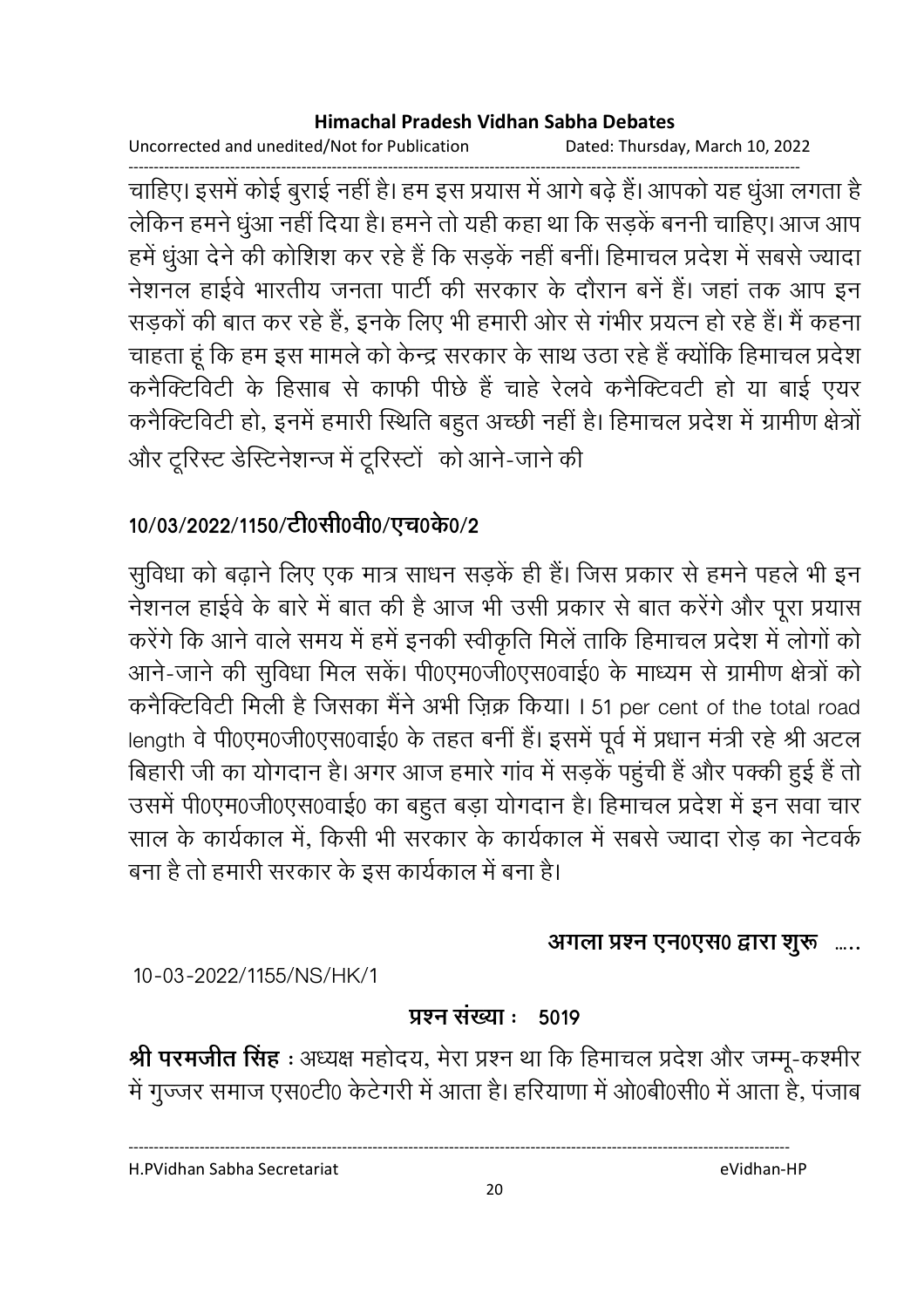Uncorrected and unedited/Not for Publication Dated: Thursday, March 10, 2022

------------------------------------------------------------------------------------------------------------------------------------ में बी0सी0 में आता है लेकिन मैं बंदी और नालागढ़ की बात कर रहा हूं कि जो लड़किया हरियाणा या पंजाब से शादी करवा कर यहां आती हैं तब उनका एस0टी0, ओ0बी0सी0 और बी0सी0 का सोटेफिकेट नहीं बनता है। वे जाए तो कहा जाए। मंत्री जी ने उत्तर दे दिया कि 'जी नहीं'। अध्यक्ष महोदय, मैं, मंत्री जी से आश्वासन चाहता हूं कि उनका कौन-सा सर्टिफिकेट बनेगा? उनका कोई सर्टिफिकेट तो बनना चाहिए अगर हरियाणा से शादी करके आती है तो ओ0बी0सी0 का बने, अगर पंजाब से शादी करके आती है तो बी0सी0 का बने अगर एस0टी0 का नहीं बन सकता है। कोई सर्टिफिकेट तो बनना चाहिए।

**तकनीकी शिक्षा मंत्री** : अध्यक्ष महोदय, यह सभी सदस्यों के लिए महत्वपूर्ण विषय है, भारत सरकार के माननीय गृह मंत्री ने वर्ष 1977 और वर्ष 1982 में व्यवस्था दी है और इसमें रपष्ट कहा गया है कि " a Scheduled Caste/Scheduled Tribe person who has migrated from the State of the origin to some other State for the purpose of seeking education, employment etc. will be deemed to be Scheduled Caste/Scheduled Tribe of the State of his origin and will be entitled to derive benefits from the State of origin and not from the State where he or she has migrated". अध्यक्ष महोदय, मै यहा कहना चाहूगा कि माननीय सदस्य ने महत्वपूर्ण प्रश्न पूछा है। ये बाहरी राज्यों की बात कर रहे हैं। अगर हिमाचल प्रदेश से ही स्वर्ण जाति की कोई महिला शैंड्यूल कास्ट या शैंड्यूल ट्राईब के लड़के से विवाह करती है तो उन्हें यह स्टेट्स नहीं मिलता है। If any girl belongs to high caste but she marries a scheduled caste person, then she will not be treated as scheduled caste. अगर स्वर्ण जाति की लड़की शैड्यूल ट्राईब में शादी करती है तो उसे शैड्यूल ट्राईब का स्टेट्स नहीं मिलता है। इस प्रश्न में बाहरी राज्यों की बात की गई है। यह किसी भी सदर्भ में संभव नहीं है। भारत सरकार ने इसके लिए तीन बार पत्र जारी किया है और व्यवस्था दी है। वर्ष 1977, वर्ष 1982 और वर्ष 1985 में तीन बार व्यवस्था दी है। वे एजुकेशन के लिए बाहर जाते हैं और उन्हें इसका लाभ मिल सकता है। माननीय सदस्य बाहरी राज्यों की बात कर रहे हैं वहां पर वे ओ0बे0सी0 हैं। उसके बच्चों को इसका लाभ मिलेगा। अगर स्वर्ण जाति की लड़की शैड्यूल ट्राईब से शादी करती है तो उसके बच्चे ट्राईबल होंगे। इसी प्रकार से

03-2022/1155/NS/HK/2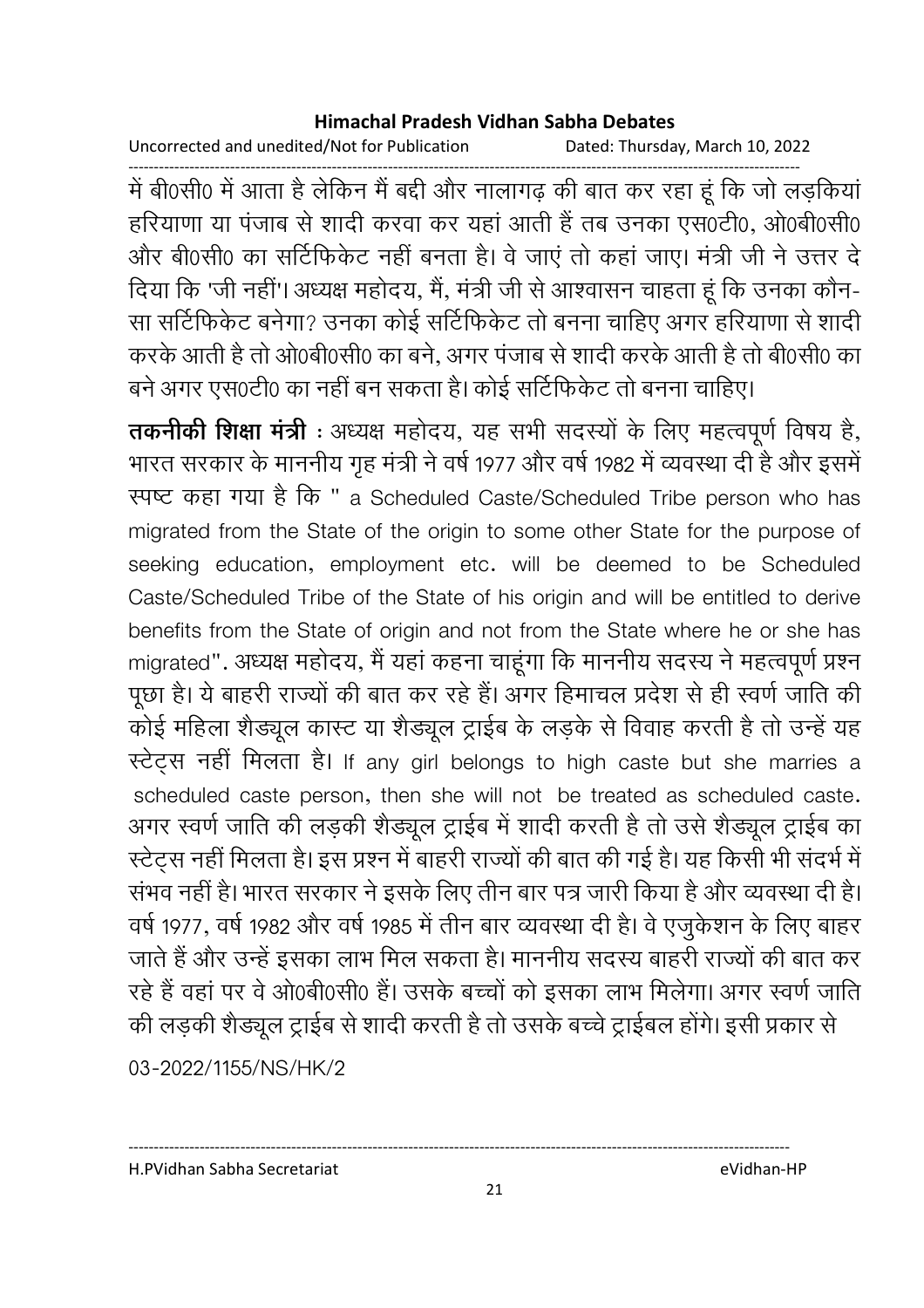Uncorrected and unedited/Not for Publication Dated: Thursday, March 10, 2022

शैड्यूल कास्ट के 10-लड़के से शादी करती है तो बच्चों को शैड्यूल कास्ट का लाभ मिलेगा लेकिन महिला को कुछ नहीं मिलेगा और ओपन में ही रहेगी।

श्री परमजीत सिंह : अध्यक्ष महोदय, हरियाणा में ओ0बी0सी0 है तो उनको यहां भी बेनिफिट मिलना चाहिए।

तकनीकी शिक्षा मंत्री : अध्यक्ष महोदय, अगर लड़की हरियाणा में ओ0बी0सी0 है और यहां शैड्यूल ट्राईब लड़के से शादी करके आई है तो वे बेनिफिट यहां नहीं मिलेंगे।

03-2022/1155/NS/HK/3

### प्रश्न संख्या : 5020

श्री राम लाल ठाकुर: अध्यक्ष महोदय, मेरे प्रश्न के दो हिस्से हैं। पहले भाग में राजकीय वरिष्ठ माध्यमिक पाठशाला, नम्होल को प्राइवेट जमीन खरीद कर स्कूल के नाम स्थानांतरित की है। इसका काम पहले प्राइवेट सेक्टर से शुरू हुआ और कुछ पैसा सरकार ने दे रखा है। अध्यक्ष महोदय, अभी भी 141.95 लाख रुपये इसके लिए चाहिए। इसका काम ठेकेदार को दे दिया है। अगर पैसा नहीं मिलेगा तो वह काम बंद कर देगा। दूसरा, राजकीय महाविद्यालय, जुखाला के लिए साईं की कोई स्कीम आई थी और इसमें कहा गया था कि ग्रामीण क्षेत्रों में जहां कॉलेज व सीनियर सेकेंडरी स्कूल हों वहां पर मल्टीपर्पज़ स्पोर्ट्स कंपलैक्स बनेंगे। विभाग ने उत्तर दिया है कि 8,95,77,000/- रुपये की प्रशासनिक स्वीकृति प्रदान की गई है। आपने 30 लाख रुपये एक साल दिए और दूसरे साल भी 30 लाख रुपये दिए गए हैं। इसका काम शुरू नहीं हो सका क्योंकि पर्याप्त धनराशि नहीं थी। मैं मंत्री जी से कहना चाहूंगा कि काम शुरू करवाने के लिए माकुल पैसा दे दिया जाए ताकि काम शुरू हो सके।

वन मंत्री .....श्री आर0 के0 एस0 द्वारा जारी।

10.03.2022/1200/RKS/AG-1

प्रश्न संख्या: 5020.. जारी

H.PVidhan Sabha Secretariat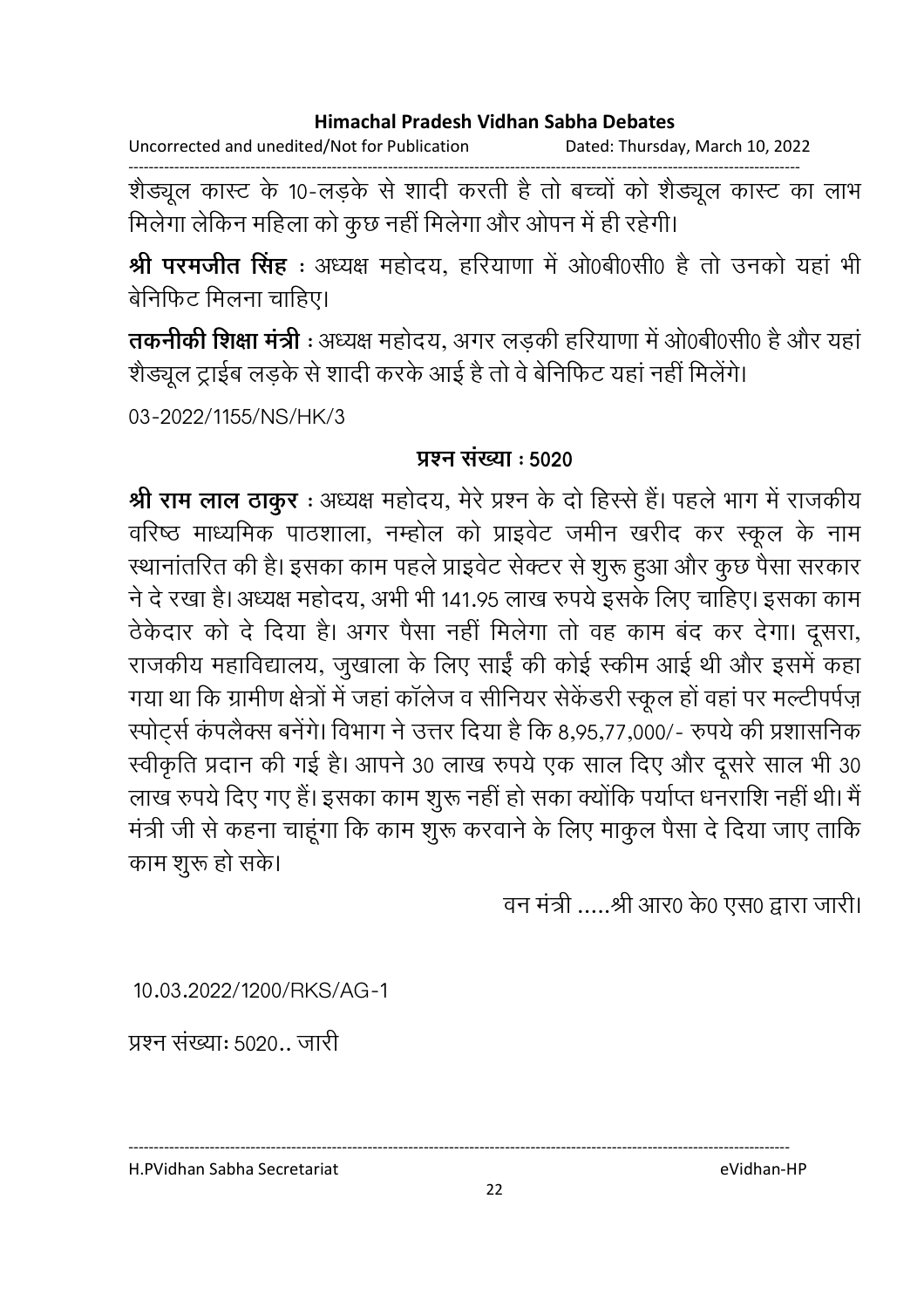Uncorrected and unedited/Not for Publication Dated: Thursday, March 10, 2022 ------------------------------------------------------------------------------------------------------------------------------------ **वन मंत्री** : अध्यक्ष महोदय, <u>जो माननीय सदस्य ने 'क' भाग में स्कूल की बात की है उसके</u> ' <u>लिए हमने 40 लाख रुपये प्रदान कर दिए हैं और इस बजट में 40 लाख रुपयें और प्रदान</u> कर दिए जाएंगे। जो आपने पार्ट-बी की बात की है. यह शिक्षा विभाग से संबंधित है। इसके <u>लिए शिक्षा विभाग ने ही अप्रूवल दी थी। लेकिन कार्य निर्माण के लिए जो राशि चाहिए, </u> <u>उसके लिए हम इश्योर करेंगे।</u>

**अध्यक्षः** प्रश्नकाल समाप्त।

10.03.2022/1200/RKS/AG-2

### <u>कागजात सभा पटल पर</u>

**अध्यक्ष** : अब माननीय मुख्य मंत्री, कांगज़ात सभा पटल पर रखेंगे।

**मुख्य मंत्रीः** अध्यक्ष महोदय, मै आपकी अनुमति से सर्विधान के अनुच्छेद 309 के अन्तर्गत हिमाचल प्रदेश कार्मिक विभाग(सर्चिवालय प्रशासन सेवाए), वरिष्ठ सहायक, वर्ग-॥।(अराजपत्रित) भर्ती और प्रोन्नति नियम, 2022 जोकि अधिसूचना संख्याःपीईआर-(एसएएस-I)ए(3)-1/2020 दिनांक 28.02.2022 द्वारा अधिसूचित तथा शासकीय राजपत्र में 28.02.2022 को प्रकाशित की प्रति सभा पटल पर रखता हूं।

**अध्यक्ष :** अब माननीय स्वास्थ्य एवं परिवार कल्याण मन्त्री, कांगज़ात सभा पटल पर रखेंगे।

**स्वास्थ्य एव परिवार कल्याण मन्त्री** : अध्यक्ष महोदय, मैं आपकी अनुमति से सर्विधान के अनुच्छेद 309 के अन्तर्गत हिमाचल प्रदेश मेडिकल एजुर्कशन सर्विस(बारहवा संशोधन, रूल्ज़, 2021 जोकि अधिसूचना संख्याःएच0एफ0डब्ल्यू0-बी(ए)3-6/2019 दिनांक 12.04.2021 द्वारा अधिसूचित तथा शासकीय राजपत्र में दिनाक 12.04.2021 को प्रकाशित की प्रति सभा पटल पर रखता हूं।

10.03.2022/1200/RKS/AG-3

## <u>सदन की समितियों के प्रतिवेदन</u>

H.PVidhan Sabha Secretariat eVidhan-HP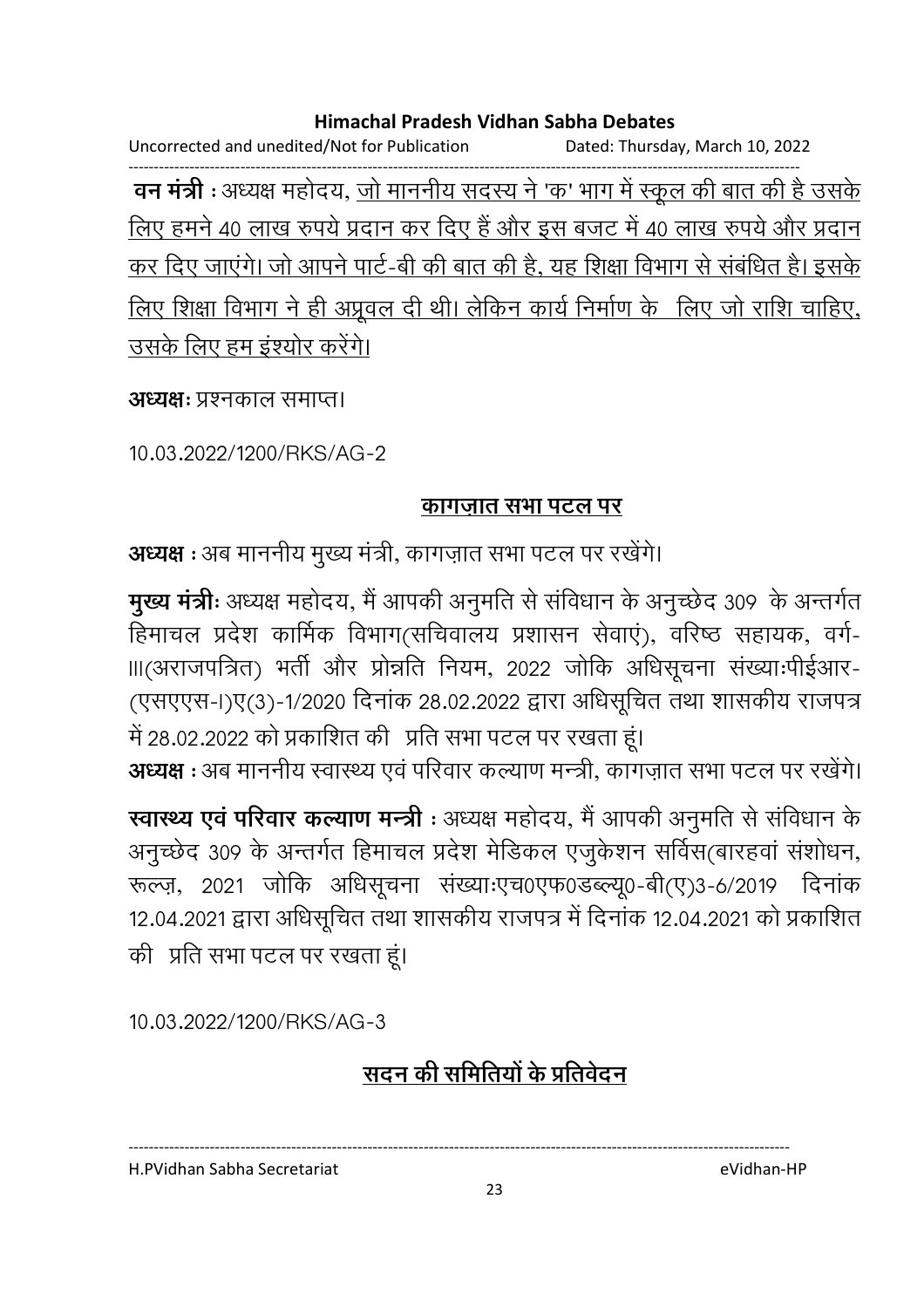Uncorrected and unedited/Not for Publication Dated: Thursday, March 10, 2022

------------------------------------------------------------------------------------------------------------------------------------ **अध्यक्ष** : अब श्रीमती आशा कुमारी, सभापति, लोक लेखा समिति के प्रतिवेदनों की एक-एक प्रति सभा में उपस्थापित करेगी तथा सदन के पटल पर भी रखेगी।

**श्रीमती आशा कुमारीः** अध्यक्ष महोदय, मैं आपकी अनुमति से लोक लेखा समिति (वर्षे 2021-22),के निम्न प्रतिवेदनों की एक-एक प्रति सभा में उपस्थापित करती हूं तथा सदन के पटल पर रखती हूं:-

- <u>i</u>. समिति का **213वा कार्रवाई प्रतिवेदन** (तेरहवी विधान सभा) जोकि समिति के ४९वे मूल प्रतिवेदन (तेरहवी विधान सभा) — मे में अन्तर्विष्ट सिफारिशों पर आधारित तथा **लोक निर्माण विभाग** से सम्बन्धित है;
- $_{\rm ii.}$  समिति का 214वा कार्रवाई प्रतिवेदन (तेरहवी विधान सभा) जोकि समिति के 50वें मूल प्रतिवेदन (तेरहवी विधान सभा) मे में अन्तर्विष्ट सिफारिशों पर आधारित तथा **लोक निर्माण विभाग** से सम्बन्धित है;
- $_{\rm iii.}$  समिति का 215वा कार्रवाई प्रतिवेदन (तेरहवी विधान सभा) जोकि । समिति के 51वें मूल प्रतिवेदन (तेरहवी विधान सभा) मे में अन्तर्विष्ट सिफारिशो पर आधारित तथा **लोक निर्माण विभाग** से सम्बन्धित है; .और
- <u>i</u>v. समिति का **216वा कार्रवाई प्रतिवेदन** (तेरहवी विधान सभा) जोकि समिति के 52वें मूल प्रतिवेदन (तेरहवी विधान सभा) मे में अन्तर्विष्ट सिफारिशो पर आधारित तथा **लोक निर्माण विभाग** से सम्बन्धित है ।

**अध्यक्ष** : अब श्री रमेश चन्द ध्वाला, सभापति, प्राक्कलन समिति, (वर्ष 2021-22), के प्रतिवेदनों की एक-एक प्रति सभा में उपस्थापित करेंगे तथा सदन के पटल पर भी रखेंगे।

**श्री रमेश चन्द ध्वालाः** अध्यक्ष महोदय, मै आपकी अनुमति से प्राक्कलन समिति, (वर्षे) 2021-22), के 22वें मूल प्रतिवेदन (तेरहवी विधान सभा) जोकि परिवहन विभाग के विकासात्मक कार्यो एवं आय-व्ययक प्राक्कलनो की सर्वीक्षा पर आधारित की प्रति सभा मे उपस्थापित करता हूं तथा सभा पटल पर रखता हूं।

10.03.2022/1200/RKS/AG-4

H.PVidhan Sabha Secretariat eVidhan-HP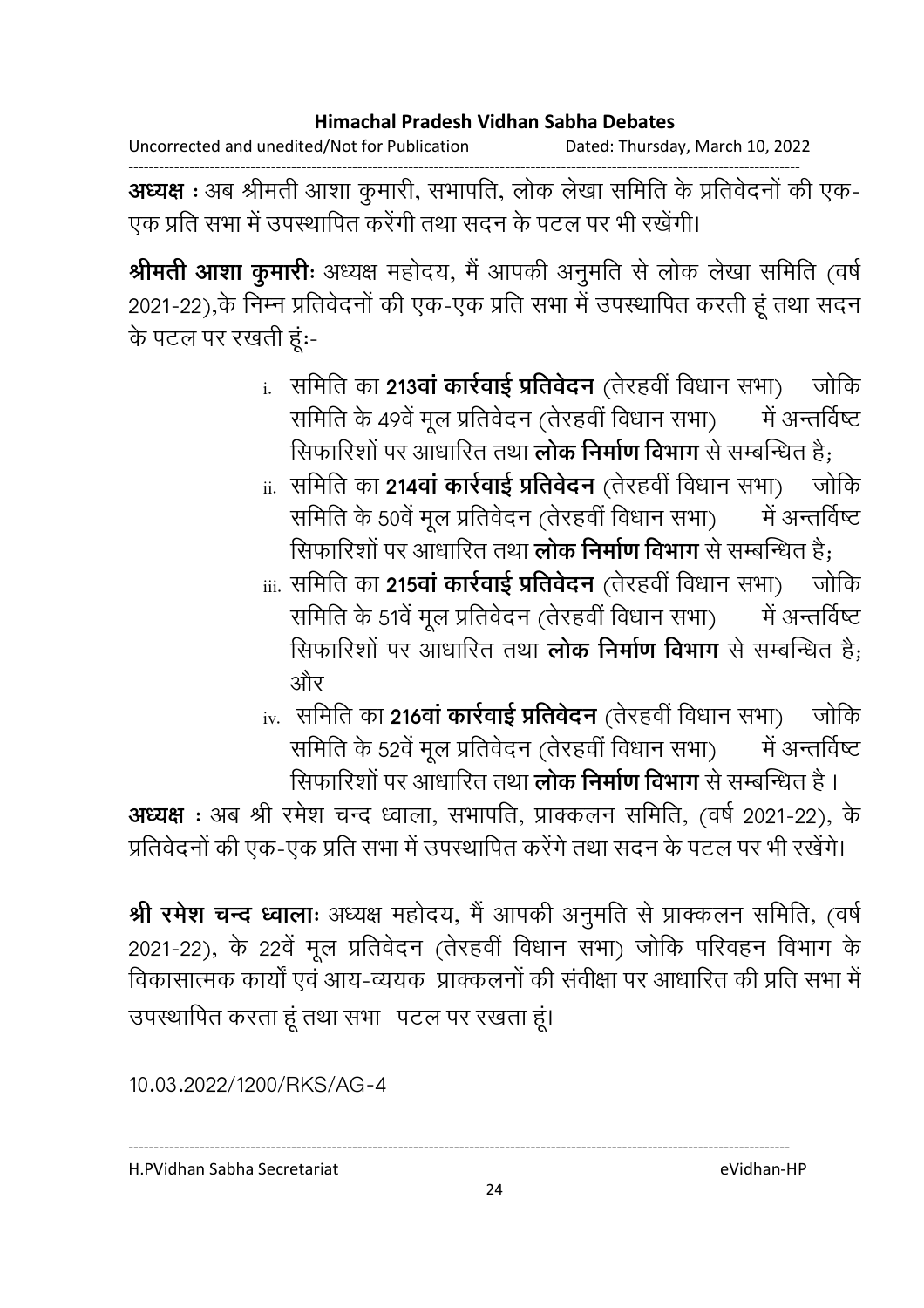Uncorrected and unedited/Not for Publication Dated: Thursday, March 10, 2022

------------------------------------------------------------------------------------------------------------------------------------ **अध्यक्ष** : अब कर्नल इन्द्र सिंह, सभापति, लोक उपक्रम समिति, (वर्ष 2021-22), के प्रतिवेदनों की एक-एक प्रति सभा में उपस्थापित करेंगे तथा सदन के पटल पर भी रखेंगे।

**कर्नल इन्द्र सिंह** : अध्यक्ष महोदय, मै आपकी अनुमति से लोक उपक्रम समिति, (वर्ष) 2021-22), के निम्न प्रतिवेदनों की एक-एक प्रति सभा में उपस्थापित करता हूं तथा सदन के पटल पर रखता हूं:-

- <u>i. समिति का **55वा कार्रवाई प्रतिवेदन** (तेरहवी विधान सभा) जोकि</u> समिति के 19वें मूल प्रतिवेदन (तेरहवी विधान सभा) (वर्ष 2019-20) में | अन्तर्विष्ट सिफारिशों पर आधारित तथा हेमाचल प्रदेश विद्युत **सचार निगम सीमित** से सम्बन्धित हैं; और
- $_{\rm ii.}$  समिति का **56वा कार्रवाई प्रतिवेदन** (तेरहवी विधान सभा) जोकि समिति के 40वे मूल प्रतिवेदन (तेरहवी विधान सभा) (वर्ष 2020-21) में अन्तर्विष्ट् सिफारिशों पर आधारित तथा हेमाचल प्रदेश **अल्पसंख्यक वित्त एवं विकास निगम** से सम्बन्धित हैं । <u>विधान सभा कार्य-सलाहकार समिति का प्रतिवेदन</u>

**अध्यक्ष** : अब श्री कर्नल इन्द्र सिंह कार्य-सलाहकार समिति के उन्नीसर्व प्रतिवेदन (तेरहवी) विधान सभा) को सभा में प्रस्तुत करेंगे तथा प्रस्ताव भी करेंगे कि इसे अंगीकार किया जाए।

**कर्नल इन्द्र सिंह** : अध्यक्ष महोदय, मैं आपकी अनुमति से कार्य-सलाहकार समिति के उन्नीसर्व प्रतिवेदन (तेरहवी विधान सभा) की प्रति सभा में उपस्थापित करता हूं तथा सभा पटल पर रखता हूं।

**अध्यक्षः** तो प्रस्ताव प्रस्तुत हुआ कि यह माननीय सदन कार्य-सलाहकार समिति द्वारा अपने उन्नीसवे प्रतिवेदन में की गई सिफारिशों से सहमत हैं।

तो प्रश्न यह है कि यह माननीय सदन कार्य-सलाहकार समिति द्वारा अपने उन्नीसर्व प्रतिवेदन में की गई सिफारिशों से सहमत हैं?

प्रस्ताव स्वीकार।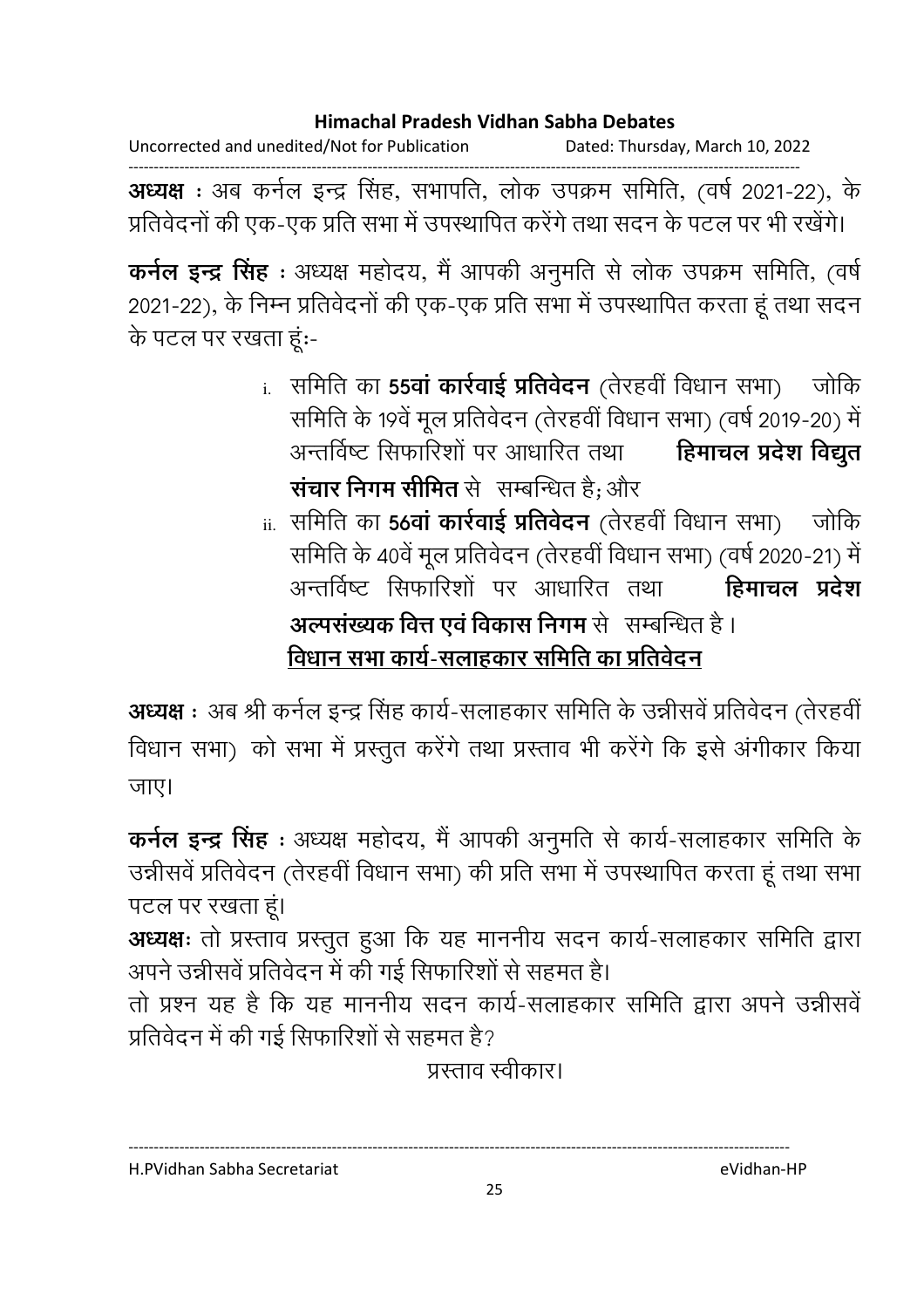10.03.2022/1200/RKS/AG-5

## <u>गैर-सरकारी सदस्य कार्य</u>

आज गैर-सरकारी कार्य दिवस है। माननीय सदस्य, श्री राकेश सिंघा द्वारा दिनाक 03.03.2022 को जो प्रस्ताव "This House may frame a policy to grant relief amounting to 50% of the loss incurred due to natural calamities on agricultural and horticultural produce and enhance the relief amount to Five Lacs on the destruction of the house due to fire" प्रस्तुत किया था अब इस पर चर्चा होगी। अब माननीय सदस्य श्री जगत सिंह नेगी जी इस चर्चा में भाग लेगे।

श्री एन जी द्वारा... जारी

10-03-2022/1205/ए.जी.-एन.जी. /1

अध्यक्ष के पश्चात……

**श्री जगत सिंह नेगी (किन्नौर)** : अध्यक्ष महोदय, माननीय सदस्य श्री राकेश सिंघा जी द्वारा नियम-101 के अंतर्गत जो प्रस्ताव लाया गया है उस पर मैं भी बोलने के लिए खड़ा हुआ हूं। माननीय सदस्य का प्रस्ताव है कि "This House may frame a policy to grant relief amounting to 50% of the loss incurred due to natural calamities on agricultural and horticultural produce and enhance the relief amount to Five Lacs on the destruction of the house due to fire" अध्यक्ष महोदय, किसान हो या बागवान वह अपनी फसल के लिए मौसम पर ही ज्यादा निभेर रहता है। अधिकतर समय हमारे किसानो-बागवानों को मौसम व प्राकृतिक आपदाओं के कारण भारी नुकसान सहना पड़ता हैं। सरकार द्वारा किसानों-बागवानों को मौसम व प्राकृतिक आपदाओं के कारण हुए नुकसान के एवज में जो राशि राहत के रूप में दी जाती है वह बिलकुल मामुली होती है। नुकसान लाखों रुपयों का होता है और सरकार द्वारा राहत बहुत ही कम दी जाती है। कृषि

H.PVidhan Sabha Secretariat eVidhan-HP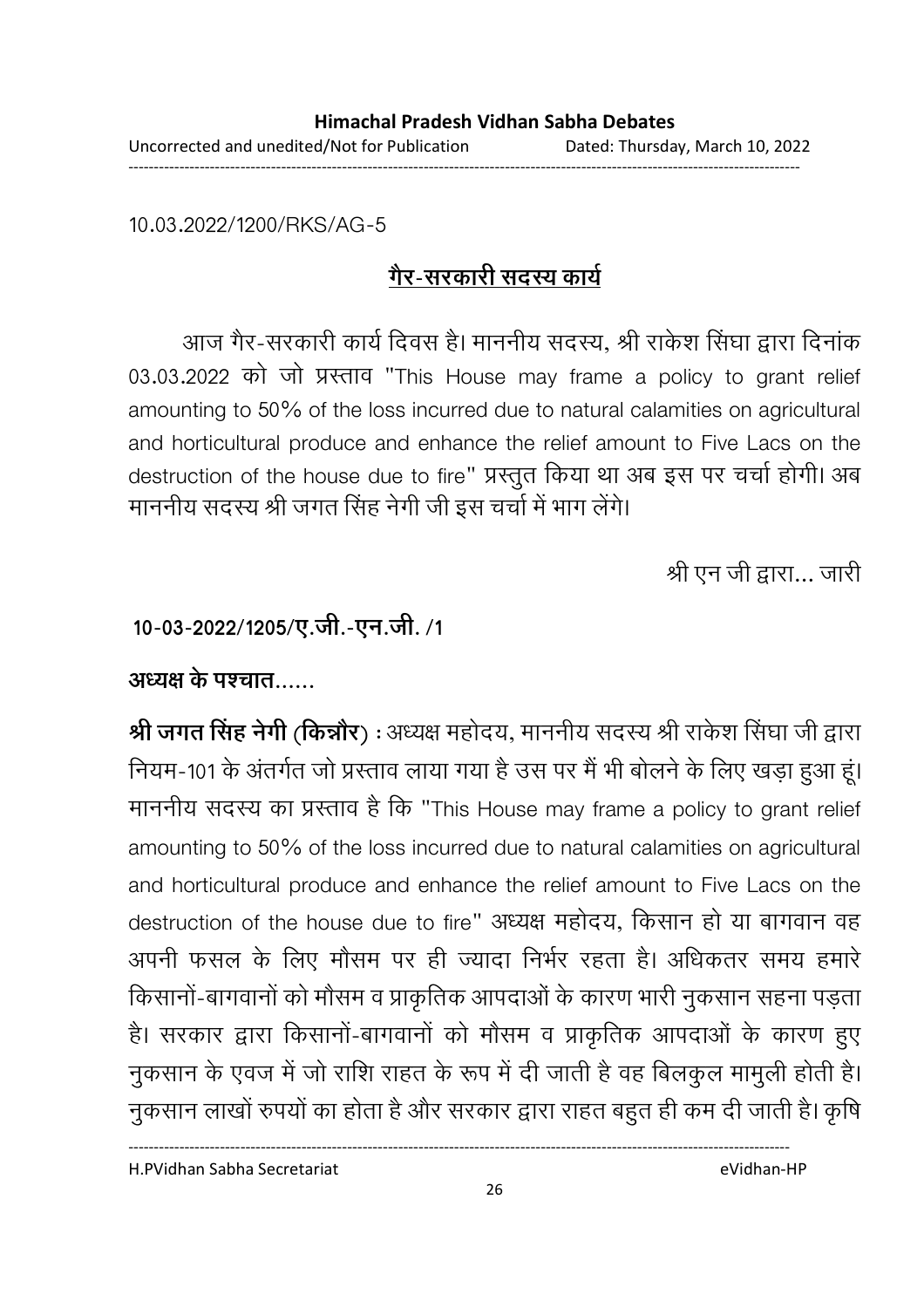Uncorrected and unedited/Not for Publication Dated: Thursday, March 10, 2022

------------------------------------------------------------------------------------------------------------------------------------ के क्षेत्र में यदि किसी किसान की एक हेक्टर की फसल तबाह हो जाए तो राहत मैन्युअल में उसके लिए कुछ 100 रुपये का ही प्रावधान है। इसी प्रकार बागवानी क्षेत्र में किसी बागवान के बगिचे में किसी भी फसल, चाहें सेब हो या अन्य कोई भी फल हो, का नुकसान हो जाए तो उसे भी कुछ 100 रुपये की राहत देकर निपटा दिया जाता है। यहां पर जो प्रस्ताव लाया गया है वह बहुत ही महत्वपूर्ण प्रस्ताव है। सरकार द्वारा जो राहत प्रदान की जा रही है उस राहत मैन्युअल पर पुनविचार करने की आवश्यकता है। अभी जो बजट पेश हुआ और उसमें जो ग्रोथ दिखाई गई है वह केवल कृषि व बागवानी क्षेत्र में दिखाई गई हैं। और अन्य क्षेत्रों में तो माइनस ग्रोथ है। यह बहुत महत्वपूर्ण सैक्टर है जिससे हिमाचल प्रदेश की जी.डी.पी. में ग्रोथ हो रही है। किसानो-बागवानों पर जब कोई मुसिबत आती है या उन्हें कोई नुकसान होता है तब आप उन्हें बाबा आदम के जमाने के राहत मैन्युअल के अनुसार राहत प्रदान करते हैं। इसमें समय-समय पर इजाफा किया गया है लेकिन वह बिलकुल मामुली है।

## 10-03-2022/1205/ए.जी.-एन.जी. /2

यह बहुत जरूरी है कि किसानों-बागवानों को राहत देने के लिए इसकी राशि बढ़ाई जाए। अब अनेक किस्म की बीमा योजनाए आ गई है, जिसमें एक Weather Based Insurance Policy है, एक प्रधान मंत्री फसल बीमा योजना है और इसके अलावा भी कुछ बीमा योजनाए हैं। यह जितनी भी बीमा योजनाए है इसमें किसान-बागवान अरबो रुपये प्रीमियम के रूप में जमा कर रहे हैं और उसका उन्हें कोई लाभ नहीं हो रहा है। यह सारा पैसा बीमा कम्पनियों की जेब में जा रहा है। इन बीमा कम्पनियों के पास तो मुफ्त में पैसा आ रहा है। जब नुकसान होता है और हमने जो बीमा करवाया हुआ है उसका मुल्याकन करने के लिए धरातल पर किसी भी प्रकार की कोई कार्यप्रणाली नहीं है। इसके अलावा मौसम की मार को मुल्याकन करने के लिए कोई भी Weather Stations नहीं है। जो आपको रिकार्ड करके बता सके कि फलाने इलाके में मौसम के कारण नुकसन हुआ है। जब तक आप ग्राऊंड लेवल पर मुल्याकन करने के तरीके को नहीं अपनाएंगे, वहां पर वैज्ञानिक तरीके को नहीं।

H.PVidhan Sabha Secretariat eVidhan-HP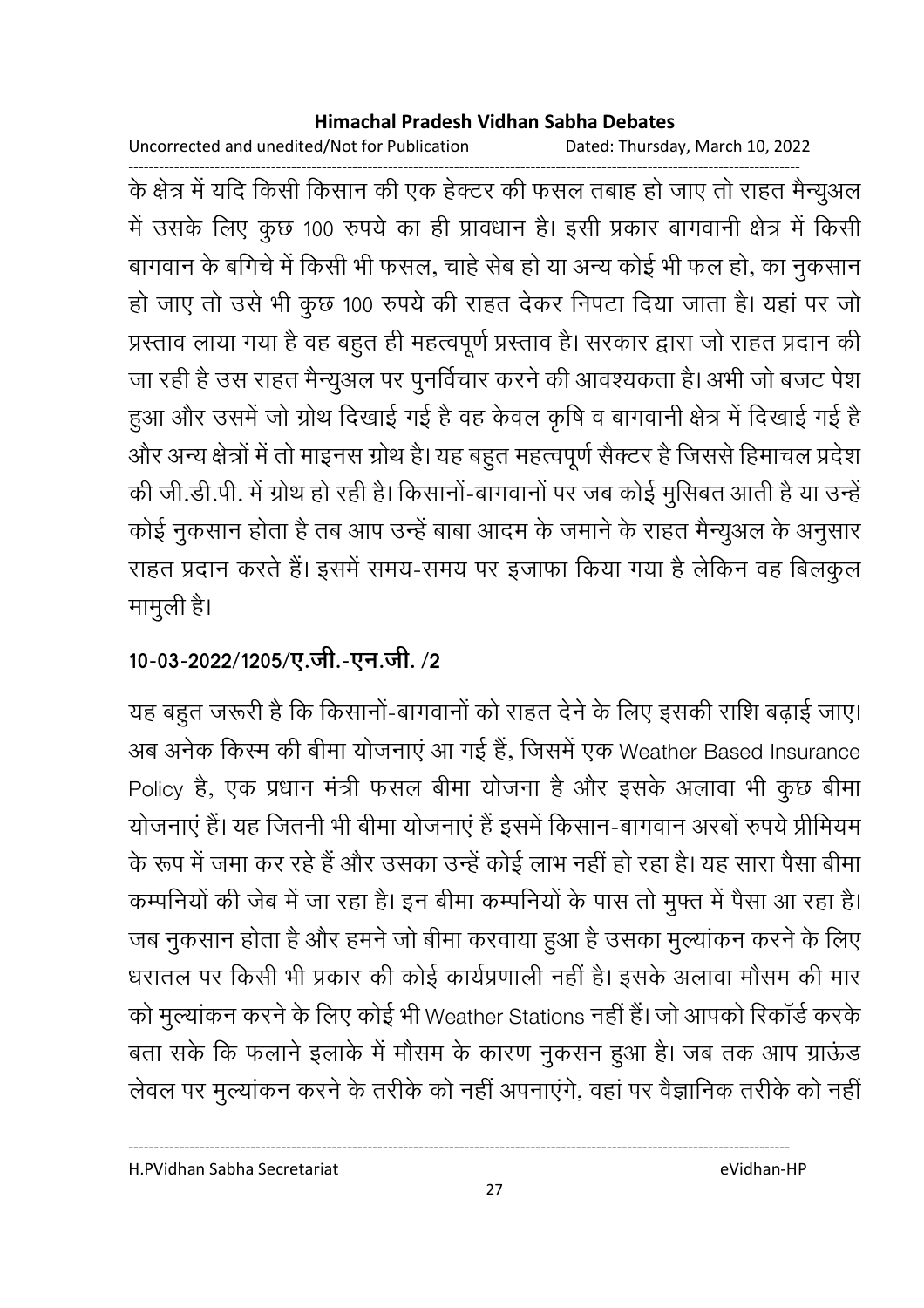Uncorrected and unedited/Not for Publication Dated: Thursday, March 10, 2022

अपनाएंगे, तब तक किसानों-बागवानों के साथ बीमा के नाम पर जो धोखा किया जा रहा है वह रूकने वाला नहीं है। यदि आप पिछले तीन सालों की स्थिति को देखेंगे तो जितना पैसा किसानों को बीमा कम्पनियों ने दिया है और जो किसानों का पैसा प्रीमियम के रूप में बीमा कम्पनियों के पास जमा हुआ है उन दोनों में कई हज़ार गुणा का अंतर मिलेगा। उनके पास किसानों का बहुत पैसा चला गया है। मैं सरकार से और माननीय मंत्री जी से निवेदन करना चाहूंगा कि माननीय सदस्य श्री राकेश सिंघा जी ने जो प्रस्ताव यहां पर रखा है वह बिलकुल सही है। आप मुल्यांकन कीजिए और उसका 50 प्रतिशत किसानों को दीजिए। अब ये कहेंगे कि यह सम्भव नहीं है मैं इसके बारे में बताना चाहूंगा कि

श्री जे.एस. द्वारा जारी.........

### 10.03.2022/1210/JS/AG/1

## श्री जगत सिंह नेगीः---जारी-----

वर्ष 2013 में हमारे जिला किन्नौर में भारी बेमौसमी बर्फबारी के कारण सेब की फसल का बहुत ज्यादा नुकसान हुआ। उस समय जो रिलीफ दिया गया और हिन्दुस्तान में पहली बार इतना अच्छा रिलीफ बागवानों को दिया गया। उस समय जो रिलीफ दिया उस वक्त हिमाचल प्रदेश में कांग्रेस की सरकार थी। केन्द्र में श्री मनमोहन सिंह जी प्रधान मंत्री थे और यू.पी.ए. की सरकार थी। उस समय जो 25 से 50 परसेंट का नुकसान प्रति बीघा हुआ था, उस समय 2000 रुपये प्रति बीघा दिया गया। जो नुकसान 50 से 75 परसेंट हुआ था, उसमें 2500 रुपये प्रति बीघा दिया गया। उससे ऊपर जो नुकसान हुआ है उसमें 3000 रुपये प्रति बीघा के हिसाब से दिया गया। आज जो रिवाइज्ड रिलीफ मैनुअल है, उसमें एक हैक्टेयर का मात्र 8000 रुपये देना है यानि कि एक बीघा के ऊपर 500-600 रुपये भी नहीं मिल रहा है। यह किसानों व बागवानों के साथ धोखा है। जो डिजास्टर मैनेजमैंट का पैसा है, वह इसीलिए रखा गया है कि जब किसानों व बागवानों को मुसीबत आएगी, उस समय वह पैसा रिलीफ के रूप में दिया जा सकता है। अभी पीछे भी जिला किन्नौर में भारी

H.PVidhan Sabha Secretariat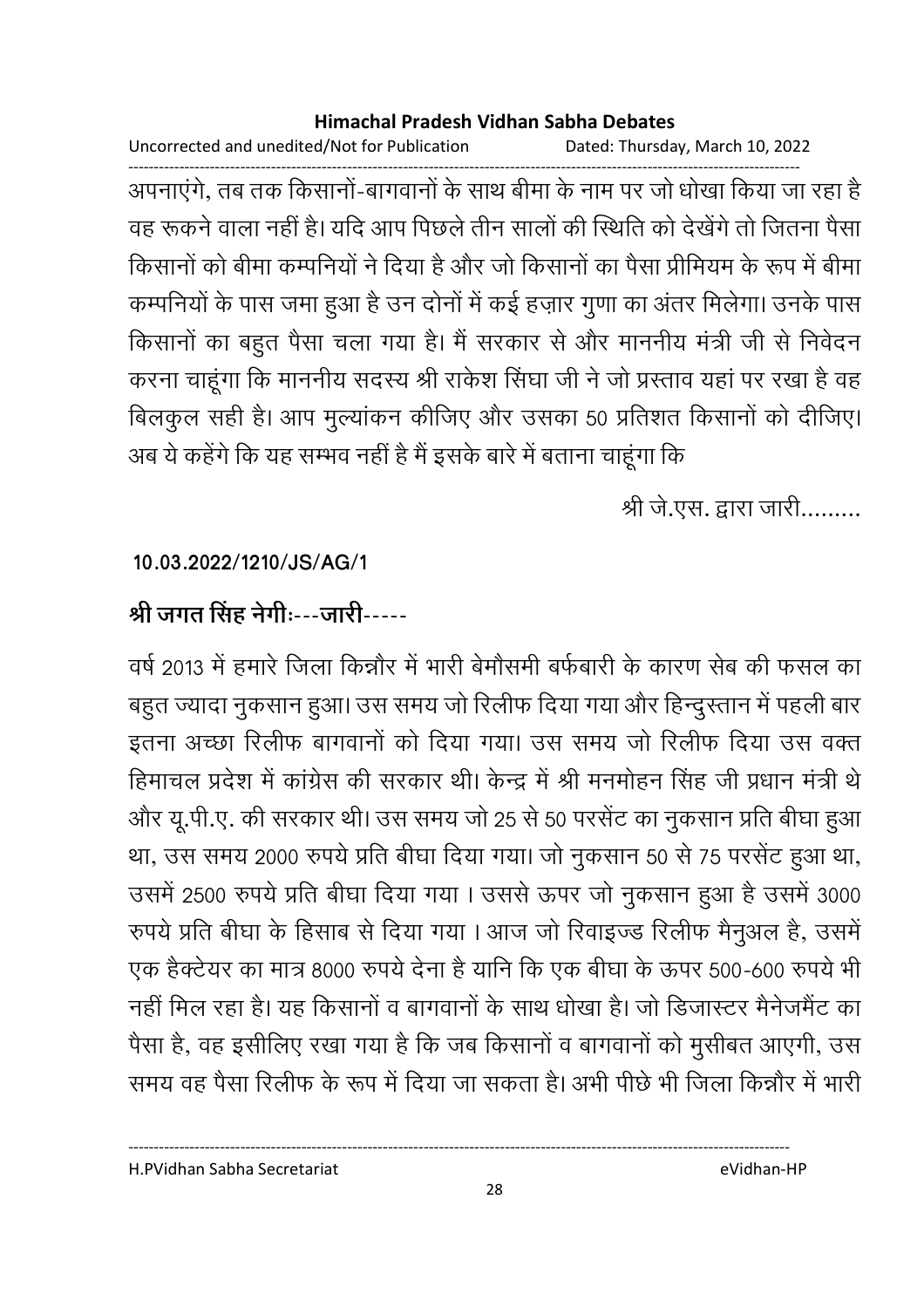Uncorrected and unedited/Not for Publication Dated: Thursday, March 10, 2022

बर्फबारी व मौसम के कारण जब सेब के फूल खिले हुए थे, उसके ऊपर भारी हिमपात के कारण उस फसल को भारी नुकसान हुआ था। राजस्व विभाग ने उसका पूरा सर्वे किया। उस सर्वे को किए हुए एक साल हो गया लेकिन अभी तक कोई पैसा नहीं मिला है। यहां पर प्रश्न भी लगा था लेकिन उस दिन मुझे इस पर अनुपूरक प्रश्न करने का मौका नहीं मिला। इसमें कहा जा रहा है कि जब केन्द्र सरकार से पैसा आएगा तब किसानों व बागवानों को वह पैसा देंगे। जो केन्द्र सरकार से डिजास्टर मैनेजमैंट में 400 करोड़ रुपये से ज्यादा पैसा आया है, उससे आप किसानों व बागवानों को पैसा क्यों नहीं दे रहे हैं? जब डबल इंजन की सरकार की टीम केन्द्र से आई, जिसकी खातिरदारी यहां पर हुई, उन्होंने सारे इलाकों में जा करके मूल्यांकन किया। यदि एक साल के बाद राहत देंगे और वह भी मामूली सी राहत देंगे, अभी तो आपने वह राहत भी नहीं दी है। यदि एक साल राहत देने में लग जाए तो वह राहत नहीं होती है। हिमाचल प्रदेश में जो सेब की इकोनॉमी है वही तो हिमाचल

### 10.03.2022/1210/JS/AG/2

प्रदेश को आगे बढ़ा रही है। सेब के उत्पादन में भी भारी कमी आई है। वर्ष 2019-20 में 3,21,86,379 पेटी सेब का उत्पादन हुआ था। यह घट कर वर्ष 2020-21 में 2,16,47,789 हो गया और वर्ष 2021-22 में इसमें थोड़ा सा इज़ाफा 2,75,00,000 लाख के करीब हुआ है। जो कि वर्ष 2019-20 के मुकाबले में फिर भी कम है। इसका मतलब यह है कि कहीं-न-कहीं मौसम के कारण बागवानों को बहुत ज्यादा नुकसान हुआ है। माननीय मंत्री जी को हमारी बात को सुनना चाहिए। ये हमारी बात को सुन ही नहीं रहे हैं। इनका ज़वाब पहले ही तैयार है। इन्होंने तो यह कहना है कि हमारे पास पैसा नहीं है। बेशक यह डबल इंजन की सरकार है। यह इतना महत्वपूर्ण मामला किसानों व बागवानों का है लेकिन मंत्री जी गप्पे मार रहे हैं। इसमें क्या सीरियसनैस है? हम भी बोलना छोड़ देते हैं। यहां पर क्या जरूरत है कि हम यूं ही अपना दिमाग खराब करें। ...व्यवधान... माननीय अध्यक्ष महोदय, ऐसी महत्वपूर्ण बात पर मैं मंत्री जी का ध्यान आकर्षित करना चाहता हूं। ये यदि सुनेंगे नहीं तो इनका ज़वाब पहले ही तैयार है। ...व्यवधान... इन्होंने पहले ही मन बना लिया है कि जो यह बीमा

eVidhan-HP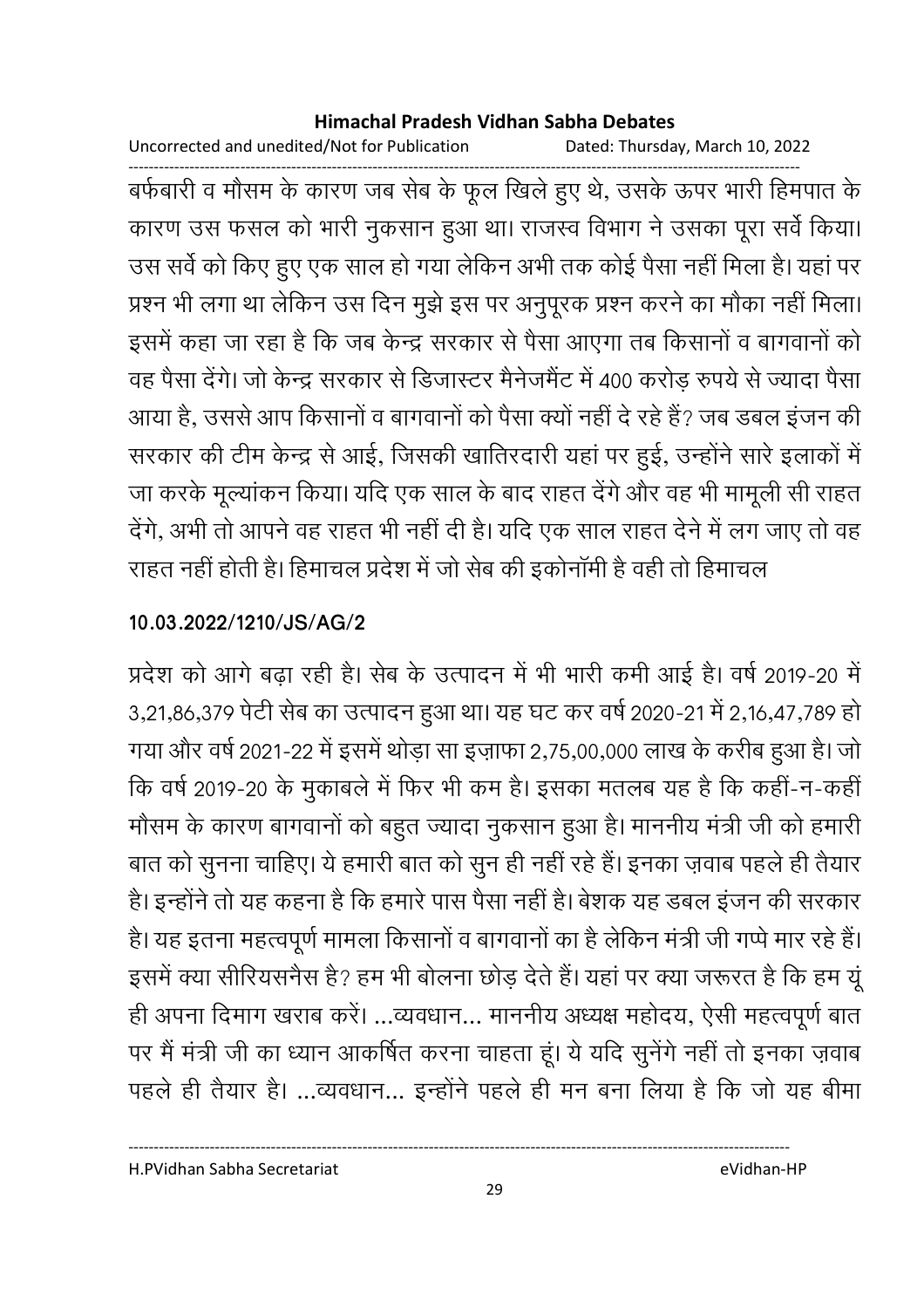Uncorrected and unedited/Not for Publication Dated: Thursday, March 10, 2022 ------------------------------------------------------------------------------------------------------------------------------------ योजना है। इसके लिए फला केन्द्र की टीम आई है, इसको हम दे नहीं सकते हैं इसलिए यहाँ पर कुछ तो हमारी बात सुनी। यदि आप लोग किसानों व बागवानों की नहीं सुनोंगें ...व्यवधान... फिर तो आप किसी की नहीं सुनेंगे। ...व्यवधान...

**अध्यक्षः** माननीय सदस्य, आपकी बात को माननीय मंत्री जी सुन रहे हैं।

**श्री जगत सिंह नेगीः** अध्यक्ष महोदय, ये कोई बात नहीं सुन रहे हैं। इनके तीन कान हैं। …व्यवधान… एक कान इन्होंने मेरे लिए रखा है और दो कान दूसरे मंत्रियों के लिए रखे हैं। अध्यक्ष महोदय, यह बहुत गर्भीर मामला है। …व्यवधान… माननीय मंत्री जी आप पहले से ही तैयारी में हैं। आप उस हिसाब से न बोले। आप हमारी बात को सुने। यह बहुत गभीर मामला है। जो ज़वाब आपके आ रहे है उससे लग रहा है कि आने वाले समय में बागवान और किसान हिमाचल प्रदेश में परेशान होने जा रहे हैं। खाद

### **10.03.2022/1210/JS/AG/3**

के रेट आप लोगों ने कई गुना बढ़ा दिए हैं। दवाइयों के रेट आपने कई गुना बढ़ा दिए हैं। इतना रेट बढ़ाने के बाद भी कैन नहीं है, पोटाश नहीं है। आपसे पूछेंगे तो आप कहेंगे कि यह बाहर से ही नहीं आ रहा है। किस तरह से किसान अपनी खेती को आगे करेगा? जब बढ़िया मौसम होता है तो उस वक्त आप लोग अच्छी-अच्छी घोषणाएं करते हैं।

श्री एस.एस. द्वारा जारी----

## **10.03.2022/1215/SS-AG/1**

## श्री जगत सिंह नेगी क्रमांगत **:**

जब बढ़िया मौसम है उस समय तो आप घोषणा करते हैं कि हिमाचल प्रदेश में सेब की इतने करोड़ पेंटिया आई। उसमें आपका क्या योगदान रहा है? हमारे बागवानों व किसानों ने हिमाचल प्रदेश की जी0डी0पी0 को बढ़ाने में और रेवेन्यू जनरेट करने में बहुत बड़ा योगदान दिया है। जब उनके ऊपर मुसीबत का पहाड़ पड़ता है तो मौसम के कारण पड़ता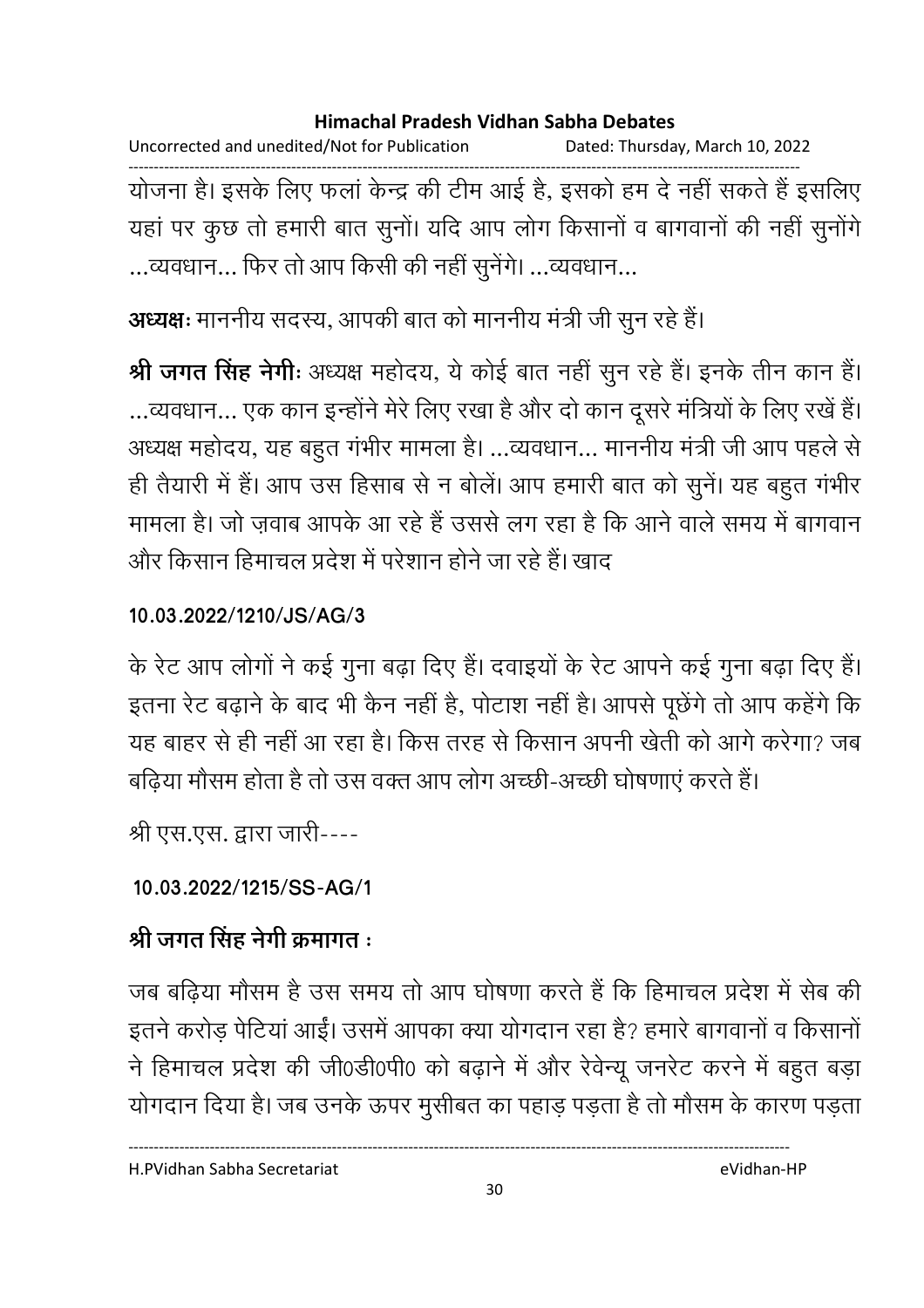Uncorrected and unedited/Not for Publication

Dated: Thursday, March 10, 2022

है, प्राकृतिक आपदा के कारण पड़ता है। उस समय आप हमें क्या देते हैं? मैं आपसे निवेदन करना चाहता हूं कि उसके लिए आप रिलीफ मैनुअल में जो बात रखी गई है उसको गम्भीरता से लें और डिजास्टर मैनेजमैंट का एक अलग से फंड रखें। हमेशा प्राकृतिक आपदाएं नहीं आती हैं। पीछे किन्नौर में प्राकृतिक आपदा आई लेकिन उसके लिए आपने अभी तक एक पैसा नहीं दिया। साल खत्म हो गया। नई फसल का टाइम भी शुरू होने वाला है। अब दोबारा से फूल लगने वाले हैं। परन्तू पिछली बार जो नुकसान हुआ उसकी भरपाई आप कब करेंगे? आपकी केन्द्र की टीम आकर चली गई लेकिन आप कुछ नहीं कर रहे। इसी तरह से मकान के बारे में भी कहा है। अभी आप मकान जलने पर डेढ लाख रुपया देते हैं चाहे मकान 20 लाख रुपये का है, चाहे एक करोड़ रुपये का है या चाहे कितनी भी कीमत का हो। उसको केवल मात्र 1.50 लाख रुपया देकर निपटा रहे हैं। यह बात सही है कि इसको 5 लाख रुपया किया जाए। फिलहाल 5 लाख रुपये की बात हो रही है। परन्तु मैं समझता हूं कि मकान का मूल्यांकन करके कम-से-कम दोबारा मकान बनाने लायक उसको पैसा मिलना चाहिए। जो विक्टिम है जिसके पूरे परिवार का सारा सामान आपदा में चला जाता है, पुश्तों की जायदाद खत्म हो जाती है तो हम 1.50 लाख रुपये में क्या बनाएंगे? 1.50 लाख रुपये में हम एक छोटा-सा टॉयलैट भी नहीं बना सकते हैं। इस बात को ध्यान में रखकर प्रावधान किया जाए। आप कहेंगे कि रेवेन्यू डिपार्टमैंट के माध्यम से जो 1.50 लाख रुपया मिल रहा है उसको कम-से-कम उचित राशि तक तो बढ़ाइए। मैं हिमाचल प्रदेश की बात कर रहा हूं। आज यहां पर बहुत सारी कम्पनियों के पावर प्रोजैक्ट्स हैं। आपके पास एस0जे0वी0एन0एल0 का है। आपके पास जे0एस0डब्ल्यू0का है और बहुत सारे अन्य पावर प्रोजैक्ट्स हैं।

### 10.03.2022/1215/SS-AG/2

उनका सी0एस0आर0 का पैसा भी इसमें डाला जा सकता है। वह पैसा कहां ले जा रहे हैं? हिमाचल में पानी हमारा है, जमीन हमारी है, जंगल हमारा है, पावर हाउस में जनरेशन होती है और सी0एस0आर0 का पैसा कहां पर लगा रहे हैं! कहीं गुजरात में डाल रहे हैं,

H.PVidhan Sabha Secretariat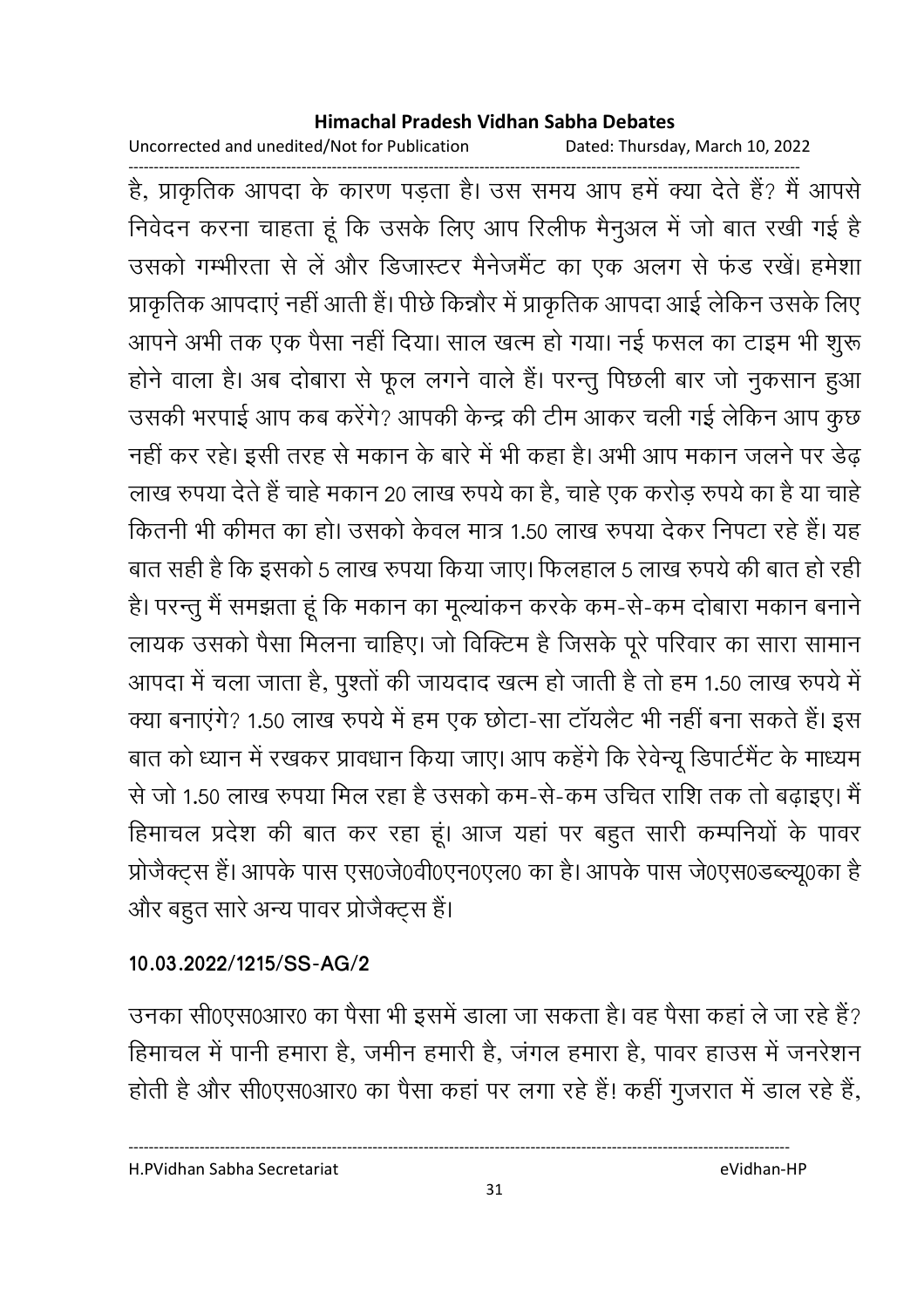Uncorrected and unedited/Not for Publication

Dated: Thursday, March 10, 2022

कहीं दिल्ली में खर्च हो रहा है। सी0एस0आर0 का पैसा भी ऐसे समय पर जो यहां के बाशिंदे हैं जिनके इलाकों में प्रोजैक्ट चल रहे हैं अगर वहां पर आगजनी का केस होता है, किसी किस्म की मुसीबत आती है तो यह पैसा सरकार वहां पर क्यों नहीं लगा रही है? इन कम्पनियों को क्यों बाध्य नहीं किया जा रहा? एस0जे0वी0एन0एल0 का 37 करोड़ रुपया सालाना सी0एस0आर0 का पैसा है। किन्नौर में 4-5 करोड़ रुपया खर्च कर रहे हैं। वह भी हमारे कहने पर नहीं बल्कि पता नहीं किसके कहने पर जहां पर जरूरत नहीं है वहां पर खर्च हो रहा है। हमारे इस बार भी बहुत सारे लोगों के मकान जल गए। 1.50 लाख रुपये में हमने चलता कर दिया। क्यों इस सी0आर0एफ0 का पैसा लगाकर उनको उचित मूआवजा नहीं दिया जा रहा है? आपके जे0एस0डब्ल्यू0 का भी सी0एस0आर0 का बहुत पैसा है। हमारी फसल का नुकसान प्रोजेक्ट इफैक्टिड एरिया में हुआ है। कम-से-कम वहां पर तो पैसा दिया जाए। यही मैं मंत्री महोदय के ध्यान में लाना चाहता हूं। मैं उम्मीद करूंगा कि मंत्री महोदय जो किसान व बागवान हैं जो हिमाचल प्रदेश की आर्थिकी की असली रीड की हड्डी हैं उनका मुसीबत के समय आप साथ देंगे। उनके लिए बढ़िया पैकेज देंगे। सिंघा साहब ने जो प्रस्ताव लाया है उसको आप गिराने की बात न करें। इस प्रस्ताव को आप मानें। सर, फिर वही बात होती है। There is no seriousness. तो हम क्या डिबेट करें। जिनको सुनाना है वे सुनते नहीं। हम किसको अपनी बात सुनाएं। सर, आप तो ज़रूर सुनेंगे लेकिन जिन्होंने सुनकर कुछ करना है वे भी सोचें।

अध्यक्ष महोदय, आपका धन्यवाद।

## 10.03.2022/1215/SS-AG/3

अध्यक्ष : अब इस चर्चा में माननीय सदस्य श्री रोहित ठाकुर जी भाग लेंगे।

श्री रोहित ठाकुर (जुब्बल-कोटखाई) : अध्यक्ष महोदय, इस माननीय सदन में एक बहुत ही महत्वपूर्ण जनहित का संकल्प श्री राकेश सिंघा जी ने लाया है। मैं सबसे पहले उनका धन्यवाद करता हूं और इस चर्चा में अपने आपको शामिल करता हूं। प्राकृतिक आपदा में

H.PVidhan Sabha Secretariat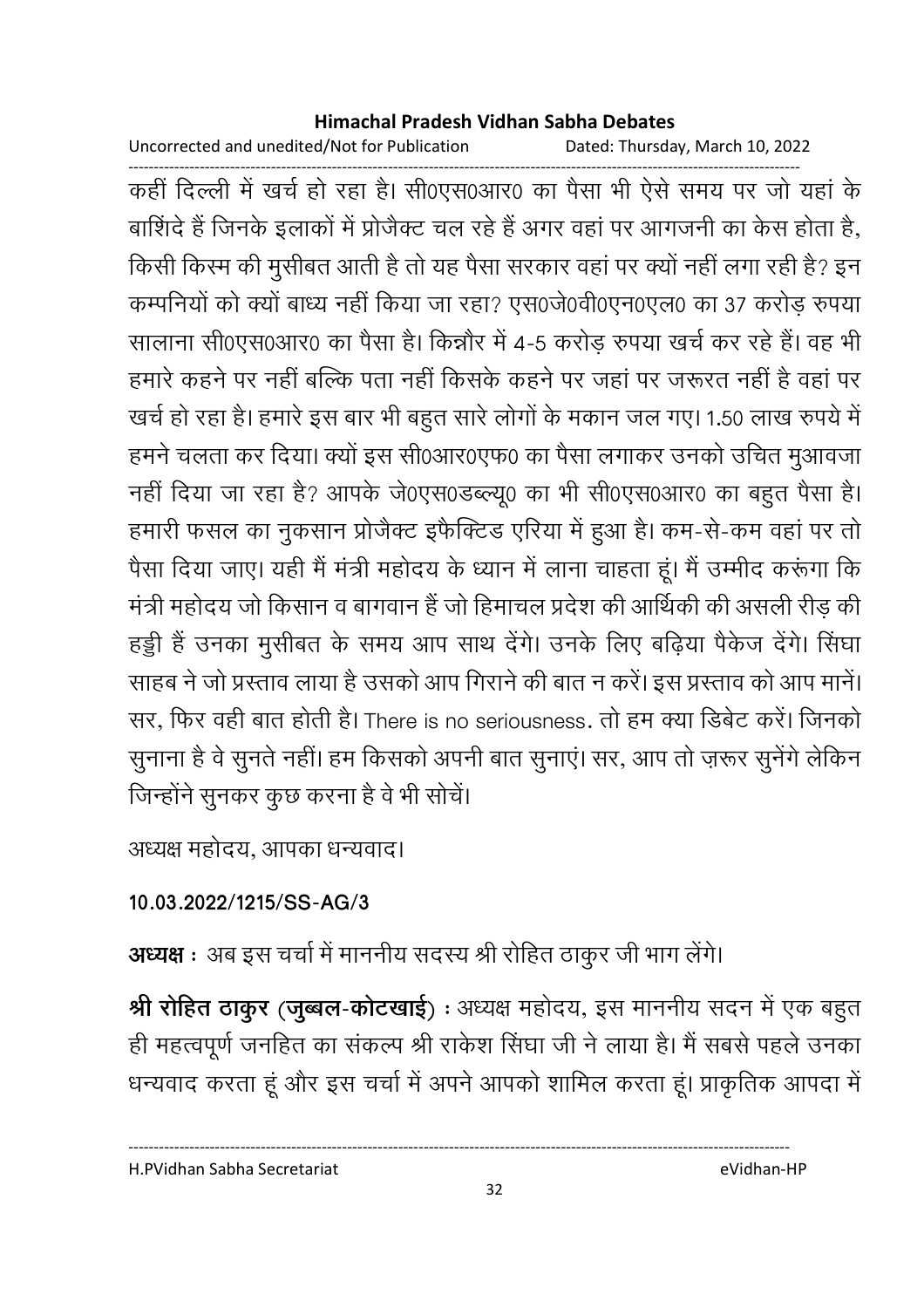### **Himachal Pradesh Vidhan Sabha Debates**  Uncorrected and unedited/Not for Publication Dated: Thursday, March 10, 2022 ------------------------------------------------------------------------------------------------------------------------------------ कृषि और बागवानी क्षेत्र में जो राहत मिलती है उसमें बढ़ोतरी हो। आगजनी की घटनाओं के समय प्रभावितों को अधिक राहत मिले, यह हम सब का उद्देश्य होना चाहिए।

## (श्री नरेन्द्र ठाकुर, माननीय सभापति पीठासीन हुए।)

जारी श्रीमती के0एस0

**10/03/2022/1220/केएस/**एचके/1

## <u>श्री रोहित ठाकुर जारी---</u>

जैसे नेगी जी ने कहा कि हिमाचल प्रदेश कृषि प्रधान प्रदेश है और 70 प्रतिशत हिमाचल की जनसंख्या कृषि और बागवानी पर आधारित है और साथ ही साथ बागवानी के क्षेत्र में एक बहुत बड़ा योगदान पूर्व सरकारों का रहा है। हिमाचल की आर्थिकी में जो इनका योगदान है उसका विवरण नेगी जी ने दिया लेकिन वर्तमान में जो रिलीफ मैनुअल के अकार्डिंग किसानों को राहत दी जा रही है वह नाम मात्र है। प्रथम बार मैं अपने विधान सभा क्षेत्र से वर्ष 2003 में वेरिन्द्र कवर जी के साथ विधायक बना था। मुझे याद है, मेरे क्षेत्र शाचली जिसके अंतर्गत कोई 8-9 पंचायतें आती हैं, उस वक्त भयंकर ओलावृष्टि हुई थी उस वक्त भी रिलीफ मैनुअल में अधिकतम सीमा 7,000 रुपये रखी गई थी और वर्तमान में भी सरकार प्राकृतिक आपदा के समय में किसानों और बागवानों को जो राहत देती है, अगर वह भी मिल जाए तो वह भी 7000 रुपये ही है। रिलीफ मैनुअल में, राहत नियमावली में बाकी मंदों में बढ़ौत्तरी हुई है लेकिन हमारा प्रदेश किसानों और बागवानों का प्रदेश हैं | और मैं समझता हूँ कि पिछले दो-तीन दशकों से जो यह सीमा 7000 रुपये रखी गई है, इसको बढ़ाने की आवश्यकता है। यहां पर फसल बीमा योजना की बात आई, मैं प्रधान मंत्री फसल बीमा योजना के पूरे भारत वर्ष के पिछले आकड़े देख रहा था। यहां पर प्रीमियम किसानों ने ज्यादा दिया, भुगतान कम हुआ। उसमें हिमाचल भी सम्मिलित है और मंत्री जी इस बात से सहमत होंगे कि ये जो आपकी बीमा योजना है यह कारंगर साबित नहीं हुई। जब प्राकृतिक आपदा के कारण आपके किसानों और बागवानों का नुकसान होता है, उसे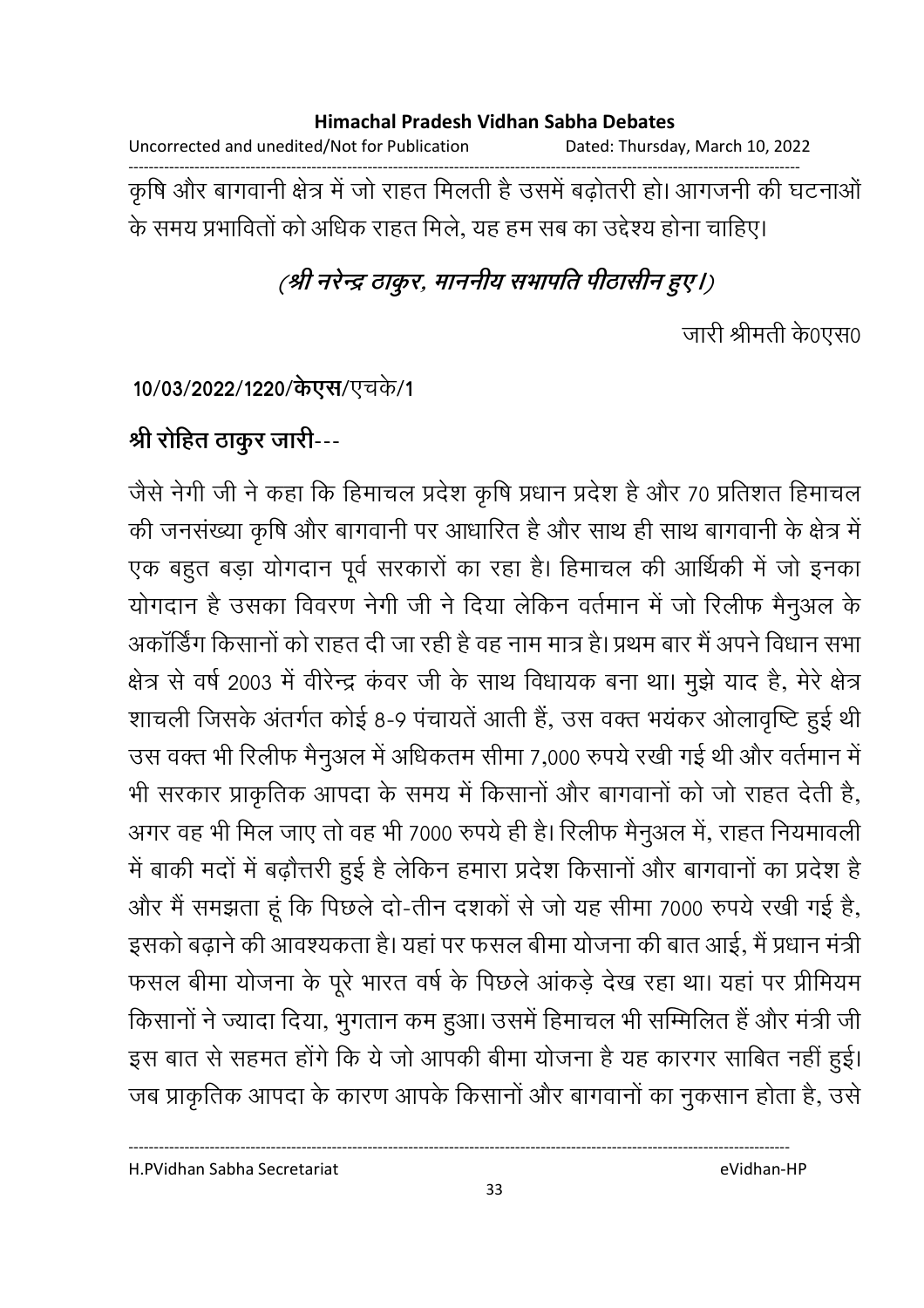Uncorrected and unedited/Not for Publication Dated: Thursday, March 10, 2022 सरकार से एक आशा होती है, उनकी पूरे साल की कमाई नष्ट हो जाती है। हम में से अधिकतर यहां पर किसान/बागवान बैठे हैं। मैं समझता हूं कि इसमें एक सम्मानजनक वृद्धि हो, जैसे सिंघा साहब जी ने भी बात रखी।

## 10/03/2022/1220/केएस/ एचके /2

सभापति महोदय, इसके साथ ही मैं समझता हूं कि हमारे पहाड़ी क्षेत्रों में जो आगजनी की घटनाएं होती हैं, वहां लकड़ी के घर होते हैं और कई दफ़ा ऐसे उदाहरण भी देखने को मिलते हैं जहां हमारे गांव के गांव जल जाते हैं। नेगी जी ने उनको राहत राशि डेढ़ लाख रुपये करने की बात की लेकिन मैं समझता हूं कि यह राशि कम से कम 5 लाख होनी चाहिए क्योंकि व्यक्ति के पूरे जीवन की पूंजी उसके घर को बनाने में लग जाती है और कुछ ही पलों में आग से सब सवाह हो जाता है। मुझे आशा है, आज हमारा सत्ताधारी दल खुश भी बहुत है, यह किसानों और बागवानों की, हिमाचल प्रदेश की जनता-जनार्दन की बात मानेगा और जो सिंघा साहब ने यहां पर संकल्प लाया है, मैं भी उसमें अपने आप को शामिल करता हूं। सभापति महोदय, आपने मुझे समय दिया, धन्यवाद।

## 10/03/2022/1220/केएस/ एचके /3

सभापतिः अब इस चर्चा में श्री मोहन लाल ब्राक्टा जी भाग लेंगे।

श्री मोहन लाल ब्राक्टा (रोहड़ू): सभापति महोदय, जो संकल्प श्री राकेश सिंघा जी ने यहां पर रखा "This House may frame a policy to grant relief amounting to 50% of the loss incurred due to natural calamities on agricultural and horticultural produce and enhance the relief amount to Five Lacs on the destruction of the house due to fire." यह बहुत ही महत्वपूर्ण संकल्प है और मैं भी अपने आपको इसमें शामिल करता हूं। वैसे तो मेरे से पूर्व वक्ता सिंघा साहब, नेगी साहब व रोहित ठाकुर जी ने काफी डिटेल में चर्चा की है, मैं उन बातों को दोहराना नहीं चाहूंगा। मैं माननीय मंत्री जी के ध्यान में सिर्फ यह लाना चाहूंगा कि जैसे कि हमारे देश व प्रदेश की 70 प्रतिशत आबादी कृषि पर निर्भर है

H.PVidhan Sabha Secretariat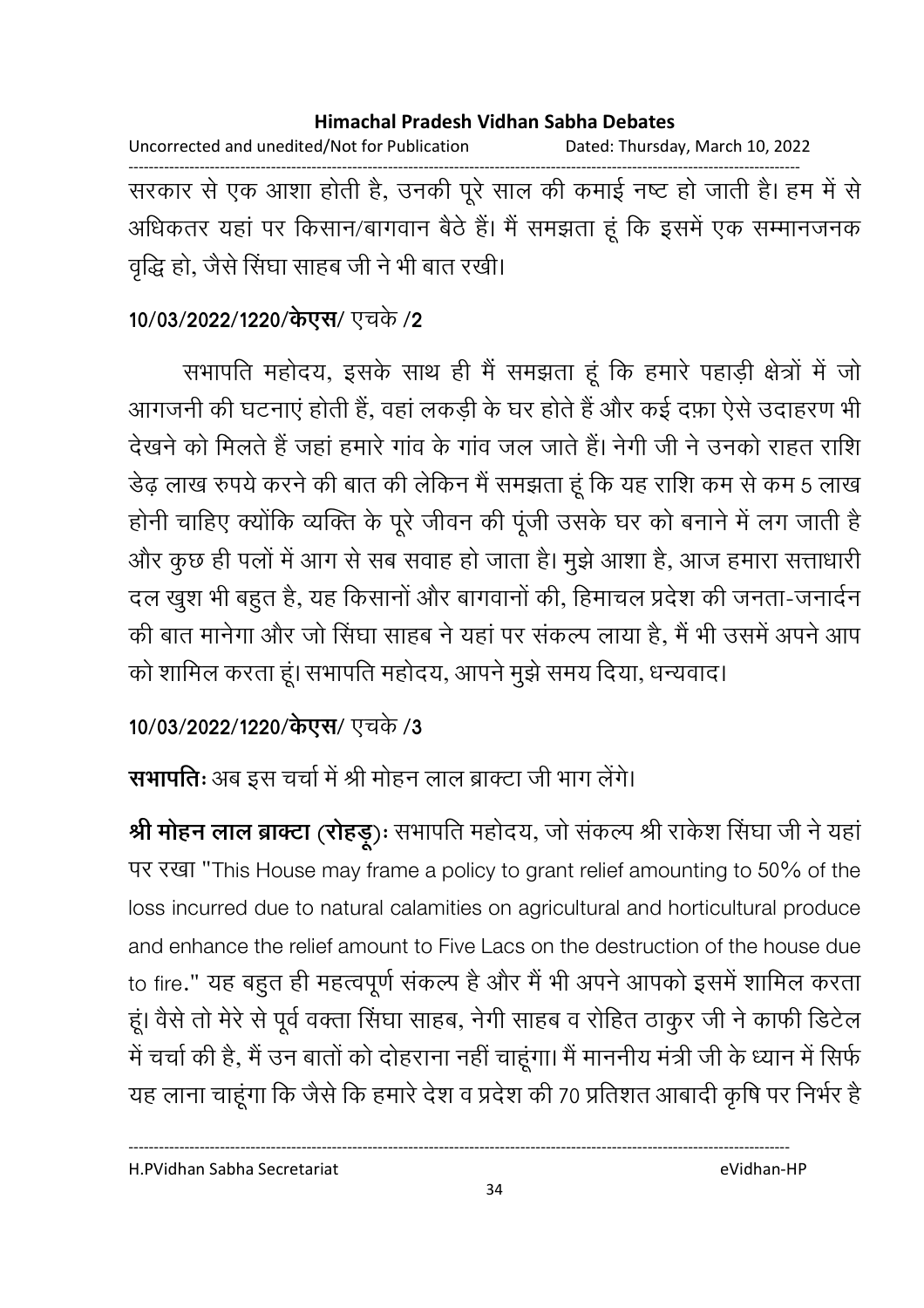Uncorrected and unedited/Not for Publication Dated: Thursday, March 10, 2022

------------------------------------------------------------------------------------------------------------------------------------ और इस पर जो पालिसी फ्रेम की जाए, जो अभी मैनुअल है, हो सकता है कि जिस समय यह बना था उस समय परिस्थितिया ठीक होगी। उस समय के मुताबिक यह सही होगा लेकिन आज की परिस्थिति कुछ और है। आज की परिस्थिति में मैनुअल को चेज करने की आवश्यकता है और मैं बताना चाहता हूं कि यह बहुत ही कम है। इससे तो कई बार जब हमारे किसानों और बागवानों के कैसिज़ जाते हैं तो वे कहते हैं कि इतनी कम राशि मिल रही है इससे तो अच्छा है कि हमारा केस ही वापिस कर दो। केस ही नहीं भेजते। यह बहुत हीं कम है। सभापति जी, मैं होटिकल्चर पर ज्यादा जोर देना चाहूँगा। मैं अपने चुनाव क्षेत्र की बात करुंगा।

श्रीमती अ0व0 द्वारा जारी---

**10.3.2022/1225/av/ag/1**

## श्री मोहन लाल ब्राक्टा-----जारी

इसलिए हमारा केस वापिस भेज दो क्योंकि उसमें मुआवजा बहुत कम है। मैं होटिकल्चर पर बात करते हुए अपने जिला शिमला और अपने विधान सभा क्षेत्र की बात करूगा। आज की तारीख में लगभग 98 प्रतिशत लोग होटिकल्चर पर निर्भर करते हैं। कई बार ओलावृष्टि, भारी बर्फबारी और सूखा पड़ने के कारण बागवानों को बहुत नुकसान होता है। अगर होटिकल्चर के क्षेत्र में सेब की बात की जाए और यह सेब की फसल न हो तो इसका नुकसान न केवल बागवानों को होता ही है परंतु इससे कई वर्ग प्रभावित होते हैं क्योंकि सेब की अच्छी फसल होने के साथ बहुत सारे लोगों का रोजगार जुड़ा होता है। मैं तो यह कहूंगा कि इसका नुकसान दिल्ली तक होता है क्योंकि इस फसल से काफी लोग जुड़े होते हैं। पिछले साल दिनाक 23 अप्रैल, 2021 को बे-मोसमी बर्फ पड़ी थी। हमारे रोहड़ू में 21, 22 और 23 अप्रैल को स्टेट फेयर होता है और उस दौरान बहुत गर्मी होती है। लेकिन पिछले साल कई वर्षों के बाद 23 अप्रैल को वहां पर बहुत बर्फबारी हुई थी। जिसके कारण लोगों के बागीचों में सेब पर लगे जाल और पौधे टूटे थे। उसके बाद भी कई बार ओलावृष्टि हुई थी।

H.PVidhan Sabha Secretariat eVidhan-HP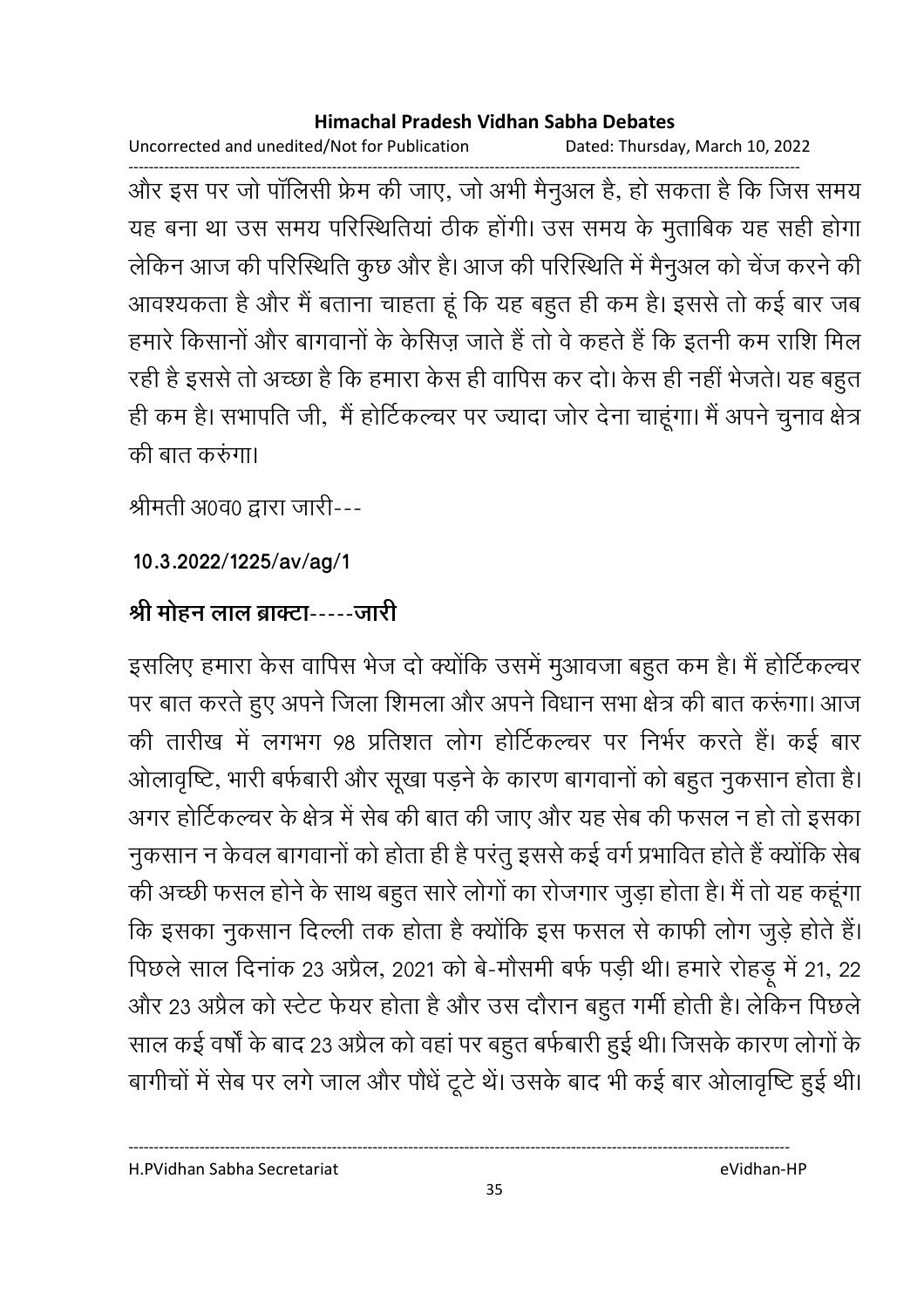Uncorrected and unedited/Not for Publication Dated: Thursday, March 10, 2022

यहां पर इस बारे में जवाब भी दिया जाता है कि हमने वहां पर एक्सपर्ट भेजे थे और सारा आकलन तैयार करके केंद्र सरकार को भेज दिया है। परंतु अब एक वर्ष से ज्यादा समय होने वाला है। लेकिन अभी तक वहां बागवानों को कुछ नहीं मिला है। मैं मंत्री महोदय के ध्यान में लाना चाहता हूं कि इस समस्या का जल्दी-से-जल्दी समाधान होना चाहिए। यहां पर मेरे एक प्रश्न में माननीय मंत्री ने जवाब दिया था कि प्राकृतिक आपदा के तहत लोगों को फौरी राहत दी जाती है। मैं यहां होर्टिकल्चर की बात करना चाहूंगा कि जिस प्रकार से आप फायर और एक्सिडेंट केसिज में फौरी राहत देते हैं वैसे ही बागवानों को नुकसान पहुंचने पर कुछ मुआवजा मिलना चाहिए। यहां पर चाहे पूरे प्रदेश की बात की जाए या मैं अपने निर्वाचन क्षेत्र की बात करूं; क्योंकि सीमेंट के पक्के मकान तो अब बनने लगे। पहले हमारे पहाड़ी एरिया में लकड़ियों के मकान बनते थे और ज्यादातर इकट्ठे-इकट्ठे बनाए जाते थे। उस स्थिति में आग लगने के कारण पूरे-का-पूरा गांव तबाह हो

### 10.3.2022/1225/av/ag/2

जाता है। मैं अपने निर्वाचन क्षेत्र का उदाहरण देना चाहता हूं क्योंकि मेरे वहां तानू, डुंगयाणी और पैखा गांव आग से पूरी तरह से तबाह हो गए थे। आग की घटनाएं ज्यादातर सर्दी के मौसम में घटित होती हैं तथा ऊपर से बर्फबारी का मौसम होता है। लेकिन इसके लिए सरकार की ओर से बहुत कम फौरी राहत दी जाती है। मैं यहां पर माननीय सदस्य श्री राकेश सिंघा द्वारा रखे गए प्रस्ताव से पूरी तरह सहमत हूं कि अगर ऐसी घटनाएं घटने पर आप उनको 100 प्रतिशत फौरी राहत नहीं दे सकते तो कम-से-कम 50 प्रतिशत तो देनी चाहिए। मैं यह कहना चाहूंगा कि आग और प्राकृतिक आपदा से होने वाले नुकसान में लोगों को मुआवजा मिलना चाहिए। हमारा डोडरा-क्वार स्नो बाऊंड एरिया है और वह एरिया 6 महीनें तो आम जनता से कट ऑफ रहता है। अगर हम वहां पर 10-20 हजार रुपये फौरी राहत के रूप में देंगे तो उनका उस राशि से क्या होगा? इसलिए इस बारे में ग़ौर करने की आवश्यकता है। माननीय मंत्री, मैंने पिछले सत्र के दौरान भी आपके ध्यान में लाया था कि एम0आई0एस0 के तहत चाहे एच0पी0एम0सी0 या होर्टिकल्चर डिपार्टमैंट सेब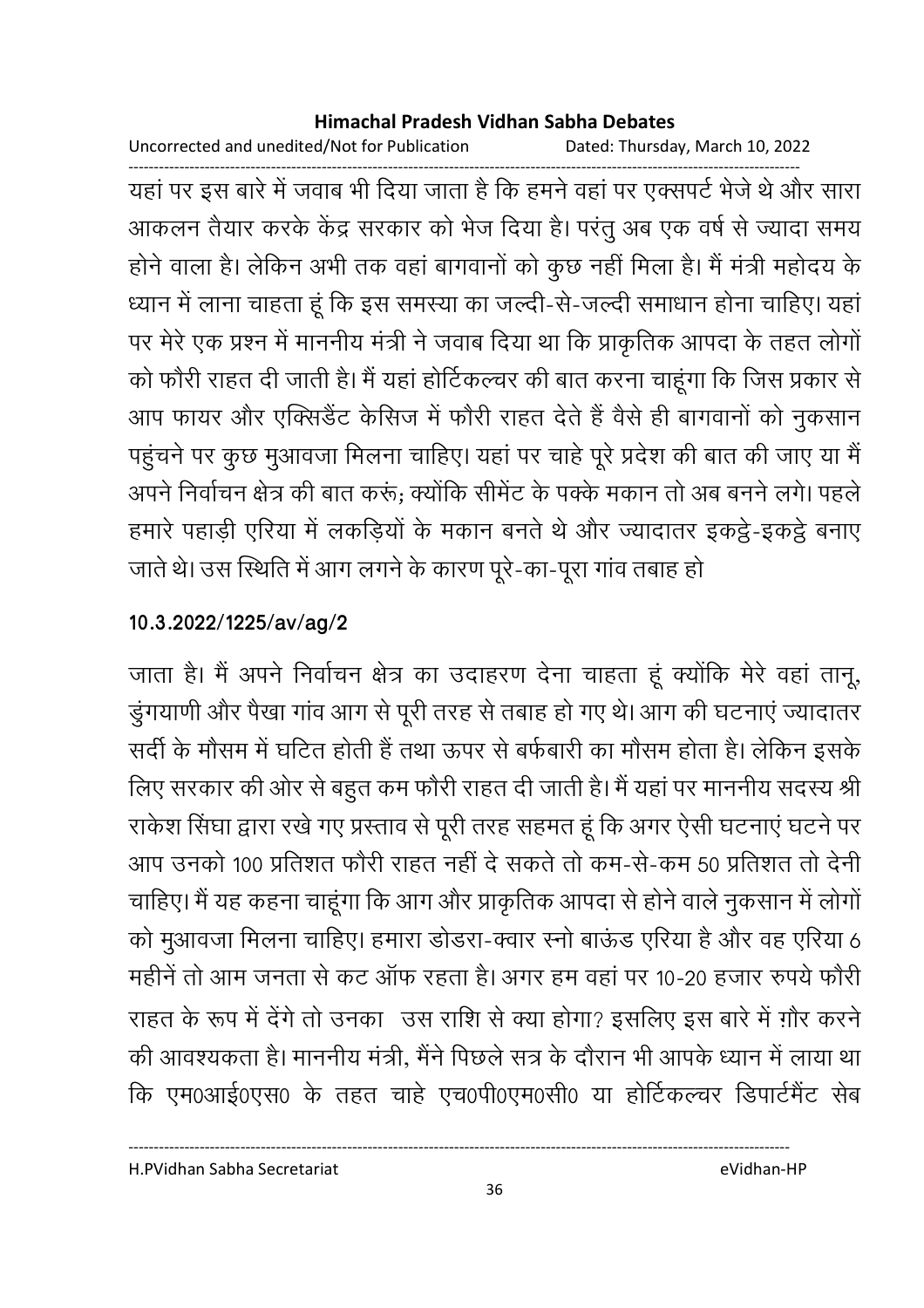Uncorrected and unedited/Not for Publication Dated: Thursday, March 10, 2022

खरीदता है तो उसमें भी लोगों को पेमैंट समय पर नहीं होती। अभी भी बागवानों की उनके पास लाखों रुपये की राशि शेष है। उसके बदले बागवानों को या तो दवाइयां मिलती हैं या फिर कोई औजार-मशीनरी इत्यादि उपलब्ध करवाई जाती है। उसमें भी जो दवाइयां या दूसरी मशीनरी इत्यादि उपलब्ध करवाई जाती है वह बाजार से ज्यादा महंगे रेट पर दी जाती है और आज की तारीख में तो मेरे ख्याल से आपके पास दवाइयां और खाद भी नहीं है। अगर आप खाद दे भी रहे हैं तो बाजार में जिसकी कीमत 1400 रुपये हैं उसको आप 1700 रुपये में दे रहे हैं।

# टी सी द्वारा जारी

## 10/03/2022/1230/टी0सी0वी0/ए0एस0/1 श्री मोहन लाल ब्राक्टा… जारी

इन तथ्यों को ध्यान में रखते हुए, मैं माननीय मंत्री महोदय के ध्यान में लाना चाहूंगा कि जो संकल्प यहां पर रखा गया है. इस पर गौर किया जाए।

सभापति महोदय, आपने मुझे इस संकल्प पर बोलने के लिए समय दिया, आपका धन्यवाद।

## 10/03/2022/1230/टी0सी0वी0/ए0एस0/2

सभापतिः अब इस चर्चा में माननीय सदस्य, श्री राम लाल ठाकुर जी भाग लेंगे।

श्री राम लाल ठाकुर, श्रीनैना देवी जी: सभापति महोदय, श्री राकेश सिंघा जी ने एक महत्वपूर्ण संकल्प यहां सदन में रखा है और इस पर चर्चा हो रही है। मैं भी इसमें अपने आप को शामिल करता हूं। आपने मुझे बोलने के लिए समय दिया, आपका बहुत-बहुत धन्यवाद। सभापति जी, यह हमारे गरीब किसानों के साथ जुड़ा हुआ विषय है। सभापति महोदय, फसलों पर प्रीमियम दिया जाता है लेकिन आपदा के समय जब फसलें नष्ट हो जाती है तो उसकी एवज में नाममात्र का पैसा मिलता है। इसलिए मैं कहना चाहूंगा कि जो प्रभावित लोग हैं उनको न्याय नहीं मिल रहा है। मैं मुख्य मंत्री जी के ध्यान में कुछ विषय लाना चाहूंगा। आप स्वयं किसान है और आप किसानों का दर्द समझते हैं। पिछले साल बरसात में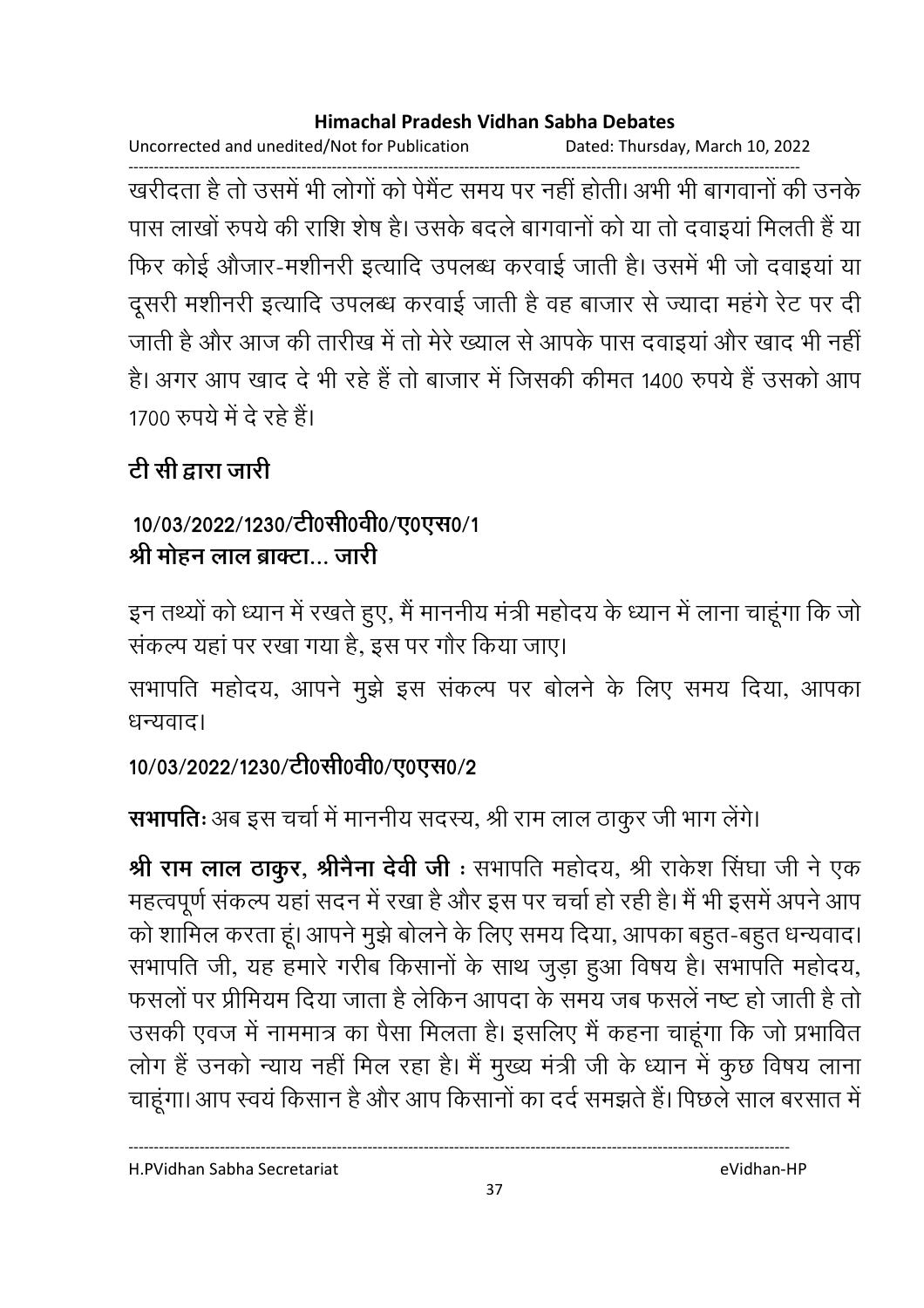Uncorrected and unedited/Not for Publication Dated: Thursday, March 10, 2022

------------------------------------------------------------------------------------------------------------------------------------ बर्फ पड़ी और उससे सेब के पेड़ टूट गए। आपदा से जो नुकसान होता है उसका जायजा लेने के लिए केन्द्र से टीम आती है। प्रदेश सरकार भी इस नुकसान की रेवैन्यू विभाग के माध्यम रिपोर्ट बनाती है। लेकिन यदि नुकसान के एक साल बाद केन्द्र से नुकसान का जायला लेने के लिए टीम आए और वह टीम इसकी रिपोर्ट दिल्ली में जाकर बनाए तो मैं कहूँगा कि रिलीफ देने का मकसद पूरा नहीं होता। जब कोई आपदा होती है तो लोगों शीघ्र मदद मिलनी चाहिए। मैं अपने चुनाव क्षेत्र से संबंधित दो विषय मंत्री जी के ध्यान में लाना-चाहूँगा। जब पिछले दिनो बारिश हुई तो 'री' पंचायत (बिलासपुर) में काली माता के मंदिर पर आसमानी बिजली पड़ी और वह मंदिर पूरी तरह से क्षतिग्रस्त हो गया। वहां पर एस0डी0एम0, स्वारघाट और आपदा प्रबंधन के वाइस चेयरमैन भी पहुंचे। मैं मंत्री जी से जानना चाहूंगा कि सरकार ने इस मंदिर की रिपेयर और साथ लगते कस्बों को जो नुकसान हुआ उसके लिए कितना पैसा मुहैया करवाया गया? एस0डी0एम0 और आपदा प्रबंधन की ओर से कितना-कितना पैसा दिया गया? सभापति महोदय, विधान सभा का सत्र चल रहा था, बरसात हुई और

## एन0एस0 द्वारा जारी …..

### 10-03-2022/1235/NS/AS/1

### श्री राम लाल ठाकुर……….जारी

कुछ बर्फ़ भी पड़ी थी और उस दिन मेरे क्षेत्र की ग्राम पंचायत नम्होल में दक्षेस गांव में आसमानी बिजली गिरने से दो गौशालाएं जल कर राख हो गई और इसमें पशु भी जल गए। इसमें कुछ भेड़-बकरिया थी वे भी जल गई। मैं, मंत्री महोदय से पूछना चाहूंगा कि शीध्र रिलीफ़ के तौर पर वहां कितनी धनराशि दी गई है? सभापति महोदय, जब ऐसी घटना घटती है तो पचायत अपने पचायत सचिव के माध्यम से रिपोर्ट करती है। वहां पर पटवारी मोंके पर जाता है और लोस का आकलन करता है। मैं कहना चाहता हूं कि पटवारी कोई टैक्निकल आदमी नहीं है। पटवारी रिपोर्ट करेगा और इसके बीच कुछ और इश्यूज़ भी आ जाते हैं। सरकार ने कह दिया कि मेक्सिमम राहत राशि 1.50 लाख रुपये ही मिलेगी। सभापति महोदय, अगर पक्का मकान होगा तो उसका आकलन अलग होगा और अगर कच्चा मकान होगा तथा लकड़ी का बना होगा तो उसका मापदंड अलग है। जिन लोगों का मकान जल गया और आप राहत राशि 25 हजार या 40 हजार रुपये देंगे तो वह प्राकृतिक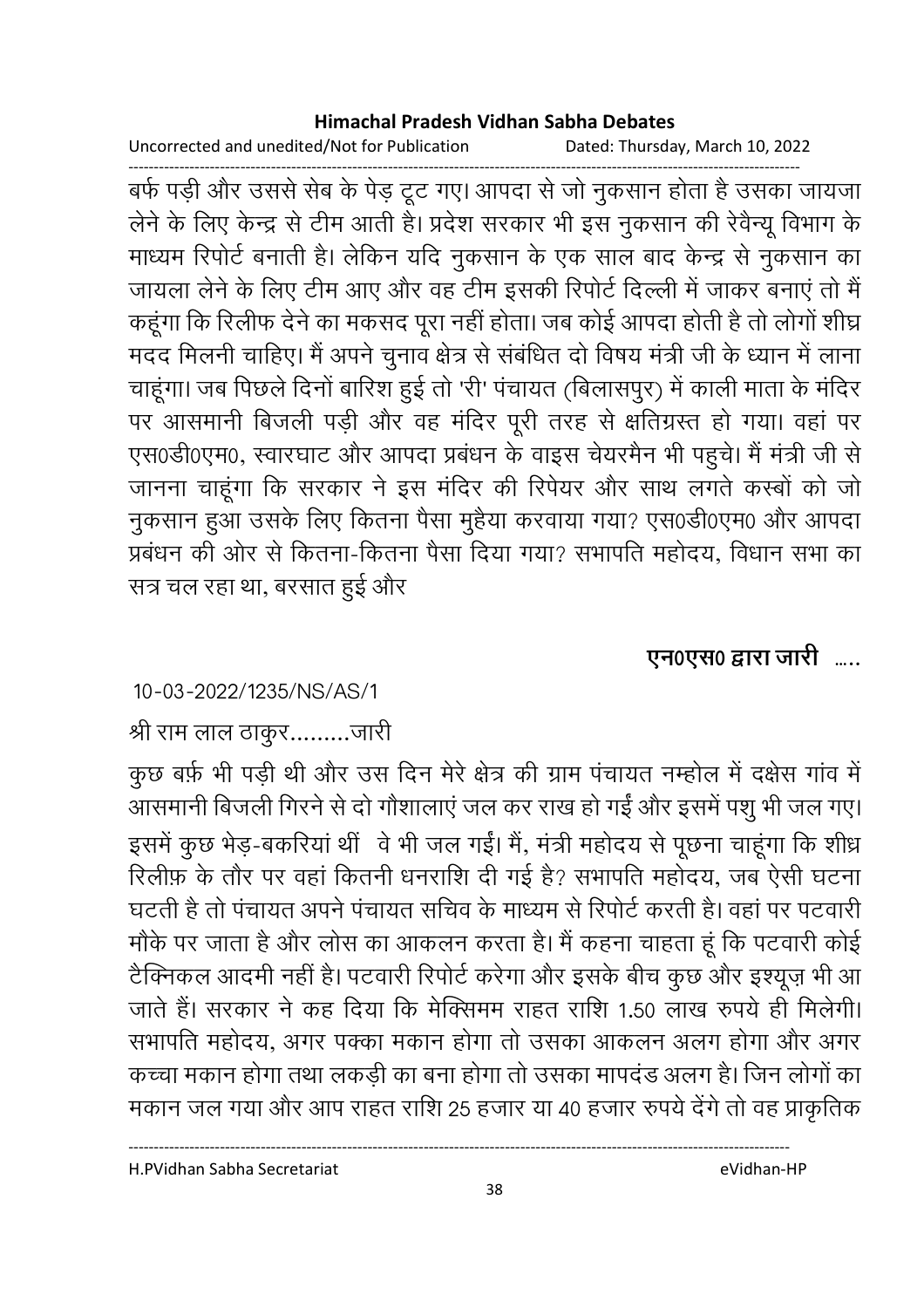Uncorrected and unedited/Not for Publication Dated: Thursday, March 10, 2022

आपदा के बाद मकान नहीं बना पाएगा। अगर किसी की गौशाला जल गई और पशुओं का भी नुकसान हो गया तो उसकी पूरी भरपाई नहीं हो रही है।

सभापति महोदय, मैं, मंत्री जी का ध्यान इस ओर भी आकर्षित करना चाहूंगा कि मान लो किसी का मकान बरसात में गिर गया या लैंडस्लाइड हुआ और मकान तबाह हो गया। इस मामले में ऐसा होता है पटवारी तब तक रिपोर्ट नहीं देगा जब तक छत खड़ी है। नीचे से मकान तबाह हो गया। अगर आग लग जाए तब भी मकान तबाह हो गया और गांव वालों ने आग बुझाने का काम किया तो भी तबाह हो जाएगा। सभापति महोदय, मैं एक दिन अपने क्षेत्र में परगना रत्नपुर में टूअर पर गया था और मैं वहां मौके पर गया हुआ था क्योंकि वहां चार घरों का नुकसान हुआ था। वहां पर तहसीलदार के माध्यम से अन्य लोगों का 5000 रुपये का शीघ्र रिलीफ पहुंच गया लेकिन एक घर जिसकी छत खड़ी थी पटवारी ने यह कहा कि जब तक सारा घर तबाह नहीं होगा) तब तक रिलीफ नहीं मिलेगा क्योंकि मैन्यूअल में लिखा है। अगर किसी व्यक्ति की फसल को बाढ़, लैंडस्लाइड से या प्राकृतिक आपदा से नुकसान हो गया तो उसकी फसल कवर अप नहीं होती है और उतना पैसा भी नहीं मिलता है। मैन्युअल इन सब विषयों को

### 10-03-2022/1235/NS/AS/2

कवर नहीं करता है। मेरा, मंत्री महोदय से निवेदन है कि इसको व्यावहारिक किया जाए। जब प्लान अप्रूव होता है तो आपको आपदा का पैसा साथ में मिल जाता है। मैं पूछना चाहता हूं कि क्या प्राकृतिक आपदा के बाद उस पैसे को शीघ्र रिलीफ के तौर पर देते हैं? जिस आदमी का घर जल गया, बरसात में ढह गया या लैंडस्लाइड में तबाह हो गया तो ये सारी घटनाएं ऐसी हैं इससे उस गरीब का सब कुछ खत्म हो जाता है। सरकार को इस तरफ ध्यान देना चाहिए। मान लोग अगर किसी व्यक्ति का पक्का मकान इन घटनाओं से खत्म हो गया और आप कहें कि आपको 1.50 लाख रुपये से ज्यादा राशि पक्के मकान की नहीं मिलेगी तो यह ठीक नहीं है। मेरा मंत्री जी से निवेदन है कि नुकसान का आकलन करने के लिए टैक्निकल आदमी जा करके देखे कि कितना नुकसान हुआ है? पूरे नुकसान की उस व्यक्ति को 50 प्रतिशत राशि मिल जानी चाहिए ताकि वह अपना आशियाना दोबार से बना सके।

श्री आर0 के0 एस0 द्वारा जारी।

H.PVidhan Sabha Secretariat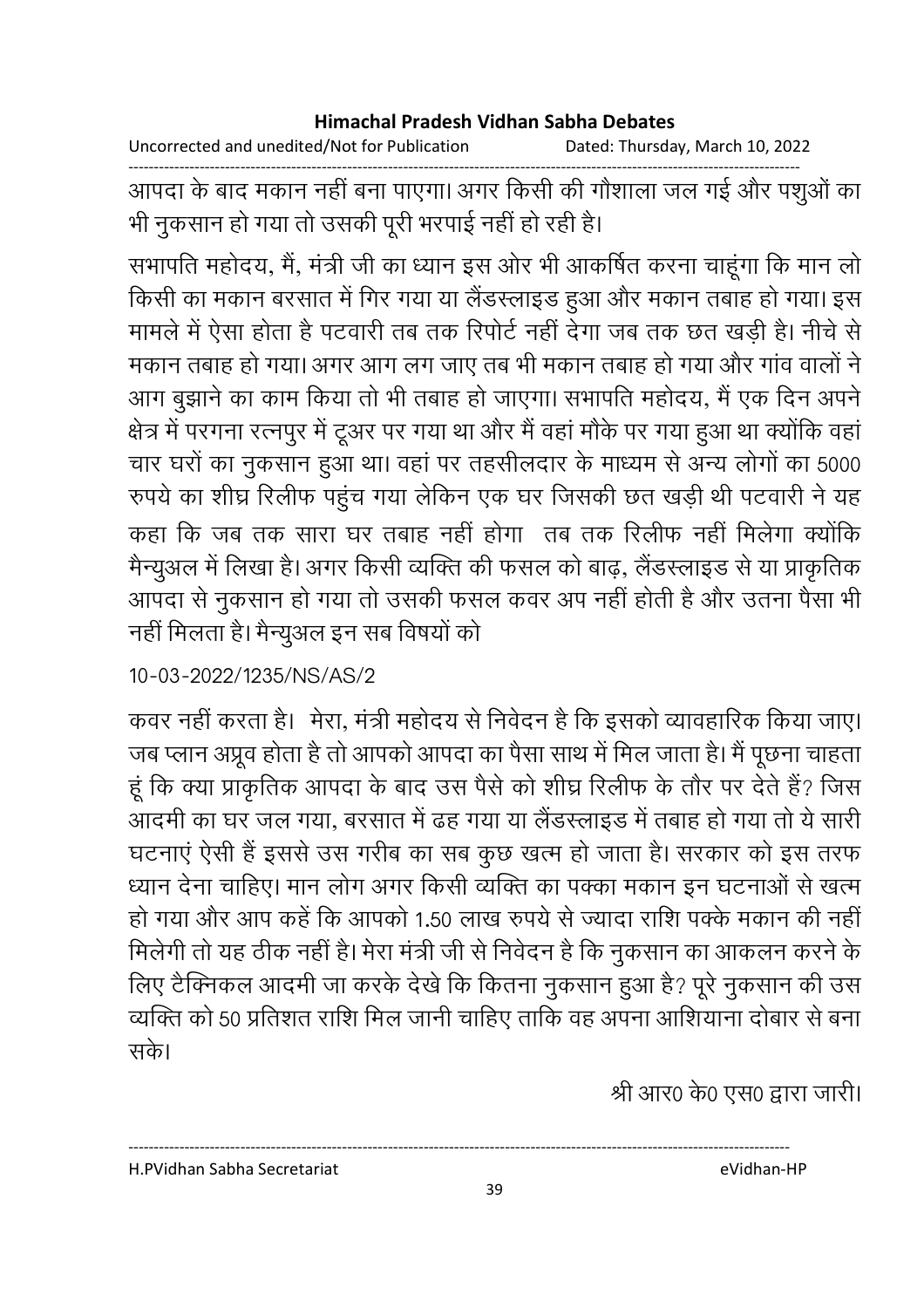10.03.2022/1240/RKS/AS-1

श्री राम लाल ठाकुर...जारी

मेरा माननीय मंत्री जी से निवेदन है कि जो किसान बदहाली की स्थिति में हैं, जैसे आसमानी बिजली गिरने से उनके मकान को नुकसान हो जाए या फिर किसी आपदा से उनकी फसलें तबाह हो जाए तो ऐसे मामलों में उन्हें उचित मदद मिलनी चाहिए। स्वाभाविक रूप से लोगों के नुकसान की भरपाई होनी चाहिए और इसके लिए Relief manual में संशोधन करने की आवश्यकता है। यह एक महत्वपर्ण विषय है और सरकार को निश्चित रूप से इस पर विचार करना चाहिए। प्रभावित लोगों को उचित मदद देने के लिए सरकार को तुरंत कदम उठाने चाहिए। सभापति महोदय, आपने मुझे बोलने का समय दिया. आपका धन्यवाद।

10.03.2022/1240/RKS/AS-2

सभापति : अब माननीय सदस्य श्री नन्द लाल जी इस चर्चा में भाग लेंगे।

श्री नन्द लाल : सभापति महोदय, माननीय सदस्य श्री राकेश सिंघा जी ने जो संकल्प प्रस्तुत किया है इसमें प्राकृतिक आपदा के कारण हमारे किसानों-बागवानों को जो नुकसान होता है, उसमें 50 प्रतिशत मुआवज़ा देने की बात कही गई है। इन्होंने यह भी कहा है कि जब प्राकृतिक आपदा से किसी मकान को नुकसान पहुंचता है तो इसका मुआवज़ा भी कम-से-कम 5 लाख रुपये मिलना चाहिए। यह एक महत्वपूर्ण मुद्दा है। हिमाचल प्रदेश के ज्यादातर लोग खेती-बाड़ी और बागवानी का काम करते हैं। जब किसानों व बागवानों की फसलें भारी बारिश, सूखा, या ओलों से बरबाद हो जाती है तो इसका किसान व बागवान को बहुत प्रभाव पड़ता है। पिछले वर्ष बेमौसमी बरसात व बर्फ के कारण ननखड़ी क्षेत्र के बागवानों को काफी नुकसान हुआ। ज्यादा बर्फ गिरने से पेड़ों की शाखाएं टूट गई और काफी पेड़ तो पूरे-के-पूरे उखड़ गए। जिन पेड़ों को ओलावृष्टि से बचाने के लिए हेल नेट लगाई गई थी उसमें बर्फ जमा होने के कारण पेड़ों को काफी

H.PVidhan Sabha Secretariat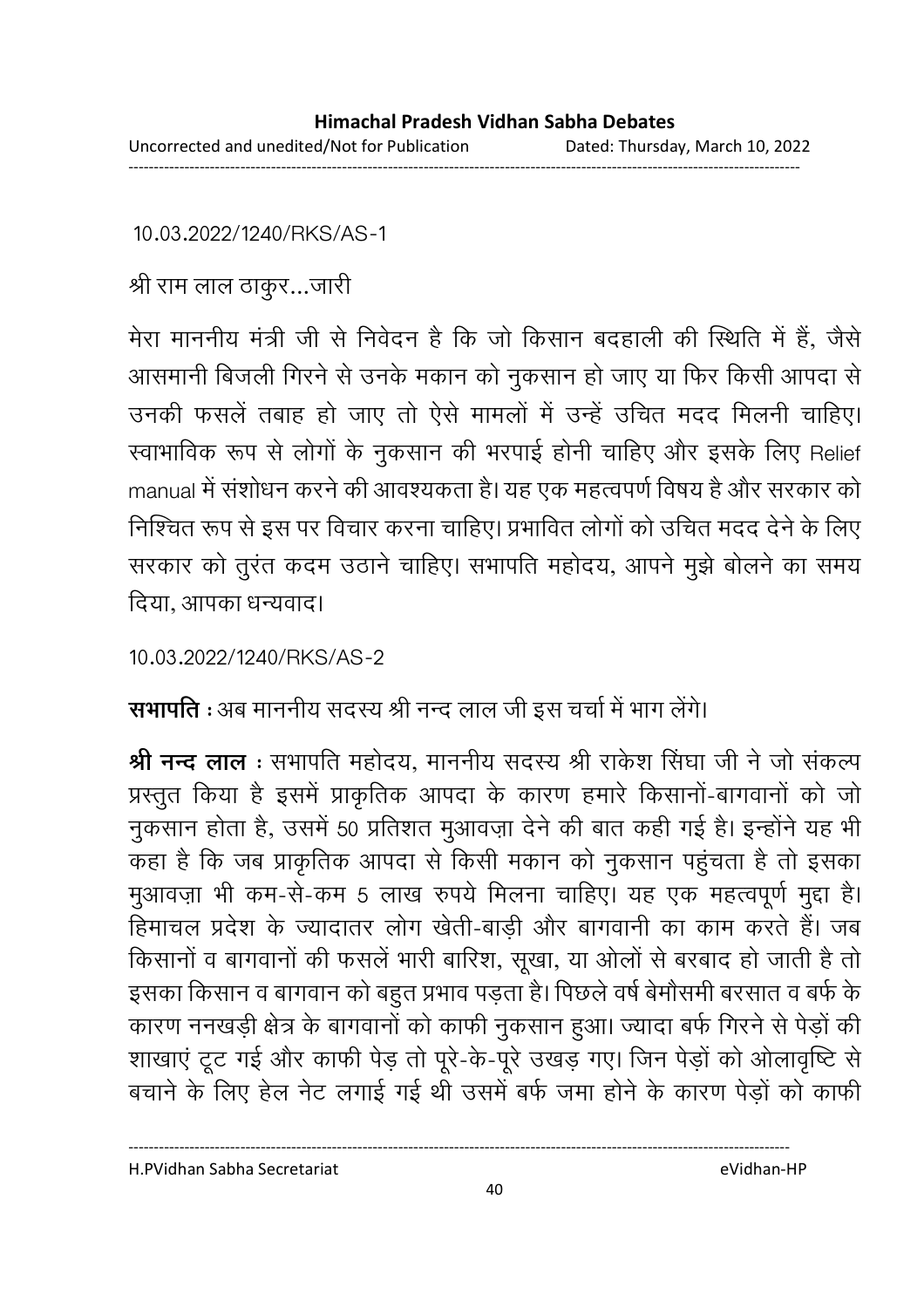Uncorrected and unedited/Not for Publication Dated: Thursday, March 10, 2022

------------------------------------------------------------------------------------------------------------------------------------ नुकसान हुआ। लेकिन जो relief manual में बांगवानों के लिए देय राहत राशि हैं, वह बिल्कुल नगण्य है। श्री राकेश सिंघा जी ने जो 50 प्रतिशत राशि देने की बात की है, यह बिल्कुल सही बात है। मैं तो यह कहना चाहूंगा कि जितना नुकसान हुआ है उतना ही मुआवज़ा मिलना चाहिए। लोगों को बीमा पोलिसी का समय में फायदा नहीं मिल रहा है। इस पर भी सरकार को विचार करने की आवश्यकता है। प्रधानमंत्री बीमा योजना या जो दूसरी योजनाएं चलाई जा रही हैं उनसे खाली एजेंट को ही फायदा हो रहा है। जो प्रति बीघा असैस करके मुआवजा दिया जा रहा है यह बिल्कुल नगण्य है, इस पर सरकार को पुनर्विचार करना चाहिए। जैसा माननीय मंत्री ने कहा कि नुकसान का आकलन तैयार कर पूरा मसौदा केंद्र सरकार को भेज दिया गया है। केंद्र सरकार से इस पर कार्रवाई वाछित हैं-और जब आकलन के अनुसार केंद्र सरकार द्वारा कार्रवाई की जाएंगी उसे अमल में लाया जाएगा । लेकिन मैं यह कहना चाहूंगा कि यह कडिशनल हैं। यह बात बिल्कुल भी उचित नहीं है।

श्री एन.जी. द्वारा... जारी

## 10-03-2022/1245/ए.एस.-एन.जी. /1

## श्री नन्द लाल जारी

अभी जैसे पिछले साल मार्च-अप्रैल माह में जो लास हुआ था जिसके बारे में माननीय सदस्य श्री रोहित ठाकुर जी ने भी सवाल पूछा था, उसके मुल्याकन के लिए 7-8 माह बाद नवम्बर माह में एक टीम आती है। इस प्रकार का हिसाब नहीं होना चाहिए। जैसे ही कोई नुकसान हुआ तो तुरंत वहां पर राजस्व के व सम्बंधित अधिकारी जाएं, उसका मुल्यांकन करें और उसके बाद उन्हें त्वरित राहत प्रदान की जाए तथा उसके बाद कुल नुकसान का जो भी प्रतिशत दिया जाना है वह दे दिया जाए। ऐसा नहीं होना चाहिए कि केन्द्र सरकार के अधिकारियों पर छोड़ दिया जाए और जब वे आएंगे उसके बाद लॉस की भरपाई करेंगे। इसी प्रकार मकान के नुकसान के मामले में भी यही हालत है। इस महगाई के समय में लोग बहुत मुश्किल से अपना मकान बनाते हैं। छोटा-सा भी मकान बनाना हो तो उसमें भी कम-से-कम 20 से 25 लाख रुपये का खर्चा हो जाता है। यदि उसके घर में आग लग जाती है या

H.PVidhan Sabha Secretariat eVidhan-HP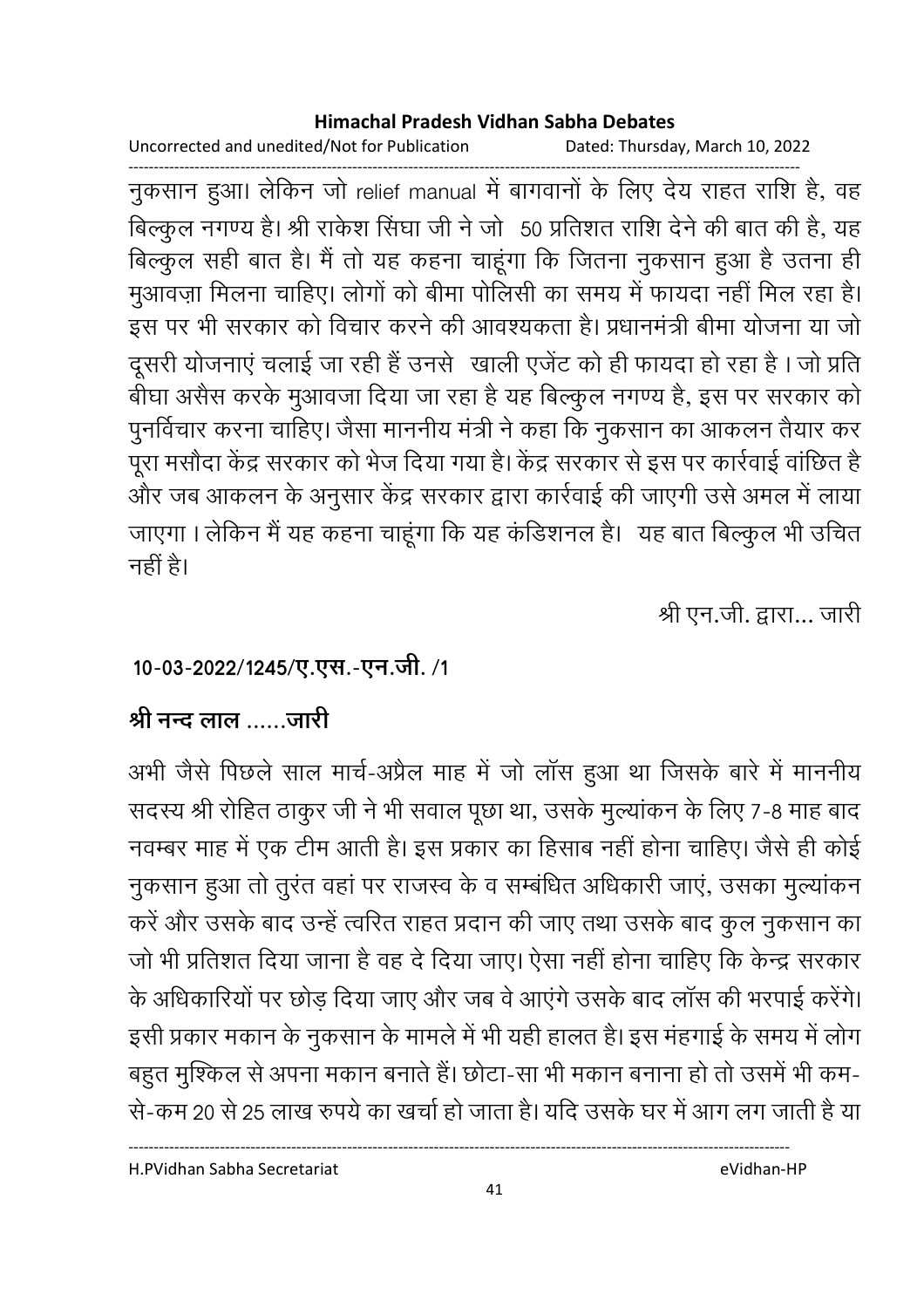Uncorrected and unedited/Not for Publication Dated: Thursday, March 10, 2022 ------------------------------------------------------------------------------------------------------------------------------------ कोई टूट-फूट हो जाती है तो उस हालत में as per Relief Manual उसे केवल 1.15 लाख रुपये या 1.20 लाख रुपये की ही राहत प्रदान की जाती है।

सभापति महोदय, माननीय सदस्य जी ने यह प्रस्ताव बिलुकल ठीक लाया है। इतने रुपर्य में कैसे उसका मकान दोबारा बन पाएगा? माननीय सदस्य ने प्रस्ताव किया है कि ऐसी स्थिति में उसे 5 लाख रुपये राहत दी जानी चाहिए और यह बहुत अच्छा विचार है। मेरा मानना तो यह है कि we should go a little further. एक्चुअल अमाऊट नहीं दे सकतें तो 5 लाख रुपये से थोड़ा-सा और ऊपर जाना चाहिए। मेरे क्षेत्र के ननखड़ी में एक अड़ु पंचायत है। वहां पर पिछले वर्ष आग लगने के कारण 6 लोगों का मकान बिलुकल खतम हो | गया। उनके लास का जो मुल्याकन किया गया उसमें आज तक उन्हें बहुत कम धनराशि प्राप्त हुई।

### 10-03-2022/1245/ए.एस.-एन.जी. /2

उन्हें केवल त्वरित राहत या जो हम लोगों ने दिया है वहीं मिला है। वे सभी अभी तक बेघर है। घटना के बाद आमतौर पर सरकार पीड़ितों को एक टैट दे देती है और गांव के लोग मिलकर उनके लिए खाने-रहने आदि का प्रबंध कर देते हैं। सरकार को सोचना होगा कि उनका मकान बनाने के लिए टी.डी. की या अन्य व्यवस्थाएं की जाए। मकान के लिए जो राहत मैन्युअल है और उसमें जो राहत देने का प्रावधान किया गया है उसे रिवाइज़ किया जाए व इसकी राशि को भी बढ़ाया जाए। सभापति माहोदय, आपने मुझे बोलने का समय दिया आपका बहुत-बहुत धन्यवाद।

समाप्त/-

## 10-03-2022/1245/ए.एस.-एन.जी. /3

**सभापति** : अब इस चर्चा का उत्तर माननीय जल शक्ति मंत्री जी देंगे।

H.PVidhan Sabha Secretariat eVidhan-HP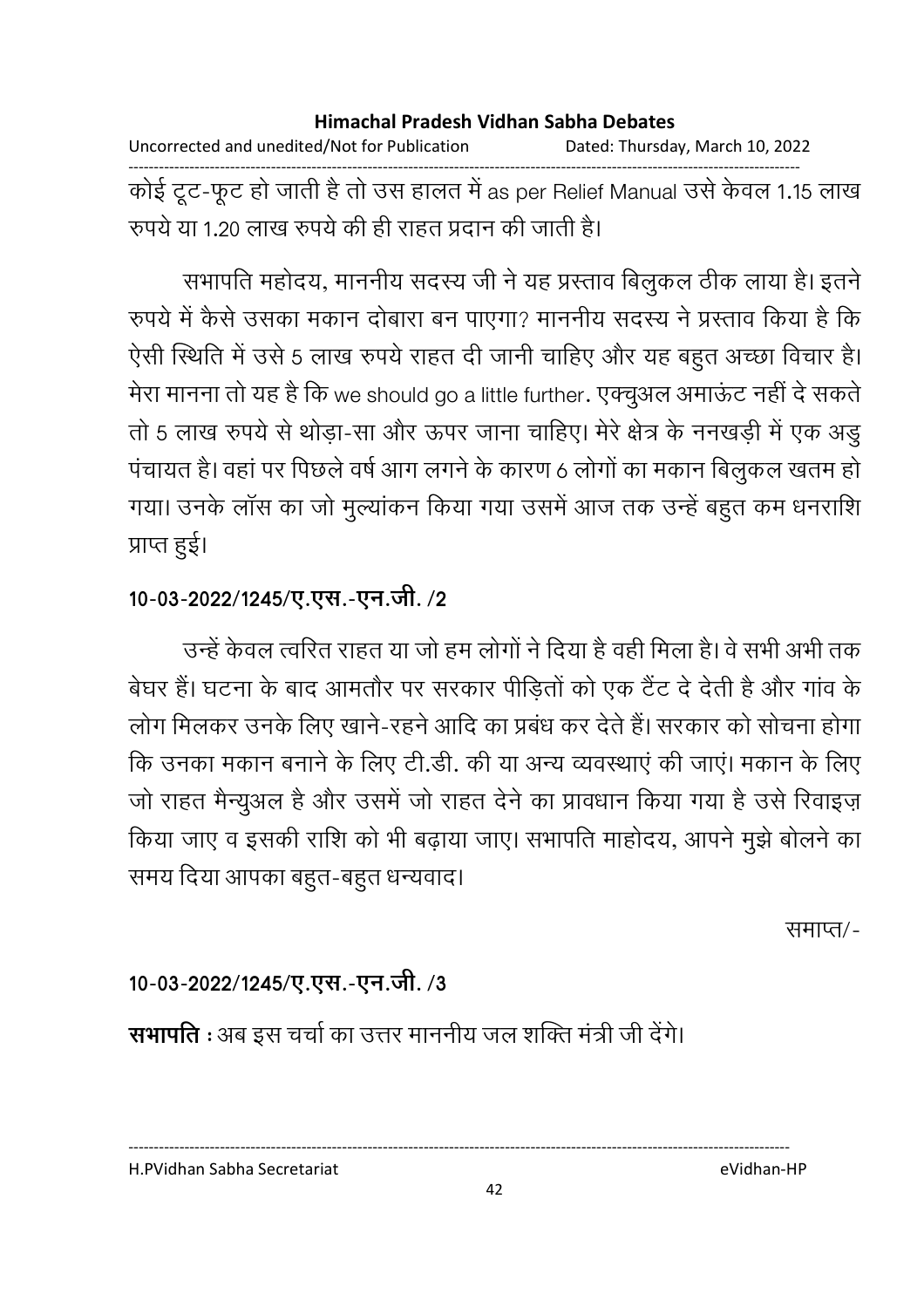Uncorrected and unedited/Not for Publication Dated: Thursday, March 10, 2022

------------------------------------------------------------------------------------------------------------------------------------ **जल शक्ति मंत्री** : संभापति महोदय, नियम-101 के अंतर्गत जो सकल्प माननीय सदस्य श्री राकेश सिंघा जी ने लाया है उसमें माननीय सदस्य श्री जगत सिंह नेगी, श्री रोहित ठाकुर, श्री मोहन लाल ब्राक्टा, श्री राम लाल ठाकुर व श्री नन्द लाल जी ने भी इसकी चर्चा में अपने आप को शामिल किया है।

सभापति महोदय, जब कोई भी ऐसी आपदा आती है, चाहे भारी बारिश हो, बादल फटने की बात हो, ओलावृष्टि हो या बर्फबारी हो, तो उसके कारण बहुत नुकसान होता है। सभापति महादेय, मैं इस माननीय सदन का ध्यान वर्ष 2013 में जो आपदा आई थी उसकी ओर लाना चाहता हूं। जब केदारनाथ में आपदा आई थी तब उसका प्रभाव हमारे प्रदेश के भी कुछ क्षेत्रों पर पड़ा था। वहां पर तो बहुत ही ज्यादा नुकसान हुआ था लेकिन हमारे प्रदेश के भी कई ऐसे क्षेत्र थे जहां पर नुकसान हुआ था। दिनांक 14-08-2014 और दिनांक 15-08-2015 को भी इसी प्रकार भारी बारिश हुई थी और बादल फटने की घटनाएं घटी थी। उस समय धर्मशाला में, मेरे चुनाव क्षेत्र में, कुल्लू में और प्रदेश के अन्य क्षेत्रों में भी इस प्रकार की घटनाएं घंटी थी। हिमाचल प्रदेश में एक ऐसा सिस्टम बन चुका है कि जब बारिश होनी चाहिए तब नहीं होती और जब बर्फबारी होनी होती है वह तब न हो कर आज कल होती है। इस कारण से कुछ क्षेत्रों को चिन्हित कर दिया गया है।

श्री जे.एस. द्वारा जारी.........

### **10.03.2022/1250/JS/AS/1**

# <u>जल शक्ति मंत्रीः-----जारी------</u>

मुझे ऐसा लगता है कि जितनी छेड़छाड़ पर्यावरण के साथ जारी है, उस छेड़छाड़ की वज़ह से प्रकृति ने भी अपने आपको बदल रखा है। श्री राकेश सिंघा जी ने इसके ऊपर बड़े विस्तार से चर्चा की है। यह बागवानों और किसानों से संबंधित है। जहां-जहां नुकसान होता है, उसमें चाहे किसान हो,बागवान हो, व्यापारी हो और कोई भी हो, जिसका भी नुकसान होता है वह हर व्यक्ति से संबंधित होता है। मैंने भी न जाने कितनी बार प्राइवेट मैम्बज़े डे के

H.PVidhan Sabha Secretariat eVidhan-HP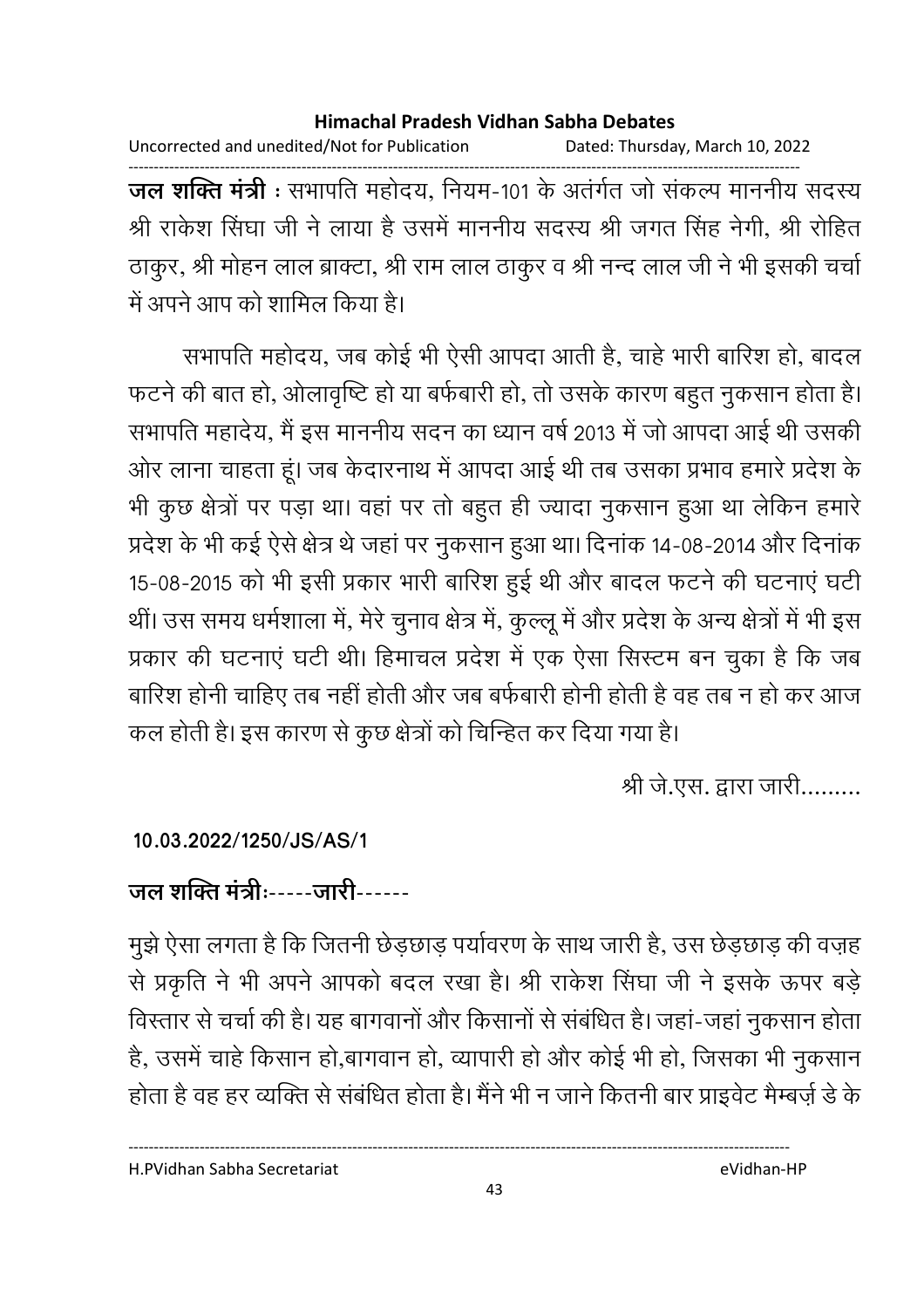Uncorrected and unedited/Not for Publication

Dated: Thursday, March 10, 2022

अन्तर्गत ऐसे संकल्पों पर चर्चा की है। अध्यक्ष महोदय, चर्चाओं से फायदा तो होता है, ज्यादा फायदा न हो लेकिन कुछ-न-कुछ फायदा तो जरूर होता है। इस चर्चा में जहां श्री राकेश सिंघा जी ने अपने क्षेत्र की बात की है वहीं पूरे हिमाचल प्रदेश की बात भी की है। ऐसे ही बाकी सदस्यों ने भी अपने क्षेत्र और पूरे प्रदेश की बात की है। इस तरफ भी बहुत ऐसे विधायक हैं, जिनके क्षेत्रों में भी नुकसान हुआ है लेकिन जब इन्होंने देखा कि रैपिटेशन हो रही है तो उस रैपिटेशन में वे शामिल नहीं हुए। यहां पर एक विशेष बात बीमा योजना की आई है। वैदर बेस्ड इंश्योरैंस स्कीम हिमाचल प्रदेश में लागू की गई है। इस हाउस में वह महान शख्सियत श्री नरेन्द्र बरागटा जी हमारे बीच में नहीं हैं, उन्होंने भी इस हाउस में अपना प्रश्न लगाया था। तीन किस्म से वह राशियां कम्पनी को दी जाती हैं। एक शेयर किसान व बागवान देता है, दूसरा शेयर स्टेट गवर्नमैंट देती है और तीसरा शेयर सेन्टर गवर्नमेंट देती है। यहां पर श्री जगत सिंह नेगी जी प्वाइंट आउट कर रहे थे कि जितनी राशि किसान/बागवान अपने शेयर की देता है. उसी तरह से उस कम्पनी को तीन जगह से शेयर जा रहे हैं। मैंने इसकी बड़ी डिटेल से स्टडी की है और मैंने ऐसा महसूस किया है कि किसान के द्वारा जो शेयर दिया गया उसके बराबर मुआवजा उस किसान/बागवान को नहीं मिल पा रहा है, जो कि चिन्ता का विषय है। इस बात को स्वर्गीय श्री नरेन्द्र बरागटा जी ने भी उठाया था और मैंने इसमें आगे भी कार्रवाई की है। हमने इस बारे में भारत सरकार से भी कहा है कि यह एक ऐसी योजना है जिसका फायदा हमारे किसानों/बागवानों को कम मिल रहा है। दूसरी योजना प्रधान मंत्री कृषि इंश्योरैंस स्कीम है। उसके बारे में भी कहा जा रहा है कि

### 10.03.2022/1250/JS/AS/2

उसका काफी ज्यादा फायदा मिल रहा है। यहां पर माननीय सदस्यों ने अपने-अपने क्षेत्रों की बात की है। माननीय सदस्य, श्री जगत सिंह नेगी जी कह रहे थे कि किन्नौर में बहुत ज्यादा हाईडल प्रोजैक्ट्स लगे हैं, जिनमें बिजली का उत्पादन हो रहा है। वहां पर सी.एस.आर. का पैसा मिलना चाहिए और निश्चित तौर पर मिलना चाहिए। सी.एस.आर.

H.PVidhan Sabha Secretariat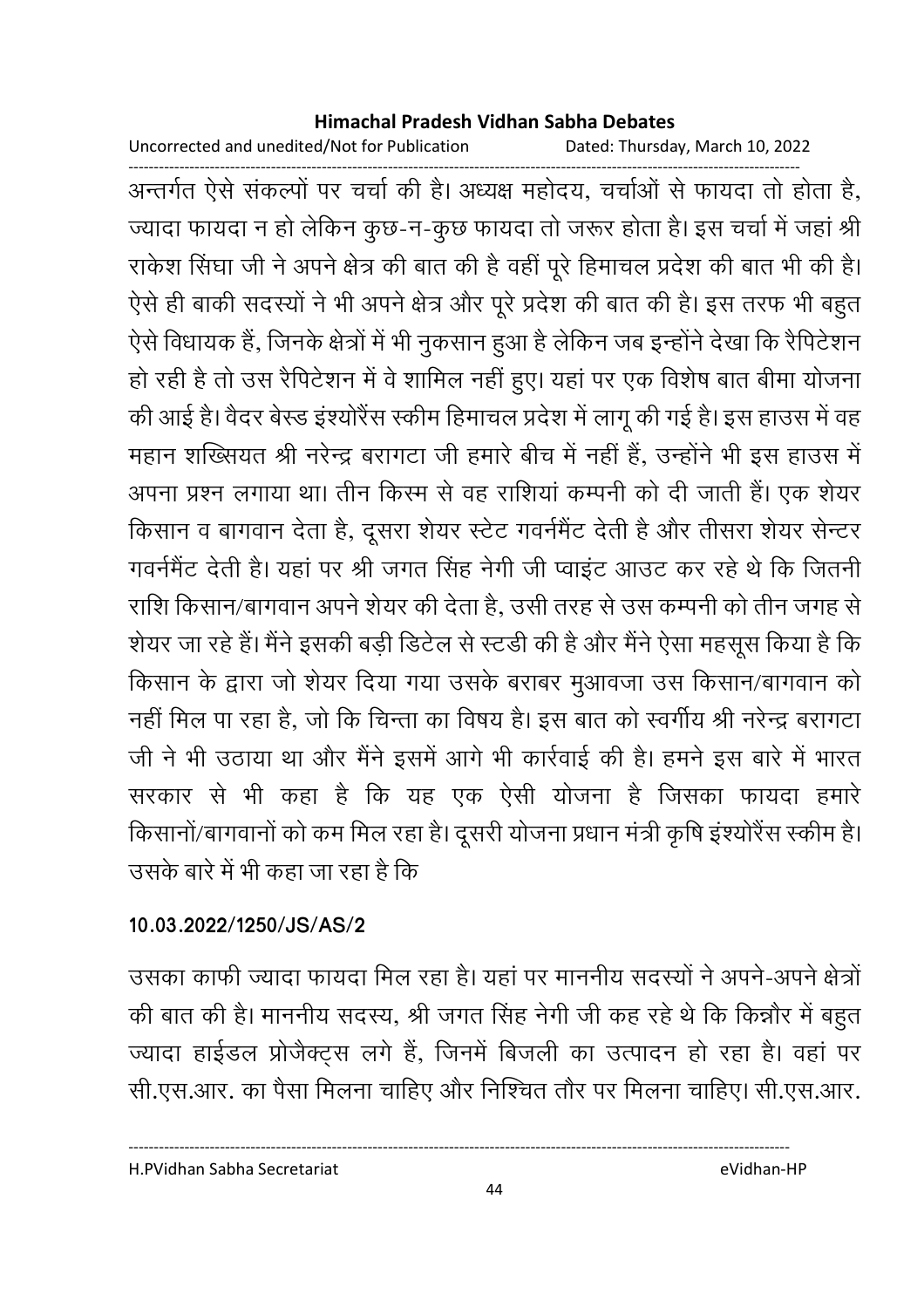Uncorrected and unedited/Not for Publication Dated: Thursday, March 10, 2022

का पैसा वैसे तो वहीं पर मिलना चाहिए, जहां उसका कार्य क्षेत्र और प्रभावित क्षेत्र है। लेकिन सी.एस.आर. के बड़े लम्बे-लम्बे नियम हैं, उसमें क्या संशोधन किया जा सकता है, इसके बारे में जो आपने सूझाव दिए हैं, इस पर भी हम विचार करेंगे। इसके अलावा आपने एक बात और कही है कि सितम्बर के महीने में बेमौसमी बारिश की वजह से नुकसान हुआ है। जब मैं अपना उत्तर पढूंगा तो उसको भी मैंने उसमें शामिल किया है। वैसे ही श्री रोहित ठाकुर जी ने, श्री नंद लाल जी ने, श्री मोहन लाल ब्राक्टा जी ने और विशेष करके श्री राकेश सिंघा जी ने भी इस बात को इस हाउस में रखा है। सभापति जी, जैसा कि इस माननीय सदन को ज्ञात ही है कि हिमाचल प्रदेश कृषि एवं बागवानी प्रधान प्रदेश है। लोगों का प्रमुख व्यवसाय कृषि एवं बागवानी ही है। मौसम की प्रतिकूलता के कारण, प्राकृतिक आपदाओं के कारण कई बार कृषि व बागवानी को व्यापक नुकसान हो जाता है। सभापति महोदय, राजस्व विभाग किसी भी आपदा के कारण हुए नुकसान की भरपाई नहीं करता।

श्री एस.एस. द्वारा जारी----

10.03.2022/1255/SS-HK/1

## जल शक्ति मंत्री कमागत :

है अपितु गृह मंत्रालय भारत सरकार द्वारा दिनांक 08 अप्रैल 2015 को जारी मापदण्डों के अनुसार सहायता राशि प्रदान करता है। वर्तमान में सरकार द्वारा फसलों के नुकसान की सहायता हेतू निम्न प्रकार से सहायता राशि जारी की जा रही है:-

| 2 हैक्टयर तक कृषि /उद्यान भूमि सहायता हेतु                          |  |  |
|---------------------------------------------------------------------|--|--|
| किृषि /उद्यान भूमि पर गाद के कारण मु0 12,200/- रुपये प्रति हैक्टेयर |  |  |
| निकसान पर                                                           |  |  |
| गिरस्खलन/हिमस्खलन के कारण कृषिमु0 37,500/- रुपये प्रति हैक्टेयर     |  |  |
| /उद्यान भूमि के नुकसान पर                                           |  |  |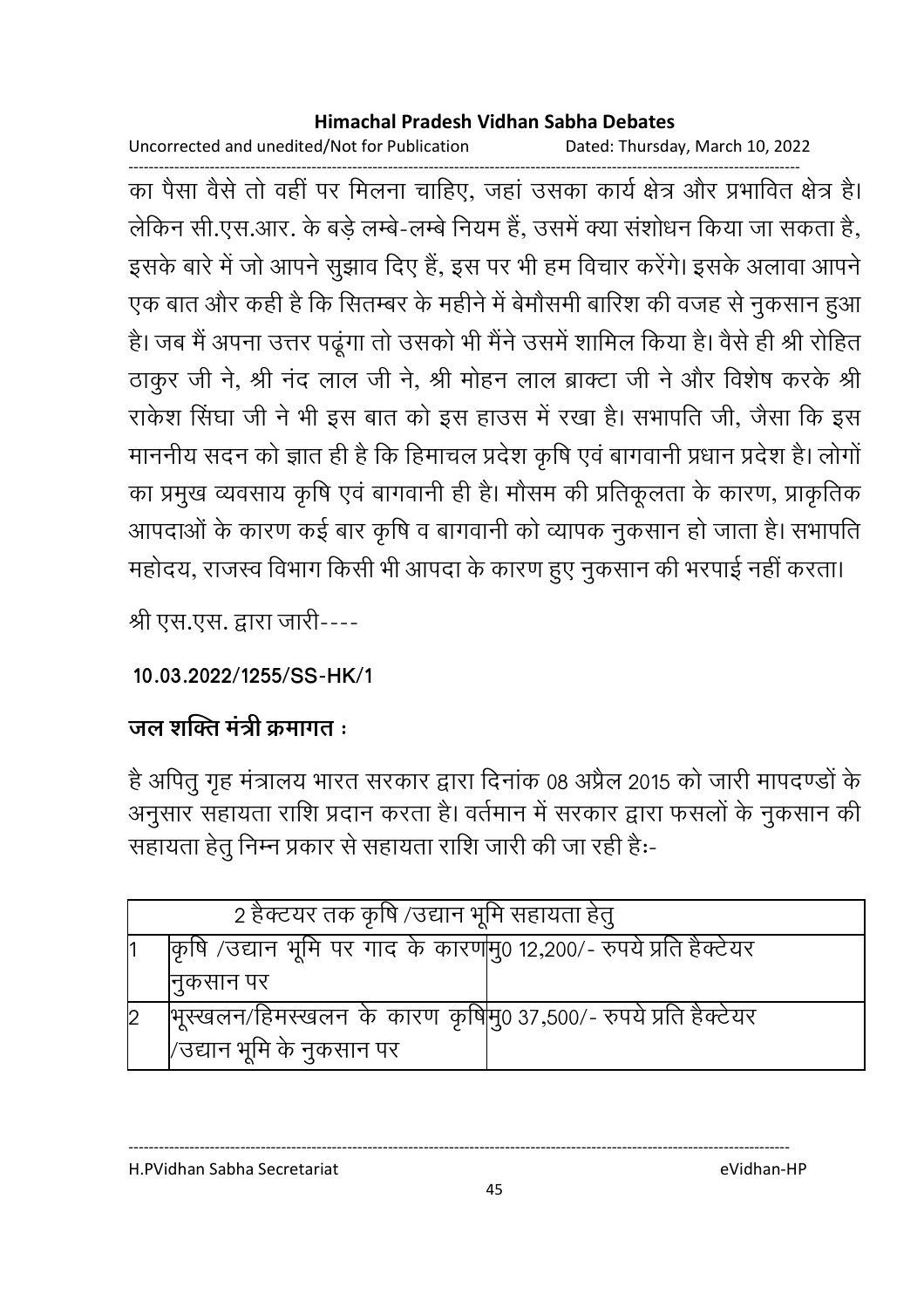Uncorrected and unedited/Not for Publication Dated: Thursday, March 10, 2022

|   | कृषि/बागवानी फसलों के नुकसान पर                                          | i. 50%-75% के मध्य नुकसान पर मु0 300<br>रुपये प्रति बीघा<br>ii.   75% से अधिक नुकसान पर मु0 500 रुपये<br>प्रति बीघा अधिकतम 7000 रुपये प्रति<br>परिवार)                      |
|---|--------------------------------------------------------------------------|-----------------------------------------------------------------------------------------------------------------------------------------------------------------------------|
|   | कृषि उपकरणों पर छूट 33% से<br>अधिक नुकसान पर मु0 500 रुपये प्रति<br>बीघा | <u>i. मु0 6800 रुपये प्रति हैक्टेयर बरसाती</u><br>क्षेत्रों के लिए<br>ii. मु0 13,500 रुपये प्रति हैक्टेयर सिंचित<br>क्षेत्रो के लिए                                         |
| 5 | बारह मासी फसलों के नुकसान के<br>लिए                                      | मु0 18000 रुपये प्रति हैक्टेयर                                                                                                                                              |
| 6 | 2 हैक्टयर से अधिक कृषि भूमि के लिए <br>input subsidy                     | i. मु0 6800/- रुपये प्रति हैक्टेयर<br>ii. मु0 13,500/- रुपये प्रति हैक्टेयर बरसाती<br>क्षेत्रों के लिए<br>iii. मु0 18000/- रुपये प्रति हैक्टेयर बारह<br>मासी फसलों के लिए । |

#### **10.03.2022/1255/SS-HK/2**

सभापति जी, इसके अतिरिक्त कृषि एवं उद्यान विभाग द्वारा प्रधान मंत्री फंसल बीमा योजना एवं पुनर्गठित-मौसम आधारित फसल बीमा योजनाओं द्वारा बहुत कम प्रीमियम पर फसलों का बीमा किया जा रहा है जिससे किसानों एवं बागवानों की फसलों को प्राकृतिक आपदा या अन्य किसी कारण से नुकसान होने पर बीमा राशि का भी लाभ प्राप्त हो रहा है। एक विशेष करके जो मौसम आधारित बात कही है मैंने उसके बारे में पहले ही कहा है जो आपकी भी शका है कि इसमें दिक्कत है।

सभापति महोदय, इस वर्ष 01 अप्रैल से 31 जनवरी 2022 तक प्राप्त आकड़ों के अनुसार प्राकृतिक आपदा के कारण प्रदेश में लगभग मु0 1824.90 करोड़ रुपये के

----------------------------------------------------------------------------------------------------------------------------------

H.PVidhan Sabha Secretariat eVidhan-HP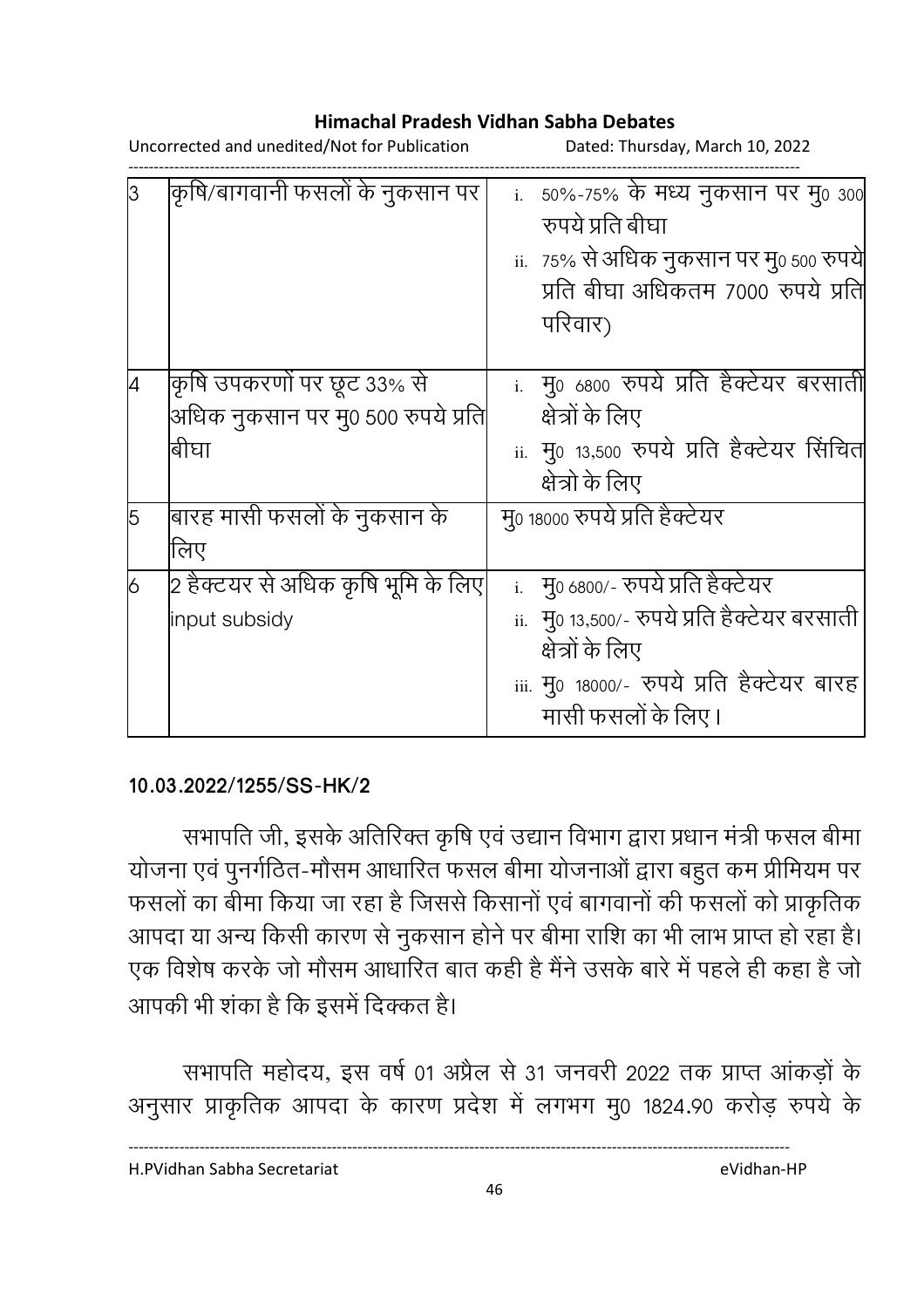Uncorrected and unedited/Not for Publication Dated: Thursday, March 10, 2022

नुकसान का आंकलन किया गया है। अप्रैल-मई 2021 में बेमौसमी ओलावृष्टि एवं बर्फबारी के कारण भी कृषि एवं बागवानी को मू0 211.59 करोड़ रुपये के नुकसान का आंकलन किया गया था, जिसका एक विस्तृत ज्ञापन गृह मंत्रालय भारत संरकार को अतिरिक्त केन्द्रीय सहायता हेतु भेजा गया है। इस ज्ञापन की पुष्टि हेतु एक केन्द्रीय दल ने भी प्रदेश का दौरा करके नुकसान का आकलन किया है। जैसे ही केन्द्र सरकार से इस ज्ञापन के एवज में अतिरिक्त सहायता राशि प्राप्त होगी तद्नुसार हुए नुकसान और प्राप्त सहायता राशि को देखते हुए यह सहायता राशि वितरित की जाएगी।

सभापति महोदय, प्राकृतिक आपदाओं के कारण फसलों के साथ-साथ लोगों के घरों व निजी सम्पति को भी बहुत अधिक नुकसान होता है। प्रदेश सरकार द्वारा मानसून के उपरान्त प्रदेश में हुए नुकसान का आकलन विभिन्न विभागों के साथ मिल कर किया जाता है तथा इसका ज्ञापन बनाकर केन्द्र सरकार को अतिरिक्त केन्द्रीय सहायता हेतु भेजा जाता है। इस वर्ष मानसून के दौरान मु0 1151.70 करोड़ रुपये के नुकसान का आंकलन किया गया है। जिसमें कृषि विभाग को मू0 48.24 करोड़ रुपये, बागवानी विभाग को 30.00 करोड़ रुपये एवं घरों को मु0 11.97 करोड़ रुपये के नुकसान का आकलन किया गया है। भारत सरकार द्वारा नियुक्त एक केन्द्रीय दल ने प्रदेश में मानसून के दौरान हुए नुकसान का आकलन करने के लिए माह नवम्बर 2021 में प्रदेश का दौरा किया है।

#### 10.03.2022/1255/SS-HK/3

सभापति जी, प्रदेश सरकार द्वारा हिमाचल प्रदेश आपदा राहत एवं नियमावली के अनुसार वर्तमान में प्राकृतिक आपदा/आगजनी से घरों को हुए नुकसान की सहायता हेतु निम्न प्रकार से सहायता राशि जारी की जा रही है:-

- 1. पक्का/कच्चा मकान पूर्ण रूप से क्षति होने पर मु0 1,01900/- रुपये
- 2. पक्का मकान आंशिक रूप से क्षति होने पर मु0 12,500/- रुपये
- 3. कच्चा मकान आंशिक रूप से क्षति होने पर मु0 10,000/- रुपये
- 4. दुकान/पशुशाला की क्षति होने पर मु0 10,000/- रुपये
- 5. दुकान के समान की क्षति होने पर मु0 25,000/- रुपये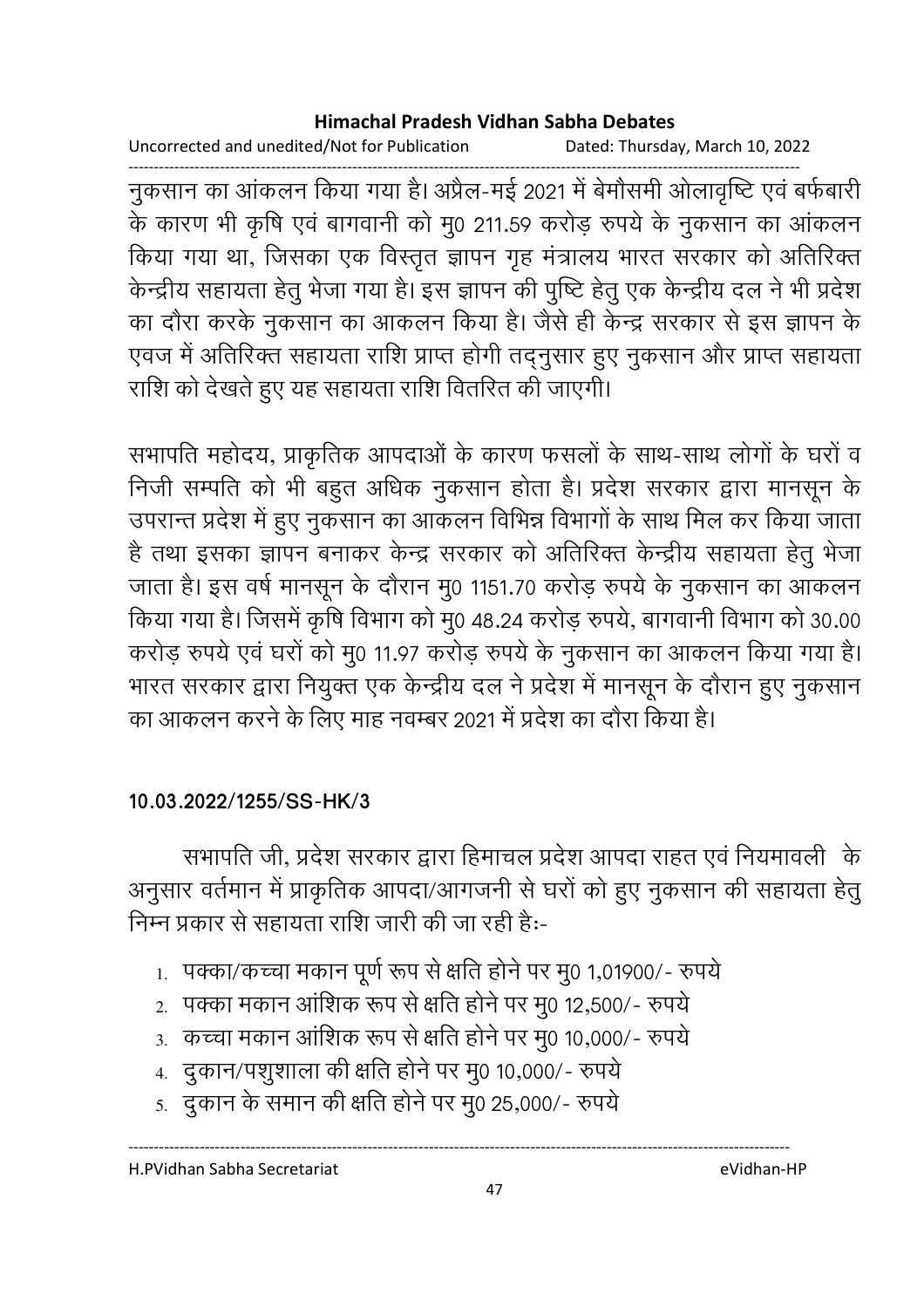Uncorrected and unedited/Not for Publication Dated: Thursday, March 10, 2022

6. झुग्गी-झोपड़ी की क्षति होने पर मु0 4100/- रुपये दिए जाते हैं।

जारी श्रीमती के0एस0

10/03/2022/1300/केएस/एएस/1

### जल शक्ति मंत्री जारी---

सभापति महोदय, 15वें वितायोग जो 2021-22 से 2025-26 तक लागू होना है के संशोधित दिशा-निर्देश कोरोना महामारी के कारण अभी तक जारी नही हुए हैं जिस कारण किसी भी सहायता मद में कोई भी बढौतरी नही की जा सकी है। नए दिशा-निर्देशों मे सभी मदो मेंबढौतरी होने की सन्भावना है।

सभापति महोदय, प्रदेश सरकार द्वारा भारत सरकार को आपदा से हुए नुकसान की सहायता हेतु सभी मदो में बढौतरी, पीछे जो मदें मैंने पढ़ी हैं, उन सभी में बढ़ौत्तरी करने हेतु दिनांक 13 अप्रैल 2021 को हमने भारत सरकार से आग्रह किया है। प्रदेश सरकार द्वारा कृषि, बागवानी एवं घरों को हुए नुकसान की बढौतरी के लिए निम्न के अनुसार आग्रह किया है:-

कृषि/ बागवानी भूमि पर गाद के कारण नुकसान पर जहां पहले 12,200 रुपये की बात थी हमने मु0 25,000 रुपये प्रति हैक्टेयर की बढ़ौत्तरी का आग्रह किया है, भूस्खलन/हिमस्खलन के कारण कृषि/ बागवानी भूमि के नुकसान परजहां पहले 37,500 था, हमने मु75,000/-रूपये प्रति हैक्टेयर की बात की है, 2 हैक्टयर से अधिक कृषि भूमि के लिए input subsidy मु0 15,000/-रूपये प्रति हैक्टेयर, मु0 35,000/-रूपये प्रति हैक्टेयर बरसाती क्षेत्रों के लिए, मु0 18000/- रूपये प्रति हैक्टेयर बारह मासी फसलों मु0 10,000/- रूपये प्रति हैक्टेयर और मु0 12,000/- रूपये प्रति हैक्टेयर उनसे मांगा है, घरों के नुकसान हेतु हमने मु0 3.00 लाख रुपया प्रति मकान के रूप में उनसे निवेदन किया है कि आप हमारी संशोधित दरों को स्वीकृत करने की कृपा करें।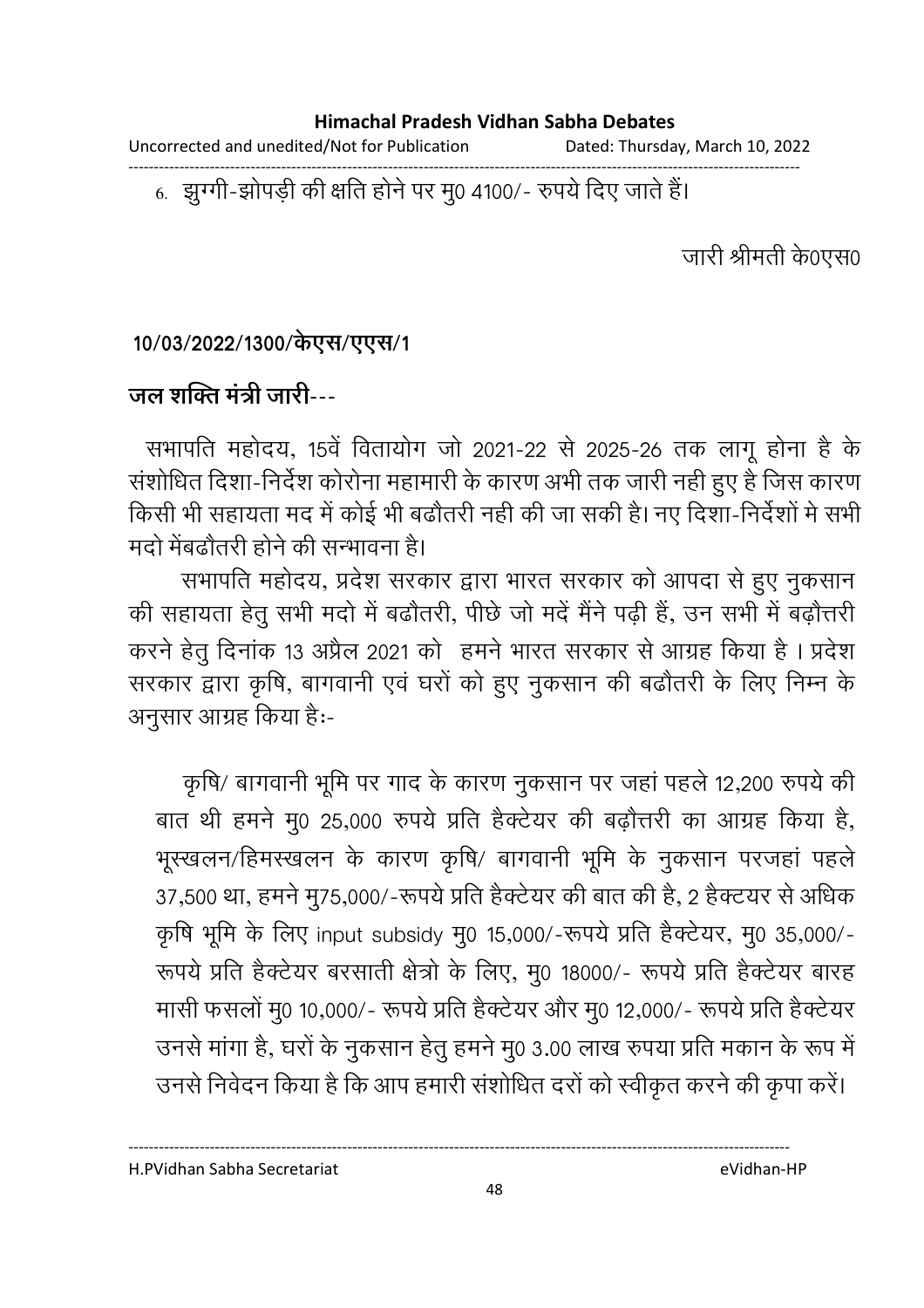Uncorrected and unedited/Not for Publication Dated: Thursday, March 10, 2022

इस वित्त वर्ष में एस0डी0आर0एम0एफ0 में मु0 454.00 करो़ड रूपए प्राप्त हुए थे, जिसमें से मु0 91.00 करो़ड रूपए न्यूनीकरण (Mitigation) के लिए निर्धारित किए गए हैं। शेष राशि मु0 363.00 करो़ड रूपए के 50 प्रतिशत कोविड कार्य के लिए खर्च किए जाने प्रस्तावित थे। 10 प्रतिशत क्षमता निर्माण के लिए रखे गये हैं। इस प्रकार अन्य राहत एवं पुर्न-निर्माण कार्यो के लिए लगभग मु0 281.00 करोड़ रूपए ही खर्च किए जा सके हैं।

### 10/03/2022/1300/केएस/एएस/2

सभापति महोदय, कोरोना महामारी के कारण गृह मंत्रालय भारत सरकार के आदेशानुसार एस0डी0आर0एफ0 की 50 प्रतिशत राशि कोविड-19 की गतिविधियों में खर्च की जा रही है व कोविड-19 के कारण होने वाली मृत्यु होने पर भी मु0 50 हजार रूपए मृतक के परिजनों को दिए जा रहे हैं। इसके लिए लगभग मु0 25.00 करो़ड रूपए का दायित्व था, प्रदेश सरकार द्वारा सभी जिलाधीशों को वांछित सहायता जारी कर दी गई है। जिस कारण भी अन्य गतिविधियों के लिए पर्याप्त मात्रा में सहायता राशि जारी नही की जा पा रही है ।

सभापति महोदय, प्रदेश सरकार प्राकृतिक आपदा से हुए नुकसान की सहायता हेतु पहले से ही गम्भीर एवं सजग है व समय-समय पर भारत सरकार को सहायता मदों मे बढौतरी हेतु आग्रह किया जा रहा है। प्रदेश सरकार द्वारा अपना पक्ष रख दिया गया है तथा मामला गृह मंत्रालय भारत सरकार द्वारा विचाराधीन है। बढौतरी होने पर प्रदेश सरकार द्वारा तदानुसार आगामी कार्रवाई की जाएगी।

सभापति महोदय, कुछ माननीय सदस्यों ने अपने विधान सभा चुनाव क्षेत्रों के बारे में भी स्पैसिफिक बातें जाननी चाहीं जैसे ठाकुर राम लाल जी ने कहा कि बिजली गिरने की वजह से मंदिर का नुकसान हुआ है। मेरे पास इस वक्त ऐसी कोई सूचना नहीं है लेकिन मैं आपको इसकी जानकारी पहुंचा दूंगा। इसके अलावा अगर कोई और भी जानकारी होगी, मैं वह भी आपको भिजवा दूंगा लेकिन प्रदेश सरकार हर सम्भव प्रयास कर रही है और उन प्रयासों में जैसे ओलावृष्टि से बचने के लिए एंटी हेलनैट लगाई जा रही है। मैं मुख्य मंत्री जी का धन्यवाद करना चाहता हूं। पिछले दो वर्षों से इन्होंने एक प्रावधान किया है कि एंटी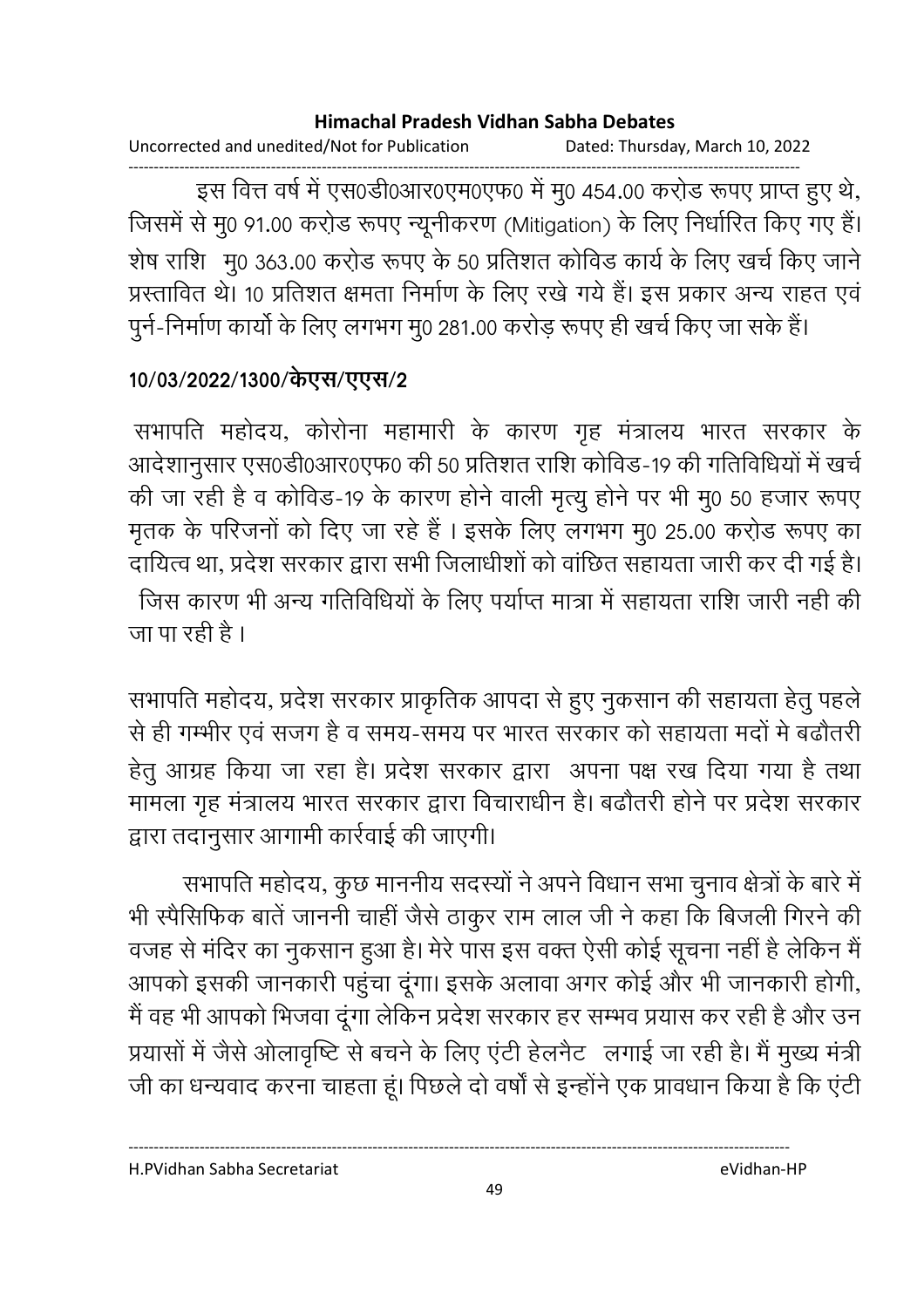Uncorrected and unedited/Not for Publication Dated: Thursday, March 10, 2022

------------------------------------------------------------------------------------------------------------------------------------ हेलनैट लगाने के लिए स्ट्रक्चर का प्रावधान नहीं था, माननीय मुख्य मंत्री जी ने स्ट्रक्चर का प्रावधान भी किया है। किसानों/बागवानों के लिए हर सम्भव जो किया जा सकता था. हमने करने का प्रयास किया है।

आप जो बोल रहे हैं, वह गलत नहीं हैं, वह भी ठीक है। हम भी किसान/बागवान है। हमारा दर्द भी वहीं है जो आपका है। मेरे तो अपने बंगीचे में भी, मेरा 9000 की ऊंचाई पर मेरा एक बगीचा है।

श्रीमती अ0व0 द्वारा जारी---

**10.3.2022/1305/av/yk/1**

## <u>जल शक्ति मंत्री-----जारी</u>

मेरा अपना खुद का बागीचा 9,000 फीट की ऊंचाई पर है। हमने वहां नैट और बड़े-बड़ें चैनल लगाए हुए थे। लेकिन इतनी ज्यादा बर्फ पड़ी कि वे चैनल भी टेड़े हो गए बाकी जो पेड़ो को नुकसान हुआ; वह अलग बात है। लेकिन इसके लिए जितनी राशि हमें भारत सरकार से मिलेगी हम उतनी ही राशि का आगे आबटन कर सकते हैं। मेरा माननीय सदस्य श्री राकेश सिंघा से निवेदन रहेगा कि मेरे उत्तर को मद्देनज़र रखते हुए आप अपने | संकल्प को वापिस लेने की कृपा करें।

**श्री नरेन्द्र ठाकुर, सभापति** : माननीय सदस्य श्री रोहित ठाकुर, आप क्या कहना चाहते | हैं?

**श्री रोहित ठाकुर** ः सभापति महोदय, वैसे तो मंत्री जी ने बड़े विस्तार से उत्तर दे दिया है। मंत्री जी स्वयं बागवान है और इन्होंने अपना अनुभव भी यहां पर शेयर किया है कि भारी बर्फबारी और ओलावृष्टि के कारण आपके हेल नैट्स काफी क्षतिग्रस्त हुए। आपने पोली हाउसिज के लिए अभी योजना भी आरंभ की है। आपने 5 वर्ष के बाद पोली हाउसिज के लिए पुनः अनुदान देने की योजना आरंभ की है तो इस प्रकार की योजना एंटी हेल नैट्स

H.PVidhan Sabha Secretariat eVidhan-HP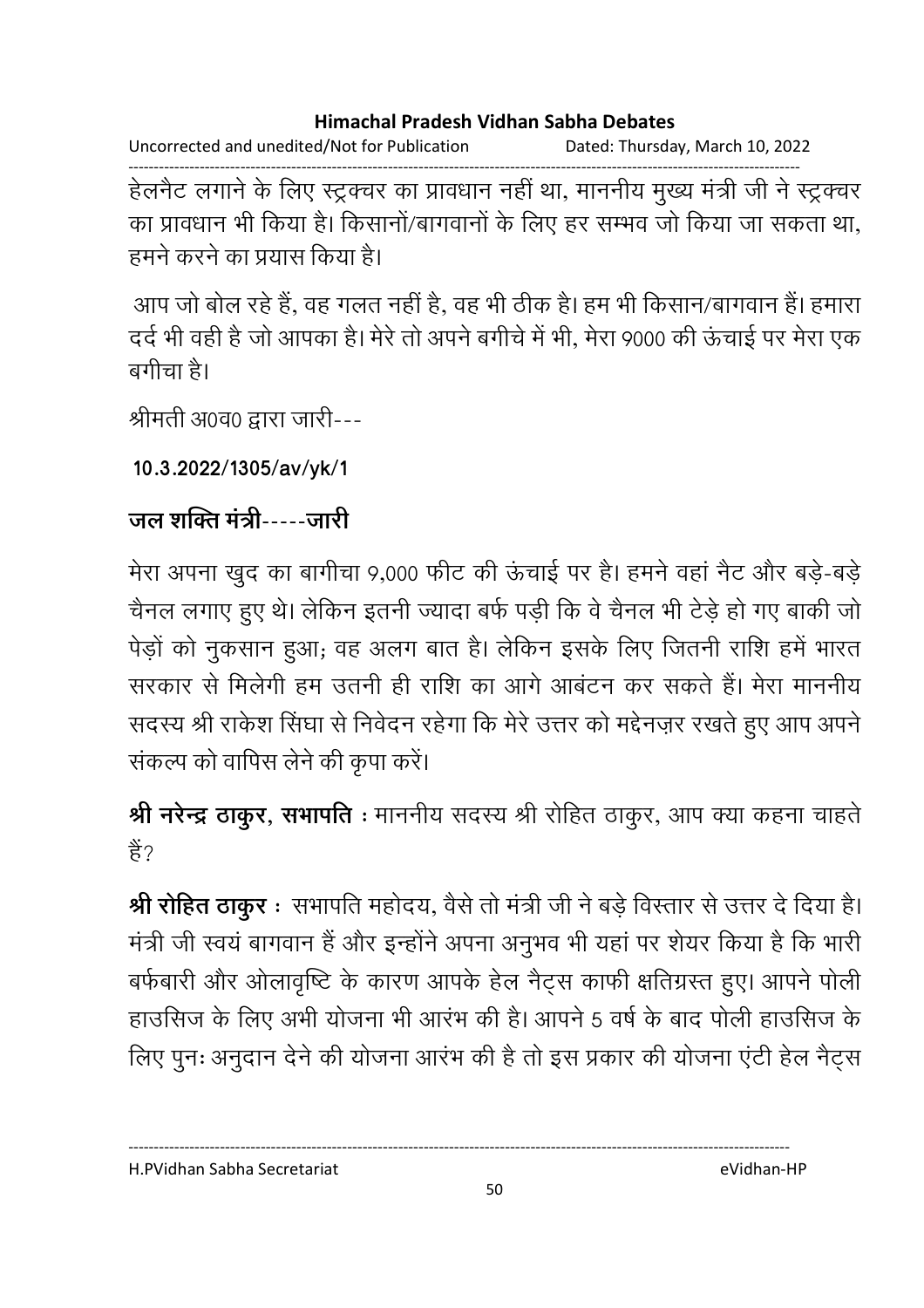Uncorrected and unedited/Not for Publication Dated: Thursday, March 10, 2022 के लिए भी शुरू की जानी चाहिए। अतः मेरा मंत्री महोदय से आग्रह रहेगा कि इस विषय पर विचार किया जाए क्योंकि आप खुद एक बागवान हैं।

श्री नरेन्द्र ठाकूर, सभापति : माननीय सदस्य श्री राकेश सिंघा, क्या आप अपना संकल्प वापिस लेने को तैयार हैं।

श्री राकेश सिंघा : सभापति महोदय, माननीय मंत्री जी ने आग्रह किया है कि मैं इस प्रस्ताव को वापिस लूं। मुझे इसको वापिस लेने में कोई आपत्ति नहीं है। लेकिन आप मुझे इज़ाजत दें, मैं दो मिनट में अपनी बात के माध्यम से अपनी इच्छा आपके सामने जाहिर कर दूंगा। मैं यह कहना चाहता हूं कि एक तो रिलीफ होता है और दूसरा आपका कंपनसेशन होता है। मैंने यह प्रस्ताव लाया है, मगर मैं इसमें वर्ष 1905 की

### 10.3.2022/1305/av/yk/2

बात नहीं कह रहा हूं। उस समय हिमाचल प्रदेश के कांगड़ा में बहुत बड़ी आपदा आई थी। उसके पश्चात मेरे ख्याल में वर्ष 1988 में कांगड़ा में फिर से बहुत नुकसान हुआ था और उसी तरह से वर्ष 1974 में जिला किन्नौर में हुआ था। भारत सरकार डिजास्टर मेनेजमैंट के तहत किसी घटना को नैशनल डिजास्टर डिक्लेयर करती है। लेकिन मुझे याद नहीं है कि हिमाचल प्रदेश में किसी बड़ी आपदा को भारत सरकार ने नैशनल डिजास्टर डिक्लेयर किया हो, बादल फटने की घटना तो आप छोड़ ही दो। मैं उम्मीद भी नहीं करता हूं कि भारत सरकार नैशनल डिजास्टर डिक्लेयर करे। लेकिन यह सच्चाई है कि हमारा किसान जो नुकसान झेल जाता है उसमें उसका सदियों से कई पुश्तों द्वारा कमाया हुआ सब कुछ तबाह हो जाता है। आप मेरे द्वारा लाए गए इस प्रस्ताव की मंशा को समझिए और इसमें सरकार की गंभीरता नज़र आनी चाहिए। We must be able to address the agony of the farmers. यह तो भारत सरकार ने ही करना है और हम इसके लिए केवल अपील कर सकते हैं कि हमारा भी कुछ सोचिए क्योंकि हम भी हिन्दुस्तान का एक हिस्सा है। उन्होंने करना या नहीं करना है; यह उनकी इच्छा है। हमारे वहां चार एम0पीज0 हैं मगर उनको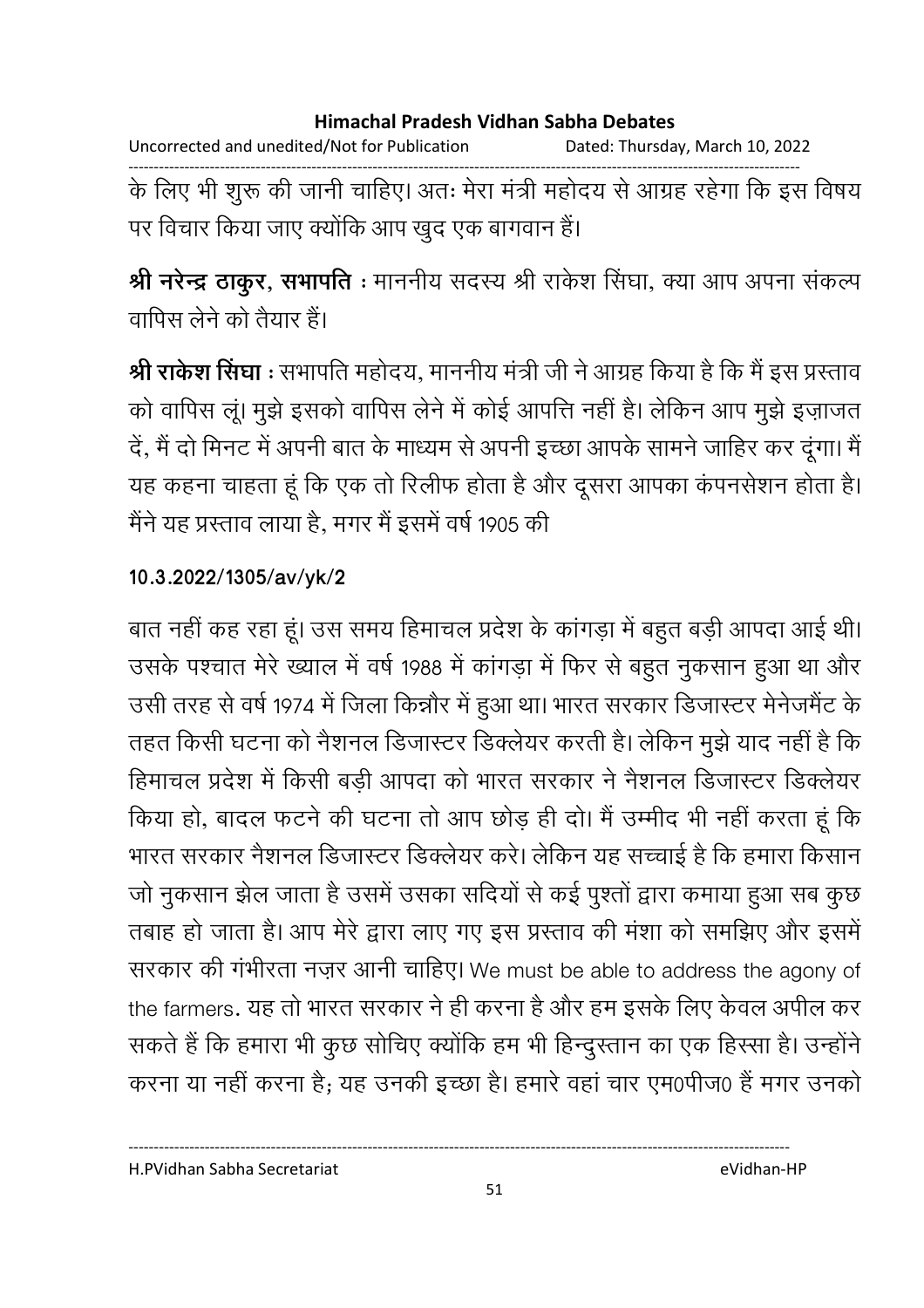Uncorrected and unedited/Not for Publication Dated: Thursday, March 10, 2022

वहां कोई नहीं मानता और यह सच्चाई है; इसमें चाहे आपकी पार्टी के हों या कांग्रेस पार्टी के हों। दूसरी बात यह है कि हमारा अपना रिलीफ मैनुअल है। हमारा अपना स्टेट का रिलीफ मैनूअल है।

# टी सी द्वारा जारी

## 10/03/2022/1310/टी0सी0वी0/वाई0के0/1 श्री राक्रेश सिंघा जारी

मैं रिलीफ मैनुअल कह रहा हूं नहीं तो मैंने बहुत ज्यादा इसमें जाहिर करना था। आप मुख्य मंत्री जी की तरफ से इतना कह दें कि that we will amend it or we will apply our mind to amend it. तो क्या यह प्रस्ताव यहां पर सिर्फ चर्चा के लिए लाया गया है? पहाड़ों या मैदानी इलाकों में भी ऐसा होता है कि जब मकान में आग लग जाती है तो मकान तबाह हो जाता है। एस0डी0एम साहब आएंगे और 10,000 रुपये और तिरपाल दे देंगे। जबकि सदियों की कमाई एक झटके में साफ हो जाती है। अगर बिजली का शॉर्ट सर्किट हो गया और उससे मेरे पुश्तों के मकान को तबाह कर दिया तो we are given only Rs. 1,10000/- मेरी आपसे प्रार्थना है कि आप हिमाचल प्रदेश के उन मंत्रियों में से हैं who has got the longest experience in the treasury benches. आप इच्छा जाहिर कर दें कि the State Government will take it up to amend the Relief Manual. मैं इसको वापिस ले लेता हूं। इतना भी नहीं कह सकते है तो मेरे पास कोई और चारा नहीं है। मुझे तो इस माननीय सदन में लोगों की पीड़ा रखनी है, आपको पीड़ा को एड्रैस करना है। यह बात सिर्फ सदन की ही नहीं है यह हिमाचल प्रदेश के 71 लाख लोगों की पीड़ा है और उसको हम किस तरीके से एड्रैस करना चाहते है? इतना भी नहीं कर सकते तो हम कुछ नहीं कर सकते हैं। मैं मंत्री महोदय से चाहूंगा कि ये कह दे कि that the Government will think of reviewing and amending the Relief Manual of Himachal Pradesh. मैं अपना संकल्प वापिस ले लूंगा।

**जल शक्ति मंत्री** : सभापति जी. मैंने बड़ी गंभीरता के साथ माननीय सदस्य की बातों का जवाब दिया है। आपने जो चिंता जाहिर की है, वह हम सबकी चिंता है। हम समय-समय पर जो बेस्ट पॉसिबल होगा, वह करने की कोशिश करेंगे। मेरा आपसे पुनः आग्रह रहेगा कि आप इस संकल्प को वापिस लें।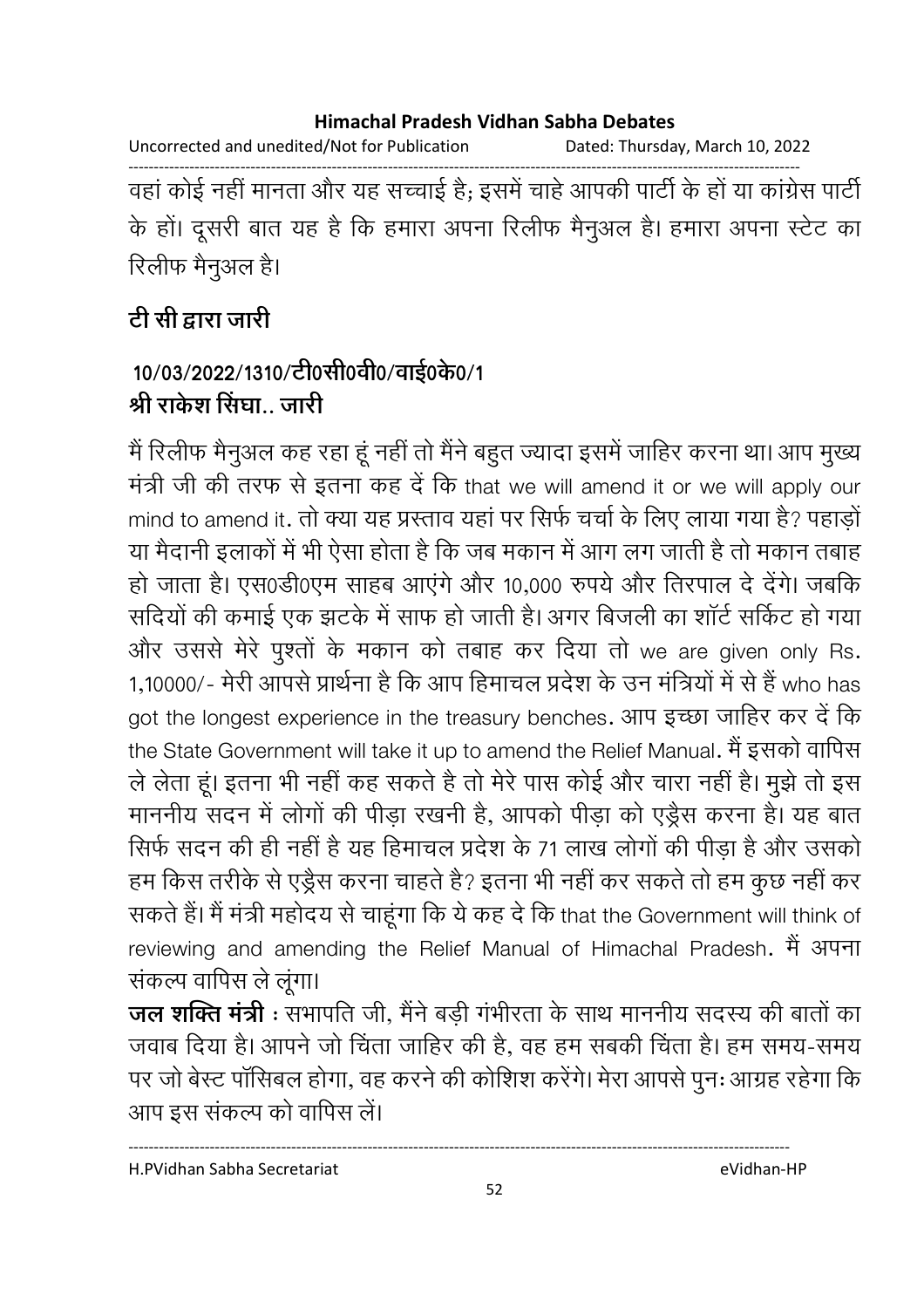Uncorrected and unedited/Not for Publication Dated: Thursday, March 10, 2022

सभापति : तो क्या माननीय सदस्य, अपना संकल्प वापिस लेने के लिए तैयार हैं? श्री राकेश सिंघा : सभापति महोदय, मेरे पास कोई और चारा भी नहीं है under protest मैं इस संकल्प को वापिस ले लूंगा।

सभापति : तो क्या माननीय सदन की अनुमति है कि संकल्प वापिस लिया जाए? (संकल्प वापिस हुआ)

अब इस माननीय सदन की बैठक भोजनोवकाश के लिए दोपहर 2.15 बजे तक स्थगित की जाती है।

10-03-2022/1430/NS/DC/1

# (माननीय सदन की बैठक दोपहर के भोजनोपरान्त 02.30 बजे अपराह्न पुनः आरम्भ हई)

# गैर-सरकारी सदस्य कार्य-संकल्प नियम-101

अध्यक्ष : अब श्री रमेश चंद ध्वाला अपना संकल्प प्रस्तुत करेंगे। इस विषय पर माननीय श्री बलबीर सिंह वर्मा जी से भी प्रस्ताव प्राप्त हुआ है। वे भी इस चर्चा में भाग ले सकते हैं। अब श्री रमेश चंद ध्वाला अपना संकल्प प्रस्तुत करें।

श्री रमेश चंद ध्वाला : अध्यक्ष महोदय, मैं आपकी अनुमति से संकल्प प्रस्तुत करता हूं कि च्प्लास्टिक से ब़ढते प्रदूषण व उसके खाने से पशुओं की हो रही अकाल मृत्यू तथा बेसहारा पशुओं के लिए बनाए गौसदन के रख-रखाव हेतू नीति बनाने पर यह सदन चर्चा करे। छ

अध्यक्ष : तो संकल्प प्रस्तुत हुआ कि " प्लास्टिक से बढ़ते प्रदूषण व उसके खाने से पशुओं की हो रही अकाल मृत्यु तथा बेसहारा पशुओं के लिए बनाए गौसदन के रख-रखाव हेतु नीति बनाने पर यह सदन विचार करे।" अब श्री रमेश चंद ध्वाला जी इस संकल्प पर चर्चा शुरू करेंगे।

श्री रमेश चंद ध्वाला : अध्यक्ष महोदय, यह बड़ा ही महत्वपूर्ण मुद्दा है। समाज में गिरावट आ रही है। हम हिन्दु हैं और सनातन धर्म को मानने वाले हैं। पहले हमारी अर्थव्यवस्था इससे चलती थी और पिछले पांच वर्षों से सड़कों पर आवारा पशु घूम रहे हैं तथा लोगों की फसलों का नुकसान कर रहे हैं। इनके कारण सड़कों में दुर्घटनाएं हो रहीं हैं और पशु मारे जा रहे हैं। इसके अलावा पशु शहरों, नगर पंचायतों और नगर निगमों में जो कचरा बाजारों

H.PVidhan Sabha Secretariat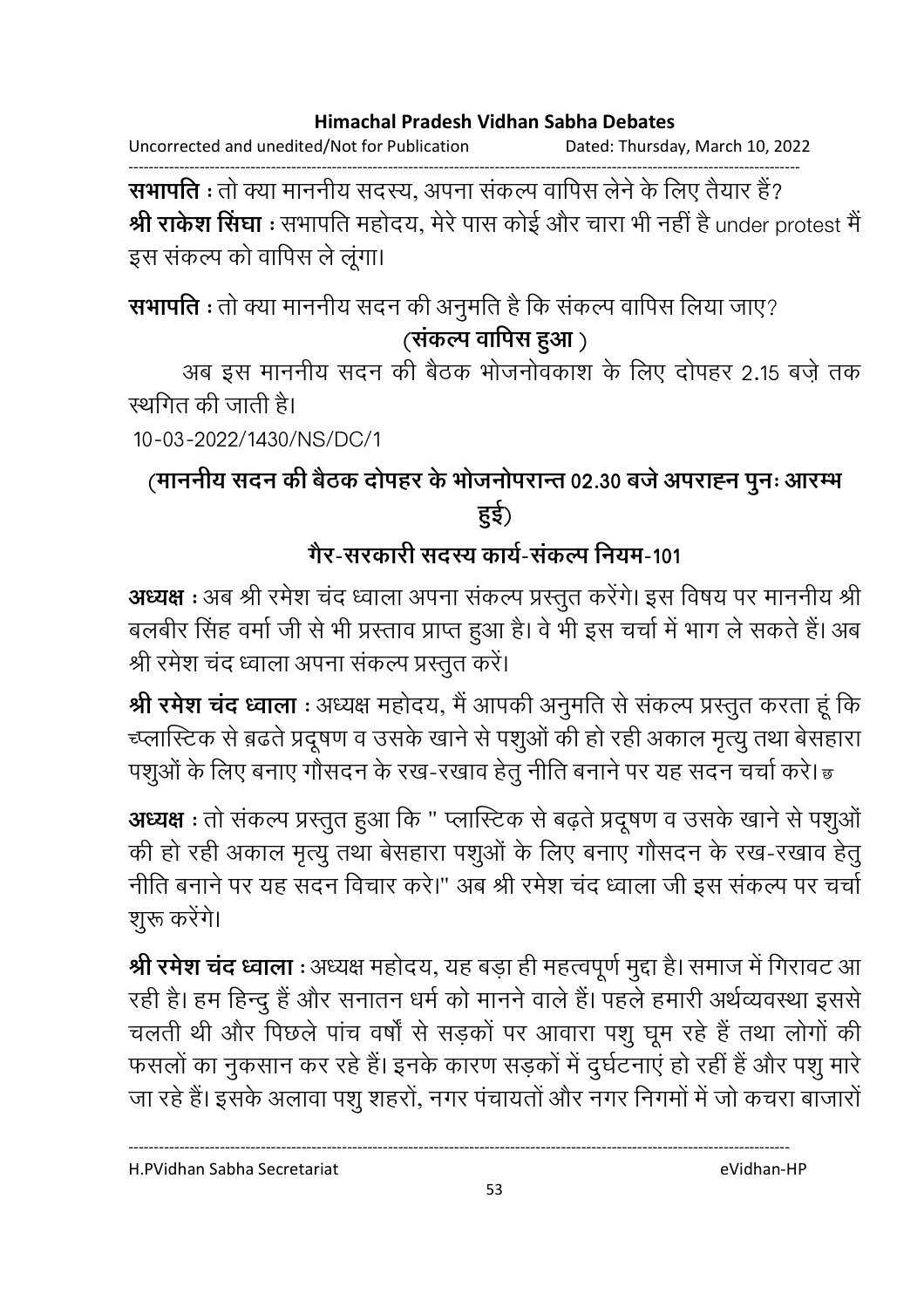Uncorrected and unedited/Not for Publication Dated: Thursday, March 10, 2022

में पड़ा होता है उस कचरे को खाने से इनकी अकाल मृत्यु हो रही है। मैं, मुख्य मंत्री जी का धन्यवाद करूंगा कि इनके सहयोग से मेरे विधान सभा क्षेत्र में एक काउँ सैंक्चुअरी बनाई गई है और इसमें 850 पशु मौजूद हैं। वहां पर

श्री आर0 के0 एस0 द्वारा जारी।

10.03.2022/1435/RKS/डीसी-1

श्री रमेश चंद ध्वाला... जारी

जब ज्यादा पशु मरने लगे तो मैंने उन पशुओं को उठाने वालों से पूछा कि इतने पशु कैसे मर रहे हैं? उस समय लगभग 150 पशु एक साथ मर गए थे। मुझे डॉक्टर्ज और उन लोगों ने कहा कि ये पशु प्लास्टिक के पैकेट और बोरियां खाकर मर रहे हैं। इन पशुओं को खाने के लिए सूखी तूड़ी दी जा रही है जिसको खाने से इनका पेट फूल जाता है और इससे भी ये पशु मर रहे हैं। हम सनातन धर्म को मानने वाले लोग हैं। लेकिन आज लोग पशुओं को बेसहारा सड़कों पर छोड़ रहे हैं जोकि एक अमानवीय कृत्य है। कुछ लोगों ने पशुओं की टैगिंग को खोलने के लिए उनके कान तक काट दिए और कुछ पशुओं को टैगिंग के साथ ही सडकों पर छोड़ दिया। हम गौ को गौ-माता मानते हैं। मैंने भी एक ऐसी बेसहारा गौ बांधी थी जिसकी किसी ने आंख निकाल दी थी। पशुओं के साथ जो अत्याचार हो रहा है इसको रोकने का दायित्व हम सभी का है। इस अत्याचार को रोकने के लिए सरकार को भी कोई नीति बनानी चाहिए। मैं माननीय मंत्री जी को सूझाव देना चाहूंगा कि जैसे हम हरेक व्यक्ति का पंचायत में नाम दर्ज करवाते हैं उसी तरह पशुओं को भी पंजीकृत किया जाना चाहिए। किसने किसको पशु बेचा है, कौन पशु जिंदा है और कौन मर गया, इसकी सारी जानकारी उस रजिस्टर में उपलब्ध होनी चाहिए। अगर ऐसा होगा तभी लोगों को डर पैदा होगा। जितने बेसहारा पशुओं को गौ-सदनों में डाला जा रहा है उससे ज्यादा पशु लोग फिर से सड़कों में छोड़ देते हैं। इस तरह पशुओं को सड़कों में छोड़ने का सिलसिला निरंतर चल रहा है। इसके लिए हमें लोगों को जागरूक करना चाहिए। दूसरा, जो व्यक्ति सड़कों पर पशुओं को छोड़ कर चले जाते हैं, उन पशुओं का टोकन नम्बर चैक करके उस व्यक्ति के विरुद्ध कार्रवाई करने के लिए कड़े कानून का प्रावधान किया जाना चाहिए। जो व्यक्ति पकड़ा जाए उसका पी.डी.एस. से नाम काटकर उसे कोई राशन नहीं दिया जाना चाहिए। माननीय मंत्री जी ने पहले भी कहा था कि हम ऐसा इंजैक्शन तैयार कर रहे हैं जिससे

H.PVidhan Sabha Secretariat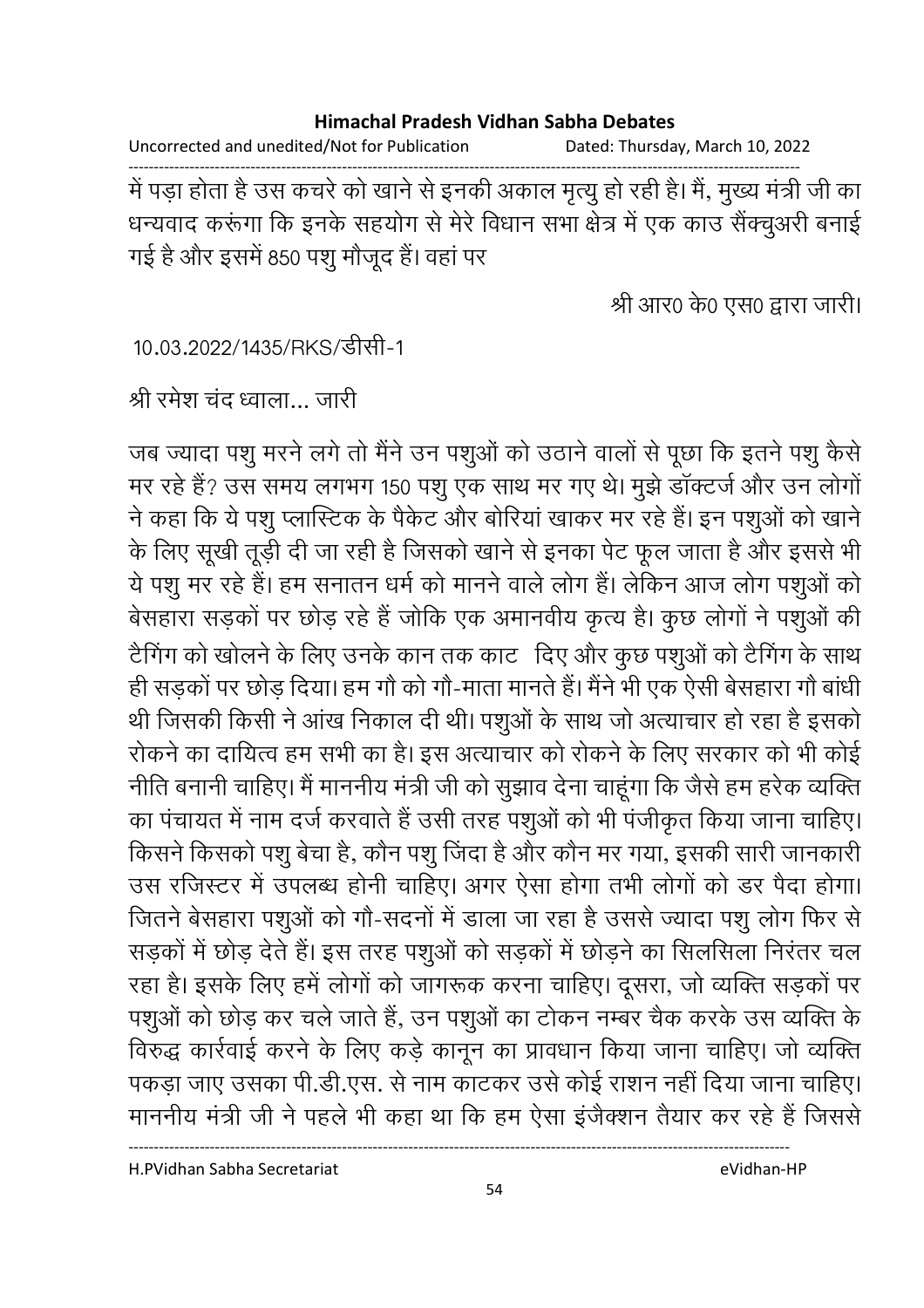Uncorrected and unedited/Not for Publication Dated: Thursday, March 10, 2022

फीमेल बच्चे ही पैदा होंगे। जर्सी गाय के 6 महीने या एक साल के मेल बच्चों को लोग सड़कों में छोड़कर जा रहे हैं। एक व्यक्ति ने मेरे सामने एक बछड़े को सड़क के किनारे छोड़ दिया। लोगों ने मेरे सामने उसकी पिटाई की और मैंने भी कहा कि आप गलत काम कर रहे हैं। हम हिन्दु धर्म को मानने वाले लोग हैं अगर हम ऐसा काम करेंगे तो यह एक निंदनीय कृत्य है।

श्री बी.एस. द्वारा... जारी

10.02.2022/1440/बी.एस./एच0के0/-1

## श्री रमेश चंद ध्वाला जारी...

दूसरा इनकी नसबंदी की जाए, नहीं तो इनकी संख्या बढ़ती चली जाएगी। आज जो भी लोग खेती का काम कर रहे हैं, वे हमें फोन करते हैं कि इन पशुओं को यहां से ले जाइए। हमनें अपने क्षेत्र में 850 पशुओं को निकाला, अब प्रश्न उठता है कि उन्हें किसने वहां छोड़ा होगा? उसके बावजूद भी 10-15 गायें और दिखाई दे रहे हैं। लोग रात के अंधेरे में उन्हें एक स्थान से दूसरे स्थान पर छोड़ रहे हैं। इसके लिए एक पक्का रजिस्टर मेन्टेन किया जाए और जो इन कामों को कर रहे हैं उनके साथ कड़ाई से निपटा जाए। लोग आज कृषि से इसी कारण पीछे हट रहे हैं और लोग प्राइवेट में 500 रुपए की दिहाड़ी लगा करके अपना काम चला रहे हैं। मंत्री जी बताएंगे कि इन्होंने काफी गौ-शालाएं थी खोल रखी हैं। वहां पर एक डॉक्टर भी रखा गया है, परंतू वहां पर ज्यादा पशू मरने लगे तो मैंने उन्हें फोन किया कि क्या कारण है कि इतने पशु मर रहे हैं? जब उन पशुओं के ऑपरेशन किए गए तो उनके पेट में प्लास्टिक निकला। मैं यह कहना चाहूंगा कि इस प्लास्टिक से निजात दिलाने के लिए इसकी टायलें बनाई जाएं, आज कल बहुत अच्छी टायलें इसकी बनाई जा रही हैं और सीमेंट फैक्ट्री वाले भी इस प्लास्टिक को ले रहे हैं। पीछे सड़कों में भी प्लास्टिक डाला जा रहा था। गाय के गोबर से भी टायलें बनाई जा रही हैं, गऊ मूत्र से भी दवाइंया बनाई जा रही हैं। गाय के गोबर से गैस प्लांट भी चलाया जा सकता है। किसी भी गौ-सदन के नजदीकी गांव को इसकी सप्लाई की जा सकती है। विभाग को ये सारी चीजें करनी चाहिए। यदि हम इसमें कड़ाई से पेश आएंगे तो इसमें कोई-न-कोई रुकावट अवश्य आएगी नहीं तो खेती का कार्य समाप्त हो जाएगा। इसके लिए कोई मेकेनिज्म ढूंढा जाए और इसे रोजगार से जोड़ा जाए, जब इसे रोजगार से जोड़ेंगे तो इसकी और सबका ध्यान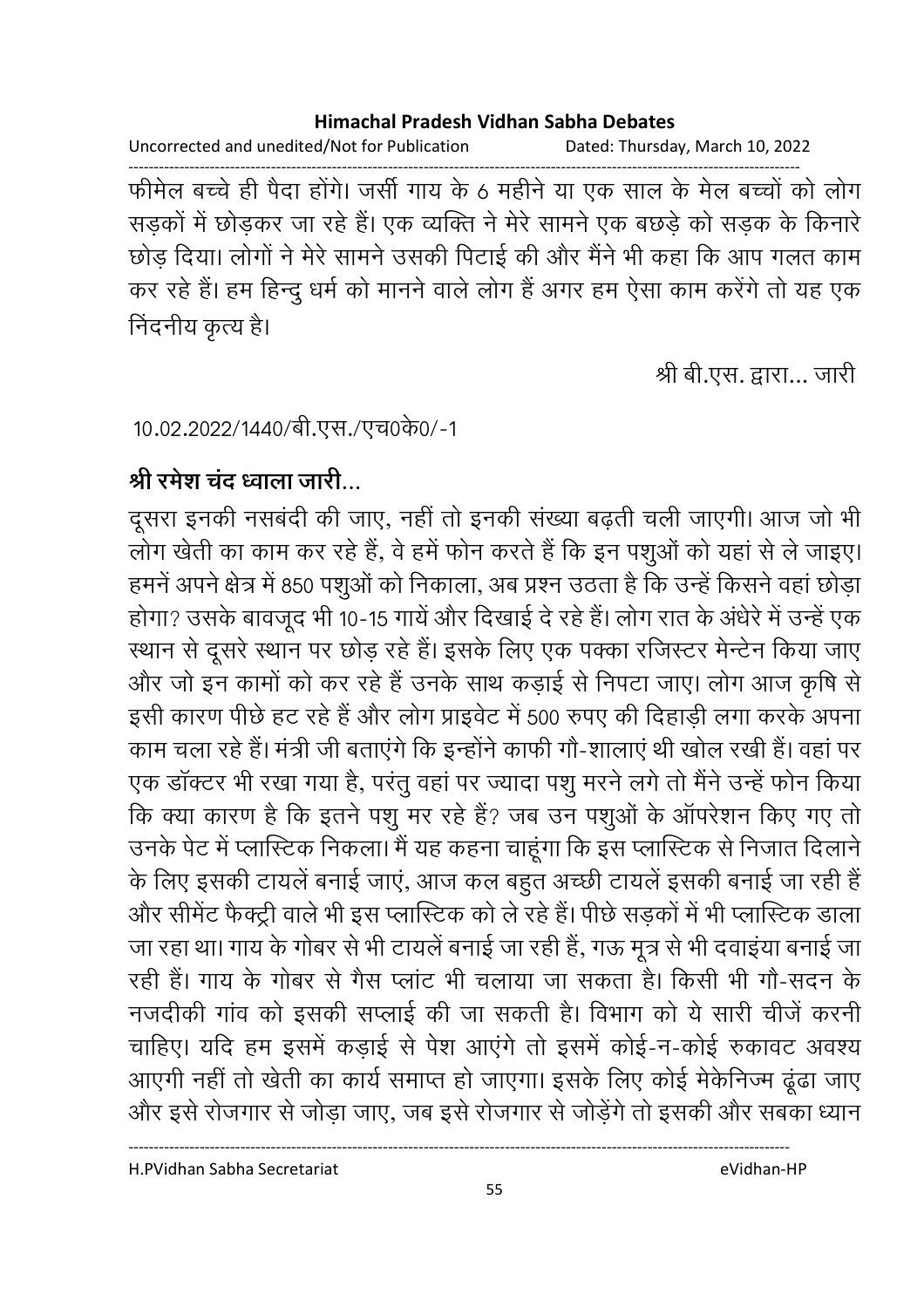Uncorrected and unedited/Not for Publication Dated: Thursday, March 10, 2022

जाएगा। यदि पशुओं को ही नहीं पालेंगे तो जैविक खेती कहां से होगी? हम आज देख रहे हैं कि नई पीढ़ी पशुओं को देखना ही नहीं चाहती है। हमारे समय में जब हमारी रिश्तेदारी होती थी, तब कहते थे कि ये लोग बहुत जमींन वाले हैं, इनके पास बैलों की दो-दो जोड़ियां हैं, दो भैंसे रखी हैं, दो गायें रखी हैं। आज कल कहा जाता है कि यह हमारे बस का काम नहीं है। आप कितने लोगों को काम देंगे? आपके सामने दूध 60 रुपए किलो बिक रहा है।

श्री एन0 जी0 द्वारा जारी...

10-03-2022/1445/एच.के.-एन.जी. /1

# श्री रमेश चंद ध्वाला जारी

हर घर में आपको दुग्ध के लिफाफे मिल जाएंगे। आप प्लास्टिक को कितना रोकोगे? दुकानदारों ने प्लास्टिक वाली बहुत सारी चीजें अपनी दुकान के बाहर लटकाई हुई होती हैं। इस प्रकार प्लास्टिक पर बैन कैसे लग सकता है? हमारे पास दुग्ध क्या विकल्प है? हिमाचल प्रदेश में हर माह करोड़ों रुपये के हिसाब से दुग्ध पैकटों में आ रहा है। मैंने पिछले कल भी कहा था कि मेरे क्षेत्र में एक लड़का है और उसने अपने पास 14 भैंस व एक गाय रखी हुई हैं। मैंने उससे पूछा कि पिछले दो साल में आपने इससे क्या कमाया है तो उसने कहा कि मुझे लगभग 16 लाख रुपये की कमाई हुई है। यानि की एक साल में उसकी औसत कमाई 8 लाख रुपये हुई। मेरा मानना है कि हर गांव से एक cooperate movement चलना चाहिए। जब तक लोगों की भागीदारी नहीं होगी तब तक इस काम पर नियंत्रण नहीं पाया जा सकता। गांव के लोगों को एक-दूसरे के बारे में सब कुछ पता होता है। किसके पास कितने पशु हैं, कितनी गाय हैं या कितने बैल हैं। इस काम को सुदृढ़ करने के लिए पंचायती राज संस्थाओं की भागीदारी भी बहुत जरूरी है।

मैं कहना चाहता हूं कि आज जो बोरोजगारी का कारण भी यही है। आज यदि दो लीटर दुग्ध भी बेचेंगे तो 120 रुपये बनेंगे। यदि कोई 10 लीटर दुग्ध बेचता है तो उसके 600 रुपये बनेंगे। अब कोई काम-धंधा ही नहीं करेगा तो पशुओं को ऐसे ही सड़कों पर छोड़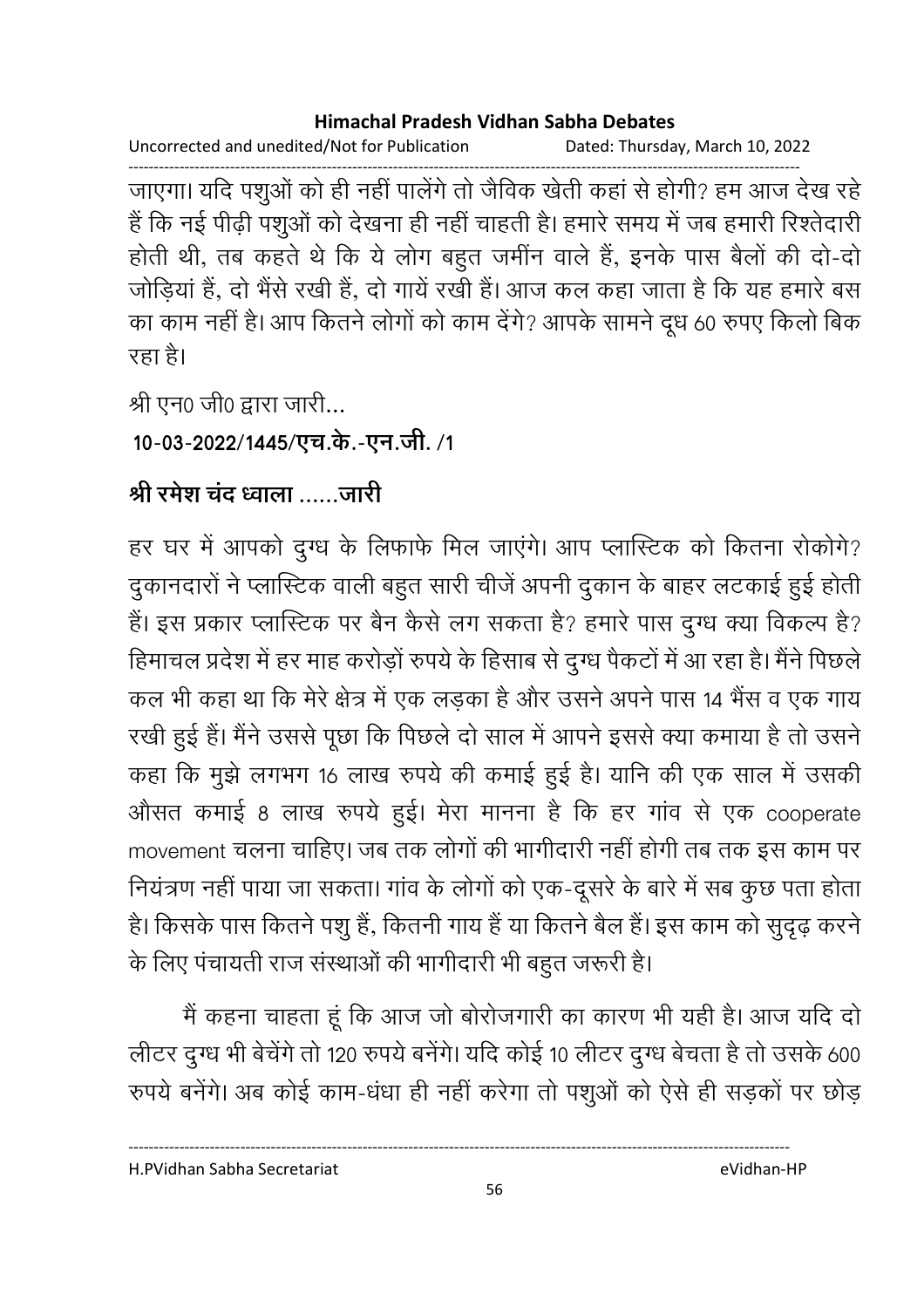Uncorrected and unedited/Not for Publication Dated: Thursday, March 10, 2022

देगा। सड़कों पर पशुओं के कारण बहुत दुर्घटनाएं होती हैं और उनमें पशुओं को भी नुकसान होता है। हमने ऐसे बहुत पशु देखें हैं जिसमें किसी की टांग टूटी हुई होती है या किसी का सिर फूटा हुआ होता है। माननीय ग्रामीण विकास एवं पंचायती राज मंत्री जी के पास पशुपालन विभाग भी है और मैं इन्हें कहना चाहता हूं कि यदि हम लोगों को प्रोत्साहित करेंगे तो कोई वजह नहीं होगी कि वे कोई काम न करें।

### 10-03-2022/1445/एच.के.-एन.जी. /2

आज हिमाचल प्रदेश के गांव में शायद ही कोई व्यक्ति ऐसा होगा जिसके पास 10 कनाल जमीन न हो। लेकिन आज हिमाचल प्रदेश में लोगों ने कर्जा लेकर उपजाऊ भूमि पर कोठियां बना ली हैं। लेकिन पशुओं का कौन जिम्मेवार है? अध्यक्ष महोदय, मैं आपके माध्यम से माननीय मंत्री जी से निवेदन करना चाहूंगा कि यदि आप कार्रवाई करेंगे तब जाकर नियंत्रण होगा। आप कानून में कुछ संशोधन कीजिए और यदि ऐसा कानून बनाया गया है तो उसे कड़ाई से लागू कीजिए। यदि आप किसी एक व्यक्ति पर कार्रवाई कर देंगे तो बाकि सभी अपने आप सुधर जाएंगे। माननीय मंत्री जी से मैं पूछना चाहता हूं कि आपका विभाग बताए कि कितने लोगों पर जुर्माना किया है? लोगों में जब आपके विभाग का डर ही नहीं होगा तो इसमें रोक कैसे लगाई जा सकती है? मैं कहना चाहता हूं कि आज पशुधन लुप्त होता जा रहा है। अध्यक्ष महोदय, आपके माध्यम से माननीय मंत्री जी से गुजारिश है कि 1-2 माह में पशुओं की शुमारी की जाए। कितने पशु थे, कितने मर गए और कितनों की बिक्री कर दी, इसका एक रजिस्टर मैंटेन होना चाहिए। तब जाकर इस पर कंट्रोल हो सकता है। मुझे तो बहुत दुख हुआ जब कहा गया कि एक पंचायत से 62 पशुओं को निकाला।

श्री जे.एस. द्वारा जारी.........

10.03.2022/1450/JS/AS/1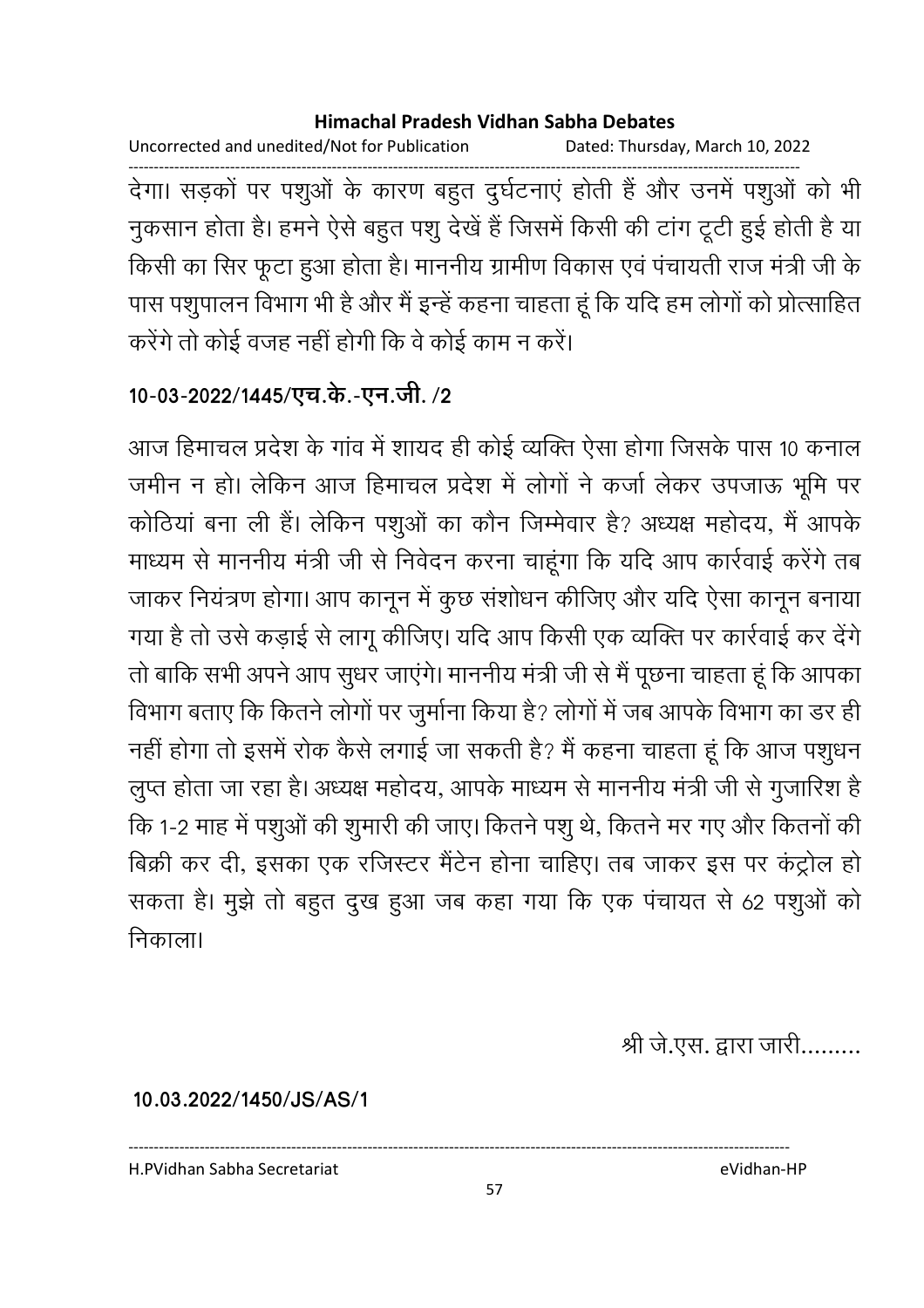Uncorrected and unedited/Not for Publication Dated: Thursday, March 10, 2022

## श्री रमेश चन्द धवालाः----जारी----

और कल-परसों मैंने आती बार देखा तो वहां पर 12-15 गायों को और छोड़ गया। माननीय मंत्री जी शहर में चाहे कमेटी एरिया हो, चाहे पंचायत का एरिया हो वहां पर कचरे के ढेर को एक जगह रखा जाए। लोग जगह-जगह ढेर लगाते हैं और पशु उसको खाने लगे रहते हैं। कम-से-कम वहां पर कोई गड्डा बनाया जाए, वहां पर उस कचरे को रखा जाए ताकि पशु उस कचरे तक नहीं पहुंच सके। इसमें चाहे नगर निगम है, नगर पंचायत है या गांव की पंचायतें हैं, उनको इसके लिए आदेश दिया जाए और इसको कॉपरेट मूवमैंट से जोड़ा जाए। बाकी लोगों को भी इसका डर हो जाएगा। यहां पर मैं माननीय मंत्री जी का, माननीय मुख्य मंत्री जी का धन्यवाद करता हूं कि हमारी जो साढे तीन करोड़ की सैंक्चूअरी बनी है, वहां पर पशुओं को लोग घास आदि दान भी करते हैं। इस समाज में कई दानी भी हैं और वे वहां पर घास या तूड़ी आदि देते रहते हैं। यह एंडलैस काम है, इस पर कड़ी कार्रवाई की जाए तब जा करके इस पर अंकूश लग सकता है। अध्यक्ष महोदय, आपने समय दिया, आपका बहुत-बहुत धन्यवाद।

### 10.03.2022/1450/JS/AS/2

## अध्यक्षः अब इस चर्चा में माननीय सदस्य, श्री बलबीर सिंह वर्मा जी भाग लेंगे।

श्री बलबीर सिंह वर्मा (चौपाल)ः माननीय अध्यक्ष महोदय, आज माननीय सदन में बहुत ही महत्वपूर्ण प्रस्ताव माननीय सदस्य ने लाया है, जिसमें मैंने भी इस प्रस्ताव में अपना नाम शामिल करने के लिए कहा था। अध्यक्ष महोदय, हिमाचल प्रदेश के अन्दर पहले यह परम्परा नहीं थी कि पशुओं को घर से बाहर निकाल कर सड़कों पर छोड़ें। पशुओं का जब तक उपयोग होगा तब तक तो उससे दूध या खेती में जोता जाता है, उसके बाद उन पशुओं को बिल्कुल ही बेसहारा छोड़ दिया जाता है, यह परम्परा हिमाचल प्रदेश में नहीं थी। हिमाचल प्रदेश एक देवभूमि भी है लेकिन आजकल कई सालों से ऐसी परम्परा चली है कि जितने भी पशु हैं, जिनसे कोई सहयोग मिलने वाला नहीं है, उन सब पशुओं को लोग सड़कों में छोड़ रहे हैं। माननीय अध्यक्ष महोदय, मैं माननीय मंत्री जी और मुख्य मंत्री जी का दिल की गहराई से धन्यवाद करता हूं कि इन्होंने बहुत ही अच्छा इनिशिएटिव ले करके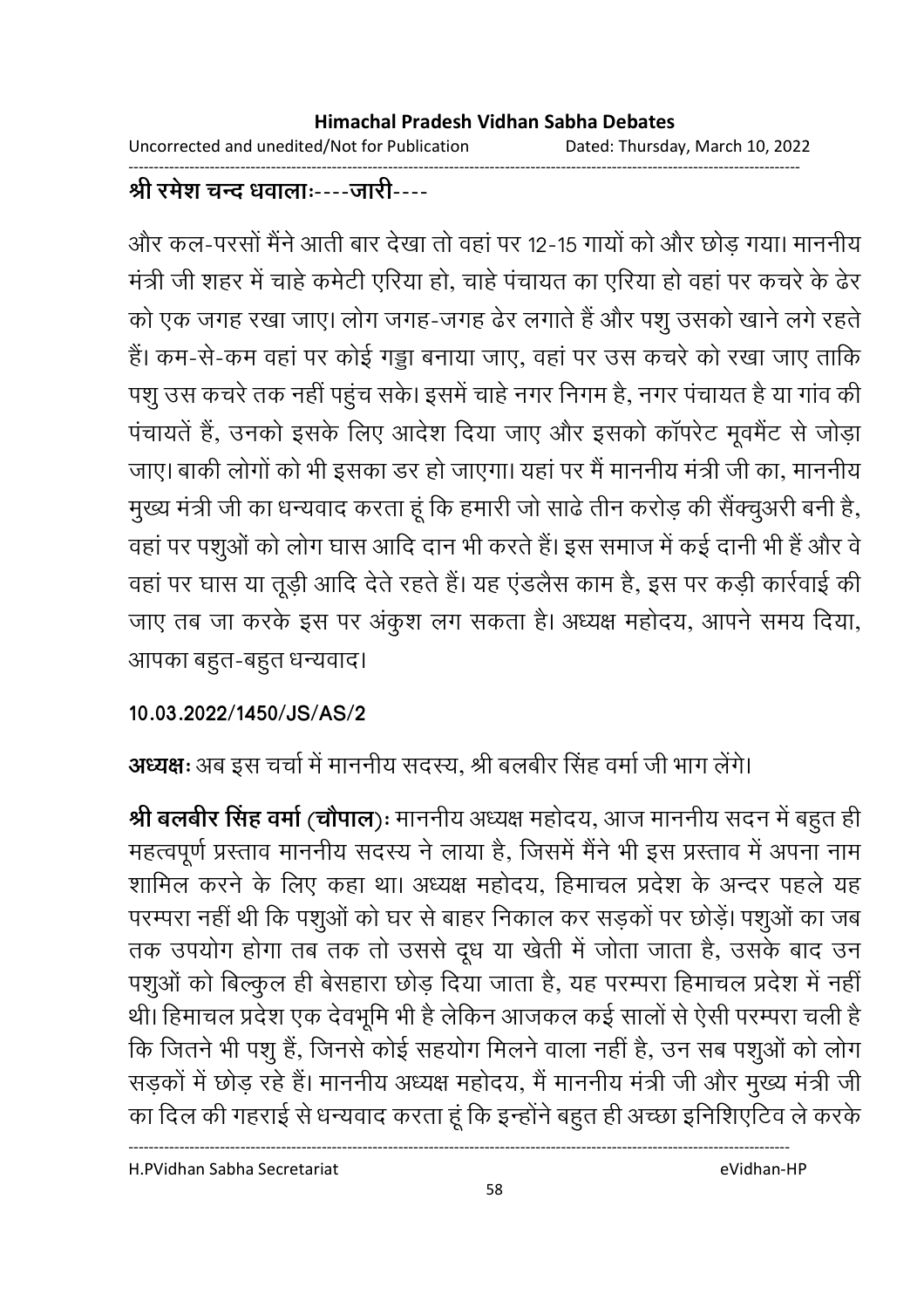Uncorrected and unedited/Not for Publication Dated: Thursday, March 10, 2022

गौ सैंक्चुअरी बनाई। जितने भी गौ सदन खुले हैं, इन सब में सरकार की तरफ से पहले 500 रुपये देते थे, अब 700 रुपये का प्रावधान किया गया है। मैं यह समझता हूं कि किसी भी जीव के लिए पहली बार किसी सरकार ने, जिनसे न वोट मिलने , न नोट मिलने और न कोई स्पॉट मिलना, इसके लिए पहले किसी सरकार ने ऐसी कोई शुरूआत नहीं की है लेकिन हमारी सरकार ने ऐसी शुरूआत की है जो कि बहुत ही काबिले तारीफ बात है। मेरे से पहले माननीय सदस्य ने बहुत कुछ डिटेल में बता दिया है। कुछ बातें मैं माननीय मंत्री महोदय के ध्यान में लाना चाहता हूं। अभी हाल ही में मेरे चुनाव क्षेत्र में बर्फ 6 फिट तक गिर गई। जिसमें कुछ पशु बर्फ के बीच में फंस गए। कुछ लोगों ने वीडियो करके माननीय मंत्री महोदय को भेजी। माननीय मंत्री महोदय ने मुझे वह वीडियो भेजी। इन्होंने मुझे कहा कि आप इन पशुओं को जल्दी वहां से निकालें। अध्यक्ष महोदय, मैं आपके माध्यम से माननीय मंत्री महोदय के ध्यान में लाना चाहता हूं कि जब वहां पर एनिमल हसबेंडरी और पुलिस वाले गए वहां पर कुछ पशुओं के कान काट कर जो उनमें चिप लगी थी उसको अलग कर दिया। वहां पर इतनी क्रूरता लोगों ने की और उनको डर लगा कि पुलिस वाले आ रहे हैं उन्होंने उनके आने से पहले ही उन पशुओं के कान काट दिए ताकि उस चिप को अलग किया जा सके। माननीय अध्यक्ष महोदय, इस धरती पर जुर्म रोकने के लिए कोई सख्त कानून बनाना पड़ेगा। इसलिए हमारे धर्म में है कि हम पशुओं की पूजा भी करते हैं।

श्री एस.एस. द्वारा जारी---------

### 10.03.2022/1455/SS-HK/1

# श्री बलबीर सिंह वर्मा क्रमागत :

और उनकी बहुत सारी चीज़ों का दोहन भी करते हैं। फिर तो प्रदेश के अंदर ऐसा माहौल पैदा होगा कि जो पशु दूध देगा उसको घर में रखेंगे और जो दूध नहीं देगा उसको सड़क में छोड़ देंगे। एक ऐसा वातावरण बनेगा कि गवर्नमेंट वाले आएंगे और इसे ले जाएंगे। परन्तु जब तब इसमें सख्त कानून नहीं बनेगा और सजा का प्रावधान नहीं होगा तब तक सुधार नहीं होगा। जैसे माननीय सदस्य ने बोला, मंत्री महोदय आपके पास पंचायती राज महकमा भी है। हिमाचल प्रदेश में 8 हजार वार्ड मेम्बर्ज होंगे चाहे आप कुछ इंसैंटिव दें, अगर उनको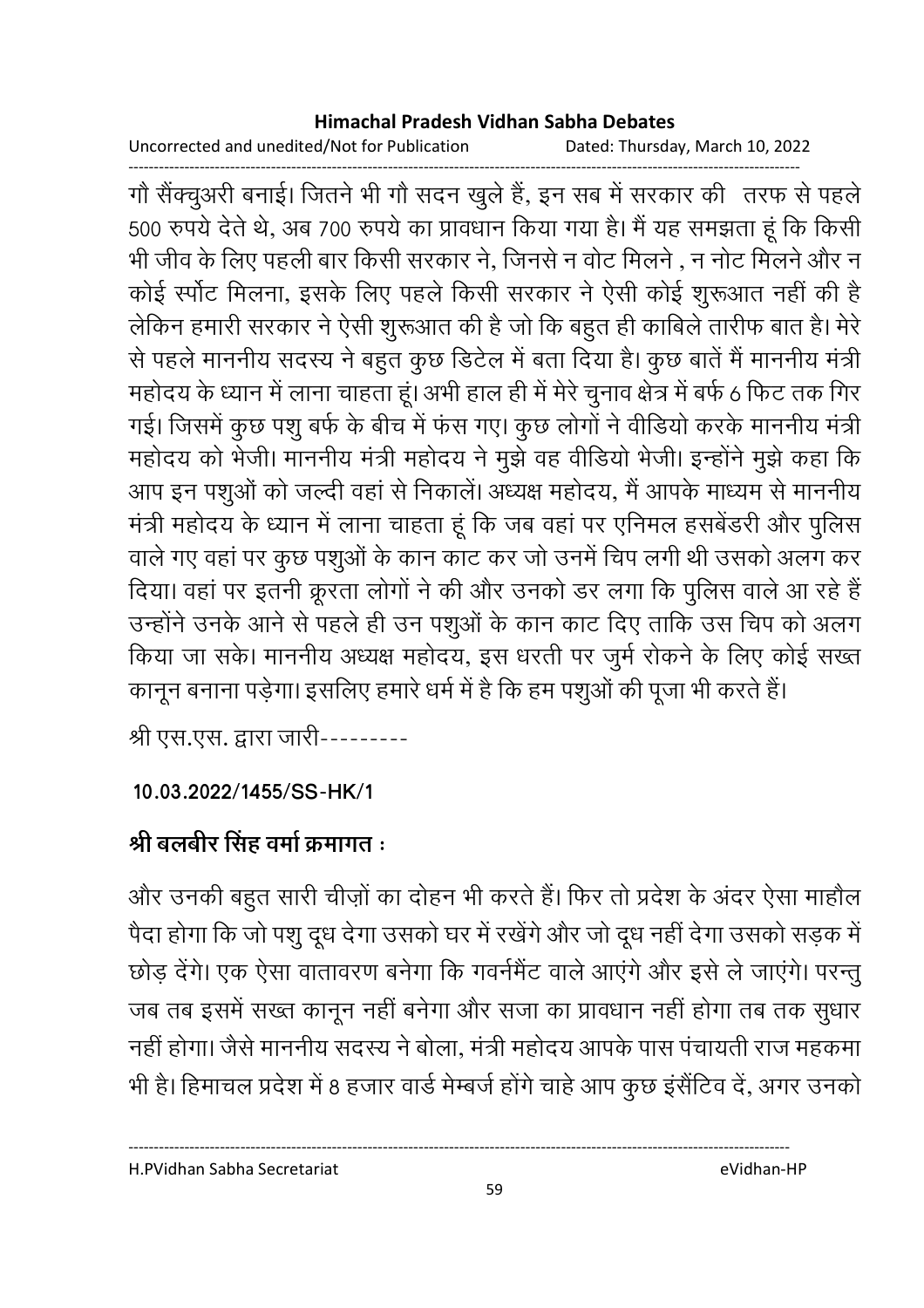Uncorrected and unedited/Not for Publication Dated: Thursday, March 10, 2022

------------------------------------------------------------------------------------------------------------------------------------ 500-500 रुपया देते हैं वे पशुओं की गणना करें कि उनके वार्ड में कितने पशु हैं। उसकी आइंडेंटीफिकेशन हो जैसे पंचायतों में हर परिवार के सदस्य की गणना होती हैं। उसी के साथ पशुओं की भी गणना हो कि बलबीर सिंह वर्मा जी के घर में कितने पशु हैं। ऐसा प्रावधान जब तक नहीं होगा तब तक बात नहीं बनेगी। उसके बाद उसमें फुलप्रूफ हो कि जो पशु को बाहर छोड़ता है उसके लिए कोई-न-कोई सजा का प्रावधान किया जाए। कई बार ऐसा होता है कि कोई गरीब किसान जिसके पास एक या दो बीघा जमीन है और उसमें मक्की, गेहू या कोई भी अन्य सब्जी लगाई है तथा 50 पशु उसके खेत में जाकर उसके पूरे साल की फसल खत्म कर देते हैं। ऐसे बहुत से किसानों की फसले तबाह हो जाती है। आवारा पशू तो जहां पर ग्रीनरी देखते हैं वहां पर ही जाते हैं। उसके बाद फिर किसान क्रूरता करते हैं कि उनको पीट-पीट कर कोई इधर से उधर भगाता है और उधर से इधर भगाता है। यह भी बीच में सिलसिला चला रहता है। अध्यक्ष महोदय, इसमें मंत्री महोदय ने एक बहुत बढ़िया इनीशियेंट किया है। मंत्री महोदय बहुत दयालु है और जिस तरह से इन्होंने योजना बनाई है पूरे हिमाचल प्रदेश की इसकी सारे तारीफ कर रहे हैं। पशुओं की दुआए माननीय मंत्री और मुख्य मंत्री जी को मिलेगी। मैं समझता हूं कि अगर आपने इसमें 3-4 इनीशियेट कर लिए और 68 निर्वाचन क्षेत्रों के लिए बजट का प्रोविजन करके इसे (गौसदन) बना दें। आउटसोर्स से 4-5 कर्मचारी उसमें रख ले। उसके लिए डबल प्रोविजन हो सकता है। बहुत लोग डोनेशन भी करना चाहते हैं।

### **10.03.2022/1455/SS-HK/2**

आप उसके लिए भी प्रावधान करें कि अगर कोई भी डोनेशन करना चाहे तो उसके लिए अलग से अकाउट खोले। उसके लिए अलग से थोड़ा डिपार्टमेंट में प्रोविजन रखे। उसी पैसे का भी यूज कर सकते हैं। हर निर्वाचन क्षेत्र में आउटसोर्स से 4-5 कर्मचारी लगाएं और प्रापरली उसको मैंनेज करें तो मैं समझता हूँ कि हिमाचल प्रदेश में आवारा पशु बहुत कम होंगे। जैसे मंत्री महोदय ने कहा कि जितने भी शहरों के अंदर पशु है वे सारे प्लास्टिक खाते हैं और उसके बाद अचानक ही उनकी डैथ हो जाती है। उसमें कोई क्राइटेरिया नहीं |

H.PVidhan Sabha Secretariat eVidhan-HP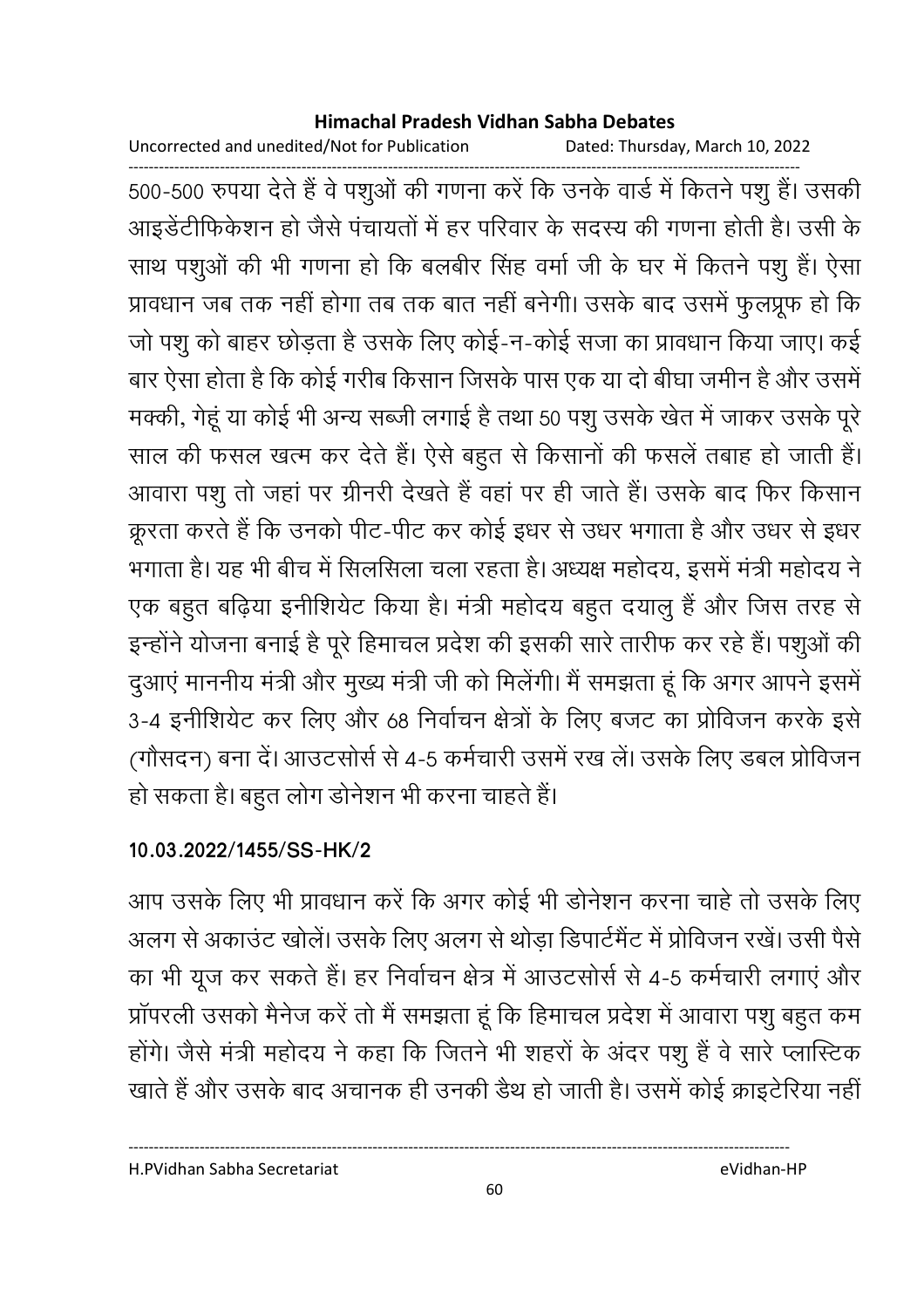Uncorrected and unedited/Not for Publication Dated: Thursday, March 10, 2022

है कि ओल्ड पशु है या नया है एकदम उनकी डैथ हो जाती है। विशेष प्रबंध करने से पशुओं की डैथ कम होगी। साथ-ही-साथ इसमें एक प्रावधान ज़रूर रखें कि जहां पर भी आप गौसदन खोलें, उसमें एक गड्ढा मैंडेटरी बनाएं ताकि जब पशु की डैथ हो तो उसमें उसे पैक करें और कोई फुलप्रूफ मैकेनिज्म डवलप करें उसमें कुछ मिलाकर उसे बंद करें जिससे बाहर स्मैल न फैले। पहाड़ी क्षेत्र में सब जगह पानी बहता है मृत पशुओं की वजह से पानी में बीमारी पैदा न हो जाए, इसके लिए मंत्री महोदय ज़रूर प्रोविजन करें।

अध्यक्ष महोदय, जो अभी 700 रुपया मुख्य मंत्री महोदय ने इस बजट में किया है। अब मेरे चुनाव क्षेत्र में इसी साल हमने पांच गौसदन खोले हैं उनको पांचों को ही पैसा नहीं मिल रहा है। इसमें कुछ लैंड को लेकर क्वैरीज हैं। मेरी आपसे विनती है कि जहां पर 30 पशुओं से ऊपर हैं वहां सब जगह आप तुरंत रिलीफ दे दें जिससे आने वाले समय में उनको फायदा हो। मेरे चुनाव क्षेत्र में 5 गौसदन हैं। मेरे चुनाव क्षेत्र में बड़ी मुश्किल से इससे

नौजवान जुड़े हैं। बड़ी मुश्किल से सबसे इकट्ठा करके घास-पत्ती का इंतजाम) करते हैं। जारी श्रीमती के0एस0

## 10/03/2022/1500/केएस/एजी/1

वे बड़ी मुश्किल से सबसे घास-पत्ती वगैरह इकट्ठा करते हैं। चद्दरों का इंतज़ाम कुछ मैंने किया और कुल लोगों से कराकर उनके लिए शैड बनाएं। मेरे चुनाव क्षेत्र में 400 के करीब पशु पांच जगह इकट्ठा किए गए हैं। इसमें सबसे बड़ी दिक्कत यह है कि गुज्जर जो गर्मियों में ऊपर आते हैं, जब वे वापिस जाते हैं तब उनका अगर कोई लंगड़ा या बूढ़ा पशु होता है, उसको यहां छोड़ देते हैं। मेरा माननीय मंत्री महोदय से आग्रह रहेगा कि जब गुज्जर ऊपर के क्षेत्रों में आते हैं उस वक्त भी उनके पशुओं की प्रॉपर तरीके से काउंटिंग होनी चाहिए और जब वे वापिस जाएं फिर भी उनकी काउंटिंग हो नहीं तो जितने भी बूढ़े और लंगड़े पशु उनके पास होते हैं, वे सभी को छोड़ देते हैं जो कि बेसहारा पशुओं में मिल जाते हैं इसलिए इस बात का भी ध्यान रखा जाना चाहिए। मैं समझता हूं कि इस बारे में थोड़ा सख्ती करते हैं तो गुज्जर जो निचले क्षेत्रों से हमारे ऊपर के क्षेत्रों में आते हैं तो वापसी में भी वे अपने सारे पशुओं को अपने साथ ले जाएंगे।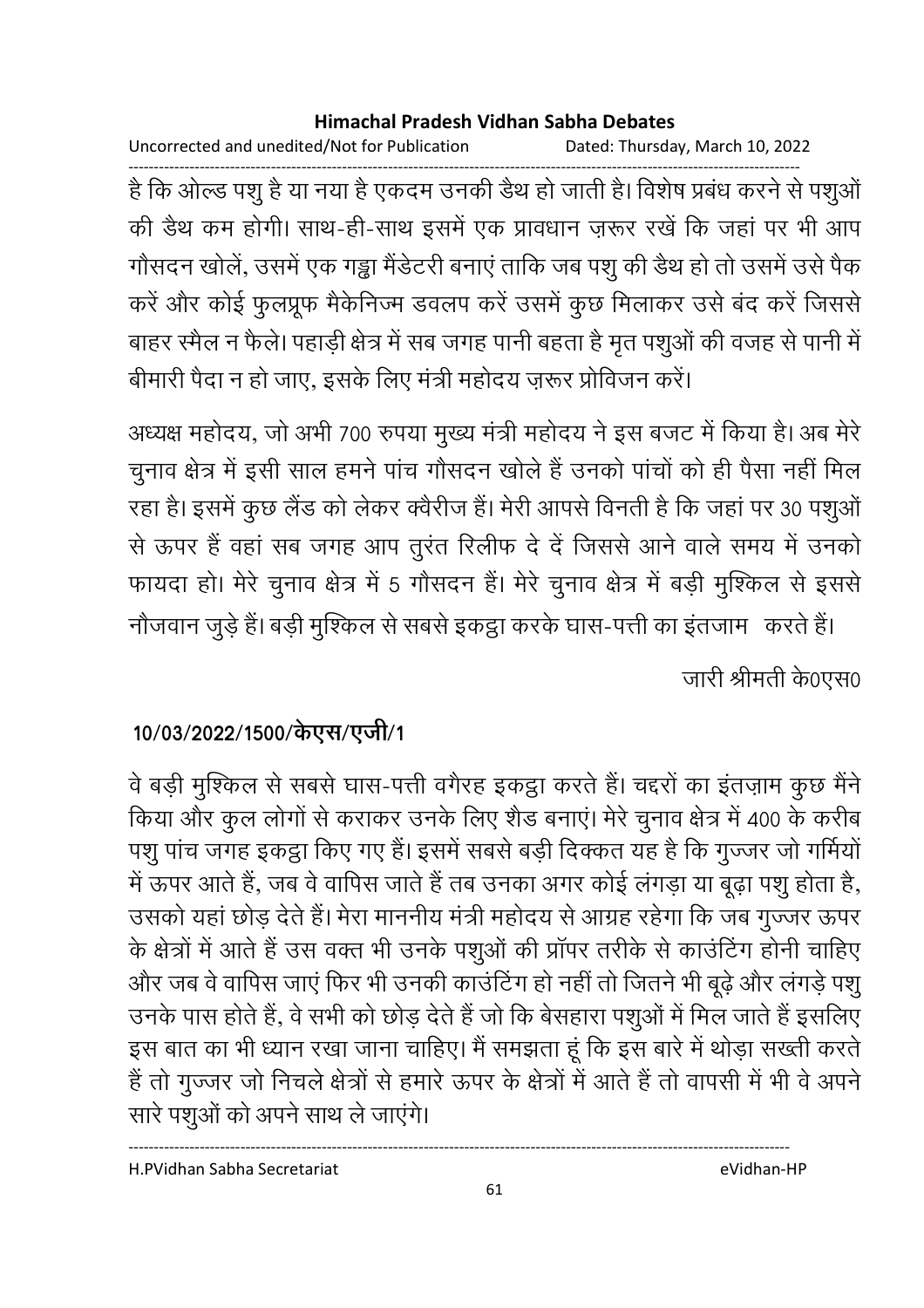Uncorrected and unedited/Not for Publication

Dated: Thursday, March 10, 2022

अध्यक्ष महोदय, जो इसका गोबर आता है, इसकी केंचुओ खाद वगैरह के लिए आप सभी जगह अगर ऐसा प्रोविज़न कर दें, मैं अपनी बात कहता हूं, मैंने इस साल ढाई लाख रुपये का गोबर लिया है। 50 हजार गोअर्ज़ हैं, सभी गोबर खरीदकर लाते हैं। अधिकतर हमारे लोग हरियाणा और पंजाब से गोबर ला रहे हैं। मैंने भी दो-तीन गाडियां हरियाणा-पंजाब से लाई है। अगर यहीं पर इसका प्रावधान हो जाए और सरकार फिक्स कर दे कि दो या डेढ़ सौ रुपये बैग देंगे तो आपकी इन्कम भी हो जाएगी और लोगों को गोबर भी मिल जाएगा। जितने भी बागवना हैं, वे हर साल पौधों में गोबर डालते ही डालते हैं। उसमें हजारों गाडियां पंजाब से आती हैं तो मैं समझता हूं कि इससे भी रेवन्यू ही जनरेट होगा। आपको जो लोग उसमें लगे हैं, उनके लिए जैसे उनमें से बहुत सी गाय दूध देने वाली होती हैं, उसके लिए भी आप कोई प्रावधान ज़रूर करें। दूध को किसी न किसी तरीके से आप बाज़ार तक भेजने का प्रावधान करें। उससे भी आपकी इन्कम हो सकती है। अगर इन सारी चीजों को आप बारीकी से देखेंगे और जिस सेवा भाव से आपने यह काम शुरू किया है, मैं समझता हूं कि ईश्वर का आशीर्वाद और पशुओं की दुआएं आपको ज़रूर मिलेगी। आने वाले समय में हिमाचल प्रदेश बेसहारा पशुओं से मुक्त हो, ऐसा जो आपने संकल्प लिया है, मैं समझता हूं कि आपका यह संकल्प अवश्य पूरा होगा। मैं आपको इसके लिए एडवांस में ही बधाई देता हूं कि आपने जो एक संकल्प है, बेसहारा पशुओं को इकट्ठा करके बेसहारा पशु मुक्त हिमाचल प्रदेश बनाना है, इसके लिए मैं आपको एडवांस में बधाई देता हूं। अध्यक्ष महोदय, आपने बोलने का मौका दिया, बहुत-बहुत धन्यवाद।

## 10/03/2022/1500/केएस/एजी/2

# अध्यक्षः अब इस चर्चा में माननीय सदस्या श्रीमती आशा कुमारी भाग लेंगी।

श्रीमती आशा कुमारी (डलहोजी): अध्यक्ष महोदय, नियम 101 के तहत माननीय सदस्य श्री रमेश चंद ध्वाला जी और श्री बलबीर सिंह वर्मा जी ने जो संकल्प लाया, आपने इसको इकट्ठा कर दिया, अच्छा किया क्योंकि दोनों ही मिलते-जुलते टॉपिक हैं और मंत्री भी एक हैं। अध्यक्ष महोदय, एक्चुअली यह एक बहुत गम्भीर समस्या हो गई है। हम इनको आवारा पशु बोलते हैं, आदतन ऐसा हो गया है। बेसिकली आवारा नहीं ये लावारिस पशु हैं। आवारा शब्द गौवंश के लिए इस्तेमाल करना मैं नहीं समझती कि उचित है। जो लोग पशुओं को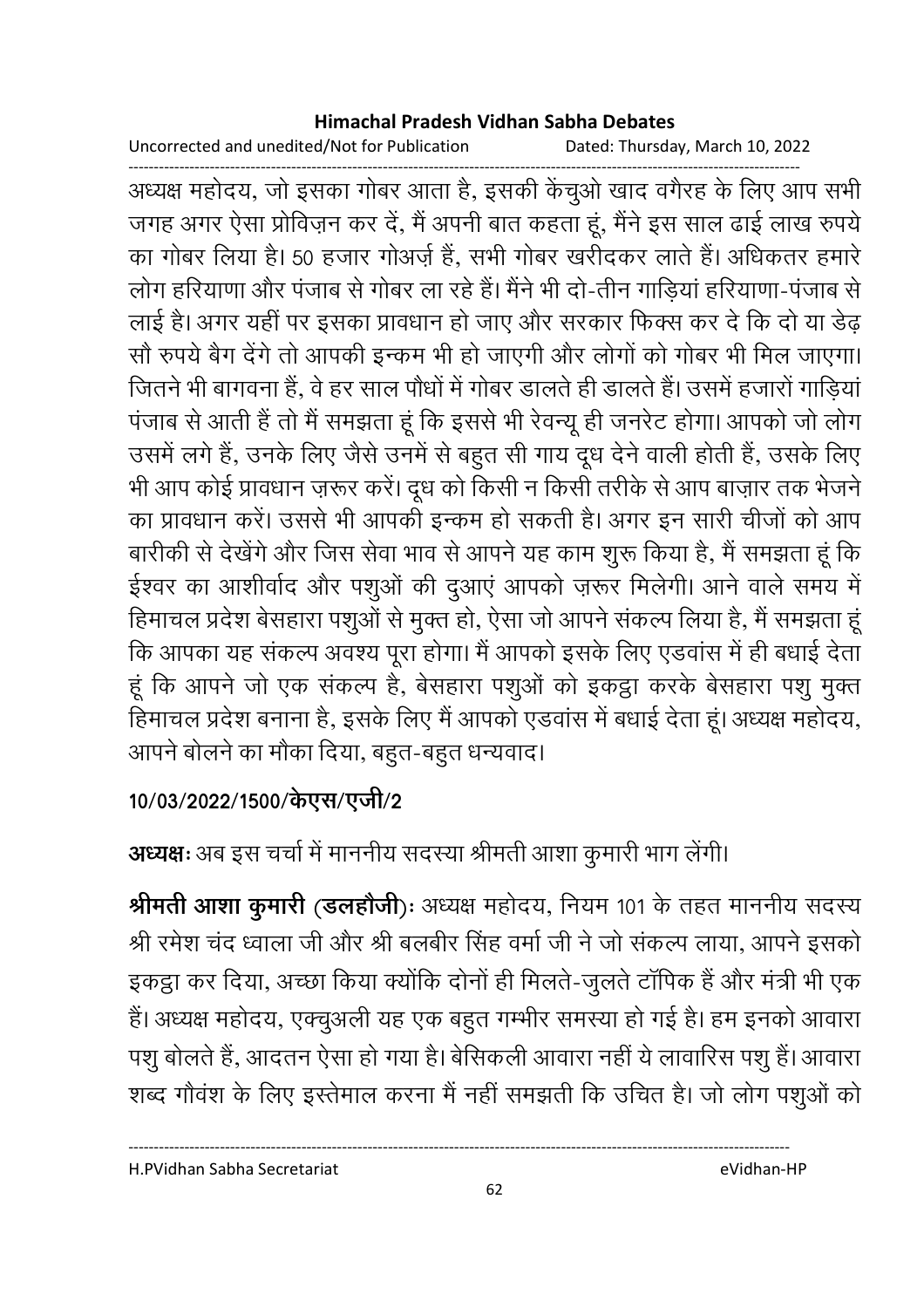Uncorrected and unedited/Not for Publication Dated: Thursday, March 10, 2022

लावारिस छोड़ देते हैं, इसमें जो पहला हिस्सा है, जो ध्वाला जी का था कि प्लास्टि को खा करके जो नुकसान पहुंचता है यह हिमाचल प्रदेश के लिए, हिमाचल प्रदेश के पर्यावरण के लिए और हिमाचल प्रदेश के लावारिस पशुओं के लिए एक अभिशाप है। अगर आप देखें, ज्यादातर शहरों के आसपास वैसे तो सोलिड बेस्ड मैनेजमैंट की हम बात करते हैं और मैं माननीय मंत्री जी से निवेदन करुंगी कि इस मामले में आप शहरी विकास मंत्री से भी, क्योंकि पंचायती राज आपके पास है तो पंचायतों के लिए तो नीतियां आप बना सकते हैं मगर सबसे ज्यादा गंद शहरों में है।

श्रीमती अ0व0 द्वारा जारी---

10.3.2022/1505/av/ag/1

# श्रीमती आशा कुमारी-------जारी

और शहरों में भी टूरिस्ट्स प्लेसिज या उनके आस-पास सबसे अधिक है। हालांकि हिमाचल प्रदेश में प्लास्टिक बैन्ड है। लेकिन जब हम अपनी सड़कों के किनारे कूड़ा देखते हैं तो क्या आपको लगता है कि यहां पर प्लास्टिक बैन्ड है। सडक के किनारे जगह-जगह कूड़े के ढेर लगे होते हैं और विशेषकर नालों में जहां थोड़ी-सी गहरी जगह दिखेगी वहां पर टूरिस्ट चिप्स या दूसरा कूड़ा फेंक देते हैं। आजकल वैसे भी सारी खाने-पीने की चीजें प्लास्टिक में ही पैक होकर आती हैं और उसमें से निकलने वाला सारा कूड़ा बायो-डीग्रेडेबल नहीं होता। टूरिस्ट सारा कूड़ा डम्प्स में डाल देते हैं। आपके जगह-जगह डम्प्स लगे हैं और अब तो ग्रामीण इलाकों में भी आपने नीले और हरे कलर के डस्टबिन्स दे रखे हैं। वे डस्टबिन्स जब ओवरफ्लो होते हैं तो सारा कूड़ा बाहर गिरना शुरू हो जाता है। उन डस्टबिन्स से खाने की चीजों की वजह से जब खुशबू या बदबू आती है तो पशु उसमें मुंह डालते हैं और उसको खाने का प्रयास करते हैं। फिर उसको खाते-खाते पशु साथ में प्लास्टिक भी खा जाते हैं। मंत्री जी, आपके पास वेटरनरी विभाग भी है और आप जानते हैं कि प्लास्टिक खाने से उनके पेट के अंदर बड़ी-बड़ी रसौलियां बन जाती हैं। हमारे कई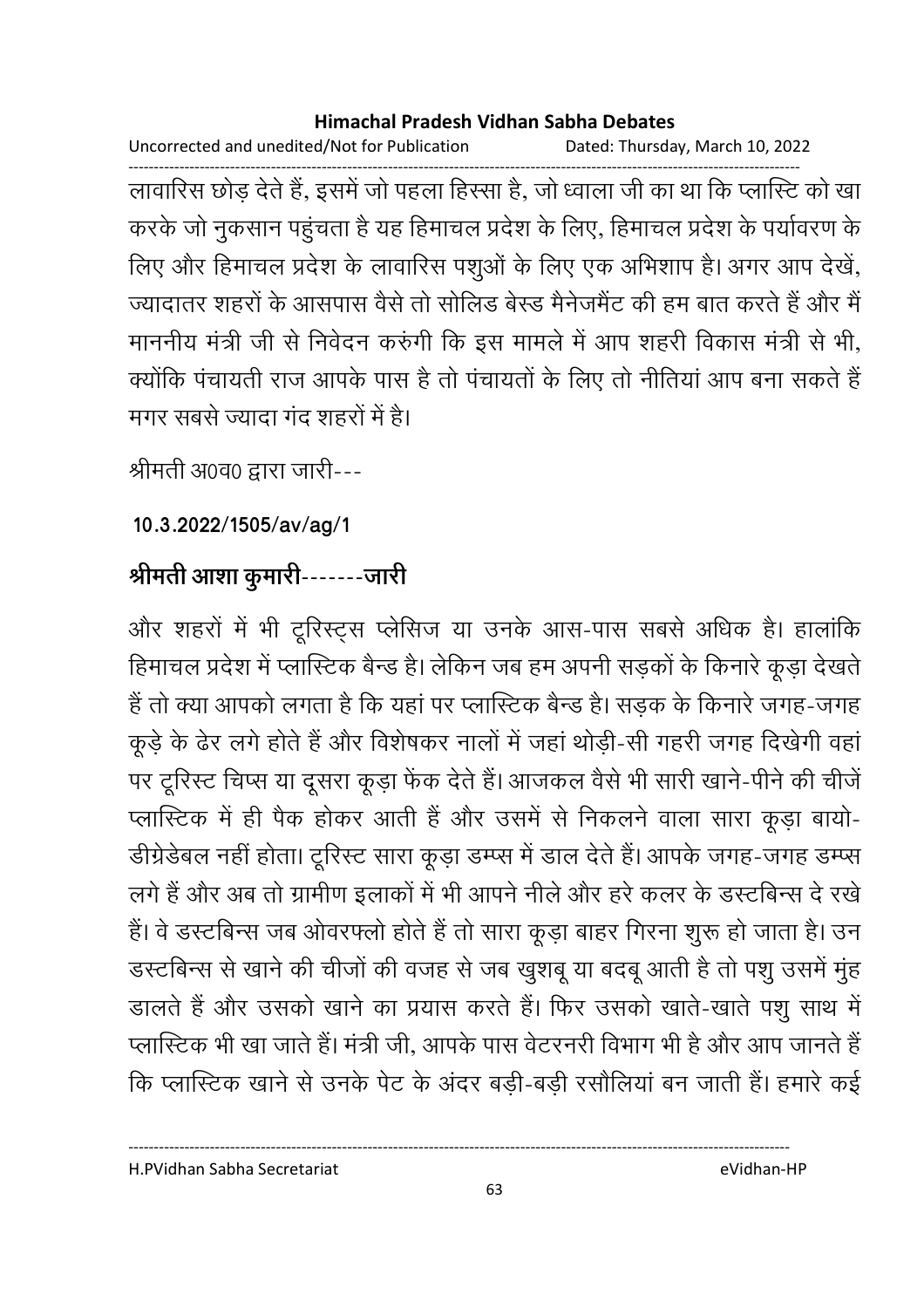Uncorrected and unedited/Not for Publication Dated: Thursday, March 10, 2022

गौवंश के ऐसे केसिज आएं जहां उनकी प्लास्टिक खाने की वजह से मृत्यु हो गईं। इसलिए इसका मुख्य कारण सफाई है। यदि लोग सड़कों पर कूड़ा इत्यादि नहीं फेंकेगें और सफाई होगी तो इस प्रकार की घटनाएं नहीं होगी। मैं यह कहना चाहती हूं कि हमारा सफाई के प्रति अवेयरनैस कैंपेन कमजोर है। हमें इसके लिए कोई कानून लाना चाहिए हालांकि इसके लिए कानून है कि यदि कोई गंद फेंकता हुआ नज़र आए तो उसको फाइन होगा। हिन्दुस्तान में जो लोग कुछ खाकर सड़क के किनारे कूड़ा फेंकते हैं वही लोग सिंगापुर में कोई चीज़ खाने के बाद उससे निकलने वाले कचरे को अपनी जेब में डालकर घर ले जाते हैं या कहीं सड़क के किनारे लगे डस्टबिन का इस्तेमाल करते हैं। वहां फाइन का प्रावधान है तो लोगों को उसका डर है। यहां लोग बिना डर या सिविक सैंस के बगैर ऐसा नहीं करना चाहते और उसका सीधा असर हमारे पर्यावरण पर पड़ता है। लेकिन पशु को

## 10.3.2022/1505/av/ag/2

यह कौन समझा सकता है कि कूड़े में से यह चीज़ खा लो और दूसरी को छोड़ दो। यह आपको देखना पड़ेगा क्योंकि सबसे ज्यादा गंद शहरों या टूरिस्ट्स प्लेसिज के पास होता है। कभी-कभी तो यह देखकर दुःख लगता है कि सफाई हो भी रही है या नहीं हो रही है। आपके यहां चाहे छोटी नगर परिषद् हों या नगर पालिका हों; मेरा यह कहना है कि बहुत ज्यादा सोलिड बेस्ड मेनेजमैंट प्लांट लगाने की जरूरत है। मैं यहां पर एक उदाहरण देना चाहूंगी कि डलहौजी शहर और डलहौजी केंटोनमैंट एरिया में कोई ज्यादा फर्क नहीं है। आप जैसे ही डलहौजी को जाते हैं केंटोनमैंट एरिया शुरू हो जाता है। डलहौजी शहर के अंदर आपको सारा गंद नज़र आएगा। परंतु जैसे ही आप केंटोनमैंट एरिया में एंटर करते हैं आपको वहां एक भी कागज या लिफाफा सड़क पर पड़ा हुआ नज़र नहीं आएगा क्योंकि उन्होंने अपना सोलिड बेस्ड मेनेजमैंट प्लांट लगा रखा है। उनके पास गाडियां और जवान हैं, वे प्रतिदिन सारा कूड़ा उठाते हैं। वे न केवल आर्मी वालों से बल्कि वहां पर जो रेजिडेंशियल सिविलीयन भी हैं; उनसे भी कूड़ा कॉलैक्ट करते हैं और सीधे उसको सोलिड बेस्ड मेनेजमैंट प्लांट में ले जाते हैं। उनकी कूड़ा ले जाने वाली गाड़ियां कवर्ड होती हैं।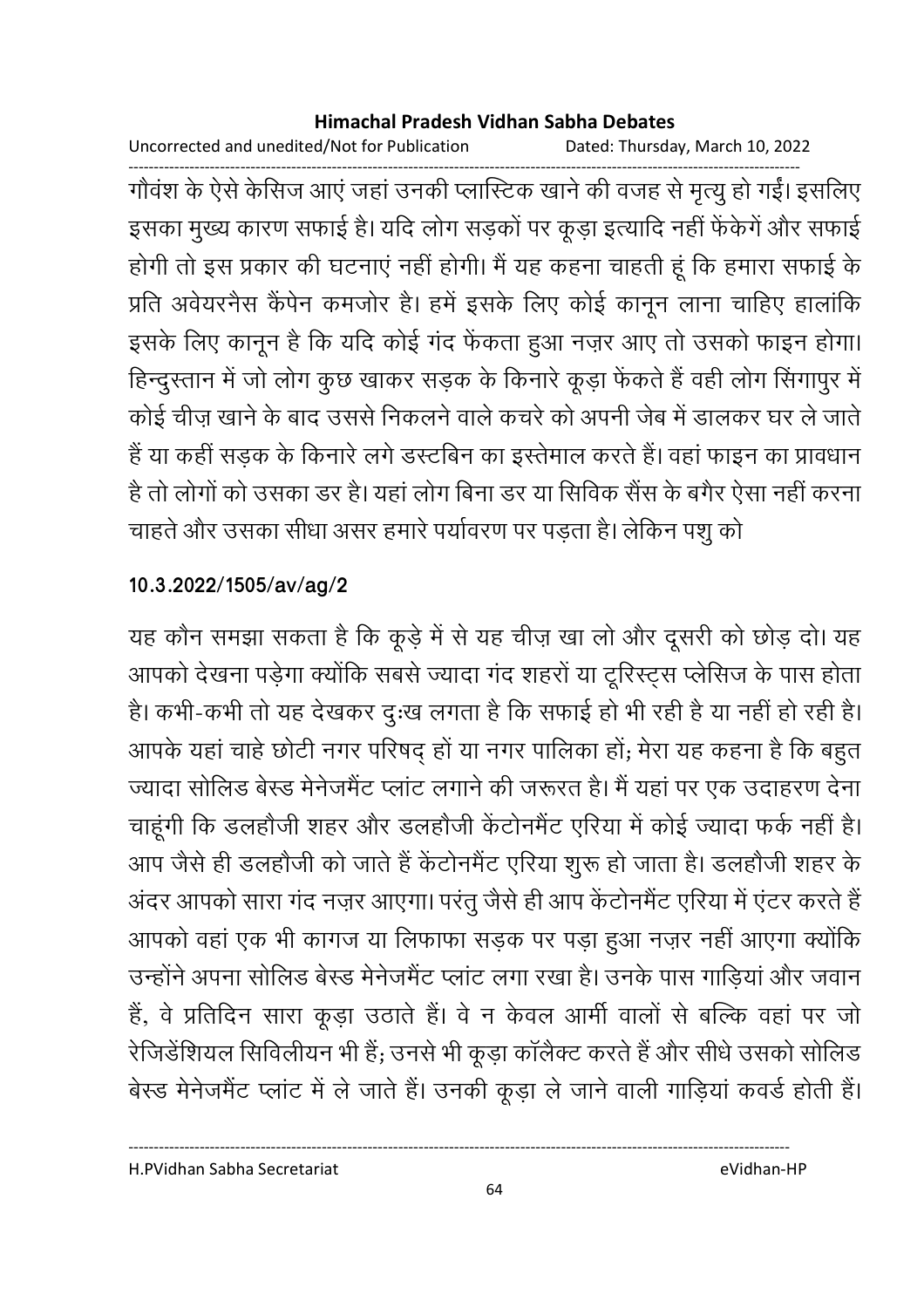Uncorrected and unedited/Not for Publication Dated: Thursday, March 10, 2022

मगर हमारी एम0सी0 की गाड़ियां कूड़ा भरती हैं और रास्ते में चलते हुए उनसे कूड़ा गिरता रहता है। मेरा यह कहना है कि इसकी प्रोपर मेनेजमैंट करना बहुत जरूरी है। यहां पर गौसदनों को लेकर बात कही गई है। अध्यक्ष महोदय, मैं आपके माध्यम से मंत्री जी से दोबारा कहना चाहूंगी कि जब हम चम्बा जाते हैं तो रास्ते में बाबा जोगिन्द्रनाथ जी ने एक गौसदन बनाया हुआ है। हांलाकि उन्होंने वहां पर इनक्रोचमैंट कर रखी है मगर हम सब उनको प्रोत्साहन देते हैं क्योंकि जो काम हम नहीं कर पा रहे हैं, वह काम वह बाबा जी कर रहे हैं। उन्होंने नैशनल हाईवे के किनारे इनक्रोचमैंट करके गौसदन बनाकर उसमें गौवंश को रखा हुआ है।

# टी सी द्वारा जारी

# 10/03/2022/1510/टी0सी0वी0/ए0एस0/1 श्रीमती आशा कुमारी ... जारी

बहुत-सारी ऐसी गायें जिनको लोग इस वजह से छोड़ जाते हैं कि उन्होंने दूध देना छोड़ दिया है, वह वहां पर बाबा जी के प्यार और रखरखाव से दूध देना शुरू कर देती है। पशुओं को अगर प्यार मिले तो बहुत-सारे पशु वापिस दुधारू हो जाते है। वे उसके गोबर का भी कुछ-न-कुछ करते है। मेरा आपसे अनुरोध है कि आप इन बाबा जी को कहीं-न-कहीं जमीन जरूर अलॉट कर दें ताकि वे उन पशुओं की देखभाल कर सकें। एक गौसदन आप मंजीर स्थान पर बनाने जा रहे हैं। उसकी फॉरेस्ट क्लीयरेंस नहीं हुई थी, शायद अब हो गई होगी। मेरा आपसे एक और निवेदन रहेगा। आपने इन पशुओं की खुराक को 500 रुपये से 700 रुपये बढाया है। प्रदेश में जितने भी गौसदन है जैसे मैने बताया बाबा जोगिन्द्रनाथ जी, वे श्री जरयाल जी या मुझसे भी मदद ले लेते हैं और हम सब वहां पर दान देते हैं। सरकार ने प्रति पशु 500 रुपये रखा था और अब 700 रुपये कर दिया है। इन गौसदन में जाकर जब मैंने लोगों को पूछा कि आपका वास्तव में कितना खर्च आता है तो उन्होंने कहा कि यदि हमें 50 रुपये प्रतिदिन का मिल जाए तो हम बहुत अच्छे से इन गायों की देखभाल कर सकते हैं।

अध्यक्ष महोदय, मेरा आपके माध्यम से मंत्री जी से आग्रह रहेगा कि आप इस राशि को 1500 रुपये कर दे और दूसरा इन लोगों को गोबर या दूध के उत्पादन के बारे में भी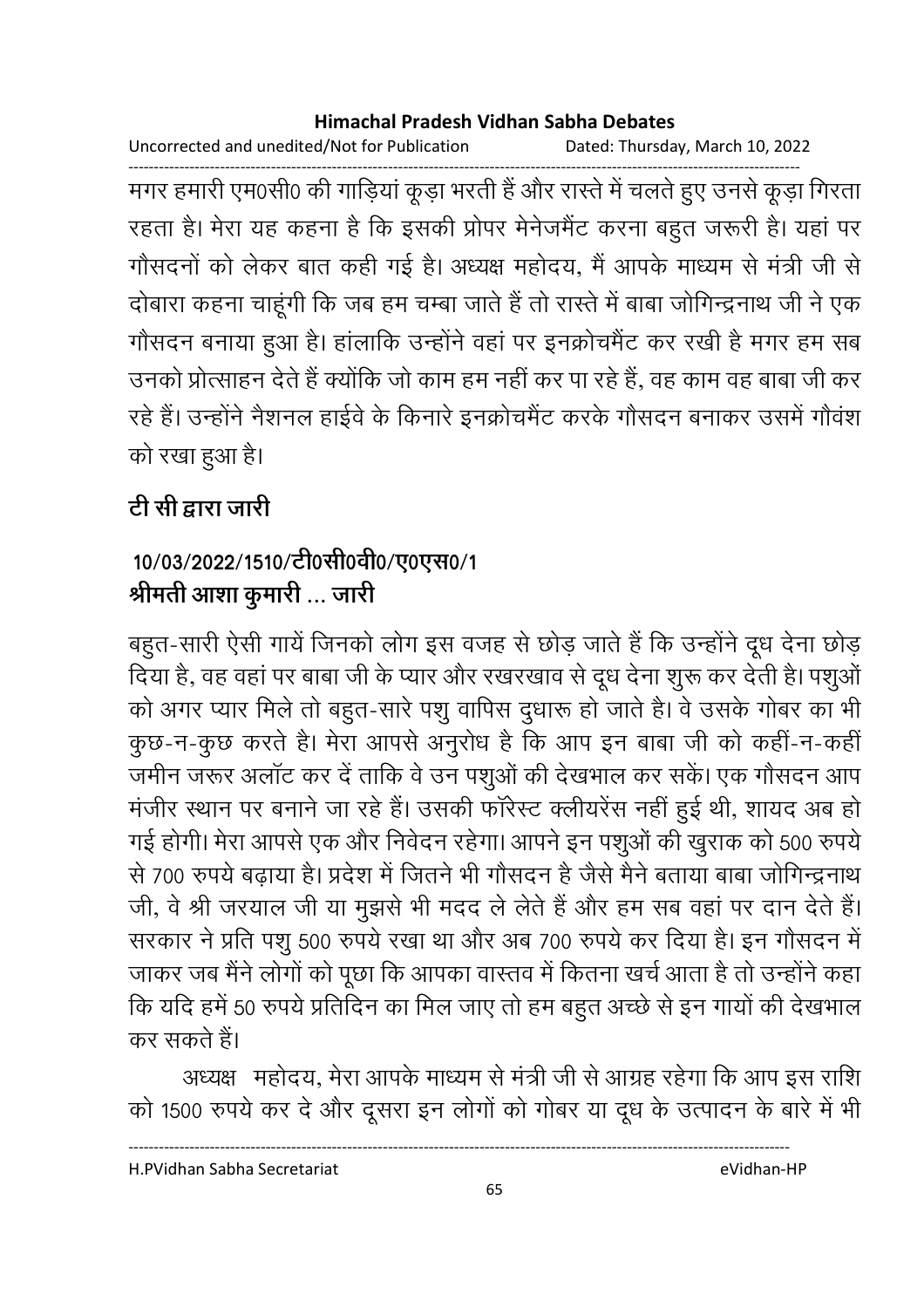Uncorrected and unedited/Not for Publication Dated: Thursday, March 10, 2022

ट्रेनिंग दी जाए। अपनी बात समाप्त करने से पूर्व मैं आपसे पुनः निवेदन करुंगी कि शहरी विकास मंत्री के साथ बैठकर कोई स्कीम बनाई जाए और जो लोग सड़कों पर प्लास्टिक फेंकते हैं या गंदगी डालते हैं, उनके ऊपर सख्त कार्रवाई की जानी चाहिए। पशुओं को पता नहीं चलता है कि उनको क्या खाना है और क्या नहीं खाना है। अध्यक्ष महोदय, इस उम्मीद के साथ कि मंत्री जी इन बातों का समर्थन करेंगे, मैं इस दोनों प्रस्तावों का समर्थन करती हूं।

### 10/03/2022/1510/टी0सी0वी0/ए0एस0/2

**अध्यक्ष** : अब इस चर्चा में माननीय सदस्य, श्री राकेश सिंघा जी भाग लेंगे।

श्री राकेश सिंघा. ठियोग: अध्यक्ष महोदय. माननीय सदस्य. श्री रमेश ध्वाला जी ने इस सदन में जो संकल्प पेश किया है और जिस ज़ज्बे और समझ के साथ पेश किया है, मैं निश्चित रूप से इसका समर्थन करता हूं। इसके बारे में इस माननीय सदन में श्रीमती आशा कुमारी और अन्य माननीय सदस्यों ने जो बातें कही, उसके अलावा मैं कुछ और बातें कहना चाहता हूं। यह बात सही है कि स्ट्रे कैटल की संख्या पिछले सालों में बढ़ी है। यह भी सही है कि 6000 से 20000 पशुओं को हमने गौसदन उपलब्ध करवाया है। ये सरकारी के आंकड़े हैं। ये कितने सही है, कितने नहीं है, मैं इस पर विवाद नहीं करना चाहता हूं। मैं आपके दिए हुए आंकड़ों पर शंका जाहिर नहीं करता हूं। लेकिन आपके आंकड़ों पर । have lot of difference in my figure लेकिन जब आप इनको पेश करते हैं तो You do a thorough enquiry whether it is correct or not. बाकी आप भी चैक करने के लिए नहीं गए होंगे कि किस गौशाला में कितने पशु हैं। अध्यक्ष महोदय, मैं आपकी अनुमति से एक स्टैप पहले का इस सदन में रखना चाहता हूं। यह जो संकल्प लाया है, मैं इससे सहमत हूं लेकिन मेरा कंसर्न है कि उस आवारा को भी बचाया जा सकता है अगर हम सही किस्म के कदम उठाएं।

एन0एस0 द्वारा जारी ....

10-03-2022/1515/NS/AS/1 श्री राकेश सिंघा ...... जारी

H.PVidhan Sabha Secretariat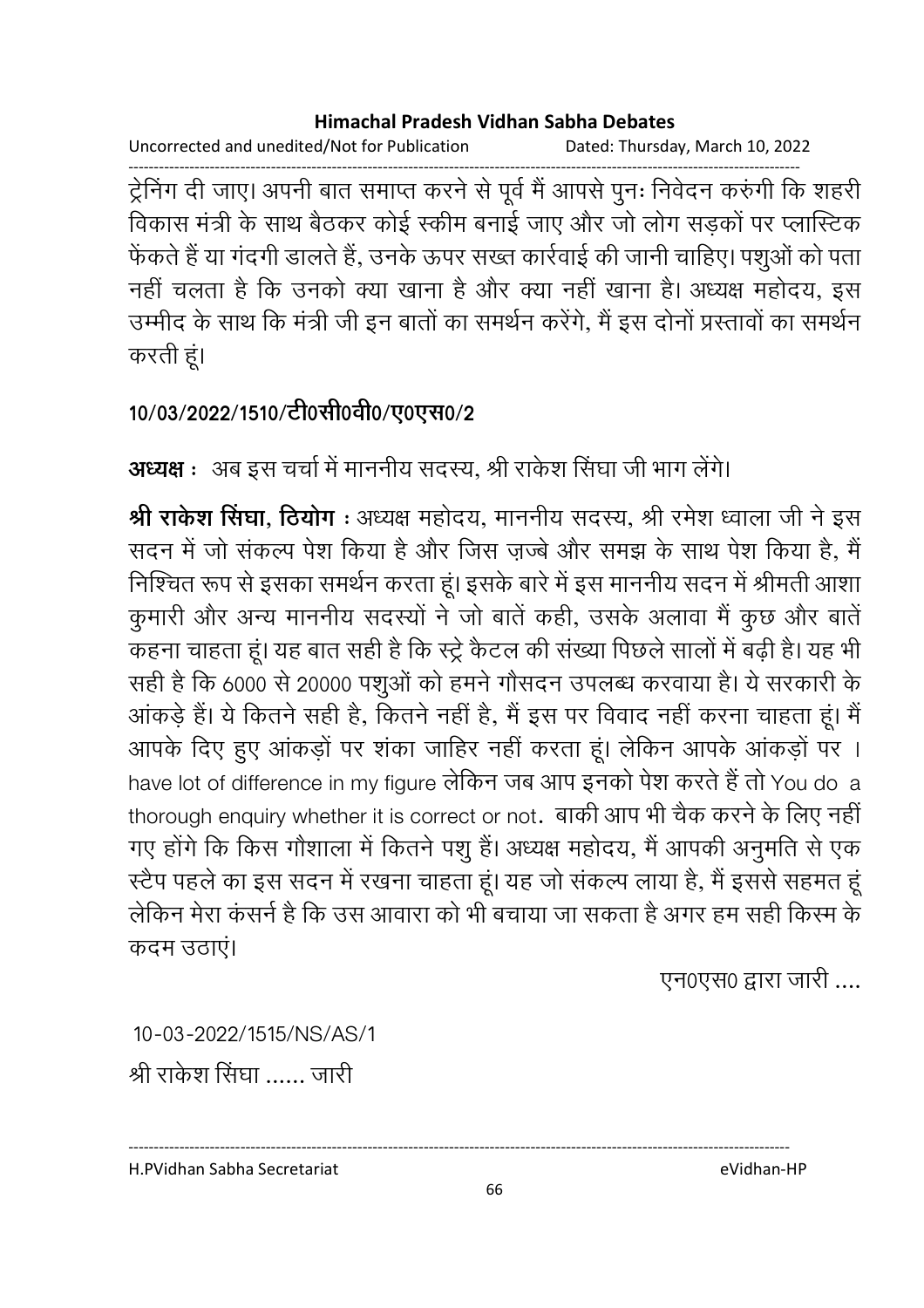Uncorrected and unedited/Not for Publication

Dated: Thursday, March 10, 2022

उन बातों पर कोई मतभेद नहीं है जो ऑरेडी सदन में आईं। इस बात पर दो राय नहीं होनी चाहिए। वर्ष 2021-22 का इकनोमिक सर्वे इस सदन में पेश किया गया तो इससे बहुत सारी चिंताएं बढ़ती हैं जब हम ओवरऑल ग्रोथ प्राइमरी सैक्टर की देखते हैं जिसमें पशु पालन, अलाइड सबजैक्ट, माइनिंग भी आता है। इसमें नेगेटिव नेगेटिव को मिला करके -8.6 दिखाया गया है। मैं आपको बधाई देता हूं लेकिन जब लाइव स्टॉक को अलग से देखते हैं तो वह पोजिटिव है। दूध की ही प्रोडक्शन एक विपरीत परिस्थिति में ओवरऑल रियल टर्म में प्रोडक्शन का इनकरीज़ 5.6 प्रतिशत हुआ है, मुझे एग्जैक्ट फिगरज चैक करने पड़ेंगे लेकिन 5.6 per cent increase in terms of percentage. बाकी सारे नीचे गए हैं। मछली का थोड़ा ऊपर गया है। इसका मतलब है हिमाचल प्रदेश में एनिमल हस्बैंडरी का एक्सपेंशन हमारी अर्थव्यवस्था में एक महत्वपूर्ण रोल अदा कर रहा है। यह शायद हम बहुत बारीकी से नहीं देख रहे हैं। हमारे सामने जो डाटा आ रहा है उसके लिए आप मुझे क्षमा करें। इसलिए जब इसकी गहराई में जाते हैं असल में आवारा या स्ट्रे केटल इसलिए नहीं हो रहा है कि लोगों की मानसिकता बदल गई है। Economic necessities or Economic compulsions जों हैं वे किसान को इन्हें अपनी गौशाला, घर, बाग-बगीचे और फार्म लैंड से बाहर छोड़ने में मजबूर कर रही हैं। आप यह ख्याल रखना कि इससे किसान खुश नहीं होता है। जिस दिन वह अपने पशु को छोड़ देता है मेरे से आप लिख कर ले लो उस दिन उसका चूल्हा नहीं जलता है और न ही वह रोटी खाता है। वह बहुत दुःख के साथ उस जानवर को छोड़ता है और छोटे बच्चे रो जाते हैं। I have seen it. हमारे बच्चों को उन जानवरों से इतना प्यार होता है जिनके साथ वे खेलते हैं। विशेष तौर पर बछड़े और बछड़ियों से जिस दिन ये पैदा होते हैं तथा इनको बड़ा होते देखते हैं उनसे बहुत ज्यादा प्यार है। लेकिन out of compulsion वह अपनी गौशाला, बाग-बगीचे से उसको बाहर छोड़ता है। आपको इसका अध्ययन करना है कि वह क्यों मजबूर हो रहा है? जब तक इस बात में नहीं जाएंगे तब तक गौशालाएं और काउ सेंक्चुअरि जितनी मर्जी बनाते रहो और हम एक्चुअल में बेसिक प्रॉब्लम को डील नहीं कर रहे हैं तथा तब हम उसको वहां पर कर रहे हैं। इसलिए मेरी आपसे विनती है कि जो ये कारण बन रहे हैं आप पहले उनको ठीक करें। मेरा मानना है कि आपने इन गौसदनों और काउ सेंक्चूअरिज में लगभग 20 करोड़ रुपये लगा दिए होंगे या इससे ज्यादा भी हो सकते हैं। सुन्नी वाले गौसदन में लगभग 8 करोड रुपये लग गए होंगे। ...व्यवधान...

श्री आर0 के0 एस0 द्वारा जारी।

H.PVidhan Sabha Secretariat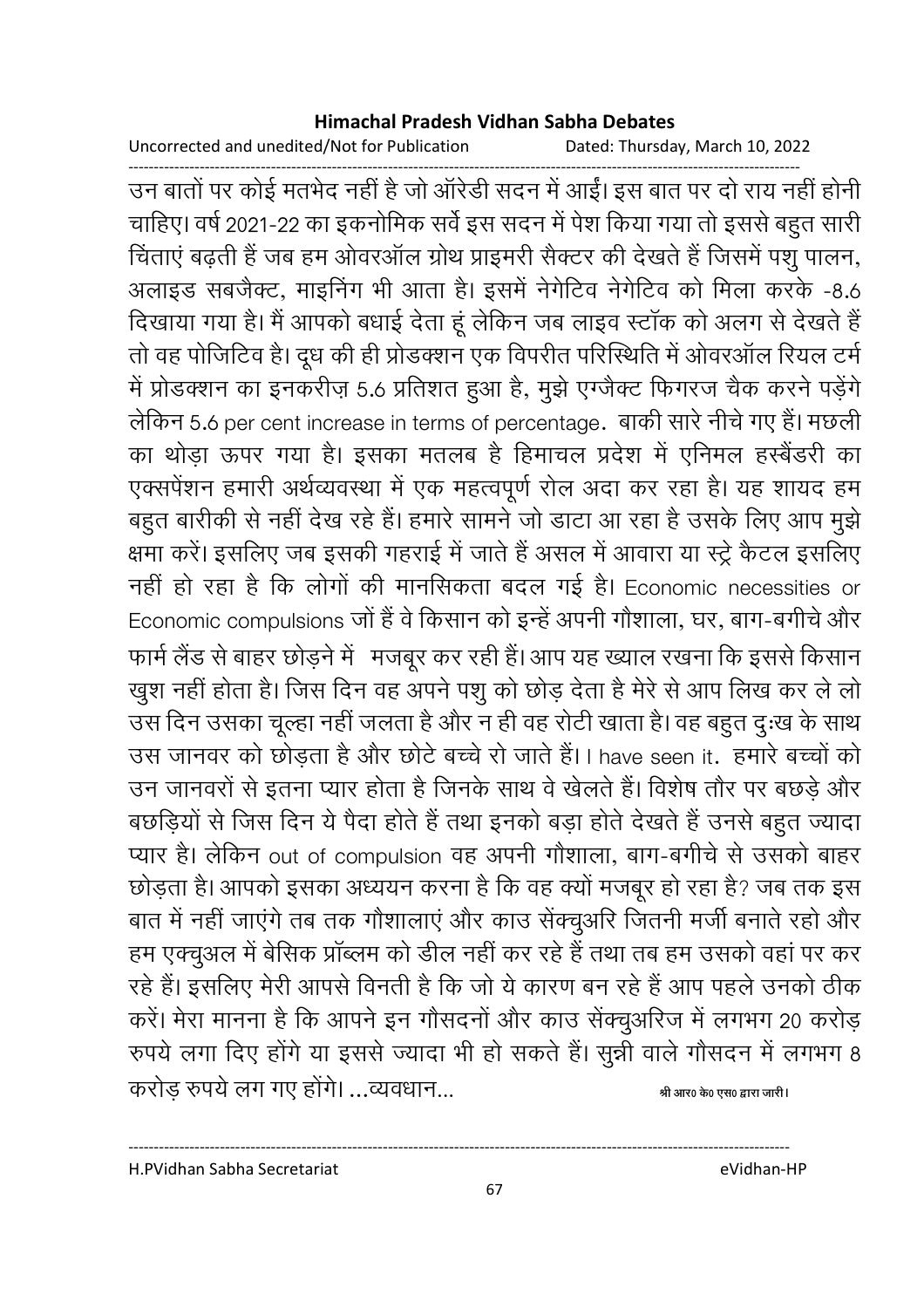Uncorrected and unedited/Not for Publication Dated: Thursday, March 10, 2022

10.03.2022/1520/RKS/DC-1

श्री राकेश सिंघा… जारी

...व्यवधान... माननीय मंत्री जी आपने मुझे कोरैक्ट प्वाइंट आउट किया। मुझे इस चर्चा में आपके साथ विवाद नहीं खड़ा करना है। लेकिन मैं यह कहना चाहूंगा कि आपको दो-तीन क्षेत्रों में फोक्स कर इसे सुधारने की आवश्यकता है। वे कौन सी कमियां हैं जिनके चलते किसान पशुओं को सड़कों में छोड़ने के लिए मजबूर हो रहा है? एक है पशुपालन नीति। आप हर चीज में अपना विचार डालना चाहते हैं। इस पशुपालन नीति में भी आप अपने विचार डाल रहे हैं। आप हर चीज़ को वैचारिक मत बनाइए। जो आपने एक नया कंसैप्ट लाया है उससे भी मैं बहुत आहत हूं। इस कंसैप्ट से कई बार मेरे मुन में गुस्सा पैदा होता है। समाज हमेशा आगे की ओर बढ़ता है लेकिन आप हमें 16वीं शताब्दी की ओर धकेल रहे हैं। आप राम राज्य की परिभाषा देकर हमें पीछे घसीटना चाहते हैं। मैं एक आधुनिक हिमाचल बनाना चाहता हूं। मैं ऐसा हिमाचल बनाना चाहता हूं जहां विज्ञान के नियम के आधार पर कार्य हो। आप जानते हैं कि पहले मानव बंदर था, फिर हम बंदर से इंसान बने। आगे पैदा होने वाला इंसान शायद और बेहतर इंसान होगा। समाज पीछे की ओर नहीं जाना चाहिए, समाज आगे बढ़ना चाहिए। पानी हमेशा आगे को बहता है पीछे को नहीं । हमने डॉ.यशवन्त सिंह परमार जी के समय में जर्सी नस्ल इंटरोड्यूस की थी। मैं यह नहीं कहता कि कांगड़ा, ऊना और धर्मपुर में क्या हो रहा है? लेकिन मेरे क्षेत्र में पालमपुर प्रजनन केंद्र से जो क्रोस ब्रीड किया गया है उसके अच्छे परिणाम आए हैं। जो हमारे वातावरण की अनुकूलन क्षमता है उसमें बेहतर परिणाम आए हैं। लेकिन आपने जो नये आर्टिफिशियल इनसेमिनेशन लाए हैं वे सफल नहीं हो रहे हैं। मैंने आर्टिफिशियल इनसेमिनेशन के बारे में आपके डायरेक्टर और डॉक्टर्ज से भी बात की कि आपने आर्टिफिशियल इनसेमिनेशन इजैंक्ट कर पशुओं का क्या हाल कर दिया? मैं प्रक्टिकली बोल रहा हूं और सत्य प्रैक्टिकल से ही निकलता है। एक प्रेक्टिकल है और दूसरी थ्योरी। जहां थ्योरी चल सकती है वहां आप वैसा काम करो लेकिन पहाड़ में जो डॉ. परमार के समय में क्रॉस ब्रीड करके हाइब्रीड नस्ल पैदा की गई थी उसके सही परिणाम आए हैं। आप हर चीज में अपने विचार डालेंगे तो इसका प्रतिकूल प्रभाव पड़ेगा। आप अपने विचार को अलग रखकर दुनिया को आधुनिक तरीके से देखने की कोशिश कीजिए। हमें तुजुर्बे से जरूर सीखना चाहिए। सतलुज बेसिन क्षेत्र में दूध की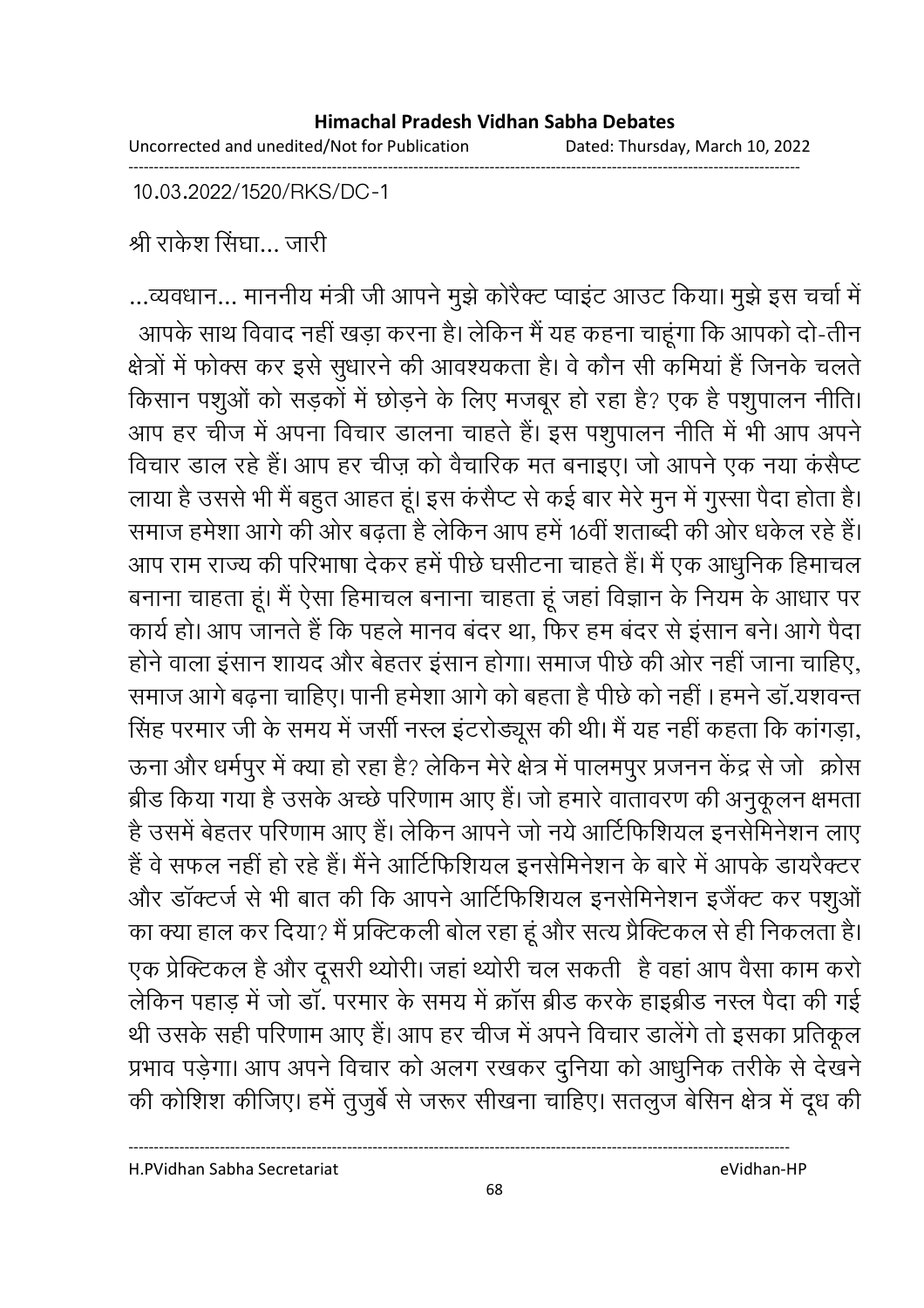Uncorrected and unedited/Not for Publication Dated: Thursday, March 10, 2022

पैदावार काफी बढ़ी है। आज रामपुर, कोटगढ़, आनी, निरमंड और करसोग के क्षेत्रों से सबसे ज्यादा दूध कॉलैक्ट किया जा रहा है। श्री बी.एस. द्वारा... जारी

10.02.2022/1525/बी.एस./डी0सी0/-1

## श्री राकेश सिंघा जारी...

Inspite of, आप एक-एक पशु औषधालय देख लीजिए, मेरे पास पूरी लिस्ट है, यहां पर अगर में पढने लग जाऊं तो आप शर्मिंदा हो जाओगे और मैं आपको शर्मिंदा नहीं करना चाहता हूं।

अध्यक्ष : माननीय सदस्य कृपया समाप्त करें।

श्री राकेश सिंघा : अध्यक्ष महोदय, केवल दो मिनट और लूंगा, आदरणीय महेन्द्र सिंह जी मैं तो अनेक तरीके अख्तियार करता हूं और वे कामयाब भी हुए हैं। जब मैं विधायक नहीं था और जब भी मैंने इन्हें इस्तेमाल किया है, उसके बहुत अच्छे परिणाम आए हैं। क्योंकि हिन्दी भाषा में कहावत है कि 'लातों के भूत बातों से नहीं मानते'। It is reality. I don't know how the Governments function नहीं तो एक मंत्री का कहना, एक विधायक का कहना वह तब तक नहीं मानते जब तक चार नारे नहीं लग जाते और धरने न दिए जाएं। मुझे तो मंत्री महोदय कहते हैं कि आप तो एकदम धरने पर बैठ जाते हो, क्यों, क्या मैं जानबूझ कर ऐसा करता हूं? मैं अंतिम विकल्प पर धरने पर बैठता हूं। जब सारे रास्ते बंद हो जाते हैं, आपने प्रश्न के उत्तर में भी सूचना पूरी नहीं दी है वह भी छुपा करके रखी है।

जल शक्ति मंत्री : आदरणीय सिंघा जी आपके क्षेत्र के लिए हमने 160 करोड़ रुपए की स्कीम दी है।

श्री राकेश सिंघा : आपका बहुत-बहुत धन्यवाद, मैं 160 सोते-जागते याद करता हूं और आगे भी याद करता रहूंगा। जो मेरे से पहले बहुत ही सम्मानीय विधायिका आदरणीय विद्या स्टोक्स जी थीं, मैं उन्हें भी सलाम करना चाहता हूं। वर्ष 2014 में नाबार्ड का पैसा 60-65 करोड़ था and out of that उस स्कीम के लिए 32 करोड़ रुपया दिया गया था। जब मैं आया तो मेरे पास एक नया पैसा नहीं था। Not even a single penny in NABARD.One Officer asked me, उन्होंने मेरे से पूछा कि आप बिना पैसे से कैसे काम करोगे? मैंने कहा कि मैं बिना पैसे से भी कर लेता हूं। मैं लोगों के दुःख-तकलीफ में उनके पास जाता हूं और मैं सब कर लूंगा। That was the reality. आप बताएं कि किसी भी विधायक ने नाबार्ड में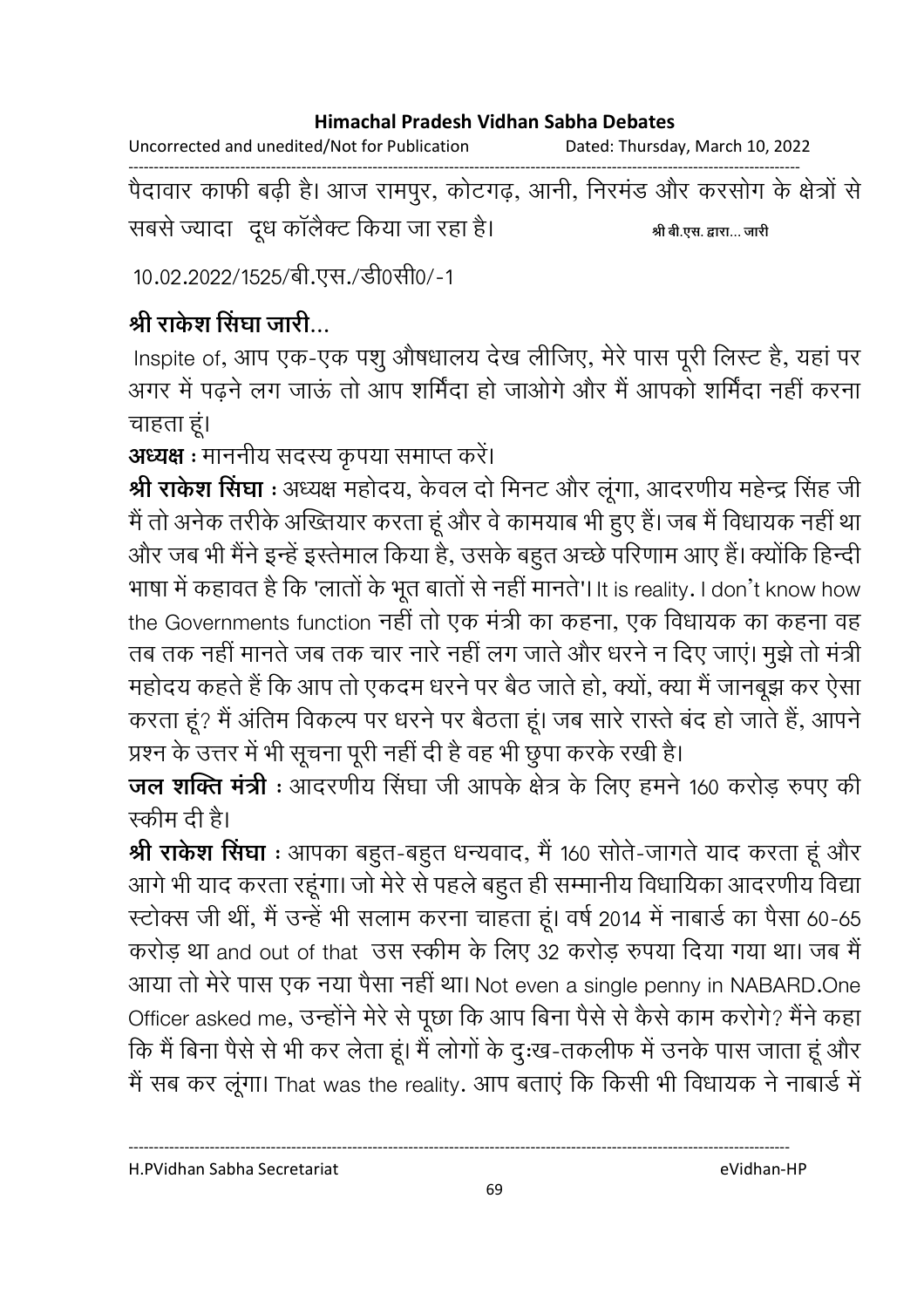Uncorrected and unedited/Not for Publication Dated: Thursday, March 10, 2022

एक स्कीम नहीं डाली होगी it was only Smt. Vidya Stokes और कोई नहीं है। आप इसे चैक कर सकते हैं। आदरणीय ध्वाला जी ने जो संकल्प यहां पर लाया है, मैं उसका समर्थन करता हूं और जोरदार समर्थन करता हूं। जो संकल्प यहां पर आया है, उसे ये वापिस करने के लिए नहीं लाए हैं, सरकार अवश्य इस पर कोई नीति बनाए और इसे आज सदन में परित करें। आपने मुझे बोलने मौका दिया है आपका धन्यवाद॥ एन0 जी0 द्वारा जारी...

10-03-2022/1530/एच.के.-एन.जी. /1

## श्री राकेश सिंघा के पश्चात

अध्यक्ष : अब इस चर्चा में माननीय सदस्या श्रीमती कमलेश कुमारी जी भाग लेंगी।

श्रीमती कमलेश कुमारी (भोरंज) : अध्यक्ष महोदय, नियम-101 के तहत माननीय सदस्य श्री रमेश चंद ध्वाला जी व श्री बलबीर सिंह वर्मा जी संकल्प लेकर आए हैं और मैं भी इसमें बोलने के लिए खड़ी हुई हूं। आपने मुझे समय दिया इसलिए मैं आपका आभार व्यक्त करना चाहती हूं। हम सब कहते हैं कि 'गाय हमारी माता है'। हम सब गाय की पूजा करते हैं। जब हम लोग भागवत करते हैं तो उसमें भी कहते हैं कि 'गाय माता की जय'। आज समय ऐसा आ गया है कि उस गाय माता की बहुत दुर्दशा हो गई है। आज गाय माता को एक तरफ से डंडा मारा जा रहा है तो वह दूसरी ओर भागती है और जब दूसरी ओर से डंडा मारा जा रहा है तो वह पहली तरफ भागती है। ऐसा नहीं है कि इन बेसहारा पशुओं से केवल किसान परेशान हैं बल्की ये बेसहारा पशु स्वयं भी परेशान हैं।

अभी माननीय सदस्य श्री रमेश चंद ध्वाला जी ने कहा कि ऐसी भी गाय हैं जिनकी आंखें फूट गई थीं। मैंने भी स्वयं देखा है कि बहुत सारी गाय माताएं ऐसी हैं जिनकी डंडे से आंखें फोड़ दी गई, किसी कि टांगें तोड़ दी गई, किसी के सींग तोड़ दिए गए और किसी के कान काट दिए गए। आज हम सब के लिए यह चिंता का विषय है। मैं माननीय सदस्य श्री रमेश चंद ध्वाला जी का धन्यवाद करना चाहती हूं कि वे इतना महत्वपूर्ण संकल्प इस माननीय सदन में लेकर आए हैं। मुझे ऐसा लगता है कि बेसहारा पशुओं की समस्या पिछले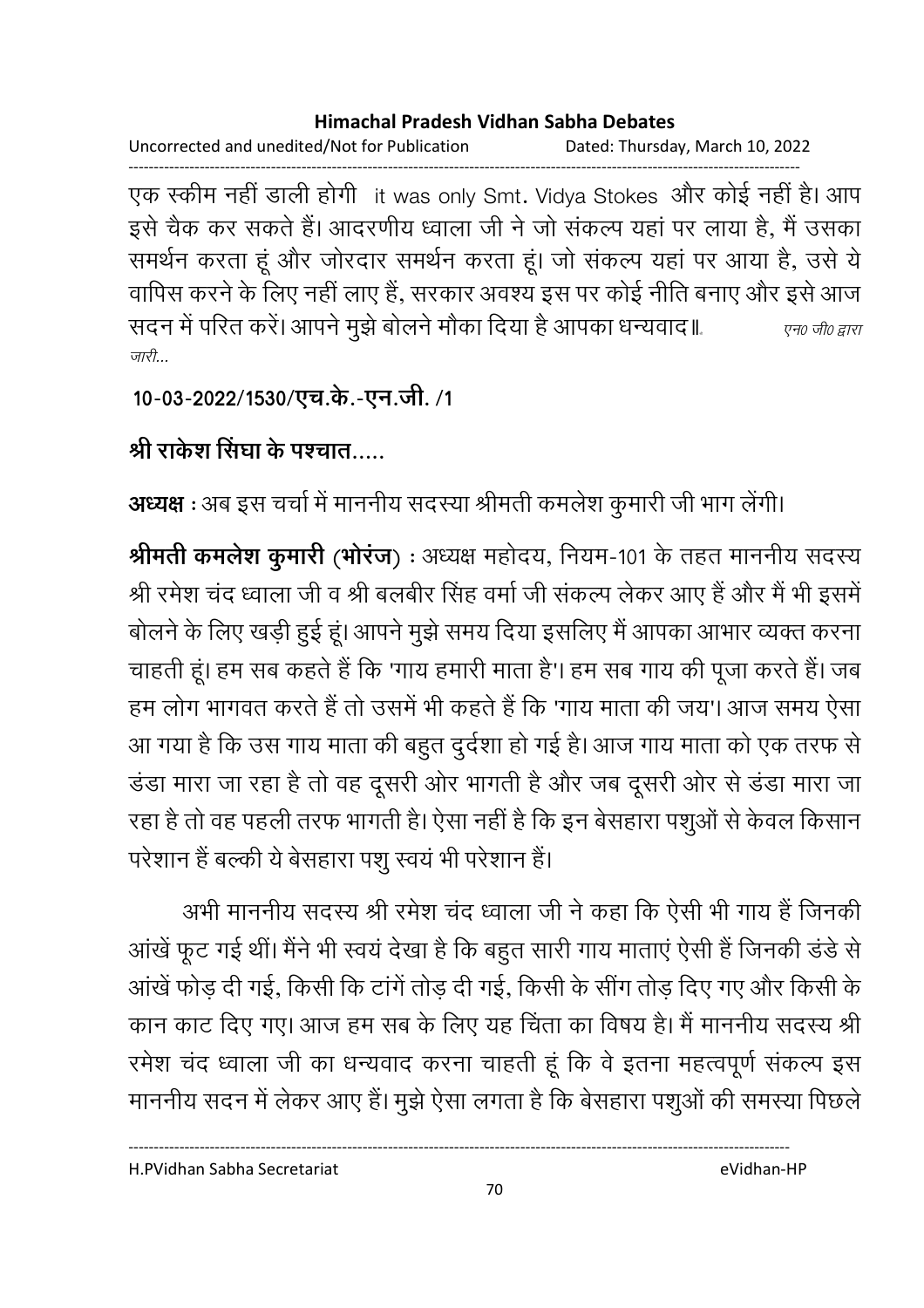Uncorrected and unedited/Not for Publication Dated: Thursday, March 10, 2022 10-15 सालों से बहुत अधिक हो गई है। उससे पहले इस प्रकार की समस्या न के बराबर थी। मेरा मानना है कि हमारे स्वार्थ के कारण ही आज बेसहारा पशू सड़कों पर हैं। अभी माननीय सदस्यों ने यहां पर कहा कि पशुपालकों द्वारा अधिकतर उन गायों का परित्याग कर दिया गया जिन्होंने दुग्ध देना बंद कर दिया था।

### 10-03-2022/1530/एच.के.-एन.जी. /2

जब तक गाय दुग्ध देती है तब तक हमारी है और जब गाय दुग्ध देना बंद कर देती है तब गाय सरकारी है। इसी प्रकार कृषि के आधुनिक यंत्र आने के कारण बैलों को बोझ समझा जाने लगा और उन्हें भी सड़कों पर छोड़ दिया गया। इन मशीनरियों के कारण बैलों की कीमत और उनका मान-सम्मान खतम हो गया है। इन्हें बेसहारा छोड़ देने के कारण किसान भी दुखी हैं।

अध्यक्ष महोदय, यदि कोई समस्या होती है तो उसका समाधान भी होता है। मैं माननीय मुख्य मंत्री श्री जय राम ठाकुर जी और इनकी सरकार का धन्यवाद करती हूं क्योंकि इन्होंने इस समस्या के समाधान पर विचार किया। इस सरकार ने बेसहारा पशुधन के संरक्षण के लिए गौसेवा आयोग का गठन किया। किसानों की फसलों को बचाने के लिए गाय व बैलों को गौसदनों व गौ-अभयारण्यों में भेजने की पहल की। कुछ क्षेत्रों से बेसहारा गाय व बैलों को गौसदनों व गौ-अभयारण्यों में भेजा गया लेकिन अभी तक अधिकतर गाय माता व बैल इनमें नहीं पहुंचें हैं। मैंने माननीय मंत्री जी से पहले बात की थी कि मेरा भोरंज विधान सभा क्षेत्र दो-तीन विधान सभा क्षेत्रों का केन्द्र है। उसमें हमारा जाहू का क्षेत्र, सुलहांग का क्षेत्र, भरेड़ी का क्षेत्र, भुक्कड़ का क्षेत्र, चंदरोई का क्षेत्र, अमरोह का क्षेत्र, पट्टा का क्षेत्र, कंज्याण का क्षेत्र, चंबोह का क्षेत्र और ऐसे बहुत सारे जितने भी खड्डें-नाले हैं, अगर मैं उनकी बात करूं

श्री जे.एस. द्वारा जारी.........

H.PVidhan Sabha Secretariat

71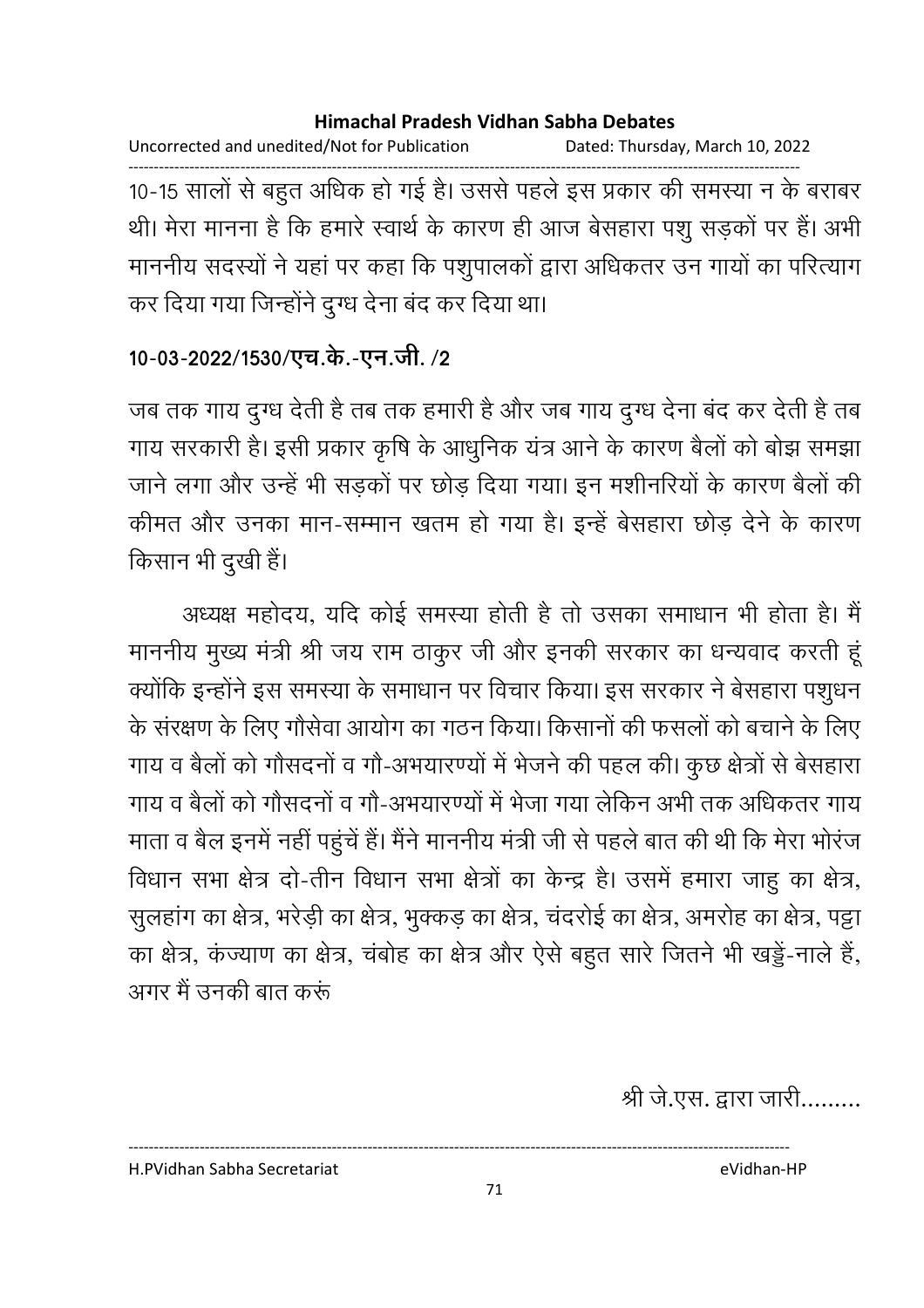Uncorrected and unedited/Not for Publication Dated: Thursday, March 10, 2022

### 10.03.2022/1535/JS/AS/1

# श्रीमती कमलेश कुमारीः-----जारी---

तो मुझे कहते हुए दुख होता है कि हजारों के हिसाब से अभी भी गाय और बैलों की संख्या यहां पर भारी संख्या में हैं। मैं पिछले दिनों की बात करूं तो कुछ बैल खुंखार हो गए थे और मुझे बहुत सारे गांवों से फोन आ रहे थे कि पशुपालन विभाग से बात की जाए कि उन बैलों को पकड़ा जाए। इसके लिए मैं सरकार का और विभाग का धन्यवाद करना चाहती हूं कि जो वे दो-तीन बैल खुंखार थे, उनको पकड़ा और गौ सदन या जहां पर सेंक्चूअरी थी, वहां पहुंचाया। वहां इससे एक दहशत बनी हुई थी। अगर मैं अपने भोरंज क्षेत्र की ही बात करूं तो दो सदस्य हमारे परिवार से ही थे, इन आवारा पशुओं की वज़ह से जिनकी मृत्यु हो गई। बेसहारा पशुओं की वजह से हमारी फसलें पूर्णतः समाप्त हो गई हैं। इनसे लोग बहुत ही परेशान हैं। मैं माननीय सदन में यह कहना चाहूंगी कि हमें तीन चीजों का ध्यान देना होगा, गऊ माता, धरती माता और माता। गऊ माता का अगर संरक्षण होगा तो मुझे लगता है कि हमारी धरती माता भी पोषित होगी। यहां पर हम ऑर्गेनिक खेती की बात करते हैं। मुझे सिक्किम जाने का मौका मिला। हमने वहां पर देखा कि जिस तरह से हम हार्ड प्लास्टिक की बात करते हैं वहां कहीं पर भी एक टॉफी का रैपर तक हमें दिखाई नहीं दिया। अगर हम उसके बाद ऑर्गेनिक खेती की बात करें तो वहां पर जितनी भी खाने की चीजें थीं, वे सारी-की-सारी ऑर्गेनिक थीं। अगर हम गऊ माता को बचाएंगे तो हम धरती माता को भी बचाएंगे। क्योंकि उसके गोबर से, गौंतर से और विभाग जगह-जगह प्रशिक्षण भी दे रहा है कि गाय के गौंतर से छिड़काव करके अपनी फसलों व धरती को कैसे बचाया जाना है। यदि उससे हमारी धरती माता बचेगी तो हमारी माता भी बचेगी। जो हमारी आने वाली संतानें हैं. वे स्वस्थ होंगी। आज हम कूपोषण की बात करते हैं, एनीमिया की बात करते हैं और पीलिया की बात करते हैं क्योंकि जैसे ही बच्चे का जन्म होता है, वह बच्चा पीलिया का शिकार हो जाता है। मैं यहां पर इतना ही कहना चाहूंगी कि हमें इन तीन चीजों के ऊपर भी

ध्यान देना होगा। हमें इनको बचाना होगा। इसके ऊपर हमारी सरकार काम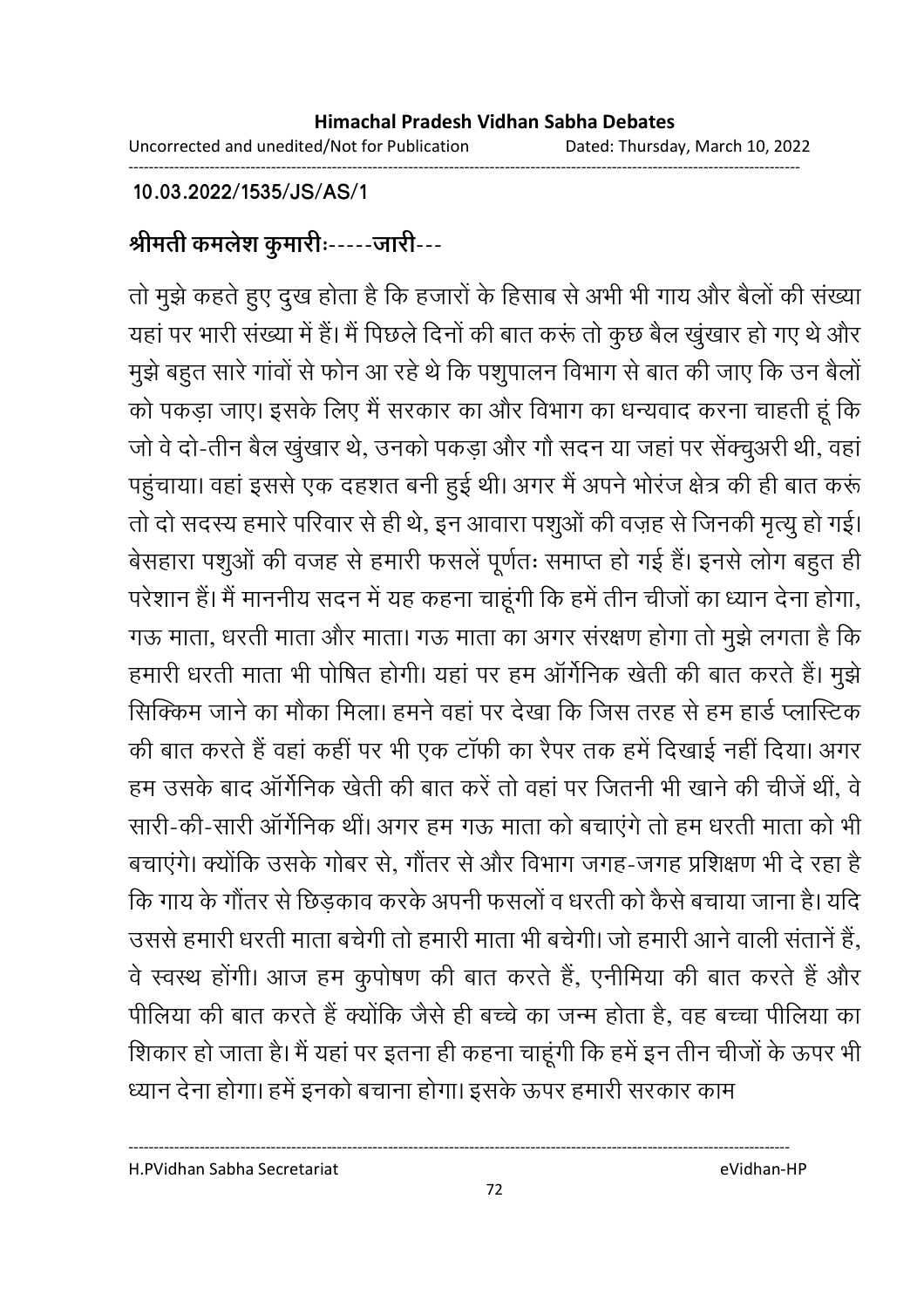### 10.03.2022/1535/JS/AS/2

भी कर रही है। यहां पर ऑर्गेनिक खेती की बात भी कर रही है। इसी के साथ मैं इस माननीय सदन में माननीय मंत्री महोदय से भी आग्रह करना चाहूंगी कि जो मेरे भोरंज विधान सभा क्षेत्र की समस्या है, जो बेसहारा पशुओं की समस्या है, उससे निज़ात दिलाने के लिए इन पशुओं को गऊ सेंक्चुअरी में भेजा जाए। मैंने जमीन की बात की थी कि जो जाहू में जमीन है, वह केवल 10 कनाल तक जमीन है। उससे ज्यादा हमारे पास जमीन नहीं है। उसके लिए मंत्री जी विभाग से सर्वे करवा सकते हैं. जहां-कहीं भी लगता हो कि जमीन है लेकिन हमारे पास इस वक्त इतनी ही जमीन है और कहीं पर नहीं है। जो हमारे पास जमीन है, उसको मैंने आपको दिखाया था। मैं माननीय सदन के माध्यम से यह कहना चाहूंगी कि इसके ऊपर विशेष ध्यान दिया जाए। इनके रख-रखाव एवं संरक्षण के लिए बजट का भी प्रावधान किया जाए ताकि गौ सेंक्चुअरी में पर्याप्त मात्रा में घास व पानी उपलब्ध हो सके। इसी के साथ मैं सरकार का भी धन्यवाद करना चाहती हूं कि जो 500 से 700 रुपये राशि बढ़ाई गई है, यह भी सराहनीय निर्णय है और इसका भी मैं स्वागत करती हूं।

श्री एस.एस. द्वारा जारी-----

### 10.03.2022/1540/SS-YK/1

### श्रीमती कमलेश कुमारी क्रमागत ः

और ये जो भोरंज की समस्या है इसके लिए मैं आपसे निवेदन करती हूं कि इसके लिए कोई नीति बनाएं।

सभापति महोदय, इसी के साथ आपने मुझे बोलने के लिए समय दिया, आपका बहुत-बहुत धन्यवाद, जयहिन्द।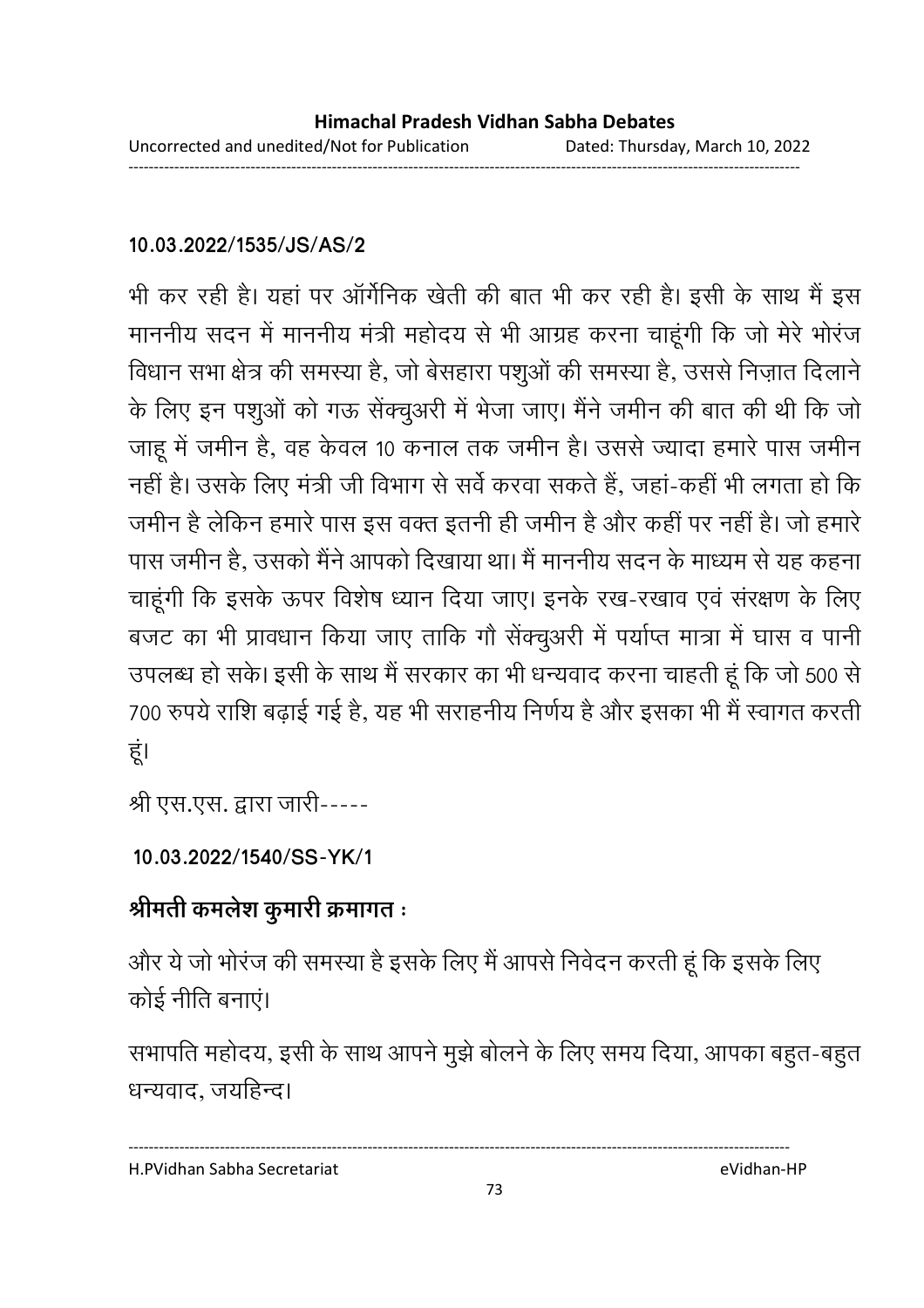10.03.2022/1540/SS-YK/2

कर्नल इन्द्र सिंह, सभापति : अब माननीय सदस्य श्री राम लाल ठाकुर जी चर्चा में भाग लेंगे।

श्री राम लाल ठाकुर (श्री नैना देवीजी) : सभापति महोदय, जो रमेश ध्वाला जी ने यहां पर संकल्प रखा है वह महत्वपूर्ण है। इनका और बलबीर सिंह जी का अलग-अलग संकल्प था लेकिन अध्यक्ष महोदय ने उनको इकट्ठा किया। उसके ऊपर हो रही चर्चा में हिस्सा लेने के लिए मैं भी खड़ा हुआ हूं।

सभापति महोदय, ऐसा लगता है कि जो पिछला संकल्प था वह रमेश ध्वाला जी का था और अभी हमारे दोनों संकल्पों को एक बनाया गया तथा उसका हैड गैर-सरकारी सदस्यों का कार्य दिवस है। यह संकल्प इतना महत्वपूर्ण है कि जो गैर-सरकारी सदस्यों को काम करना था उसको आप सरकार की तरफ से महत्वपूर्ण समझकर चर्चा के लिए लाए। उसमें हम लोगों को भी हिस्सा लेने का मौका मिला।

सभापति महोदय, मैं यह कहना चाहता हूं कि पीछे जो हमारे संकल्प लगे थे उसमें आशा कुमारी जी का भी संकल्प शामिल था लेकिन क्योंकि उसके लिए समय नहीं बचा था इसलिए वह नहीं लग पाया। आज नए-नए संकल्प यहां पर आए हैं। अच्छी बात यह है कि जो गैर-सरकारी सदस्यों को काम करना था वह सरकार की तरफ से विधायक लेकर आए हैं। यह बहुत महत्वपूर्ण है। इसलिए उसमें हिस्सा लेने के लिए मूझे आपने समय दिया, उसके लिए मैं आपका धन्यवाद करता हूं।

सभापति महोदय, जो पशु प्लास्टिक खाते हैं उसमें ज्यादातर सड़कों के ऊपर या शहरों में बैल घूमते हैं वे ही प्लास्टिक खाते हैं। प्लास्टिक से उनके पेट में रसोली बनती है। फिर उसके बाद कई दिनों तक वे सड़कों पर घूमते हैं। रात को 12.00-12.00 बजे तक वे रोते हैं क्योंकि उनको दर्द होती है। फिर उनकी मौत हो जाती है। सभापति महोदय, मेरे बिलासपुर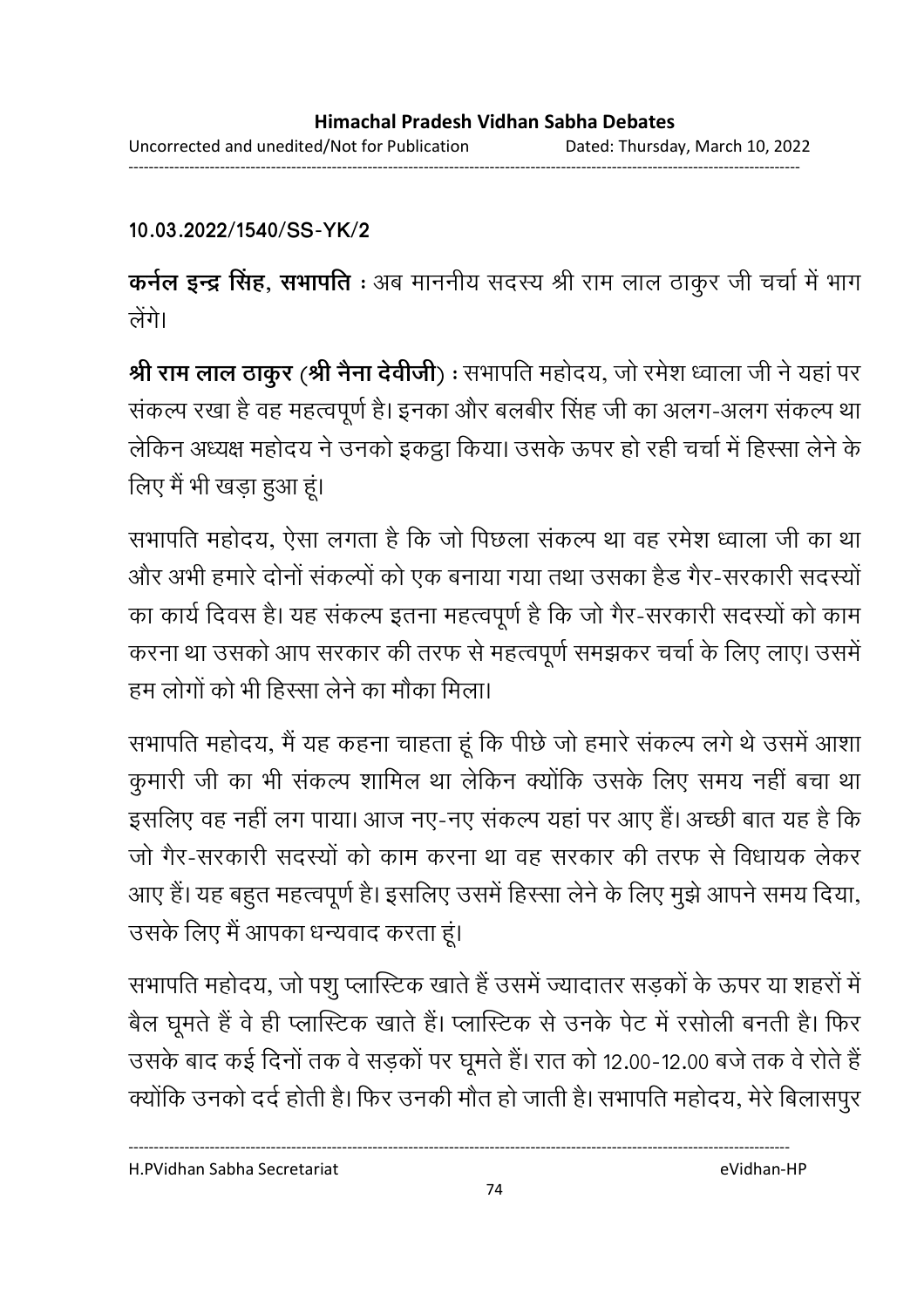Uncorrected and unedited/Not for Publication Dated: Thursday, March 10, 2022

------------------------------------------------------------------------------------------------------------------------------------ में कदरौर के पास एक लड़कों का समूह है वह कई सालों से इस काम में लगा है। अगर मान लो कही शहर के अंदर या और जगह पर गाय या बैल कही नाले में फर्स है और बाहर नहीं निकल सकते तो उनका

### **10.03.2022/1540/SS-YK/3**

एक ग्रुप आता है जो उनको बाहर निकालता है। अगर किसी पशु की टांग टूटी है तो पशुपालन विभाग के डॉक्टर को बुलाकर उनका इलाज करवाते हैं। उन्होंने कंदरौर के पास एक जगह रखी है जहां पर उन पशुओं को ले जाया जाता है और वहां पर उनका इलाज करवाते हैं। सभापति महोदय, मैं कहना चाहूंगा कि उसी कड़ी में बिलासपुर में एक गाय थी जिसके पेंट में पालेथिनि बैंग किलों के हिसाब से था। वह सड़क के किनारे पर लम्बी पड़ गई। वे उसको उठाकर ले गए और ऑपरेशन करवाया तो गाय के पेट से 20-25 किलो रसोली के तौर पर प्लास्टिक निकली। अब यह जो प्लास्टिक का धंधा है यह इतना खराब है कि उससे बहुत सारी गाय तबाह हो रही है। शहरों में भी कइयों ने अपनी गउए रखी है। गावों में भी गंउए रखी है लेकिन मैं यह कहना चाहूंगा कि अगर सबसे अच्छा कहीं | पर काम हुआ है तो हमारी कामर्धनु संस्था जो है उसने शायद सोलन जिला में और यहाँ तक कि मर्डी जिला में तथा बिलासपुर जिला में भी ऐसा काम कर रखा है।

जारी श्रीमती के0एस0

## 10/03/2022/1545/केएस/वाईके/1

# श्री राम लाल ठाकूर जारी---

कि उन्होंने महिलाओं को उस काम में लगाया। महिलाएं अब और काम नहीं करती। मायकें भी नहीं जाती। अगर मायके चली जाएगी तो गाय दूध नहीं देंगी। वे रोज़ कामधेनु संस्था में जा करके, दूध की पैकिंग करवा कर, बहुत जगह जा कर, सैंटर की तरफ से जो सहायता मिलती हैं, उन्होंने वह भी ली है लेकिन हिमाचल प्रदेश में एक अच्छी किरम का काम कामधेनु संस्था ने मेरी अपनी पंचायत के अंदर और बिलासपुर जिला के अंदर किया है।

75

----------------------------------------------------------------------------------------------------------------------------------

H.PVidhan Sabha Secretariat eVidhan-HP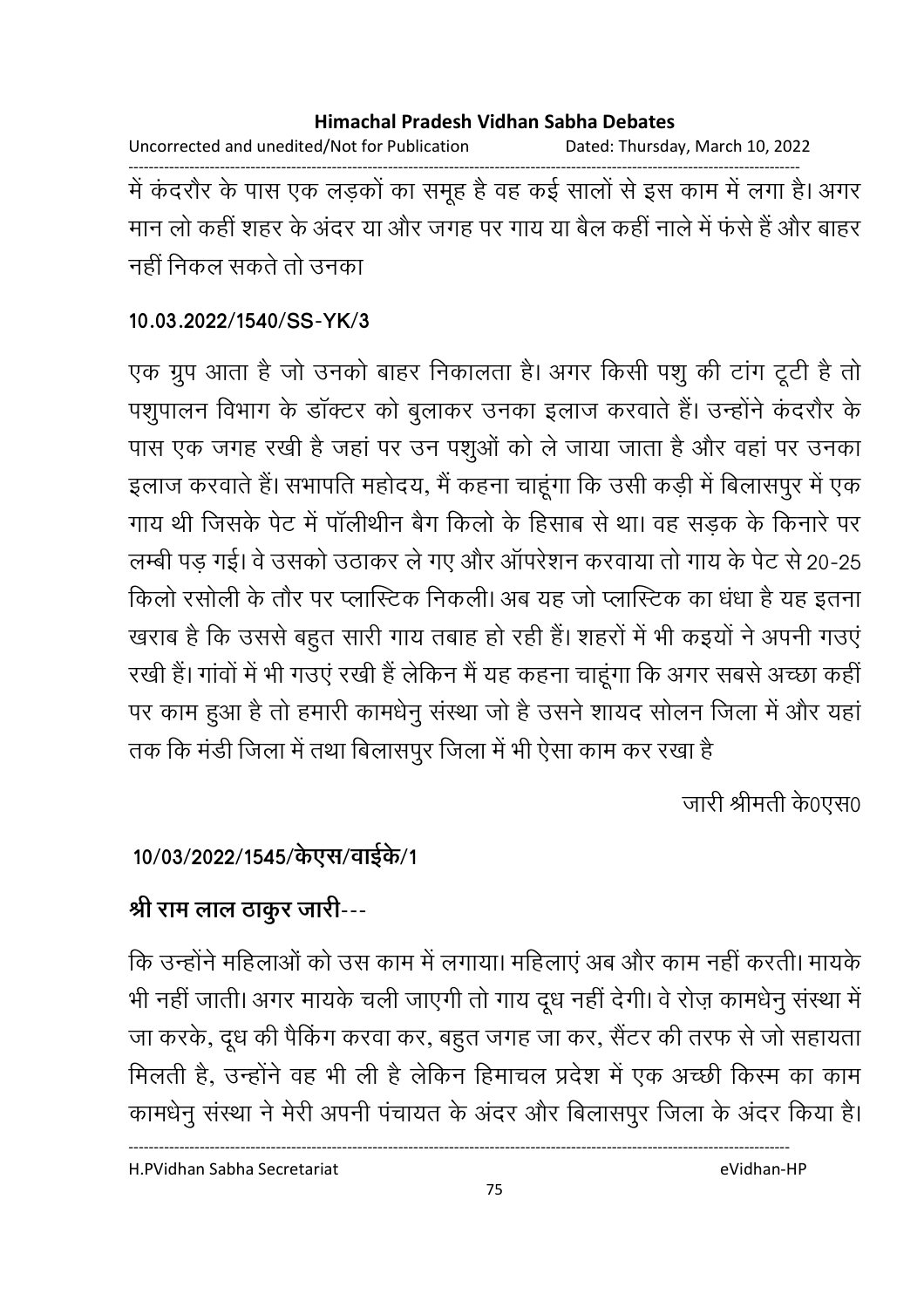Uncorrected and unedited/Not for Publication Dated: Thursday, March 10, 2022

हम लोगों को इस ओर भी ज्यादा ध्यान देना चाहिए। मेरा पशु पालन विभाग के सचिव, डायरैक्टर और बाकी लोगों से भी निवेदन है, हम कहते तो है कि कामधेनु संस्था बड़ा अच्छा काम कर रही है लेकिन पायलट प्रोजैक्ट समझकर, महिलाओं के जो इस प्रकार के समूह हैं, जो रजिस्ट्रेशन उन्होंने करवा रखी है, जो ग्रुप्स उन्होंने बना रखे हैं, उसी तरह के ग्रुप्स हिमाचल प्रदेश में और जगह भी बने ताकि हमारी महिलाओं की उससे इन्कम बढ़े और दूध भी पैदा हो।

सभापति महोदय, हम जैविक खेती की बात करते हैं, जैविक खेती तब होगी अगर आपके घर में पशु होंगे। अगर बैल, गाय व भैंस होगी तो हमारे घरों में गोबर भी आएगा, गौमूत्र भी आएगा और खाद भी होगी तो जैविक खेती का स्वप्न तो हम तभी ले सकते हैं। महेन्द्र सिंह ठाकुर जी से भी मेरा एक निवेदन है, आप वरिष्ठ मंत्री हैं, आजकल एग्रीकल्चर विभाग के माध्यम से लोगों को पावर टिल्लर दिए जाते हैं। यह भी ठीक है क्योंकि यह कार्यक्रम सरकार ने चलाया है। जो हमारे गांव में छोटे-छोटे खेत हैं, उनको जोतने के लिए पहले हमारे पहाड़ी बैल होते थे। वह नस्ल मण्डी में भी होती थी, पालमपुर में भी होती थी। सुन्दरनगर और मण्डी में ऐसे पशुओं का काफी व्यापार होता था। मैं यह कहना चाहूंगा कि जो पावर टिल्लर दिए जा रहे हैं, बैलों को सड़क में छोड़ने का एक कारण यह भी है। आप डिज़ल डालो, पैट्रोल डालो और छोटे-छोटे खेतों में वह

### 10/03/2022/1545/केएस/वाईके/2

पावर टिल्लर चल पड़ता है। दो आदमी उसको उठाकर खेत में ले जा सकते हैं। उससे हमारी गऊ माता और बैलों पर प्रतिकूल प्रभाव पड़ रहा है। ठाकुर महेन्द्र सिंह जी से मेरा निवेदन है कि पावर टिल्लर जब हम देते हैं तो कृषि मंत्री और कृषि विभाग के अधिकारी यह भी देखें कि जो पावर टिल्लर लेगा उसको अंडर टेकिंग देनी पड़ेगी। पहले उससे पूछा जाए कि उसके पास बैल की जोड़ी है या नहीं? अगर है तो उसको अंडरटेकिंग दे कर उसका ब्यानहल्फी लो कि मैंने जो बैल खूंटे में बांध रखे हैं, उनको मैं आवारा नहीं छोड़ंगा, तब जा कर इसके ऊपर कुछ न कुछ रोक लग सकती है। नहीं तो लोग बोलते हैं कि पावर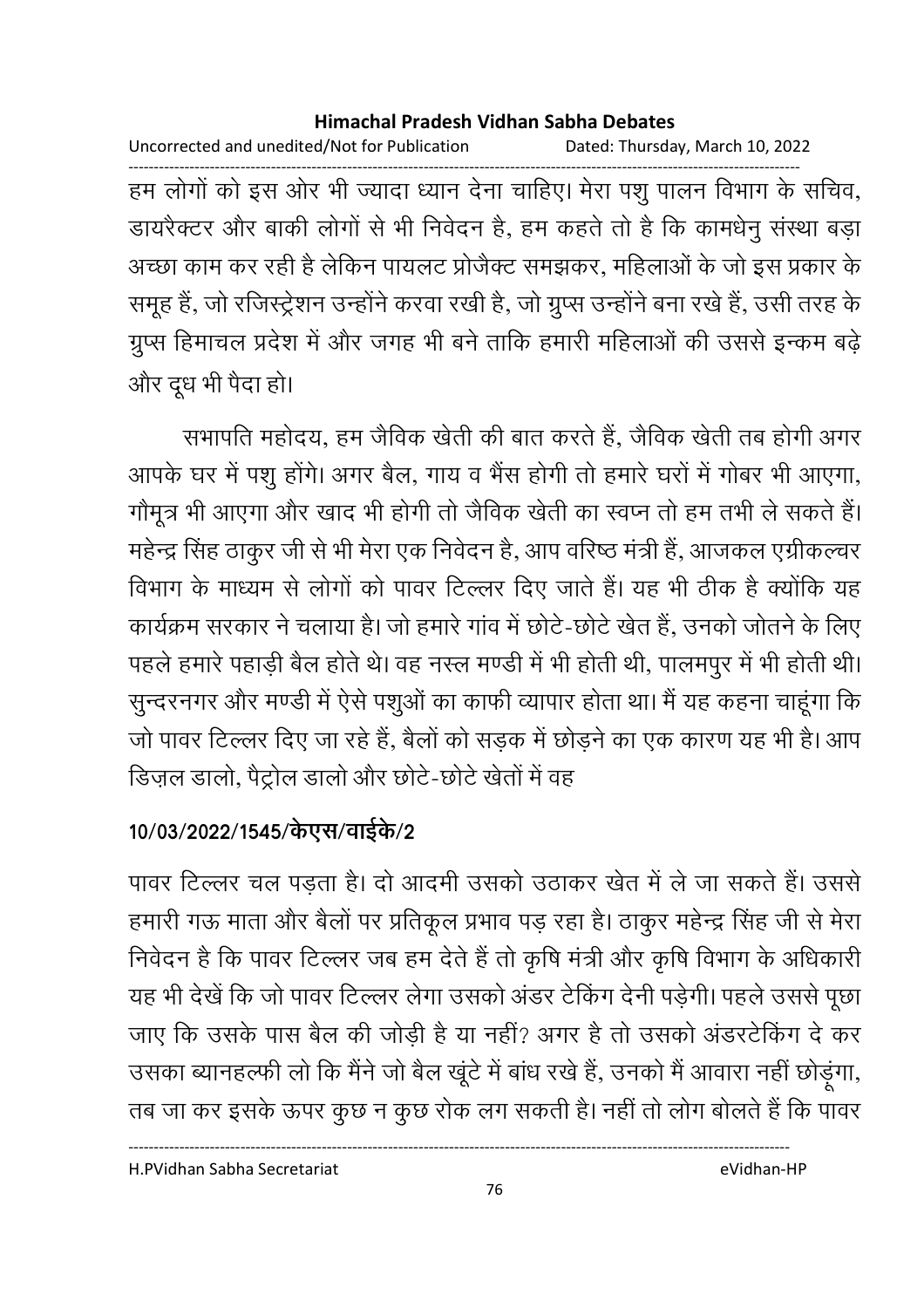Uncorrected and unedited/Not for Publication Dated: Thursday, March 10, 2022

------------------------------------------------------------------------------------------------------------------------------------ टिल्लर पर 50,60 या 80 प्रतिशत संबंसिडी है। बैल की कीमत से ज्यादा ये हमें संस्ते पड़ते हैं। गोंबर भी नहीं उठाना पड़ता और घास भी नहीं लाना पड़ता। इसलिए मैं कहना चाहूंगा कि यह बहुत गम्भीर मुद्दा है। जो लोग गायों और बैलों को बाहर छोड़ रहे हैं इसके ऊपर अकुश लगाने के लिए कड़े कदम उठाने की जरूरत है। सभापति महोदय, मैं यह कहना चाहूंगा कि हम लोगों को पावर टिल्लर लेने से पहले उनसे बयान हल्फी ले और यह देखें कि बैल उसके पास है, टैंग उसमें लगे हैं , वह बैलों को न छोड़ने की कसम खाए तब उसको पावर टिल्लर पर संबसिडी मिलनी चाहिए नहीं तो कोई भी बैल खूटे पर नहीं  $\overrightarrow{a}\overrightarrow{d}$ गा।

सभापति महोदय, पहले कहते थे कि वह किसान जिसके घर में बैल नहीं है वह किसान ही नहीं हैं। पहले हम बोलते थे खेत और खर्लिहान। खेत का मतलब यह है कि उसमें हम फसल पैदा करते थे और फसल पैदा करने के बाद खलिहान में, अब तो मशीनी युग आ गया है।

श्रीमती अ0व0द्वारा जारी---

**10.3.2022/1550/av/ag/1**

# श्री राम लाल ठाकुर -------जारी

हम खेत-खर्लियान की बात करते थे। पहले हम अपने खेतों में फसल पैदा करने के बाद खलियान में ले जाते थे। लेकिन अब मशीनी युग आने से वे खलियान खत्म हो गए है और अब तो सारा काम घर के आगन में हो रहा है। हम कहते हैं कि गऊ तो हमारी संस्कृति है और इसके लिए हम कई बार रामायण और महाभारत जैसे महापुराणों का सहारा ले लेते. है। इस मुल्क के अंदर एक और बुराई चली है और वह 'ओल्ड एज होम' है। ओल्ड एज होम का मतलब यह है कि किसी भी इसान के बुजुर्ग होने पर उसे ओल्ड एज होम में छोड़ दिया जाता है। बच्चे कहीं बड़े-बड़े शहरों या विदेशों में मर्ज कर रहे हैं और मा-बाप को पैसे देकर ओल्ड एज होम में छोड़ दिया जाता है। आज के समय में जब मा-बाप तक को ओल्ड एज

H.PVidhan Sabha Secretariat eVidhan-HP

----------------------------------------------------------------------------------------------------------------------------------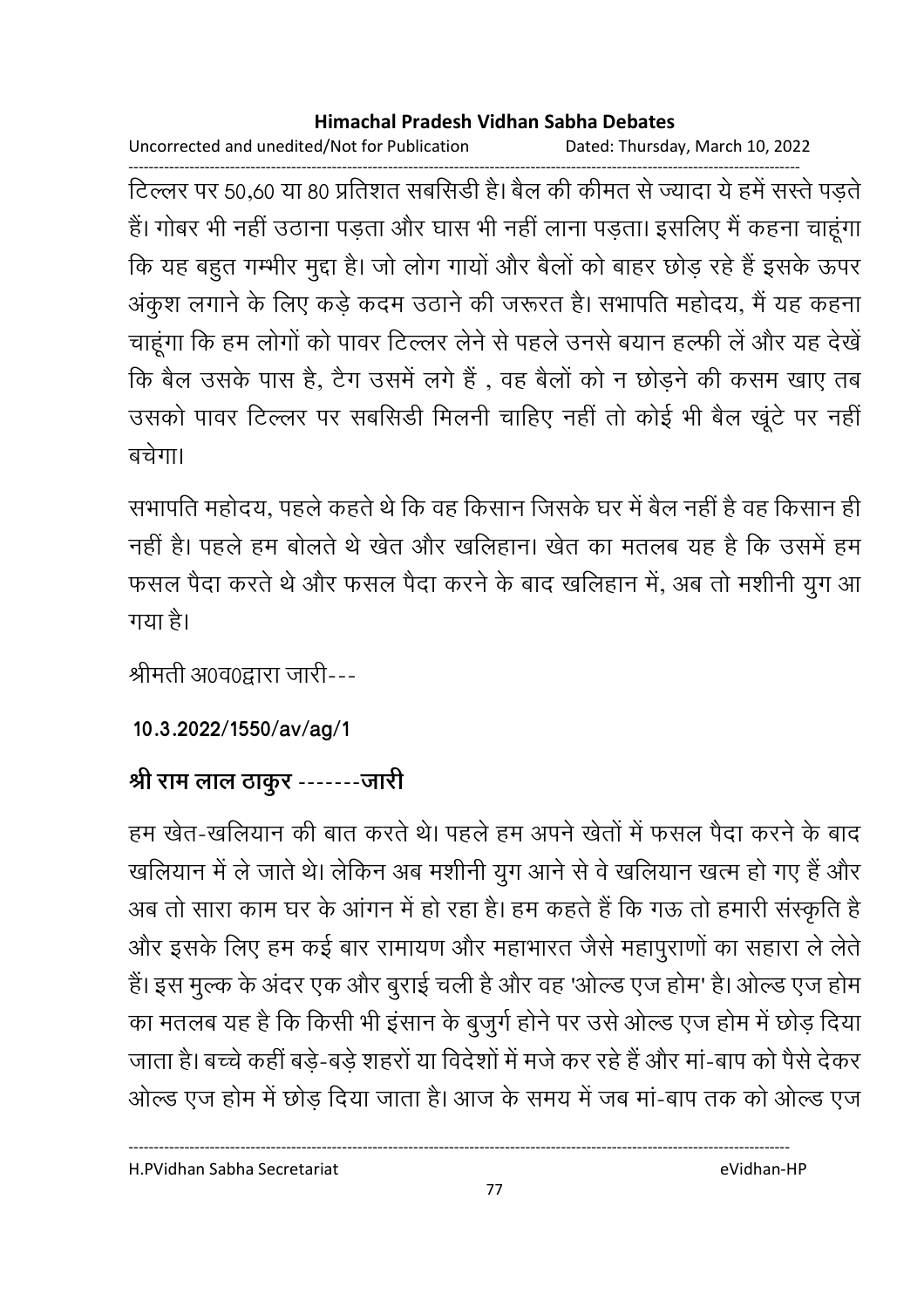Uncorrected and unedited/Not for Publication

Dated: Thursday, March 10, 2022

होम में छोड़ देते हैं तो गौमाता की वैल्यू क्या होगी, यह आप खुद समझ सकते हैं। जब बच्चे अपने ही माता-पिता को ओल्ड एज होम में छोड़ देते हैं तो इन गौवंश को कौन देखेगा। पहले जमाने में जब घर का कोई व्यक्ति या बुजुर्ग बीमार होता था तो पंडित का कहना होता था कि गौदान करवाओ। लेकिन उस समय ब्राह्मण की भी एक शर्त होती थी कि केवल दूध देने वाली ही गाय चाहिए। अगर कोई बिना दूध वाली गाय दान करता था तो पंडित का कहना होता था कि यह गाय उस बुजुर्ग को नहीं लगेगी। लेकिन अब जमाना बदल गया है, अब यदि गौदान करना हो तो धोती में 500 रुपये या 1100 रुपये बांधकर पंडित को पकड़ा दिए जाते हैं। आजकल इस प्रकार से गौदान किया जाता है। आज सरकार ने बहुत सारे गौसदन खोले हैं और कई जगह मंदिरों को भी कहा है कि उनके द्वारा भी गौसदन चलाए जाएं। इसके अतिरिक्त शराब की बोतल पर पहले श्री वीरभद्र सिंह जी के समय में एक रुपया लगाया गया था तथा अब आपने उसमें एक रुपया और बढ़ा दिया है यानी अब आप गौसदन के लिए दो रुपये प्रति बोतल ले रहे हैं। आप केवल सिलैक्टिव स्थानों की बात मत कीजिए। मैं यह कहना चाहता हूं कि आप एक दिन का समय निकालकर बिलासपुर से शुरू करके गरामोड़ा तक जाइए। आप उस सड़क के ऊपर कम-स-कम 150 गायं देखेंगे। बिलासपुर शहर के अंदर आपको बहुत सारी गायं और सांड घूमते हुए

### 10.3.2022/1550/av/ag/2

मिलेंगे। वहां छकोह नामक स्थान पर रास्ते में चलते हुए एक बुजुर्ग को मार दिया। बिलासपुर शहर और घुमारवीं में एक-एक बुजुर्ग मार दिए, इनको पकड़ने के लिए कौन इंतजाम करेगा? आप इनको पकड़ कर कहीं एक जगह इकट्ठा कीजिए ताकि राह चलते लोगों को इनसे नुकसान न पहुंचे। आप बिलासपुर शहर जाइए, आप देखेंगे कि बिलासपुर शहर का सारा गंद अल्ली खड्ड में फेंका जा रहा है। उसके डिस्पोज ऑफ के लिए कोई भी इंतजाम नहीं किए गए हैं। ठीक है, वहां लोगों से पैसा लेकर उनके घरों से गीला और सूखा कूड़ा अलग-अलग कॉलैक्ट किया जाता है। लेकिन यदि आप गोबिन्द सागर के सांडू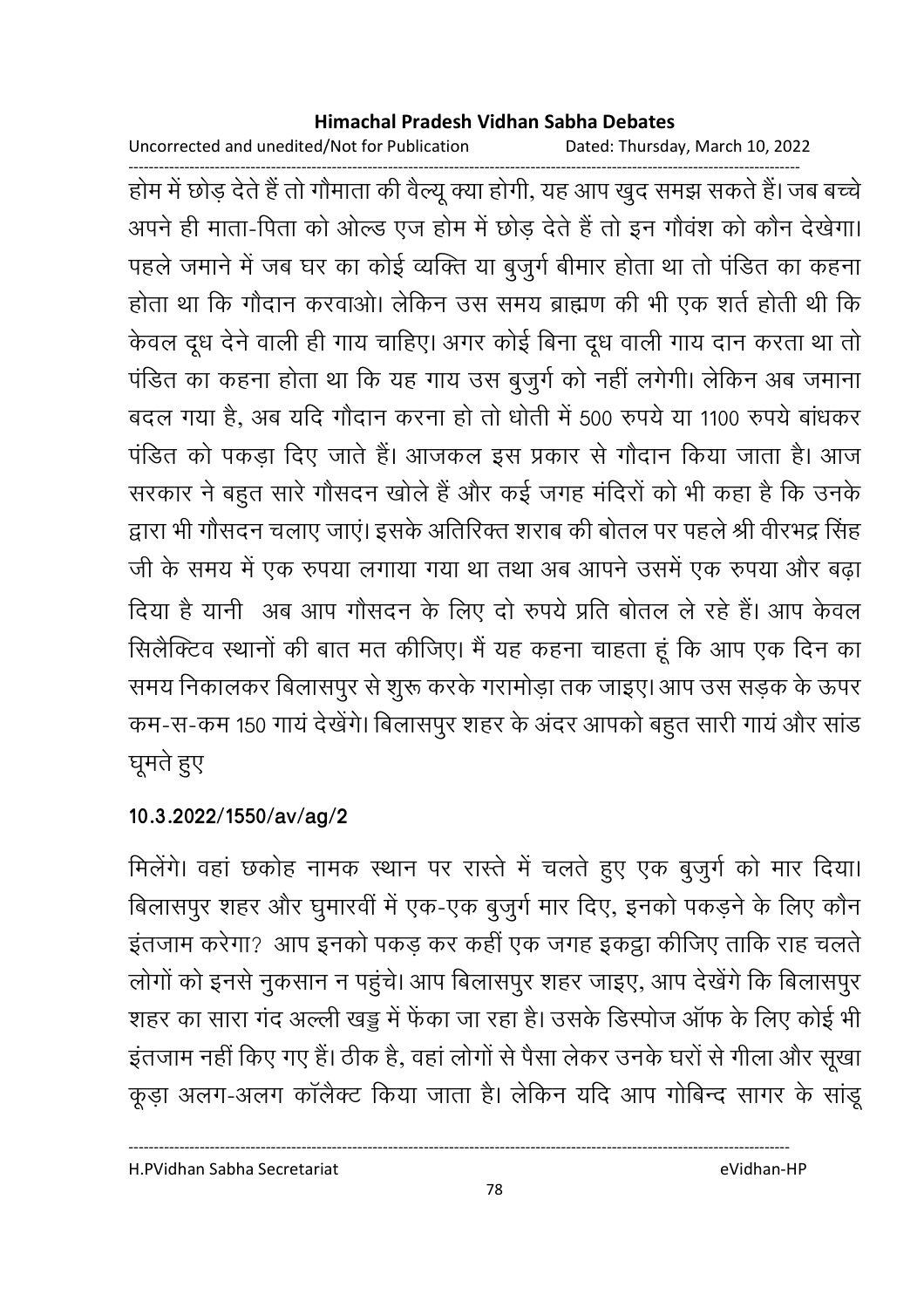Uncorrected and unedited/Not for Publication Dated: Thursday, March 10, 2022

मैदान से ऋषिकेश तक जाएं तो देखेंगे कि वहां पर हर तरफ कूड़ा और प्लास्टिक के लिफाफे फेंके होते हैं। वहां पर टूरिस्ट आता है और वह बोट लेकर ऋषिकेश तक जाता है। इस तरह से वहां चारों तरफ कूड़ा-कचरा फेंका होता है। बिलासपुर शहर से निकलने वाले गंद के डिस्पोज ऑफ के लिए आपके पास कोई तरीका नहीं है। उसको या तो अल्ली खड्डू में फेंक दिया जाता है या फिर गोबिन्द सागर झील में डाला जाता है। उसके बाद वह सारे-का-सारा कूड़ा-कचरा बहकर भाखड़ा तक जाता है।

# टी सी द्वारा जारी

## 10/03/2022/1555/टी0सी0वी0/ए0जी0/1 श्री राम लाल ठाकुर ... जारी

हम सोच रहे थे कि इस बार मछलियां क्यों नहीं हुई? पिछले दो सालों में गोविन्द सागर में मछलियां 5-7 प्रतिशत रह गई हैं। हिमाचल प्रदेश सरकार कह रही है कि फिशरीज हमारी बड़ी आगे चल रही है। यह बात ट्राउट फिशिंग और अन्य रेजरवायर्ज में हो सकती है लेकिन गोविन्द सागर में जितने हमारे मछुआरे हैं, वे भूखे मर रहे हैं। भाखड़ा से लेकर जगातखाना और बिलासपुर के दोनों तरफ की जो सोसायटीज हैं, उनकी दिन में एक रुपये की भी कमाई नहीं हो रही है। आपने कहा कि प्लास्टिक के ऊपर बैन है, उसके ऊपर बैन कहां है? दूध प्लास्टिक में आ रहा है और हम जो रेडीमेड खा रहे हैं, वह भी प्लास्टिक में आ रहा है। बच्चे जो कुरकुरे खा रहें हैं, वे सारे-के-सारे प्लास्टिक में आते हैं और उसका कचरा सड़कों के किनारों पर इकट्ठा हो जाता है। सभापति महोदय, उत्तराखण्ड या दूसरे जितने भी टूरिस्ट प्लेस हैं उनमें जब टूरिस्ट आते हैं तो उनको वे एक इंस्ट्रक्शन लैटर और एक थैला देंगे और उनसे पैसे ले लेंगे। टूरिस्ट जो खाएंगे उसका बचा हुआ कचरा उस थैले में डालेंगे और जब वापिस आएंगे तो कचरे का थैला वहां जमा करवाएंगे और अपने पैसे वापिस ले लें। इस प्रकार की व्यवस्था हिमाचल प्रदेश में भी हो सकती है? मंत्री जी आपने और जब स्वर्गीय श्री वीरभद्र सिंह जी मुख्य मंत्री थे तब भी इसके बारे में कुछ कदम उठाए गए। यह कहा गया कि सभी पशुओं की रजिस्ट्रेश होगी और उनको टैग लगाए जाएंगे।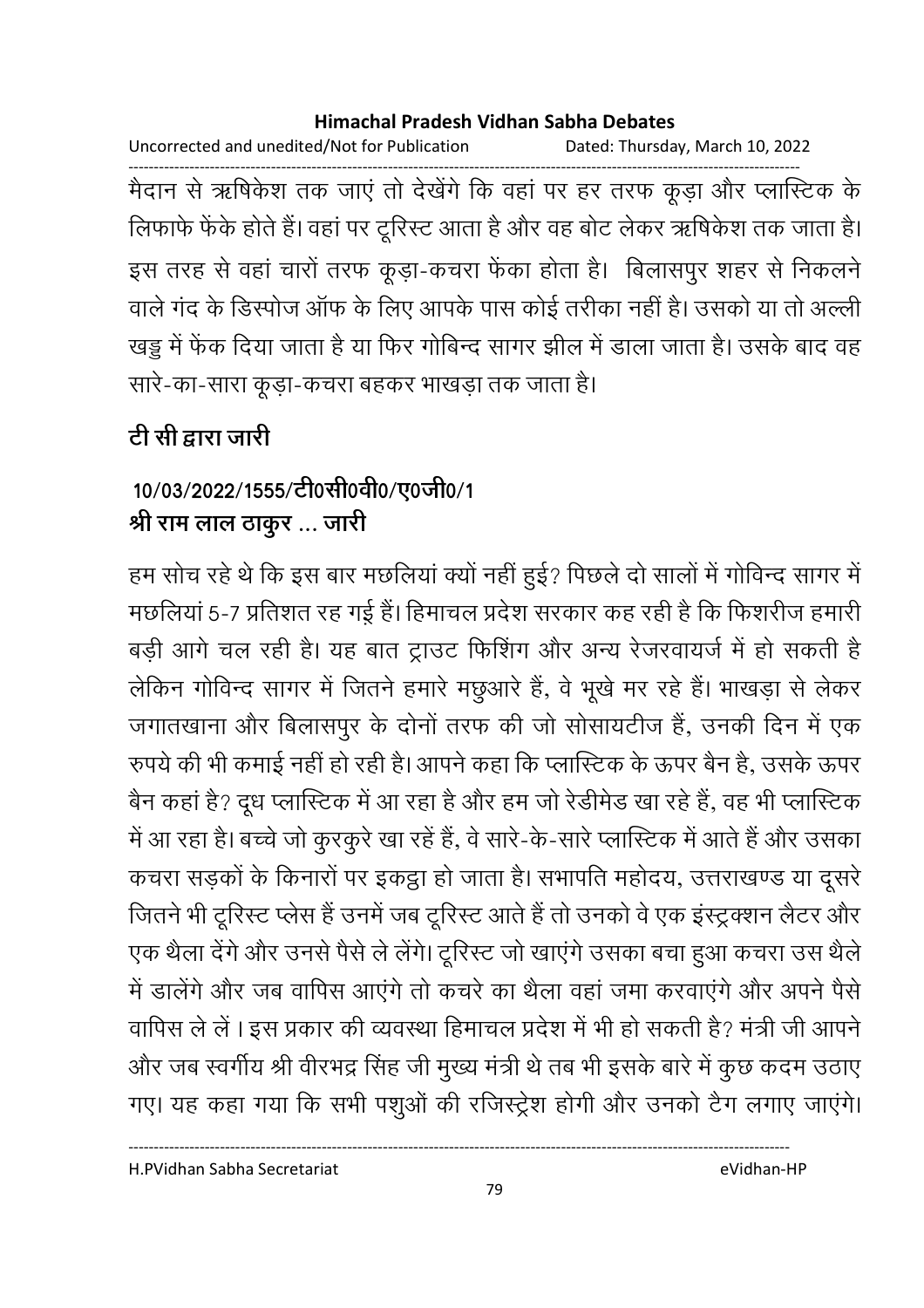Uncorrected and unedited/Not for Publication Dated: Thursday, March 10, 2022

इससे पता चलेगा कि इस नम्बर का पशु किसके पास है और इसका मालिक कौन है? यदि किसी ने पशु बेच दिया तो उसकी एंट्री पंचायत में करनी होगी। लोगों को खच्चर, गधे खरीदने के लिए सब्सिडी मिली और इसके अलावा बैल और भैंस पर भी सब्सिडी मिलती थी। इन पशुओं की इंश्योरेंस हुई होती थी और लोगों ने इनके कान काटने शुरू कर दिए और इंश्योरेंस के पैसे ले लेते थे। इसके लिए कोई सख्त कानून बनाया जाना चाहिए और जो लोग पशुओं को छोड़ रहे हैं, उनके ऊपर कार्रवाई की जानी चाहिए। इसके बारे में हाईकोर्ट ने भी आदेश दिए थे। एक पी0आई0एल0 फाइल हुई थी और उसमें सरकार

# 10/03/2022/1555/टी0सी0वी0/ए0जी0/2

को भी पार्टी बनाया गया। उस पी0आई0एल0 में हाईकोर्ट ने फैसला दिया कि यदि किसी पंचायत में इस प्रकार से घूमता हुआ लावारिस पशु पकड़ा गया तो पंचायत प्रधान और पंच के खिलाफ एक्शन होगा। सभापति महोदय, क्या पंचायत का प्रधान या पंच रात को पहरा देगा कि कोई मेरे पंचायत में पशु न छोड़ दें। आज लोगों की सोच ही ऐसी हो गई है और वे पशुओं को सड़कों पर छोड़ देते हैं। आज हम कह रहे हैं कि गोबर और गऊ मूत्र का भी उपयोग किया जा सकता है। राम देव जी भी गऊ मूत्र के बारे में ज्यादा बात करते हैं। ये जो गाय शहर में सड़कों के किनारे में घूमती हैं, इनका गौ मूत्र, गौ मूत्र नहीं है, उनके गोबर और मूत्र में दुर्गंध है।

एन0एस0 द्वारा जारी ....

### 10-03-2022/1600/NS/AS/1

श्री राम लाल ठाकुर ......जारी

चौका लगाने के लिए सड़क पर घूमने वाली गाय का गोबर प्रयोग नहीं किया जा सकता है। इसलिए मैं कहना चाहता हूं कि इन सारे विषयों को ध्यान में रख कर इन गायों के लिए कोई तरीका अख्तियार किया जाए। आप कर भी रहे हैं। 20,000 गायों को पकड़ने से समस्या का समाधान नहीं होगा। जब से हमने पॉवर टिल्लर देने शुरू किए तब से ये सड़कों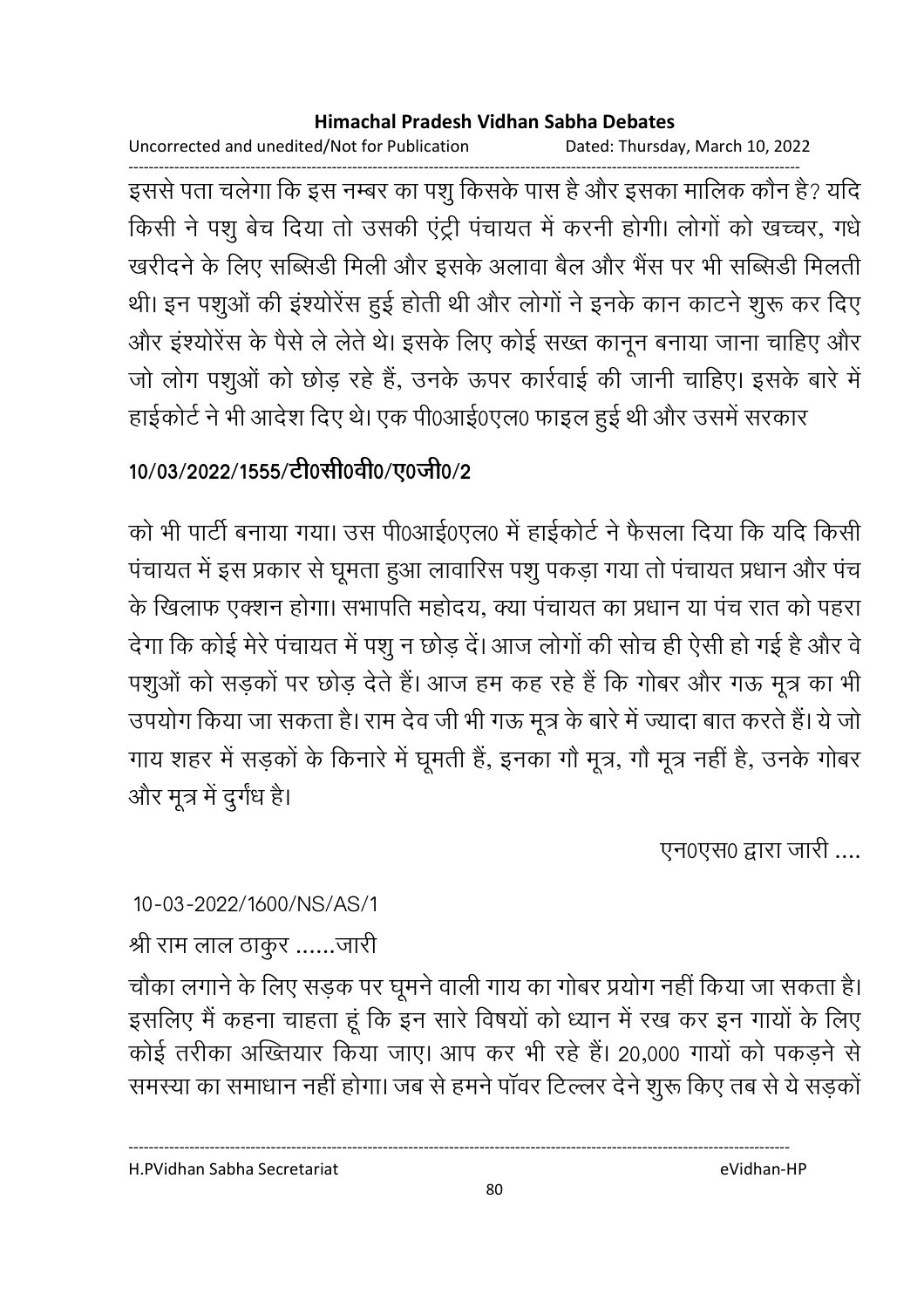Uncorrected and unedited/Not for Publication Dated: Thursday, March 10, 2022

पर आ गईं। पहले सिर्फ़ 6000 गऊएं थीं और आज 20,000 गऊएं पकड़ने के बाद भी इतनी गऊएं सड़कों पर हैं। यह एक ऐसी बीमारी है इसकी रोकथाम करने के लिए डिपार्टमैंट, पंचायती राज संस्थाएं और शहरी विकास विभाग मिलकर काम करे तब लोगों में डर पैदा होगा कि अगर पशुओं को छोड़ेंगे तो जेल जाना पड़ेगा। इन्हीं शब्दों के साथ मैं आपका धन्यवाद करता हूं। इस संकल्प में गैर-सरकारी तो लिखा है लेकिन सरकारी और गैर-सरकारी सब इकट्ठा ही हो गया है। सबकी पीढ़ा एक ही पीढ़ा हो गई और परिभाषा भी बदल गई। सभापति महोदय, इसलिए मैं इस संकल्प का समर्थन करता हूं।

10-03-2022/1600/NS/AS/2

**सभापति** : अब श्री जीत राम कटवाल जी चर्चा में भाग लेंगे।

<mark>श्री जीत राम कटवाल</mark> : सभापति महोदय, श्री रमेश चंद ध्वाला जी व श्री बलबीर सिंह वर्मा जी द्वारा लाए गए प्रस्ताव के समर्थन में और चर्चा में भाग लेने के लिए आपने समय दिया इसके लिए मैं धन्यवाद करता हूं। यह प्रस्ताव "प्लास्टिक से बढ़ते प्रदूषण व उसके खाने से पशुओं को हो रही अकाल मृत्यु तथा बेसहारा पशुओं के लिए बनाए गौसदनों के रख-रखाव हेतु नीति बनाने पर यह सदन विचार करे।" इस विषय पर बोलने के लिए खड़ा हुआ हूं। मेरे से पूर्व कई सदस्यों ने विभिन्न पहलूओं पर अपने विचार व्यक्त किए और सदन को अवगत करवाया। सरकार का ध्यानाकर्षण करने पर बहुत अच्छे प्वाईंट्स रखे। Plastic waste management से प्रदूषण भी होता है और प्लास्टिक लावारिस पशुओं की मृत्यु का कारण भी बन रहा है। बुनियादी तौर पर देखा जाए तो भारत वर्ष या हिमाचल प्रदेश का Demographic profile या सिस्टम कह लें तो किसी वक्त 90 प्रतिशत आबादी गांवों में रहती थी और 10 प्रतिशत आबादी शहरों में रहती थी। अब ये ट्रेंड बदल रहा है। 70 प्रतिशत आबादी गांवों में और 30 प्रतिशत आबादी शहरों में रहती है। मुख्य रूप से इसका कारण देखें science & technology, urbanization और automation developments ऐसी हुईं जिससे हमारा लाइफ स्टाइल चेंज हुआ और प्रकृति के स्वरूप में भी बदलाव आया। पशु घरों में होते थे और गाय पूजनीय होती थी। आज इसकी सड़कों पर होने के लिए चर्चा हो रही है। गौ सेवा आयोग बन रहे हैं। काउ सेंक्चुअरि की बात हो रही है और इनके रख-रखाव के लिए धन की व्यवस्था करने बारे भी चर्चा हो रही है तथा सुझाव आ रहे हैं तथा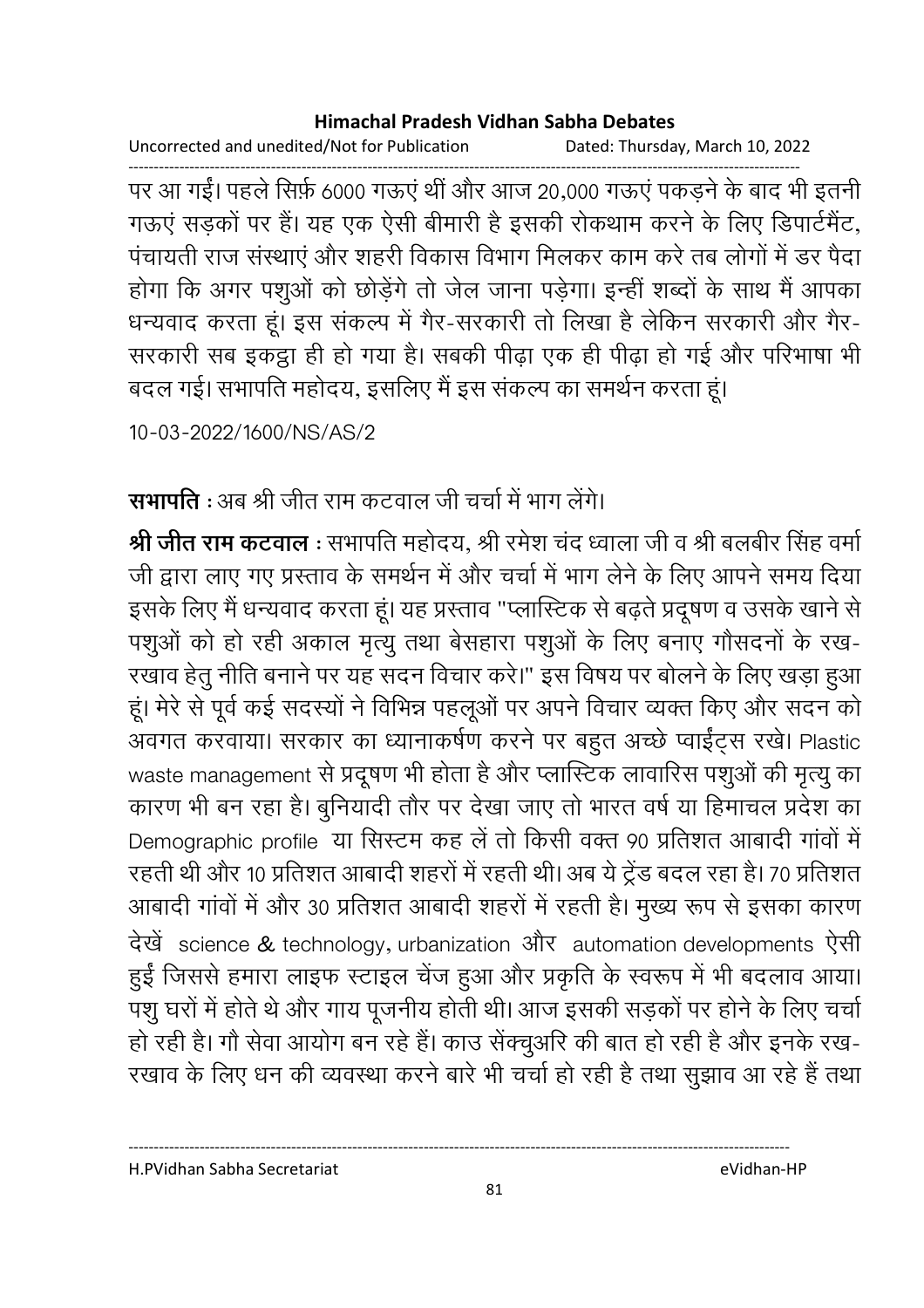Uncorrected and unedited/Not for Publication Dated: Thursday, March 10, 2022

उसी अनुरूप नीतियां भी निर्धारित की जाती हैं। इसके विपरीत जो जंगली जानवर जैसे बन्दर जंगलों में होते थे तो वे शहरों व गांवों की तरफ भाग रहे हैं।

श्री आर0 के0 एस0 द्वारा जारी।

10.03.2022/1605/RKS/एएस-1

श्री जीत राम कटवाल... जारी

ये बंदर भी समाज में एक खतरे का रूप धारण कर चुके हैं। प्लास्टिक बेस्ड मैनेजमेंट एक तरीके से डवैलपमेंट भी है। वर्ष 1997 में इसके ऊपर कानून बनना शुरू हुआ। वर्ष 2004-05 में इसकी थीकनैस पर निर्णय लिया गया कि 70 माइक्रों से कम वाले लिफाफे नहीं बनेंगे। लेकिन जो मल्टी नेशनल कंपनियों या बडे-बडे औद्योगिक क्षेत्रों से कार्टन या वूड आती है उसमें प्लास्टिक कोटिंग होती है ताकि उस चीज की ड्यूरेबिलिटी बनी रहे। सोलिड प्लास्टिक बेस्ड चीजें अंतिम रिटेलर से होकर घरों व कार्यालयों में पहुंचती हैं। इस समस्या की शुरूआत बड़े-बड़े औद्योगिक क्षेत्रों से होती है। अस्पतालों में ठोस अपशिष्ट प्रबंधन के लिए इन्सूलेटर स्थापित किए गए हैं। पंचायतों में भी ठोस अपशिष्ट प्रबंधन के लिए छोटी-छोटी योजनाएं बननी शुरू हो गई हैं। ठोस अपशिष्ट प्रबंधन के अंतर्गत मशीनरी स्थापित करने के लिए गांव में जगह नहीं मिलती। सीवरेज ट्रीटमैंट प्लांट स्थापित करने के लिए भी गांव में जगह नहीं मिलती। कचरा कंट्रोल मेनेजमैंट में छोटे-छोटे प्रोजैक्ट गांव में आ रहे हैं और इन्हें स्थापित करने के लिए भी समस्या आनी शुरू हो गई है। मैं यह भी कहना चाहूंगा कि एफ.आर.ए. केसिज में सरकार को sanctuaries शामिल करनी चाहिए ताकि इस पर भी कुछ काम हो सके। मेरे विधान सभा निर्वाचन क्षेत्र में एक गौ-सदन चल रहा है। उस गौ-सदन में 250-300 गौवंश हैं। जब मैंने इस गौ-सदन के विस्तारीकरण की बात की तो वन विभाग वालों ने कहा कि इसका विस्तारीकरण नहीं हो सकता। वे कहते हैं कि पहले आप FCA/FRA का केस बनाओ लेकिन वे इस केस को बनाने के लिए रिकॉमेंड भी नहीं करते। मेरा कहना का अभिप्राय यह है कि FRA और FCA में भी sanctuaries की प्राथमिकता अंकित होनी चाहिए। इस मसले को भारत सरकार को मूव किया जाना चाहिए। जैसे FRA में 12-13 आइटम्स, जैसे फेयर प्राइज शोप, होस्पिटल, कम्यूनिटी असैट के लिए महीने भर में क्लीयरेंस मिल जाती है उसी तरीके से इस समस्या की गंभीरता को देखते हुए इस पर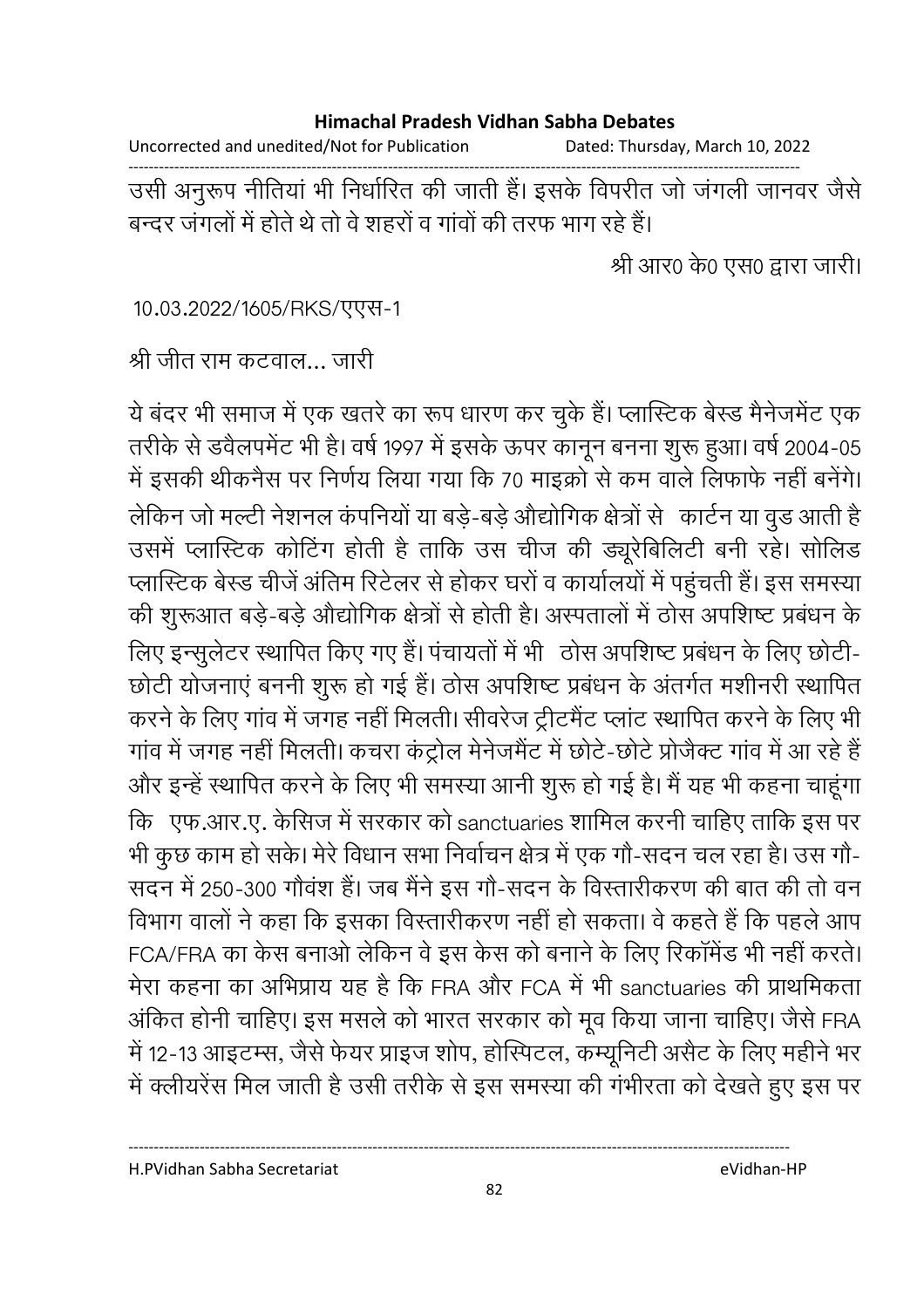Uncorrected and unedited/Not for Publication Dated: Thursday, March 10, 2022

काम होना चाहिए ताकि सोलिड बेस्ड मैनेजमेंट के अंतर्गत मशीनरी) स्थापित करने के लिए जमीन की उपलब्धता हो। इसकी मशीनरी को गांव से दूर स्थान पर स्थापित करने की व्यवस्था होनी चाहिए। क्योंकि लोगों में भ्रम है कि इससे दूषित गैस निकलती है जिससे उनके स्वास्थ्य में प्रभाव पडेगा।

श्री बी.एस. द्वारा... जारी

10.02.2022/1610/बी.एस./डी0सी0/-1

### श्री जीत राम कटवाल जारी…

मंत्री महोदय जी काफी चिंतित रहते हैं और ये हमारे साथ भी चर्चा करते हैं। मनरेगा मैं भी इसके लिए एक आवश्यक कम्पोंनेट, गौ-संरक्षण कह लो या लावारिस पशुओं का प्रबंधन कह लो, इसे मनरेगा मैं भी शामिल करना चाहिए। कुछ दिन पहले की बात है, मेरे क्षेत्र में पंचायत वालों ने पांच-छः पशु बांध लिए और मुझे टैलीफोन करना शुरू कर दिए कि यहां पशू बांधे हैं और इन्हें ले जाओ। मैंने उनसे कहा कि यदि मैंने ले जाने होते तो मैं पहले छोड़ने ही नहीं देता। मैंने उन्हें यह भी समझाया कि आप अनाधिकृत तौर पर पशुओं को यहां से वहां ले जाएंगे तो लोग आपको पत्थर मारेंगे। कुल मिला करके मैं इतना कहना चाहूंगा कि पंचायतों में उनको भी इस बारे में कार्य करना चाहिए। जो छोटे-छोटे गौ-अभयारण्य हैं, उन्हें भी विभाग द्वारा सहयोग देना चाहिए। शहरी विकास का मुद्दा ठोस कचरा प्रबन्धन है और विज्ञान एवं प्रौद्योगिकी का मुद्दा कानून बनाना है, आपने जो छोटे-छोटे गौ-सदन बनाने हैं और जो ठोस कचरा प्रबंधन की यूनिट्स पर काम होना है, उसके लिए सबसे पहले जमींन की आवश्यकता होती है। यदि जमींन उपलब्ध होने में सकारात्मक परिस्थितियां होती हैं, तो इसको विधायक क्षेत्रीय विकास निधि और एस0डी0पी0 से फंड़ज का प्रावधान होना चाहिए। विधायक क्षेत्रीय विकास निधि में गौ-सदन के लिए सहायता देना शायद शामिल नहीं है, इसमें यह भी शामिल होना चाहिए। जैसे गौ-संरक्षण आयोग काम करता है, उसके लिए 500 रुपए पहले था और इस बजट में इसे बढ़ा करके 700 रुपए किया गया है, यह बहुत अच्छी बात है। मैं इस बारे में मंत्री महोदय का ध्यान जरूर आकर्षित करना चाहता हूं, कि आपके विभाग द्वारा जो पेमेंट होती है और जो गौ-सेवा आयोग इसके बारे में स्वीकृतियां देता है उसके नियम थोड़े सरल किए जाएं और जो अनुदान राशि 700 रुपया है, उसे वक्त रहते गौ-सदनों को उपलब्ध करवाया जाए। ऐसा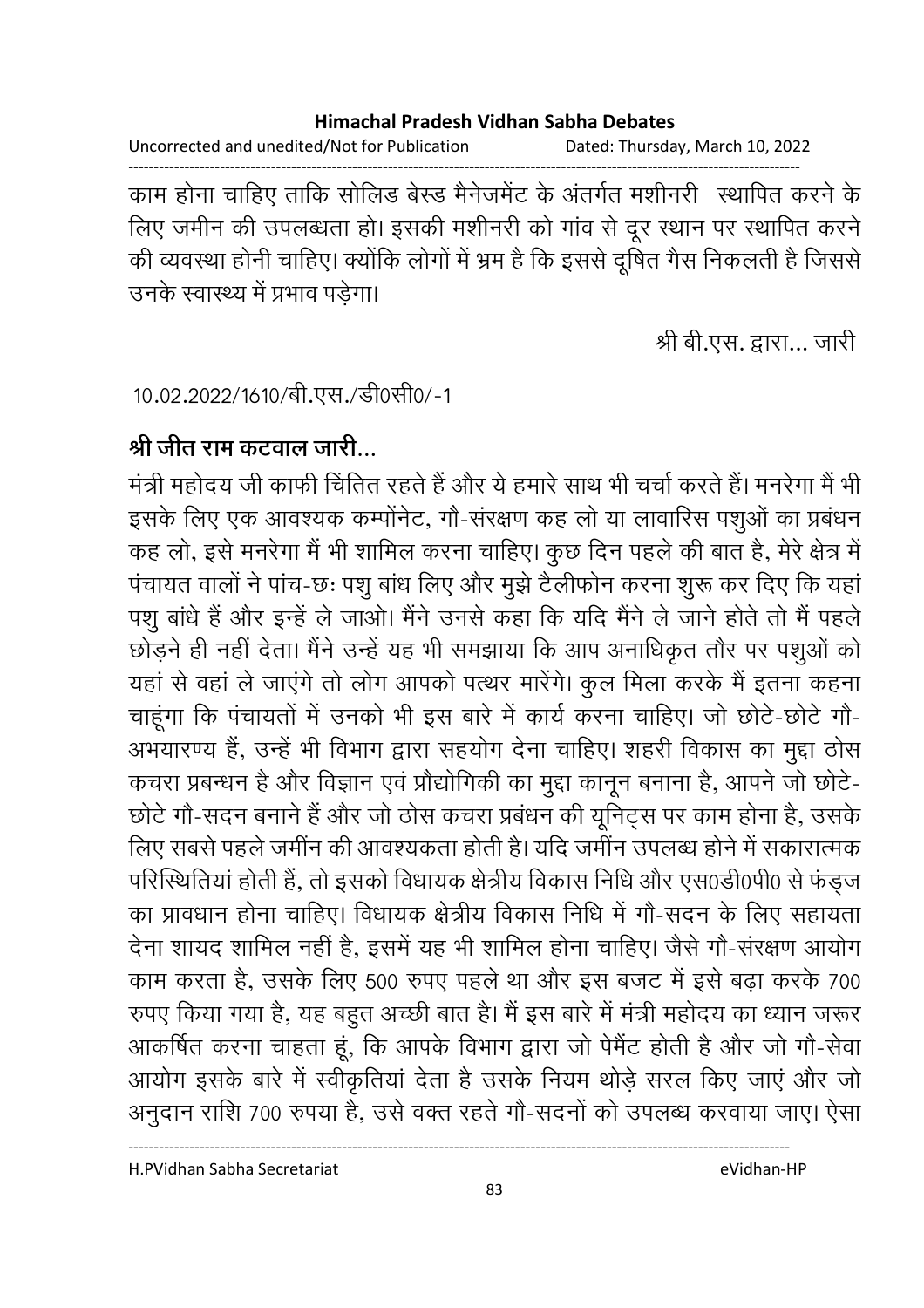Uncorrected and unedited/Not for Publication Dated: Thursday, March 10, 2022 देखने को मिलता है कि पैसों का आबंटन काफी समय ले लेता है और कई बार तो तीन-चार महीने बाद इसका भुगतान होता है। यह एक पुण्य का काम है, इसे स्वयं सेवी संस्थाएं करती हैं। परंतु उन्हें पैसे की कमी रहे तो यह अच्छी परिस्थिति नहीं होती। पहले छः हजार पशु ही गौ-सदनों में थे, अब ये 20,000 तक हो गए हैं, जहां गौ- सदन बने हैं वहां पानी की भी व्यवस्था की जाए और मनरेगा में भी पानी के संरक्षण हेतु कार्रवाई की जाए।

```
10.02.2022/1610/बी.एस./डी0सी0/-2
```
इसमें ग्रामीण विकास विभाग अगर कुछ कर सकता है, तो उसे भी काम करना चाहिए। क्योंकि ज्यादातर ऐसी जगह में पशू रखे जाते हैं या रखे गए हैं जहां पर वे पानी के बिना अपने जीवन से हाथ धो बैठे हैं। जैसे मिल्क प्रोसेसिंग प्लांट की बात है, यहां पर आदरणीय राम लाल ठाकुर जी ने कामधेनु का जिक्र किया, ये अच्छा काम कर रही हैं। आज भी हिमाचल प्रदेश में जितना दूध आ रहा है, वह ज्यादातर बाहर से आ रहा है। यदि गांव में महिलाओं को रोजगार के अवसर के रूप में

श्री एन0 जी0 द्वारा जारी...

### 10-03-2022/1615/डी.सी.-एन.जी. /1

## श्री जीत राम कटवाल ......जारी

पशुओं को पालने का काम और दुग्ध की मार्केटिंग उपलब्ध हो सके, इसके बारे में भी विभाग को सोचना चाहिए। मैंने जैसा फील्ड में सुना है कि पशुओं का artificial Insemination इसका मुख्य कारण है। जो गाय दुग्ध देना बंद कर देती है या वह गर्भधारण न कर पाए तो उसे लावारिस छोड़ दिया जाता है। विभाग इसमें कोशिश करें कि प्रशिक्षित व्यक्ति से ही artificial Insemination का काम करवाया जाए। गांवों में ऐसा कहा जाता है कि ज्यादातर पशु 2-3 बार गर्भधारण करने के बाद गर्भधारण नहीं कर पाते हैं और उसके बाद उन्हें लावारिस छोड़ दिया जाता है। विभाग को इस पर भी ध्यान देना चाहिए।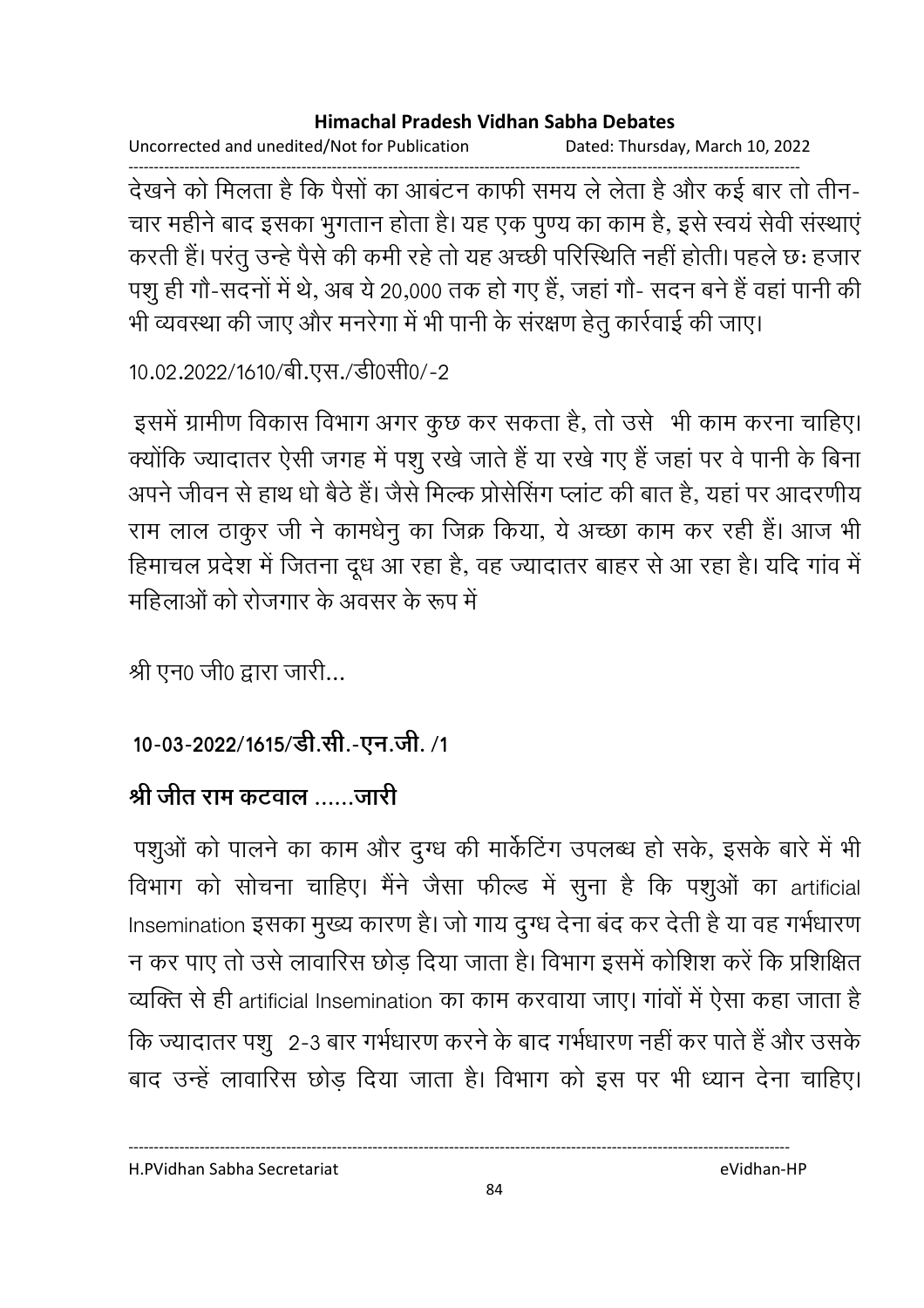Uncorrected and unedited/Not for Publication Dated: Thursday, March 10, 2022

ऑटोमेशन तो स्वभाविक तौर पर होनी चाहिए। यदि बछड़ा होता है तो लोग उसे छोड़ देते हैं। ऐसे-ऐसे उदाहरण मिलते हैं कि लोगों ने 10-10, 15-15 दिनों के बछड़े बोरियों में बांध कर सड़कों में छोड़ दिए हैं। समाज इसमें चिंता व चर्चा तो करता है लेकिन फिर भी हमें ऐसे दुखदायी उदाहरण देखने को मिल जाते हैं। हमें इसकी यूटिलिटी बढ़ाने पर काम करना चाहिए जैसा मैंने अभी कहा कि इसे महिलाओं को रोजगार देने के रूप में भी देखा जा सकता है। पशुओं को beneficial proposition के रूप में पालने पर काम किया जाएगा तो इस स्थिति से निपटा जा सकता है। पशुपालन विभाग को इसमें सक्रियता से काम करना चाहिए। गायों के रख-रखाव में और साथ ही एफ.आर.ए./एफ.सी.ए. के केसिस में काम किया जाए। ऐसा देखने में मिलता है कि स्वयंसेवी संस्थाएं स्वयं काम करती हैं, दौड़-धूप करती हैं लेकिन उन्हें कई बातों का पता ही नहीं होता। विभाग को इसमें एक नोडल एजैंसी के रूप में काम करना चाहिए। हम सबने देखा होगा कि पुलों पर या नदियों के पास ज्यादा पशु होते हैं। इसका कारण यही है कि वहां पर ठण्डी हवा और पानी की व्यवस्था होती है। गायों के कचरा व प्लास्टिक आदि खाने के दुष्प्रभावों के बारे में मुझ से पूर्व वक्ताओं ने यहां पर चर्चा की है।

# 10-03-2022/1615/डी.सी.-एन.जी./2

हमें सजगता के साथ गायों के संरक्षण को गौसेवा के रूप में लेना चाहिए। बैलों के बारे में हमारे मध्य बहुत ही गलत प्रथा आ गई है उसको दूर करने का भी प्रयास किया जाना चाहिए। लोगों का ऐसा मानना है कि उनकी कोई उपयोगिता नहीं है। आज पशुओं को बिलासपुर से ट्रक में भरेंगे तो हमीरपुर छोड़ देंगे, फिर हमीरपुर से भरेंगे तो मण्डी छोड़ देंगे और हफ्तेभर में वह पशु घूम कर फिर से बिलासपुर आ जाएंगे। हमें एक दूरगामी व स्थाई तरीके से इसके ऊपर काम करने की आवश्यकता है। प्लास्टिक वेस्ट का सेग्रीगेशन और उससे जो प्रदूषण हो रहा है उसका भी समाधान करने की आवश्यकता है। इन चीजों को ध्यान में रखते हुए मैं इतना जरूर कहूंगा कि इन्हें गो-अभयारण्यों में, एफ.आर.ए./एफ.सी.ए. में शामिल करवाएं और इसके साथ ही पंचायतों में जो भी पंचायत

H.PVidhan Sabha Secretariat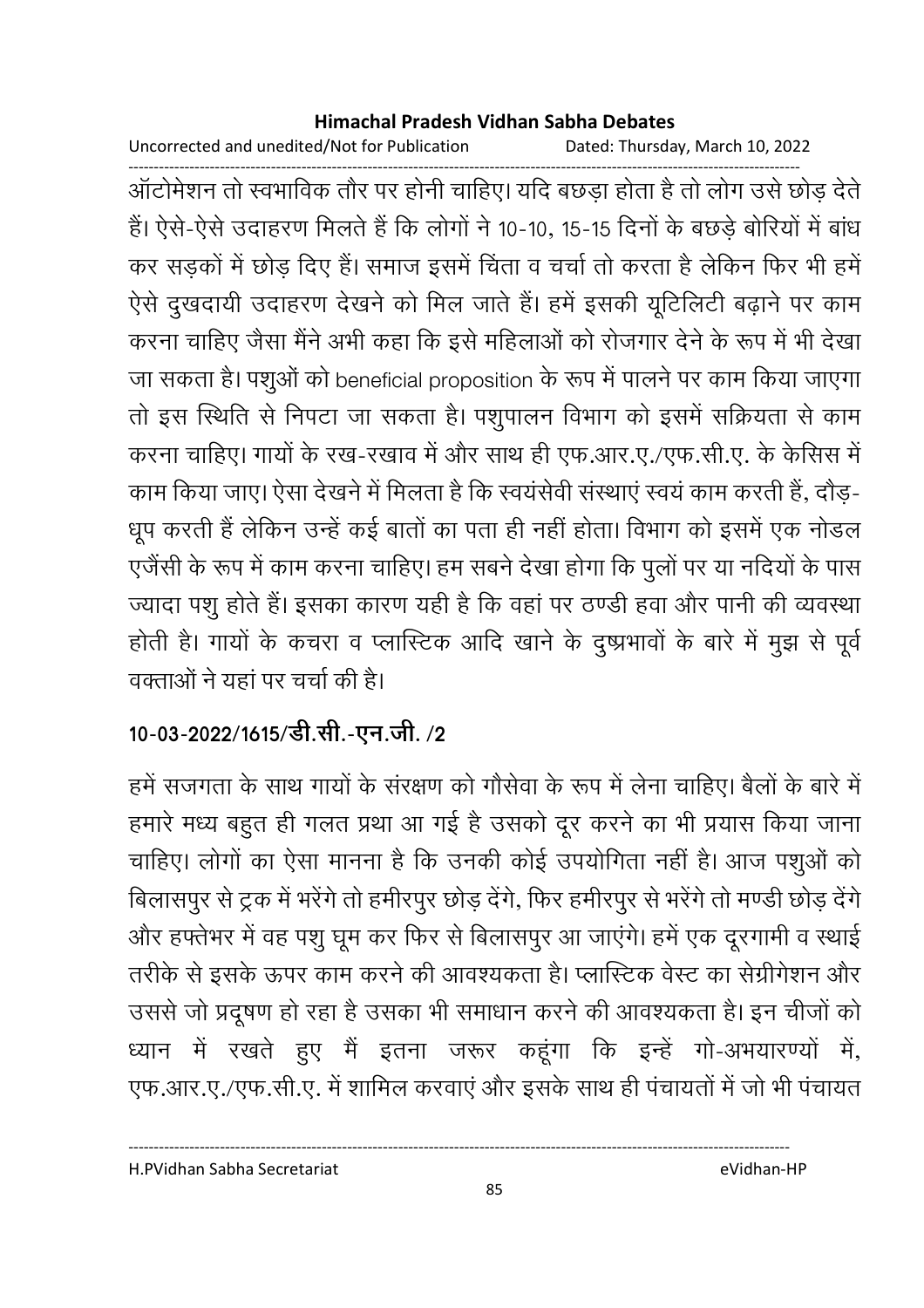Uncorrected and unedited/Not for Publication Dated: Thursday, March 10, 2022 प्रतिनिधि हैं उन्हें भी it should be incumbent on the PRIs' के वे इस पर सकारात्मक तरीके से काम करें न कि इसे किसी दूसरी दुनिया का काम मानें। इसके साथ कामधेनू जैसी संस्थाएं जिन्होंने अच्छा काम किया

श्री जे.एस. द्वारा जारी.........

### 10.03.2022/1620/JS/AS/1

### श्री जीत राम कटवालः----जारी-----

उसके लिए हम भी उनको शाबाशी देते हैं और प्रोत्साहित करते हैं। मेरे क्षेत्र में एक साढ़े 9 करोड़ रुपये का मिल्क प्लांट लग रहा है। उसके लिए मैं उनका भी धन्यवाद करता हूं। मैं उसके लिए माननीय मंत्री जी का भी धन्यवाद करता हूं। मनरेगा में जो वाटर कंजर्वेशन के वर्क हैं, वे गौ सेंक्चुअरी के आस-पास बनाए जाएं और इसमें पानी की व्यवस्था जल शक्ति विभाग करें। पशु जहां भी रहें उनके लिए जो बेसिक राइट्स खाना और पानी है, वह उपलब्ध होना चाहिए। सभापति महोदय, आपने मुझे समय दिया, आपका बहुत-बहुत धन्यवाद।

### 10.03.2022/1620/JS/AS/2

## सभापतिः अब माननीय सदस्य श्री जगत सिंह नेगी जी चर्चा में भाग लेंगे।

श्री जगत सिंह नेगी (किन्नौर): माननीय सभापति महोदय, नियम-101 के अन्तर्गत माननीय सदस्य, श्री रमेश चन्द धवाला जी और श्री बलबीर सिंह वर्मा जी द्वारा यहां पर लाया गया प्रस्ताव, जिसमें सर्वप्रथम मैं इसके पहले पार्ट के बारे में बोलना चाहूंगा "प्लास्टिक से ब़ढते प्रदूषण व उसके खाने से पशुओं की हो रही अकाल मृत्यू पर यह सदन चर्चा करे।" सभापति महोदय, इसके ऊपर कानून बना हुआ है परन्तु हमारी मंशा है नहीं क्योंकि कानून में फिर क्या कर दिया हमने उसको डाइल्यूट कर दिया। उसमें हमने क्या किया, इतने mm तक के प्लास्टिक पर चले गए। अभी मेरे से पूर्व साथियों ने यहां पर कहा कि दूध भी आज प्लास्टिक की थैलियों में और सारा खाद्य पदार्थ प्लास्टिक की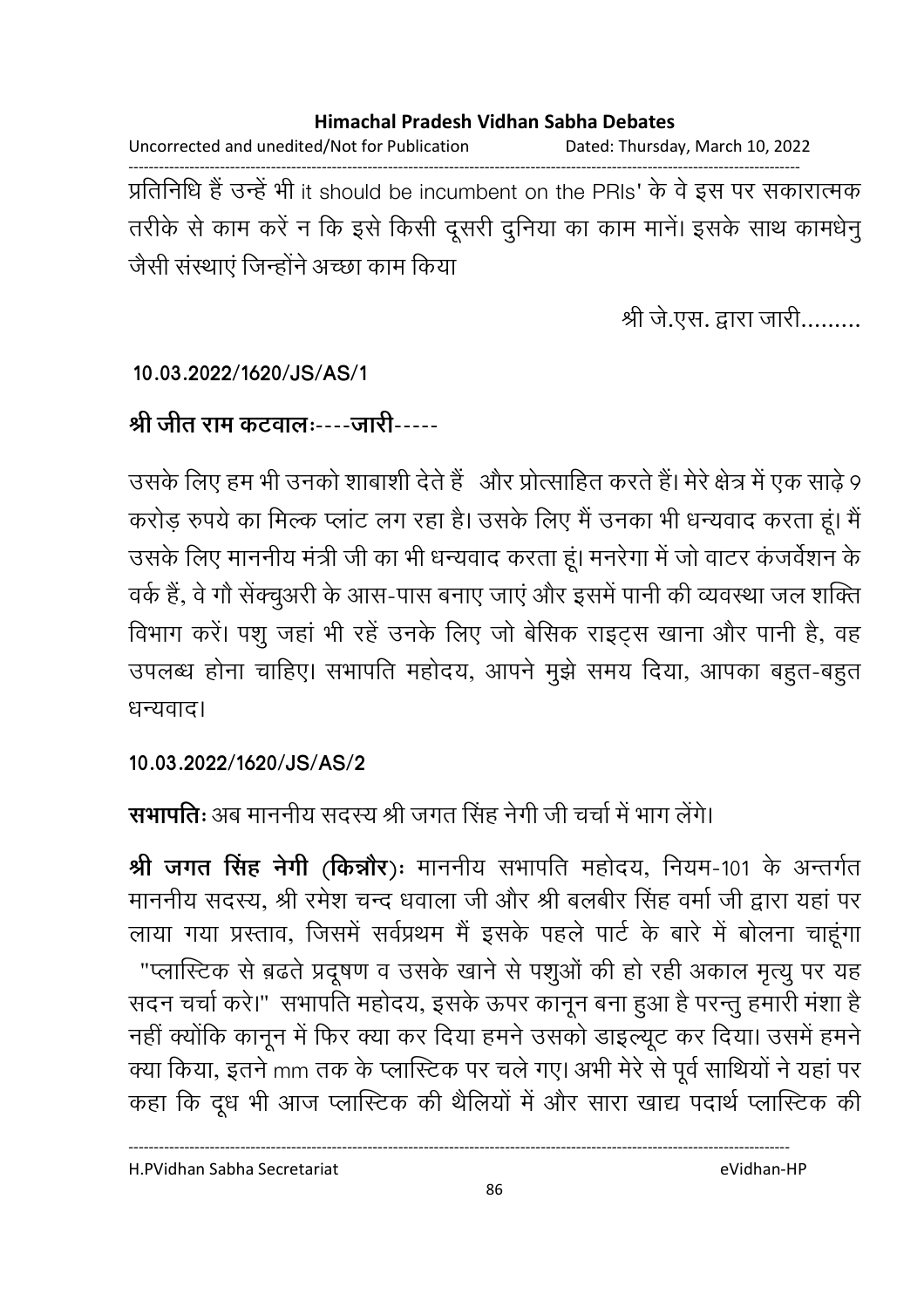Uncorrected and unedited/Not for Publication Dated: Thursday, March 10, 2022

थैलियों में बिक रहा है। जितना भी बाहर से टूरिस्ट आते हैं वे हिमाचल में नहीं खरीदते, अगर उन्होंने चिप्स भी खरीदना है तो अगर वे चंडीगढ़ से आते हैं तो वहीं से खरीद कर लाते हैं। वहीं से सारे-का-सारा टेटरापैक दूध और जितने भी पेय पदार्थ हैं, वे सारे-के-सारे वहीं से ला करके हमारी सड़कों व खड्डों में फैंक देते हैं। असली मुद्दा तो यही है कि इस पॉल्यूशन को कैसे रोका जाए? हमारे सारे पानी के सोर्सिज़ इससे ब्लॉक हो रहे हैं। प्लास्टिक तो जमीन में गलता भी नहीं है। यदि आप इसे मिट्टी के अन्दर डाल दो तब भी यह कई सालों के बाद ऐसे ही मिलेगा। इस कानून को सख्ती से लागू करने की जरूरत है और तभी प्लास्टिक प्रदूषण यहां से खत्म होगा। इस प्रस्ताव की असली मंशा यह होनी चाहिए थी लेकिन इसको इन्होंने आगे डाल दिया है कि इस कचरे को पशु खा रहे हैं, उसको खा करके पशुओं की मृत्यू हो रही है। जब आपने पशु को रखने के लिए बड़े-बड़े गौ सदन बना दिये तो क्या वे पशू उन गौ सदनों में प्लास्टिक खा रहे हैं? यह जो 500 से 700 रुपये आपने पशु के लिए कर दिया तो क्या आपने गौ सदनों में प्लास्टिक खिलाना शुरू कर दिया? इन पशुओं की आपने एक बहुत बड़ी फौज तैयार कर दी है। आपने बड़ी-बड़ी जगहों में 500-500 और 1000-1000 पशु इकट्ठे कर दिए। जिस दिन वे पशु वहां से छूट कर किसी के खेत में या किसी शहर में पहुंच जाएंगे वे वहां पर तबाही मचा देंगे। वे आतंकवादियों से ज्यादा तबाही मचाएंगे। अभी यू.पी. के चुनाव में प्रधान मंत्री जी का भाषण था कि हमने इस बारे में सोचा ही नहीं है।

### 10.03.2022/1620/JS/AS/3

हम इस बारे में आगे बात करेंगे। अब देखते हैं इस पर अब क्या करेंगे? यू.पी. में यह हाल है कि पशुओं की जो फौज है, वह आतंकवादियों से ज्यादा खतरनाक हो गई है। जिस गांव की तरफ वे निकलते हैं, टिड्डी दल की तरह उस इलाके की सारी-की-सारी फसल को चट जाते हैं।

सभापतिः माननीय सदस्य, आप सिर्फ हिमाचल प्रदेश की ही बात करें।

श्री जगत सिंह नेगीः सभापति महोदय, हिमाचल की ही बात करते हैं कि उसको कैसे रोकना है? अभी तो जरुरत यह है। यह बड़ी विडम्बना है कि जिनके पेट भरे हुए हैं, वे गाय के लिए सोचते हैं। आज हिन्दुस्तान का जो इन्टरनेशनल पावर्टी इन्डैक्स है, उसमें हम 109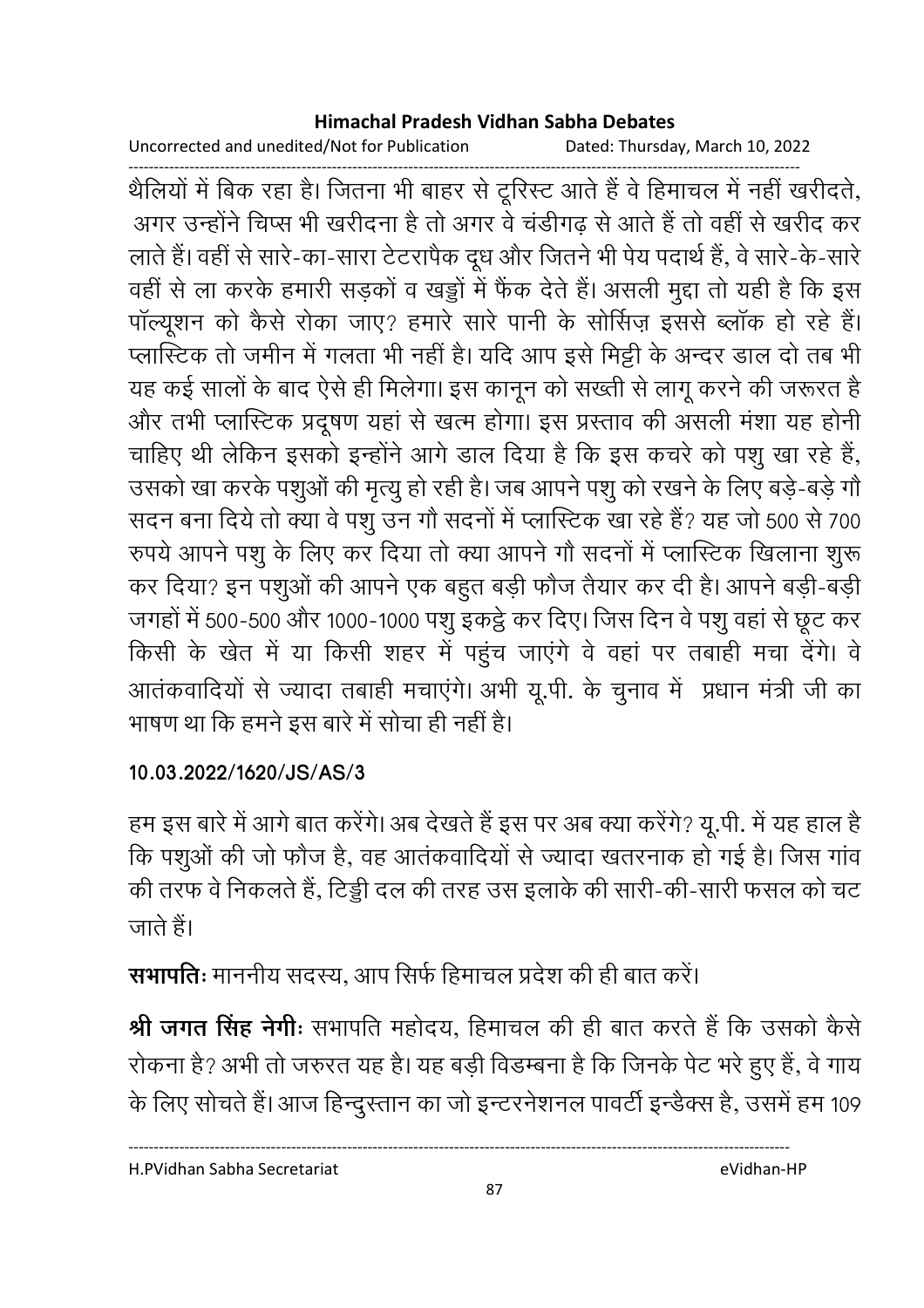Uncorrected and unedited/Not for Publication Dated: Thursday, March 10, 2022

देशों में 66वें नम्बर पर हैं। आज बांग्लादेश हमारे से आगे है। आज हमारे 30 करोड़ से ज्यादा लोग भूखे, नंगे और प्यासे हैं। उनको एक समय की रोटी तक नहीं मिलती है। औराहमारी सोच कहां जा रही है, यह आज सोचने की जरूरत है। 20 साल बाद जब कोई इन कागजों को, जो चर्चा हमारी इस बारे में हो रही है, हमारे बाद की पीढियां पढ़ेंगी तो सोचेंगी कि कैसे लोग थे? आदमी को भूखे मार दिया और पशुओं के पीछे पड़े रहे। ये जो गौ सदन हैं, इसका क्या डैफिनेशन है? क्या इनमें दूसरे आवारा पशु भी रखे जाएंगे? क्योंकि आपने कहीं नहीं लिखा है। उसमें गधे, बैल, घोड़े व खच्चर भी हो सकते हैं। जो भी हमारे पशू आवारा हो जाएंगे, वे भी आएंगे? अगर वो नहीं आएंगे तो फिर इसमें भी पक्षपात हो रहा है। पशु तो पशु है आवारा तो आवारा है।

# श्रीमती केएस द्वारा जारी---

## 10/03/2022/1625/केएस/एचके/1

# श्री जगत सिंह नेगी जारी---

पशु तो पशु है, आवारा तो आवारा है, आप उसमें भी पक्षपात कर रहे हैं? ...व्यवधान... गधे भी आवारा आने वाले हैं क्योंकि गांव-गांव में अब सड़कें खुल रही हैं। जो काम आप गधों से लेते थे, अब वह हम अपनी गाड़ियों में कर रहे हैं। गधे भी बेचारे आवारा हो रहे हैं। तो किस तरह से हम आवारा पशुओं से बचेंगे? एक आपने बड़ा अच्छा काम किया है। आप लोगों को प्रोत्साहित कर रहे हैं कि पशु छोड़ दो। आप गौ सदन खोल रहे हैं, लोगों को न्योता दे रहे हैं कि भेजो पशु हमारे पास। हिमाचल का बजट बेरोज़गार लोगों के लिए नहीं जाएगा, आने वाले समय में आवारा पशुओं पर खर्च होगा क्योंकि यह संख्या अब आपकी 20 हजार तक पहुंच चुकी है। आपने गौ वंश का बोर्ड भी बना दिया अब नीति बना रहे हैं। किस किस्म की नीति बनाएंगे आप? आपने तो गौ वंश के लिए सारा रास्ता खोल दिया। बड़ी-बड़ी सेंक्चुअरी बनाने की बात हो रही है। एफ.आर.ए. में हमारी सड़कों की डी.पी.आर. तैयार नहीं हो रही है, आप लोगों को गो सेंक्चुअरी बनाकर देंगे? कुछ प्रैक्टिकल बातें नहीं हो रही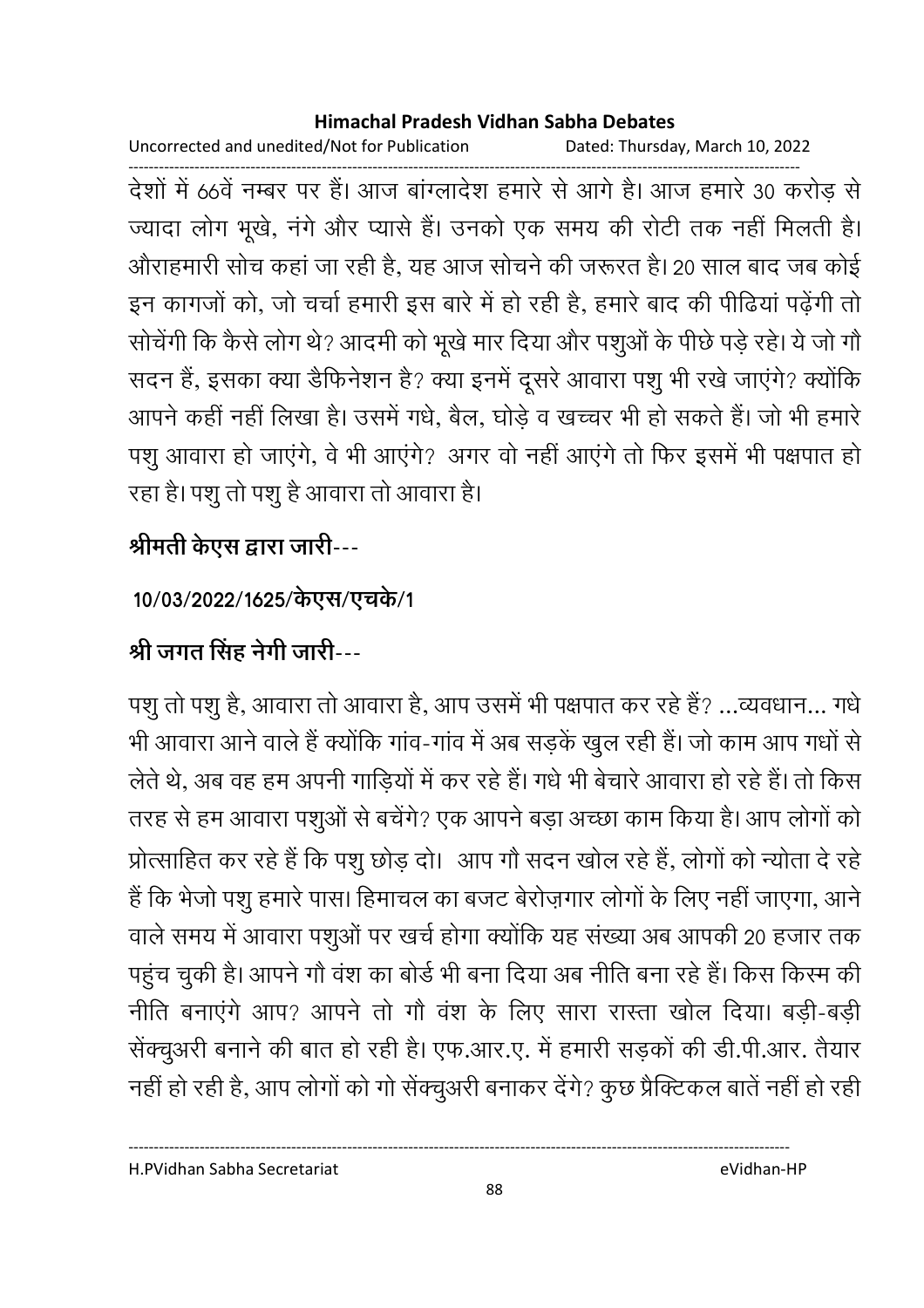Uncorrected and unedited/Not for Publication Dated: Thursday, March 10, 2022

हैं। जिसने भी गाय पाली है, उसकी जिम्मेवारी होनी चाहिए कि वह उसको अंत तक पाले। उसको उसके घर में आप 700 रुपये दो। पशुपालन विभाग का जो असली काम है, इनका असली काम है कि यहां पर अच्छी नस्ल का पशु आए, नस्ल खराब कर दी और ये गौ सदन खोलने वाले बन गए हैं। आज मेरे किन्नौर में सारी की सारी वैटरिनरी डिस्पैंसरीज़ में ताले लगे हुए हैं। वहां बैठने के लिए ढंग से फर्निचर नहीं है। वहां पर जो असली काम होना चाहिए, वह नहीं हो रहा है। उल्टी साइड चले गए। हमने किन्नौर में कुछ पैसों का इंतज़ाम किया और पशुओं के पैदा होते ही या जिनके घर में पशु हैं, उनकी स्किन में चिप लगाया और उसको नम्बर दिया गया। हम उसकी स्कैनिंग करते थे कि अगर कोई आवारा पशू बाजार में आएगा, स्कैनिंग करो, फ्लां का नम्बर है, फ्लां गांव लिखा है, उसको पकड़ो और उसके ऊपर फाइन करो। आप फाइन कर सकते थे, वह क्यों नहीं कर रहे हैं? आजकल भी टैग लगा रहे हैं। उसका भी पैसा लग रहा है। टैग की वजह से तो आजकल लोग पशुओं के कान

## 10/03/2022/1625/केएस/एचके/2

ही काट देते हैं। करना है तो कुछ साइंटिफिक काम करो जिससे कुछ फायदा हो। 1970 में कांग्रेस सरकार ने श्वेत क्रांति लाई थी तभी आज हिन्दुस्तान दूध के क्षेत्र में दुनिया में काफी अच्छे स्थान पर है। अब आप कह रहे हैं कि ऐसी गाय रखो जो आधा लीटर दूध दे। आप अच्छी नस्ल की गाय के दुश्मन हो गए। अगर ऐसा करोगो तो आप हमें मार दोगे। हमारे बच्चे दूध के लिए तरस जाएंगे। क्यों इस किरम का मंदबुद्धि वाला काम आप कर रहे हैं? कुछ अच्छा करो। वर्ष 1970 में श्वेत क्रांति लाई गई। एक वर्गीज़ कुरियन हुए थे, आज पूरे हिन्दुस्तान में अमूल मशहूर है। हम भी गुज़रात में अमूल की फैक्टरी में गए थे। 7 लाख से ज्यादा किसान सहकारी क्षेत्र में उसके साथ जुड़े हुए हैं। वहां आपको कोई आवारा गाय नहीं मिलेगी। उस किस्म की सोच चाहिए। वह सोच पैदा करो जिसका यहां पर फायदा हो। केवल वोट बटोरने के लिए, केवल मात्र धर्म के नाम पर लोगों को गुमराह करने की बात मत कीजिए। ...व्यवधान... बंदों की बात भी करते हैं हम। आज शिमला में लोग बेघर हैं। उनके सिर पर आज छत नहीं है। अभी मेरे साथ चलो मैं दिखाता हूं। मैं 10 बार इसके बारे में माननीय सदन में कह चुका हूं परन्तु किसी के कान में जूं नहीं रेंगती। ओल्ड बस स्टैंड के

H.PVidhan Sabha Secretariat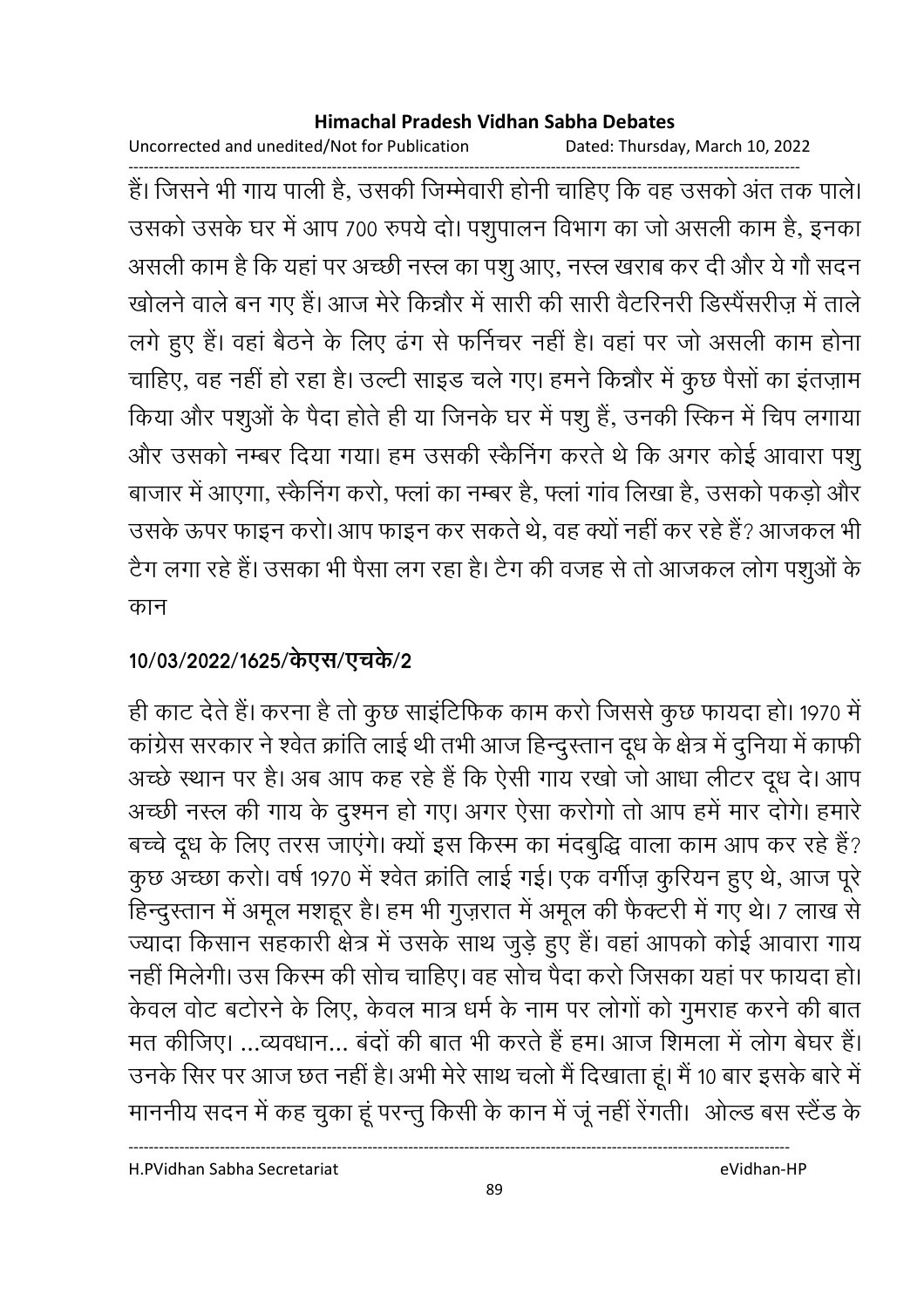Uncorrected and unedited/Not for Publication Dated: Thursday, March 10, 2022

पास बहुत से भूखे-नंगे व प्यासे लोग रहते हैं। क्या वे बेसहारा नहीं हैं? आज आपको बेसहारा लोगों की चिंता नहीं है। मैं गाय के विरोध में नहीं हूं। मैं कह रहा हूं कि अगर आपको गौ माता का ख्याल करना है तो जो गाय पाल रहा है उसी को 700 रुपये दो। आप हरेक को जिसके पास गाय है, 700 रुपये पैंशन लगाओ। बढ़िया हो जाएगा। हिमाचल प्रदेश में भूमि की वैसे ही कमी है। खेती के लिए जगह नहीं है हमारे पास। उसको पैंशन दो कम से कम वह पैसा तो यूज़ करेगा। अभी गाय का चारा खाने वाले पता नहीं कितने पैदा हो जाएंगे। बहुत सारे लोग खा भी रहे होंगे । अभी सर्दियों में हमारे किन्नौर में दो-दो फुट बर्फ में कहां गए गौ रक्षक? हमारे कांग्रेस पार्टी के लोगों ने वहां पर बर्फ में जा कर, घास खरीदकर गायों को भूख से बचाया।

श्रीमती अ0व0 द्वारा जारी---

10.3.2022/1630/av/yk/1

## श्री जगत सिंह नेगी------जारी

कुछ प्राइवेट लोगों ने भी गो रक्षा के लिए इस प्रकार के कार्य किए। उस समय गोवंश हेतु बनाया गया बोर्ड कहां था? वहां पर 40-40 लाख रुपये के दो गो सदन बनाए गए हैं। यहां पर जैसे मेरे से पूर्व सदस्यों ने भी कहा कि उन गो सदनों में पानी और घास इत्यादि कुछ भी नहीं होता। वहां पर पशु मरे होते हैं और कोई नहीं देखता। वहां से बदबू चली होती है। इसलिए मैं यह कहना चाहता हूं कि इस प्रकार की बड़ी-बड़ी बातें करना छोड़िए और काम की बातें की जाएं। वैसे तो मुझे मालूम है कि इस प्रस्ताव पर कोई नीति नहीं बनेगी पर मैं यह कहना चहाता हूं कि अपने दिमाग की नीति जरूर ठीक कीजिए। धन्यवाद।

समाप

### 10.3.2022/1630/av/yk/2

कर्नल इन्द्र सिंह, सभापति : अब इस चर्चा में माननीय सदस्य श्री विशाल नैहरिया हिस्सा लेंगे।

H.PVidhan Sabha Secretariat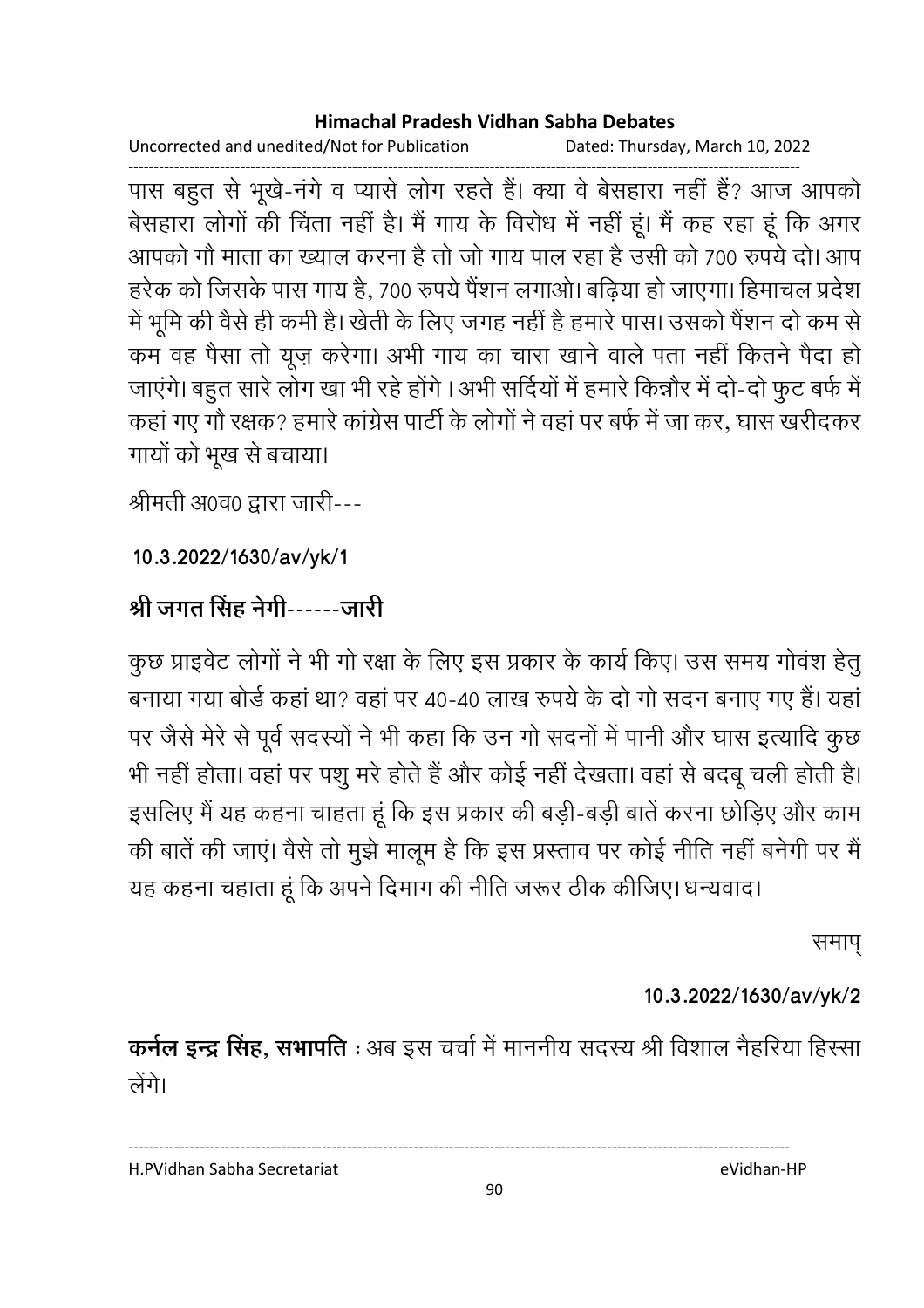Uncorrected and unedited/Not for Publication

Dated: Thursday, March 10, 2022

श्री विशाल नेहरिया (धर्मशाला) : सभापति महोदय, आपने मुझे माननीय सदस्य श्री रमेश चंद ध्वाला द्वारा नियम-101 के अंतर्गत लाए गए प्रस्ताव पर बोलने का मौका दिया, आपका धन्यवाद। यह एक महत्वपूर्ण विषय है और मेरे से पूर्व कई माननीय सदस्यों ने इस विषय के संदर्भ में अपने-अपने विचार रखे हैं। यह बिल्कुल सत्य है कि वर्तमान में पूरे देश सहित हमारे प्रदेश में भी प्लास्टिक के कारण प्रदूषण बढ़ रहा है। मैं कहना चाहता हूं कि हमें इसके प्रोपर निष्पादन हेतू कोई ठोस नीति बनाने की आवश्यकता है। यह भी सत्य है कि सड़कों पर घूम रहे हमारे लावारिस गोवंश की अधिकांश मृत्यु जगह-जगह पड़े प्लास्टिक के खाने से हो रही है। सदन के अंदर इन दोनों विषयों को क्लस्टर करके चर्चा के लिए लाया गया है। वैसे तो इन दोनों विषयों पर अलग-अलग चर्चा करना जरूरी था परंतु फिर भी मैं इसमें यह कहना चाहूंगा कि आज की डेट में हमारे जीवन में प्लास्टिक का प्रयोग बहुत ज्यादा बढ़ चुका है। हम इसके डिस्पोज ऑफ के लिए कोई ठोस कदम नहीं उठा रहे हैं। हम अकसर देखते हैं कि जगह-जगह कूड़ा-कचरा फेंक दिया जाता है जहां पर सारे-का-सारा प्लास्टिक इकट्ठा हो जाता है। प्लास्टिक के बारे में कहा जाता है कि यह अगले सौ वर्षों तक भी नहीं गलता। वर्तमान में सभी नगर निगमों के तहत डोर-टू-डोर गारबेज कॉलैक्शन का प्रावधान कर दिया गया है। मैं धर्मशाला से संबंद्ध रखता हूं और वहां पर हमारे 17 नगर निगम वाड़र्ज हैं। वहां डोर-टू-डोर कूड़ा एकत्र करके उसमें से प्लास्टिक को सेग्रीगेट करने का प्रावधान किया गया है। आने वाले समय में हमने पंचायत स्तर पर भी इसके डिस्पोज ऑफ का प्रावधान रखा है। हम वहां पर एक यूनिट लगा रहे हैं जहां पर सभी पंचायतों को क्लस्टर करके उनसे प्लास्टिक एकत्रित करेंगे। उसके बाद इकट्ठा करके उसको यूनिट में श्रेड करेंगे तथा उसके बाद उसको कैसे रीसाईकल किया जा सकता है; इस बारे में सोचेंगे। हम उसके माध्यम से टाइल्स की मैनुफैक्चरिंग भी कर सकते हैं या उसको किसी अन्य स्थान पर भेजेंगे ताकि हम धर्मशाला से प्लास्टिक के कचरे को खत्म कर सकें। यहां पर बेसहारा पशुओं के बारे में भी बात की गई है। मैं माननीय मुख्य

10.3.2022/1630/av/yk/3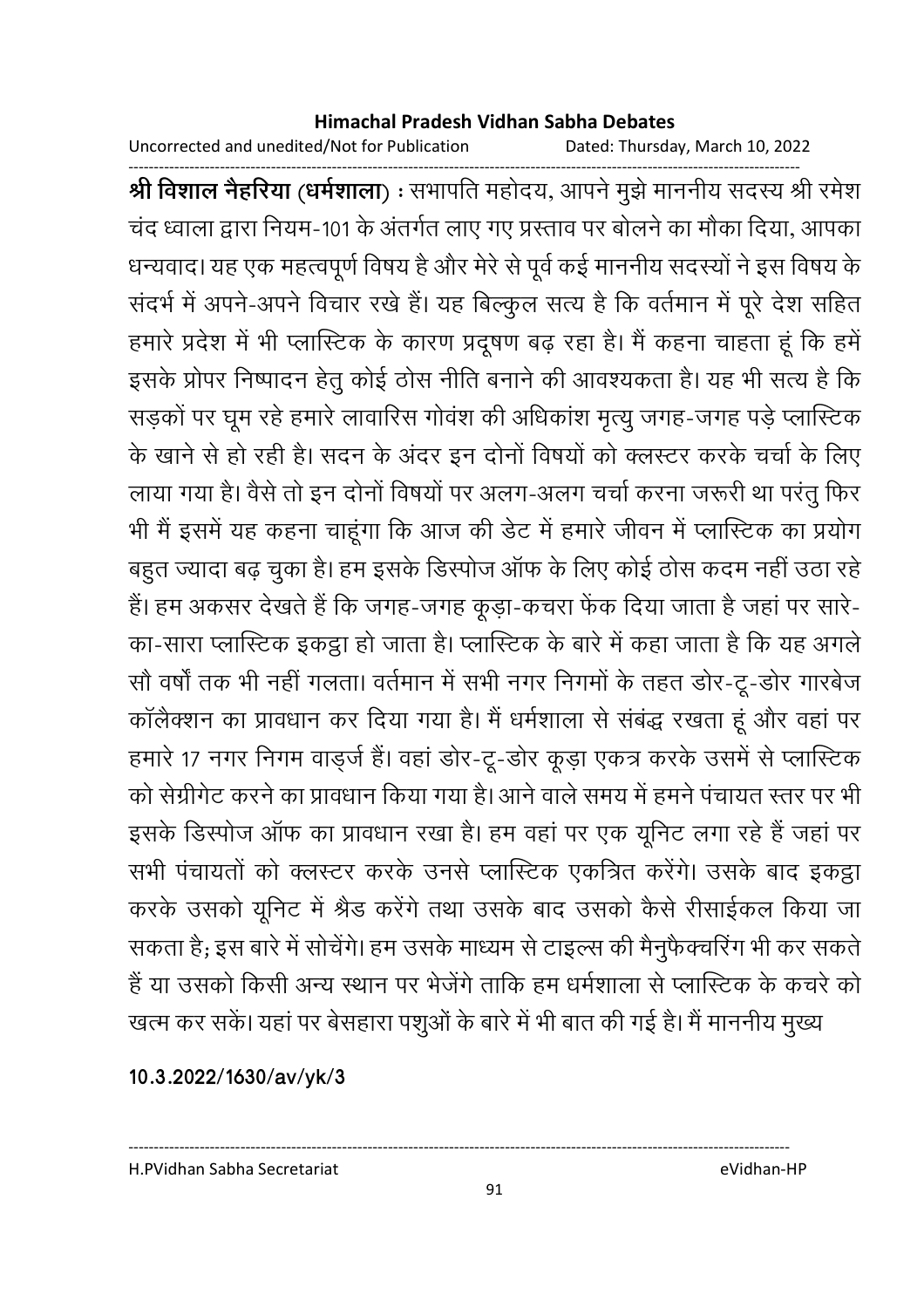Uncorrected and unedited/Not for Publication Dated: Thursday, March 10, 2022

मंत्री और माननीय मंत्री का धन्यवाद करना चाहूंगा कि आपने पिछले चार वर्षों में गो सदन और गो सेंक्चुअरी खोलने बारे विशेष ध्यान दिया है। सरकार द्वारा प्रदेश में गो सेंक्चुअरी के संदर्भ में जिस प्रकार से काम किए जा रहे हैं; वह सराहनीय हैं। परंतु अभी भी हम देखते हैं कि लोग अपने पशुओं को सड़कों के ऊपर बेसहारा छोड़ देते हैं। इस बारे में गंभीरता दिखाने की आवश्यकता है। यहां पर माननीय सदस्य श्री रमेश चंद ध्वाला जी सही कह रहे थे कि पंचायत स्तर पर आइडैंटिफाइड किया जा सकता है कि यह पशु किसका है। मैं माननीय सदस्य की बात से बिल्कुल सहमत हूं।

# टी सी द्वारा जारी

## 10/03/2022/1635/टी0सी0वी0/वाई0के0/1 श्री विशाल नैहरिया जारी

क्योंकि वहां पर पंचायत स्तर पर आईंडेंटिफाइड होता था कि किसके पशु हैं और उन पर पैनल्टी लगाई जाती थी। इस तरह के छोटे-छोटे कदम हम आज भी उठा सकते हैं। यदि इस दिशा में काम किया जाए तो मुझे लगता है कि इसका अच्छा परिणाम निकल कर आएगा।

सभापति जी. आपने समय दिया. आपका धन्यवाद।

# 10/03/2022/1635/टी0सी0वी0/वाई0के0/2

सभापति : अब इस चर्चा में माननीय सदस्य, श्री लखविन्द्र सिंह राणा जी भाग लेंगे। कृपया समय का ध्यान रखें।

श्री लखविन्द्र सिंह राणा, नालागढ : सभापति महोदय, श्री रमेश चंद ध्वाला जी "प्लास्टिक से बढ़ते प्रदूषण व उसके खाने से पशुओं की हो रही अकाल मृत्यु पर यह सदन विचार करे " के बारे में इस माननीय सदन में संकल्प लाए हैं। मैं भी इसमें अपने आपको शामिल करता हूं। सभापति महोदय, प्लास्टिक बंद करने के लिए सरकारों द्वारा बड़े कानून बनाए गए लेकिन इनका कोई असर नहीं हो रहा है। यह मानव और पशुओं के लिए एक गंभीर समस्या है। इसके बारे में कई बुद्धिजीवियों द्वारा स्कूलों में सेमीनार लगाये जाते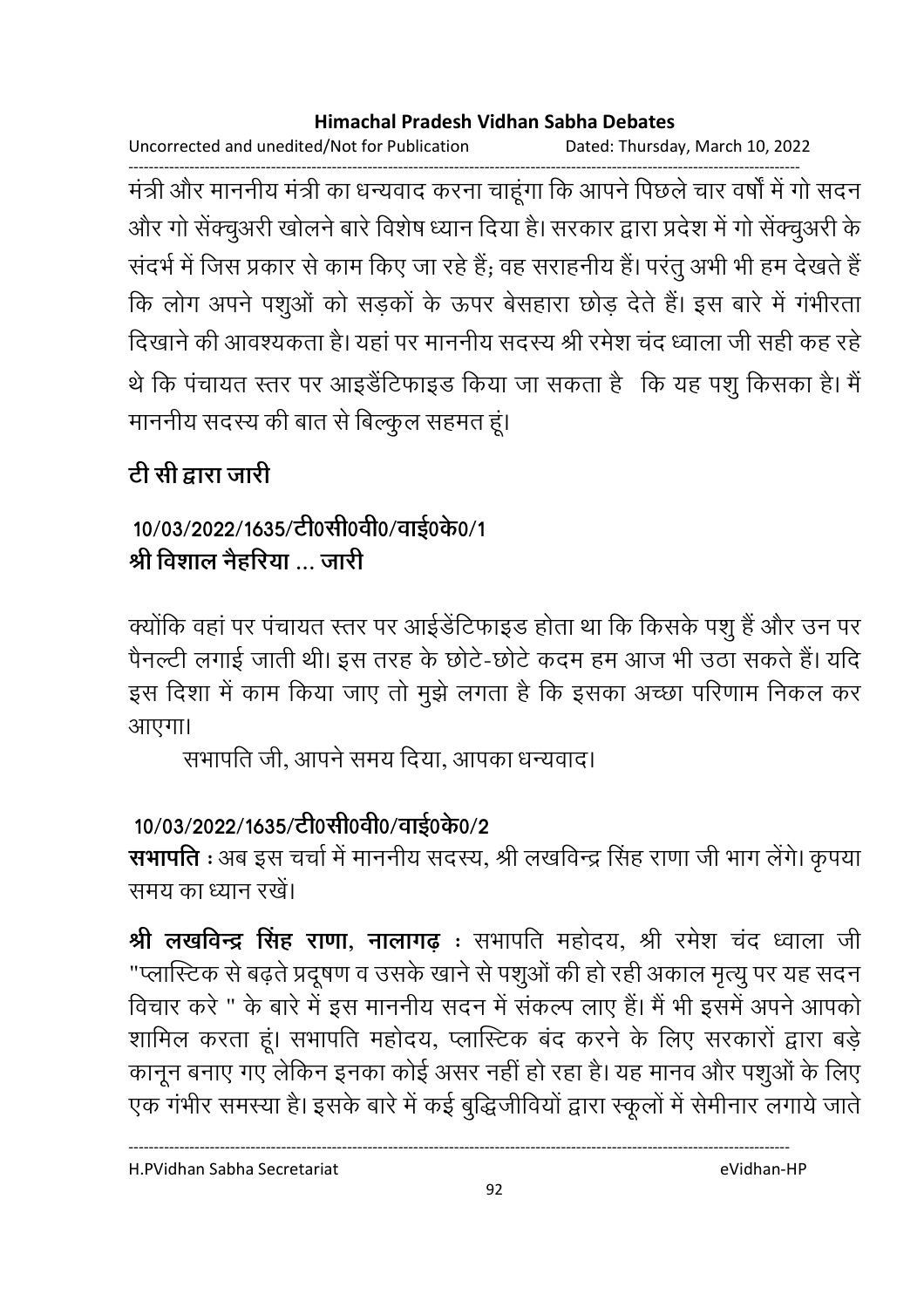Uncorrected and unedited/Not for Publication Dated: Thursday, March 10, 2022

हैं लेकिन फिर भी आज स्थिति पहले जैसी ही बनी हुई है। लोगों में ज्यादा अवेयरनैस नहीं आ रही है। लोगों को और ज्यादा अवेयर करनी की आवश्यकता है। ग्रामीण क्षेत्रों में कोई दुकान पर जाता है, दूध का पैकेट, बिस्किट का पैकेट लेता है या अन्य कोई सामान लेता है, वह सारा-का-सारा प्लास्टिक में होता है। लोग इस सामान को घर में रख लेते हैं और प्लास्टिक को बाहर फेंक देते हैं।

सभापति महोदय, हमारे बी0बी0एन0 में एक क्षेत्र पड़ता है, वहां एक ठेकेदार को ठेका दिया गया था कि वह पूरे क्षेत्र में घर-घर से कूड़ा एकत्रित करके ले जाएगा। लेकिन अब पता नहीं वह ठेकेदार कहां चला गया है और उसने कूड़े के डम्पर सड़कों पर रखे हुए हैं। लोग इन डम्परों में घरों का कूड़ा डालते जा रहे है और यह कूड़ा सड़कों पर फैलता जा रहा है। मैं मंत्री महोदय से आग्रह करना चाहता हूं कि उस ठेकेदार के खिलाफ कार्रवाई की जाए। आज सभी लोग गायों का दूध पी लेते हैं और उसके बाद उनको सड़कों या जंगलों में छोड़ देते हैं। वे पशु कई बार किसानों के खेतों में चले जाते हैं और उनकी निर्मम पिटाई की जाती है। कई पशुओं की आंख फोड़ दी जाती है, कईयों के सींग या टांग तोड़ दी जाती है। आज यह एक गंभीर समस्या बनती जा रही है। किसानों को सारी रात अपने खेतों की रखवाली करनी पड़ती है क्योंकि जो आवारा पशू हैं, वे किसानों के खेतों में चले जाते हैं। किसान रात-दिन खेतों में मेहनत करता है लेकिन जब एक-दो घंटे में आवारा पशु उसकी फसल को नष्ट कर देता है तो उस किसान का मन बड़ा दु:खी होता है। अगर हमें इन किसानों की फसल को बचाना है तो जो लोग इन पशुओं को आवारा छोड़ रहे हैं, उनके ऊपर सख्त कार्रवाई होनी चाहिए और इसके लिए कानून बनना चाहिए ताकि इसकी रोकथाम हो सके।

एन0एस0 द्वारा जारी ....

10-03-2022/1640/NS/AG/1

श्री लखविन्द्र सिंह राणा .....जारी

सभापति महोदय, बी0बी0एन0 में काउ सैंक्चुअरि तेंदूवाल में है। अभी सरकार की तरफ से चारे की राशि 500 रुपये प्रति गाय से बढ़ा कर 700 रुपये कर दी गई है लेकिन इस सैंक्चुअरि का प्रबंधन कहता है कि पैसे बहुत कम हैं। वहां पर लगभग 500 के करीब आवारा पशु हैं। उनको भरपेट चारा मिलना चाहिए और इस राशि से उनको चारा पूरा नहीं होता है।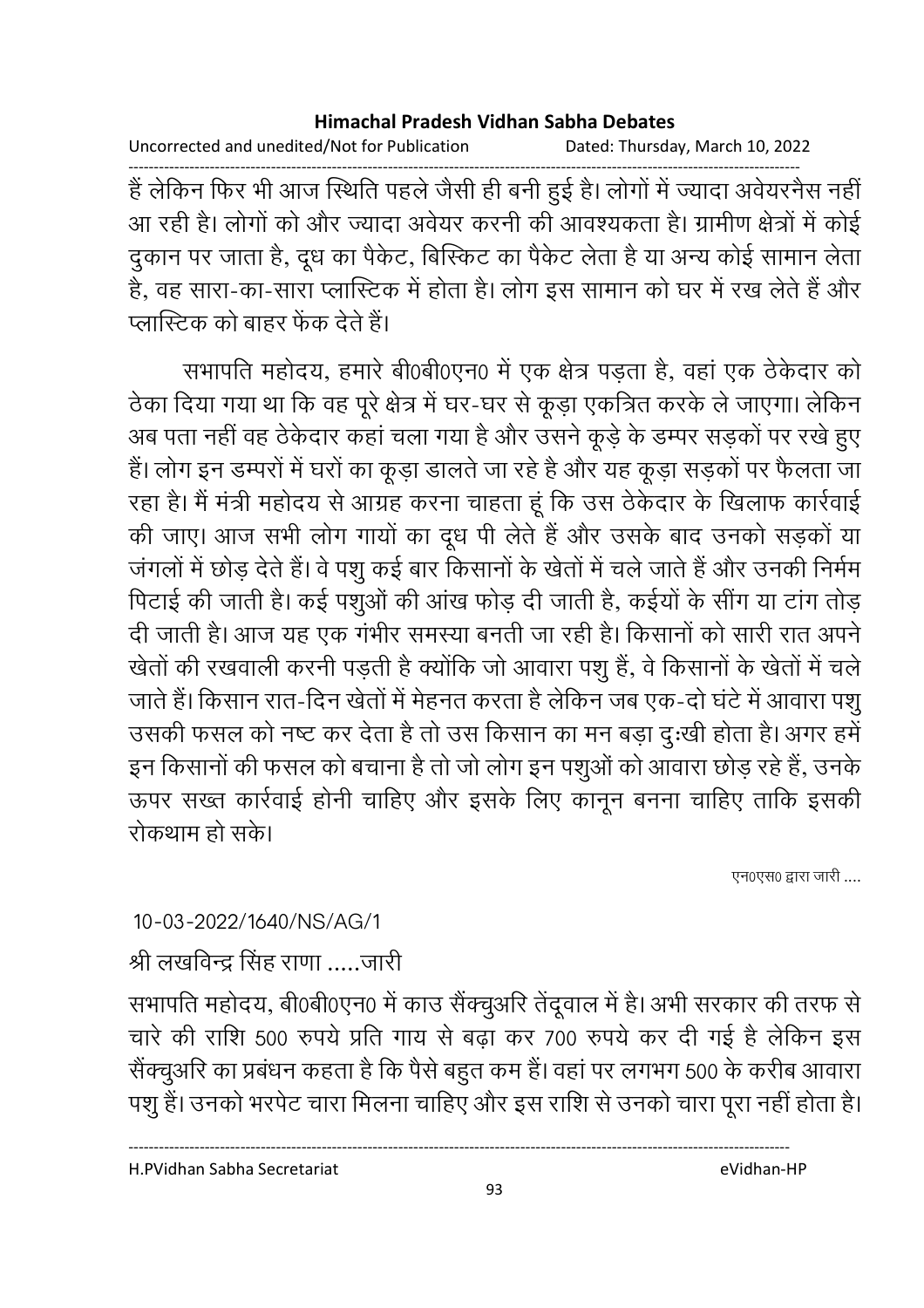Uncorrected and unedited/Not for Publication Dated: Thursday, March 10, 2022

आपने भी देखा होगा कि कई समाचार पत्रों के माध्यम से वहां की खबर आती है कि इतने पशु मर गए। मैं कहना चाहता हूं कि मेरे नालागढ़ क्षेत्र की लगभग तीन पंचायतों में आवारा पशुओं की संख्या बहुत ज्यादा है और कई बार टक्कर मारने से लोगों की मृत्यु भी हुई है तथा कई लोग घायल भी हुए हैं। मेरे क्षेत्र की दो पंचायतें घोलवाल और बगेरी पंचायत ने एस0डी0एम0 के माध्यम से वेटरिनरी अधिकारियों को कहा कि आवारा पशुओं को काउ सेंक्चुअरि में लिया जाए लेकिन इस तरफ कोई ध्यान नहीं दिया जा रहा है। ये आवारा पशु लोगों की जान को खतरा बने हुए हैं। सभापति महोदय, मैं आपके माध्यम से मंत्री जी को कहना चाहता हूं कि जहां पर Ultratech cement Plant है अगर आप ऊना को वहां से जाएं तो आपको वहां पर लगभग 200 पशु मिलेंगे। मैं इसके लिए मंत्री जी से निवेदन करता हूं कि इन पशुओं को काउ सेंक्चुअरि में रखा जाए।

सभापति महोदय, गोहादेव गौशाला जोगों के नाम से है। यह गौशाला चार पंचायतों की है। जोगों, जगपुर, मलैणी और कुंडलू पंचायतों की गौशाला है। मंत्री जी स्वयं वहां पर जाकर आए हैं जब इन्होंने वहां पर लोक भवन का शिलान्यास किया था। इस गौशाला में तूड़ी का शैड बनना है और इसके लिए मंत्री जी ने भी आदेश किया था तथा पशुपालन विभाग ने लगभग 10 लाख रुपये का एस्टिमेट बना कर डी0सी0, सोलन को भेज दिया है। चार महीने हो चुके हैं लेकिन इसकी अभी तक स्वीकृति नहीं आई है। इस गौसदन के चेयरमैन वहां पर कई बार जा चुके हैं लेकिन अभी तक डी0सी0 के माध्यम से 10 लाख रुपये की ग्रांट नहीं निकली है। इसी गौशाला के साथ पशुपालन चिकित्सालय भी है। पहले इस चिकित्सालय के नाम पर जमीन नहीं थी लेकिन अब जमीन नाम हो चुकी है और अभी तक भवन का काम शुरू नहीं हुआ है। मैं मंत्री जी से

## 10-03-2022/1640/NS/AG/2

निवेदन करना चाहता हूं कि इसका काम शीघ्र शुरू किया जाए। इस गौशाला में अगर पशु बीमार होते हैं तो यही डॉक्टर और फार्मासिस्ट इनको देखने जाते हैं।

सभापति महोदय, मोगा से एक बहुत बड़े संत हैं जो महेश मुनि के नाम से जाने जाते हैं और आगे उनके शिष्य बाबा गुरदीप सिंह जिप्पी जी का धन्यवाद करना चाहता हूं। उन्होंने महादेव गौशाला में स्टोर बना रखा है और जो भी व्यक्ति हिमाचल प्रदेश में गौशाला के लिए तूड़ी लाना चाहता है तो वे सिर्फ़ गाड़ी का किराया और लोडिंग के पैसे लेते हैं तथा

H.PVidhan Sabha Secretariat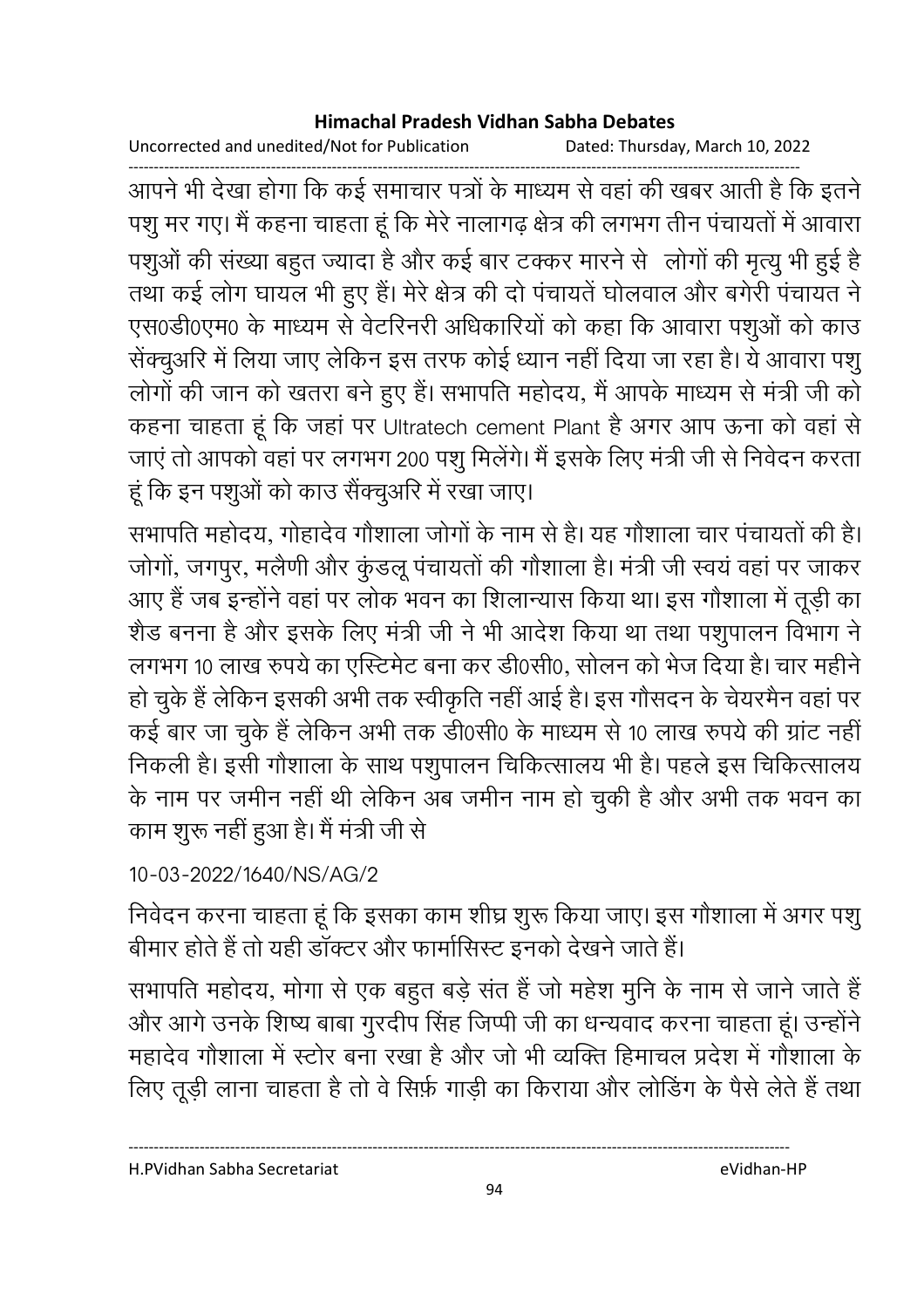Uncorrected and unedited/Not for Publication Dated: Thursday, March 10, 2022

तूड़ी फ्री दी जाती है। मैं मोगा के ऐसे संत पुरूष का इस सदन के माध्यम से धन्यवाद करता हूँ। सभापति महोदय, कई बार ये आवारा पशु सड़कों के ऊपर आ जाते हैं और मेरे नालागढ़ क्षेत्र में कई बार दुर्घटनाएं हुईं हैं। लोग अपनी गाड़ियों और बाइक में चले होते हैं और एकदम से पशु आगे आ जाते हैं। इस तरफ ध्यान दिया जाए। जिन विधान सभा क्षेत्रों, जिन सब-डिविजनों में एस0डी0एम0 और विकास खंड अधिकारी बैठते हैं और

श्री आर0 के0 एस0 द्वारा जारी।

10.03.2022/1645/RKS/एजी-1

श्री लखविन्द्र सिंह राणा... जारी

जिन पंचायतों में गौ-सदन नहीं बने हैं वहां पर गौशालाएं बननी चाहिए। यहां पर माननीय उच्च न्यायालय का हवाला भी दिया लेकिन यह बात अलग है। सभी कहते हैं कि गाय गौ माता है और गाय में 33 करोड़ देवी-देवता निवास करते हैं। लेकिन आज चाइना बोर्डर तक गउएं सड़कों पर बेसहारा घूम रही हैं। सरकार गौ-सदन या cow sanctuaries खोलने के लिए प्रयास कर रही है लेकिन हमें और ज्यादा प्रयास करने की आवश्यकता है। माननीय मंत्री जी का हमेशा यह प्रयास रहता है कि प्रदेश में ज्यादा-से-ज्यादा गौ-सदन बनें। जो गायें सड़कों में बेसहारा घूम रही है उनको गौ-सदनों में डालने का प्रयास किया जाए। जो मैंने सुझाव दिये हैं उन पर सरकार गौर करें। सभापति महोदय, आपने मुझे बोलने का समय दिया, आपका धन्यवाद।

10.03.2022/1645/RKS/एजी-2

सभापति : अब माननीय सदस्य श्री सुन्दर सिंह ठाकुर जी चर्चा में भाग लेंगे।

श्री सुन्दर सिंह ठाकुर : सभापति महोदय, जो प्लास्टिक से बढ़ते प्रदूषण व उसके खाने से पशुओं की हो रही अकाल मृत्यु पर यह सदन विचार करे।" संकल्प प्रस्तुत किया है, यह एक ज्वलंत मुद्दा है। इस मुद्दे पर काफी विस्तार से चर्चा हुई है। मैं माननीय मंत्री से अपने निर्वाचन क्षेत्र की बात करना चाहता हूं। कुल्लू के बजौरा के पास एक गौशाला थी उस

H.PVidhan Sabha Secretariat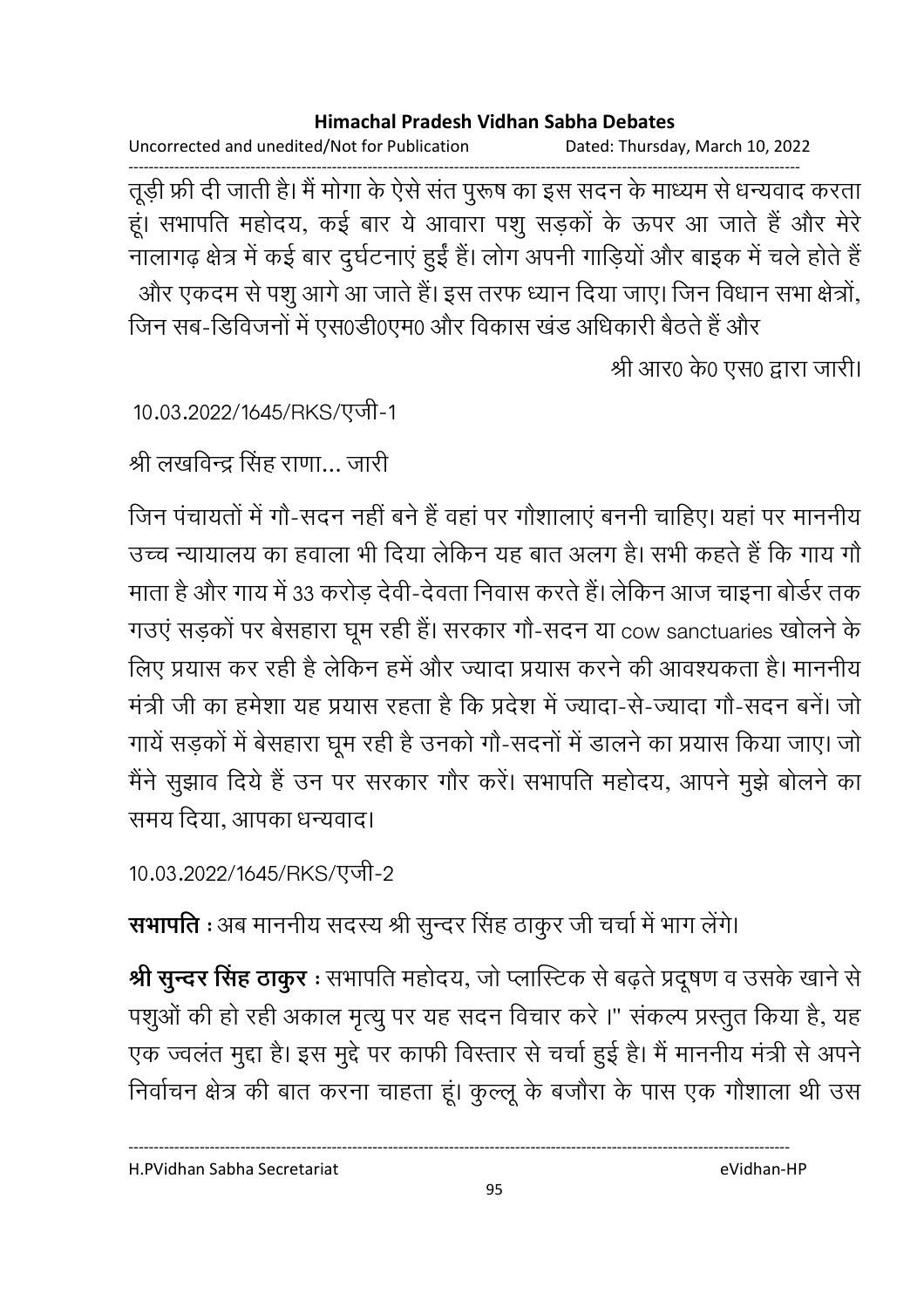Uncorrected and unedited/Not for Publication Dated: Thursday, March 10, 2022 ------------------------------------------------------------------------------------------------------------------------------------ गोशाला में बाढ़ के कारण 70-80 पशु बह गए थे। उस गोशाला में बहुत घपलेबाजी हुई थी। जब यह गौशाला बही थी तो उस वक्त माननीय जल शक्ति मंत्री जी भी वहा थे। जब वीडियों के माध्यम से यह मामला उजागर हुआ तो प्रशासन की नींद जागी। लेकिन उसके बाद भी वहां कुछ काम नहीं हुआ। मनाली में कुछ काम हुआ लेकिन मैं इस पर ज्यादा नहीं। कहना चाहूंगा। कुल्लू में आवारा पशुओं के लिए गौशाला बनाने के लिए कोई प्रयत्न नहीं किए जा रहे हैं। वैष्णों माता मंदिर के सामने छरूड़ू नामक स्थान पर एक 42-44 बीघा का प्लाट है। यह जमीन पहले होटिकल्चर विभाग के पास थी। वर्ष 2009 में इस जमीन को सरकार ने अपने पास ले लिया। इस जमीन को आप वैष्णों देवी वाले बाबा को देना चाहते. थे।

श्री बी.एस. द्वारा... जारी

10.02.2022/1650/बी.एस./ए0जी0/-1

# श्री सुन्दर सिंह ठाकुर जारी...

यह अखाड़ा गैमन पुल से आगे ग्राहण पंचायत में हैं। यह बात चली थी कि वैष्णों देवी वालें बाबा को यह जमीन दी जाए, वह बाबा लोगों के शक के घेरे में है, इसलिए पचायत वालों ने इसका विरोध किया कि यह जमीन बाबा को न दी जाए। उन्हें शक था कि गौशाला के नाम पर इस 44 बीघा जमीन पर कब्जा कर लेगा। वर्ष 2009 में यह कोशिश हुई थी। अब आज की बात करता हूँ, आप पिछली बातों को छोड़िए। मैंने अभी ट्रक यूनियन वालों से बात की, आंधी जमीन ट्रक यूनियन के पास है और पंचायत ने भी एन0ओ0सी0 दें दी हैं, हमने कहा कि उस जमीन को हम एक शर्त पर ट्रक यूनियन वालों को ट्रासफर करेंगे, यदि आप आंधी जमीन पर गौशाला चलाएंगे तो आपको इस जमीन को देंगे। उनके पास फंड्स की भी कमी नहीं है। कुल्लू और लाहौल-स्पिति की इकट्ठी यूनियन है और यह बहुत बड़ी है। मेरा आपसे अनुरोध है कि आप एक कोशिश करें कि कुल्लू विधान सभा क्षेत्र में गौशाला बन जाए तो यह अच्छा होगा क्योंकि मनाली में ज्यादा ठंड पड़ती है और पशुओं को दिक्कत होती है। वहां इस कार्य के लिए मंत्री जी द्वारा तुरंत सज्ञान लिया जाए। वे एक-दो दिन में मुझे

----------------------------------------------------------------------------------------------------------------------------------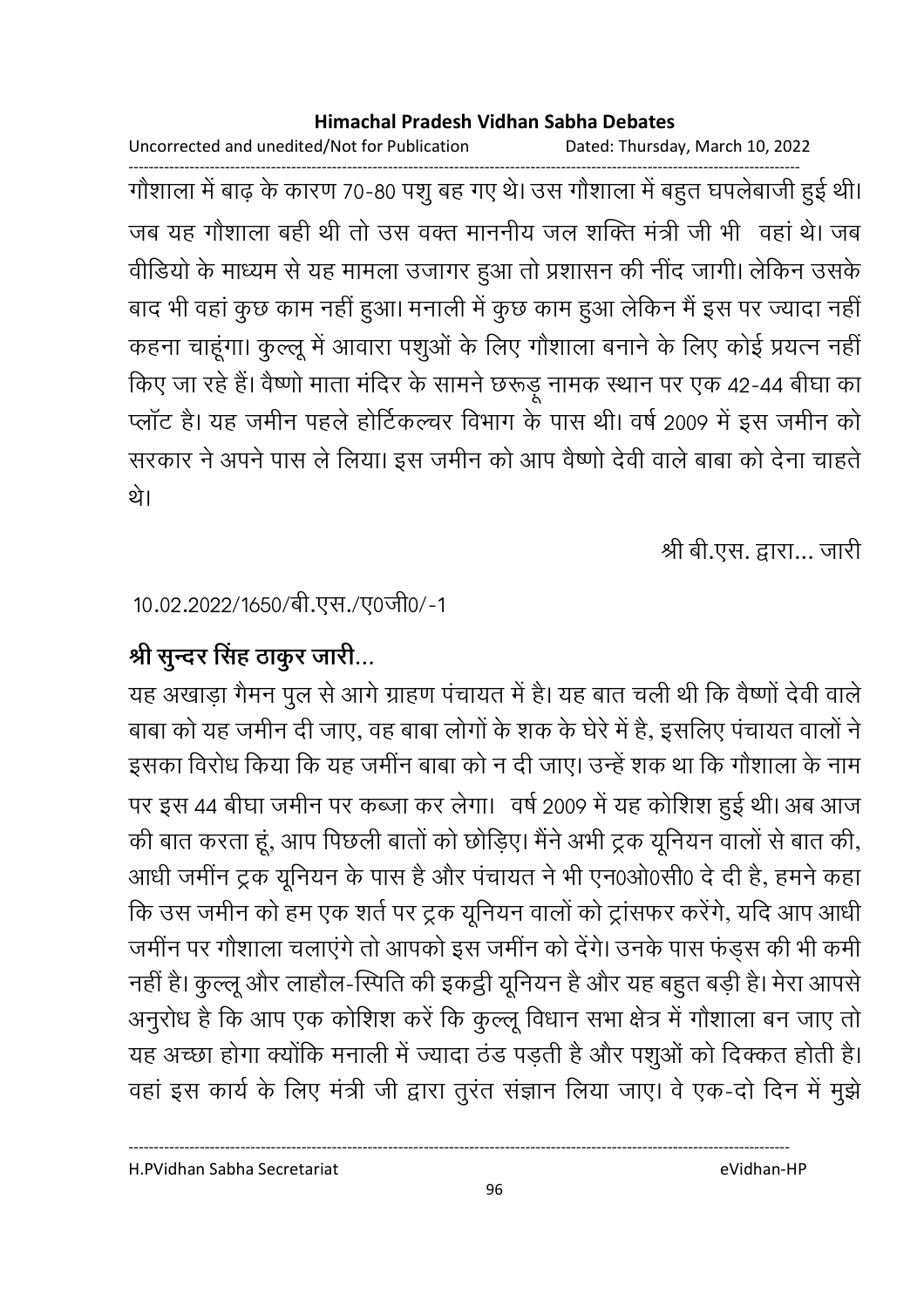Uncorrected and unedited/Not for Publication Dated: Thursday, March 10, 2022

लिखकर दे देंगे। उसके साथ ही वहां पर कोई मुरली मनोहर गौशाला है। यह एक संस्था है वे भी उस जमीन को मांग रहे हैं। यानी इस नेक काम को करने के लिए और इसमें पैसा लगाने के लिए लोग तैयार हैं। मैंने भी विधायक क्षेत्र विकास निधि के 10 लाख रुपए देने की बात कही है। यह ब्यास नदी के किनारे है और आने वाले समय में वहां ब्यास नदी में बाढ का खतरा तो रहेगा। बरसात के दिनों में उस चीज का ध्यान रखना पड़ेगा। मैं माननीय मंत्री जी से निवेदन करूंगा कि क्या आप इस प्रोजैक्ट को ले करके हमारा सहयोग करेंगे? लोगों की जो बेसहारा पशुओं की समस्या है क्या उससे निजात दिलाएंगे? इतना ही मैं कहना चाहता हूं, धन्यवाद।

10.02.2022/1650/बी.एस./ए0जी0/-2

सभापति : अब माननीय सदस्य श्री हीरा लाल जी चर्चा में भाग लेंगे।

श्री हीरा लाल, करसोग : सभापति महोदय, आज माननीय सदस्य आदरणीय रमेश चंद ध्वाला जी और आदरणीय बलबीर सिंह वर्मा जी द्वारा लाया गया संकल्प कि "प्लास्टिक से बढ़ते प्रदूषण व उसके खाने से पशुओं की हो रही अकाल मृत्यू पर यह सदन विचार करे।" इस माननीय सदन के अंदर सभी माननीय सदस्यों ने इस पर सार्थक चर्चा की है। हम सब का यही भाव है कि बेसहारा पशुओं में केवल गौ वंश को छोड़ा जा रहा है उसकी सही व्यवस्था होनी चाहिए। जैसे प्लास्टिक के बारे में कहा गया है, आज प्लाटिक का प्रभाव बढ़ रहा है, चाहे वह दूध की थैली में हो, चाहे जंक) फूड हो या रैपिंग हो सब में प्लास्टिक होता है। आज केवल गौ वंश को ही छोड़ा जा रहा है अन्य को नहीं, वे सड़कों में घूम रही हैं और खेतों में फसलों को बर्बाद कर रही हैं और किसान लोग डंडे से उन्हें मार रहे हैं, खेती-बाड़ी बर्बाद हो रही है और समाज में एक असंतोष का वातावरण फैला हुआ है। जब से हिमाचल प्रदेश में हमारी सरकार बनी है। हमारी सरकार ने गौ सदनों को बनाने के लिए अपनी योजना बनाई है।

श्री एन0 जी0 द्वारा जारी...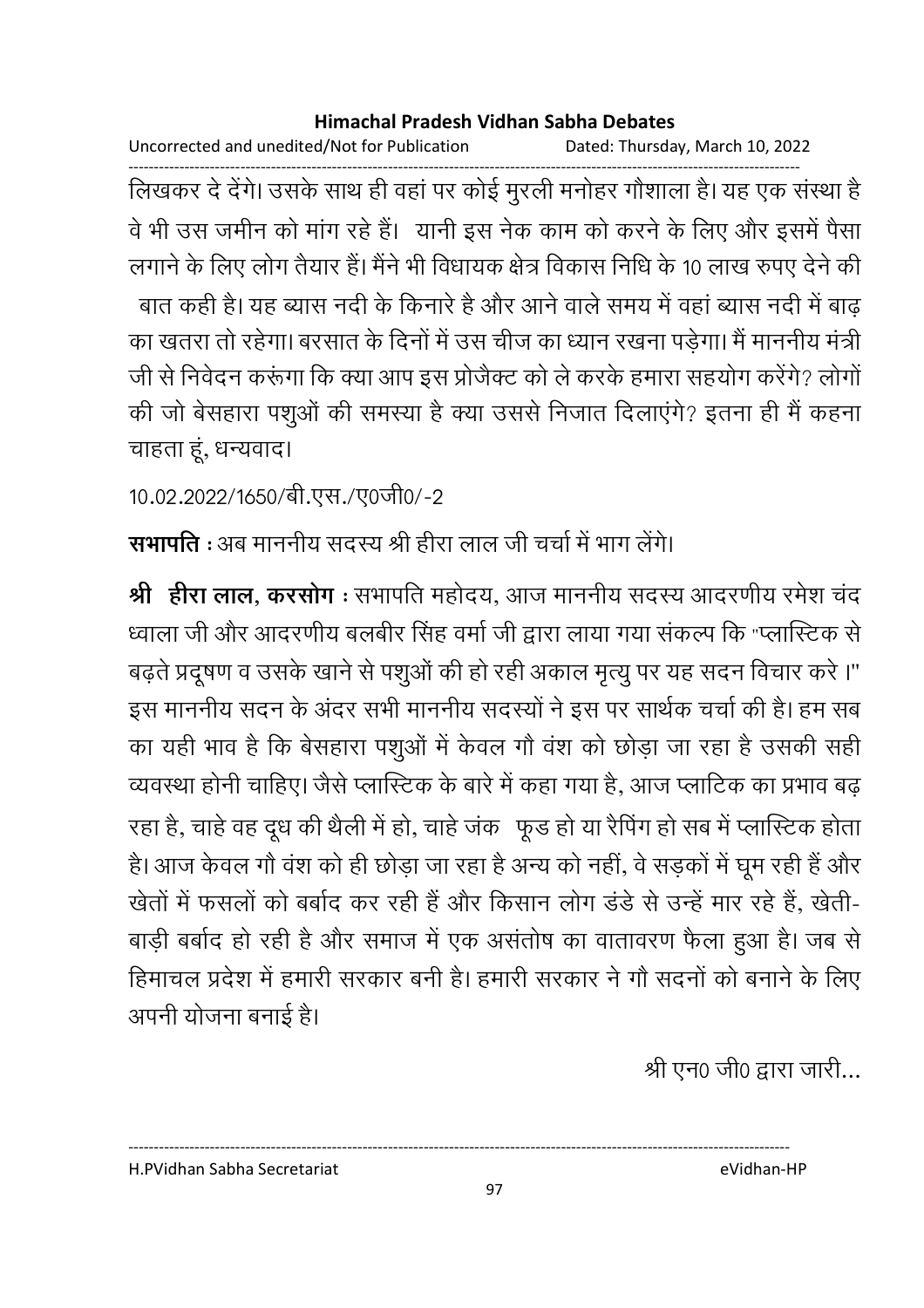### 10-03-2022/1655/ए.एस.-एन.जी. /1

# श्री हीरा लाल......जारी

इस सरकार से पहले 6,800 पशु गौसदनों में होते थे लेकिन आज लगभग 21,000 गौवंश गोंसदनों में पल रहे हैं। माननीय मुख्य मंत्री जी ने इस बजट में 5 गों-अभयारण्य और बनाने की बात कही है। उन्होंने प्रति गौवंश के लिए सहायता राशि को 500 रुपये से बढाकर 700 रुपये कर दिया है। हमारे हिमाचल प्रदेश में कई मिल्क फैंड्रेशन काम कर रही है और हजारों लेटिर दुग्ध का उत्पादन हो रहा है। माननीय मुख्य मंत्री जी ने दुग्ध की खरीद में भी 2 रुपये बढ़ाएं हैं और दुग्ध उत्पादकों को सहारा दिया है। माननीय सदस्य श्री राकेश सिंघा जी ने कहा कि दत्तनगर, रामपुर, गुमाशन, आनी व करसोग में दुग्ध उत्पादन किया जाता. हैं। मैं कहना चाहता हूं कि सबसे अधिक दुग्ध उत्पादन आनी क्षेत्र में होता है। करसोग में भी प्रतिदिन 12,000 से 15,000 लेटिर दुग्ध उत्पादन होता है और इससे हमारी आर्थिकी में बहुत बड़ा सहयोग होता है। यहां पर चर्चा की गई कि समाज में गिरावट आने से पशुओं पर अत्याचार हो रहा है। यहां पर विचारधार की बात कही गई तो मैं कहना चाहता हूं कि ऐसी कौन सी विचारधारा है या कौन सी ऐसी पृष्ठभूमि है जिसको लेकर हमारी इस समस्या का समाधान हो सकता है। यह केवल हमारे राष्ट्र की विचारधारा है और हमारी परम्परा ही है। हमारी भारतीय परम्परा में गाय को 'मा' कहा गया है। हम गाय को अपने परिवार के सदस्य के रूप में मानते हैं। वर्ष 1940-1960 के बीच में देख लीजिए कि गांवों में किस प्रकार का वातावरण होता था, वर्ष 1960-1980 के बीच में हम सब भी पैदा हुए हैं और हमने प्रैक्टिकल देखा है कि गावों में किस प्रकार का वातावरण होता था। हमने अपने घरों में आज भी पशुधन को रखा हुआ है, हमें उनसे प्यार है और आज भी हम उनसे दुग्ध-घी आदि लेते हैं। वर्ष 1980-2000 के बीच हमारे देश में पाश्चत्य संस्कृति आ गई और हमने अपने बच्चों को गावों से निकाल कर शहरों के एक कमरे में बंद कर दिया। अब उनके लिए न खेल हैं, न उनके लिए कोई रिश्तेदार है, न उनके लिए पशुधन है और न ही उनके लिए कोई खेतीबाड़ी है। यही वातावरण आज पूरे देश में बना हुआ है।

H.PVidhan Sabha Secretariat eVidhan-HP

----------------------------------------------------------------------------------------------------------------------------------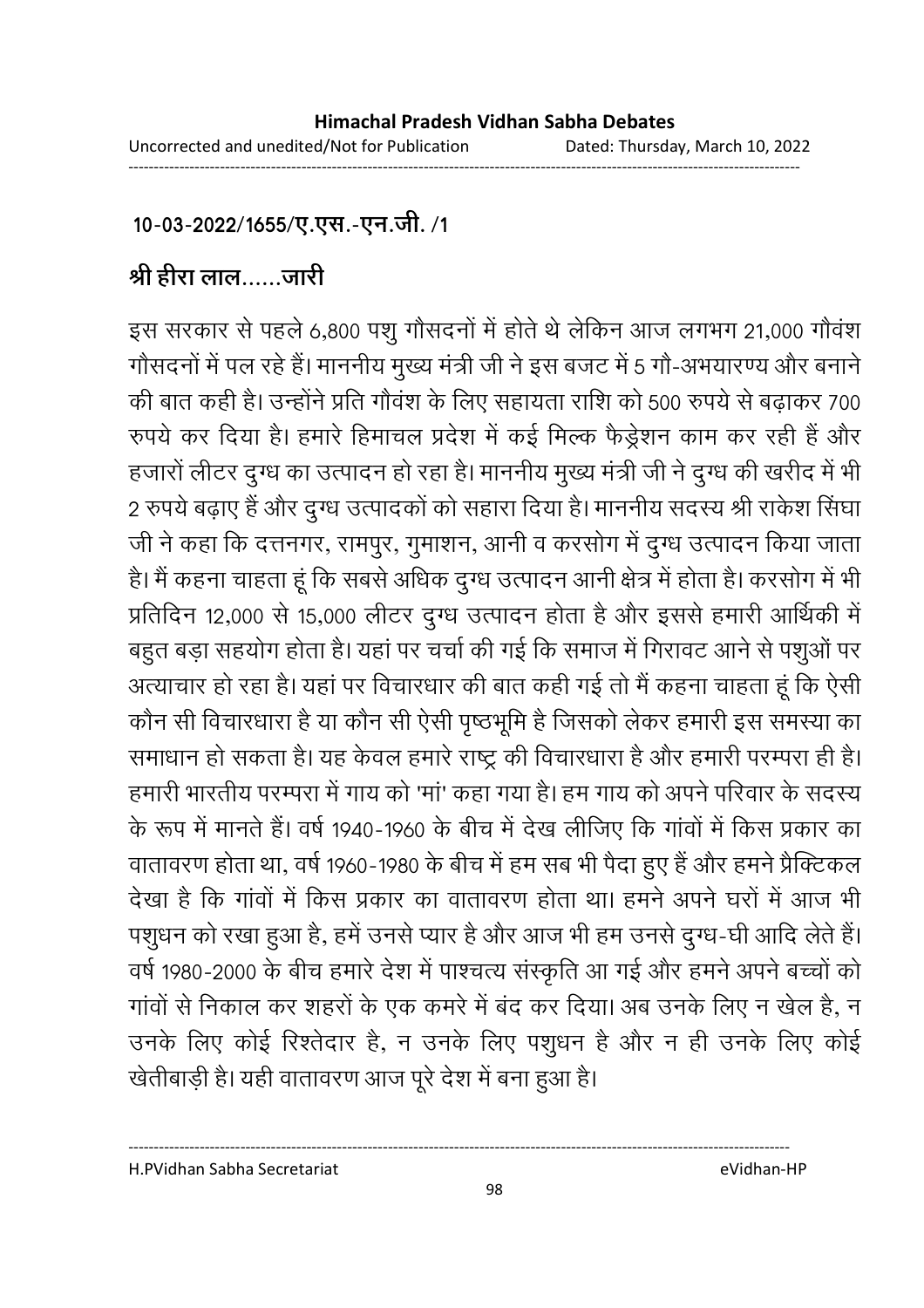Uncorrected and unedited/Not for Publication Dated: Thursday, March 10, 2022

### 10-03-2022/1655/ए.एस.-एन.जी./2

मैं कहना चाहता हूं कि यह हमारा वैचारिक दृष्टिकोण है कि हमें खेतीबाड़ी बचानी है और इसी कारण हमारा गौवंश भी बच सकता है। हमारे पास इसका सबसे अच्छा उदाहरण बिलासपुर व सोलन की कामधेनु संस्था है। श्री जीत राम कोंडल जी ने एक ऐसी संस्था बनाई थी जिसमें आज 38,000 लीटर दुग्ध उत्पादन होता है और इस संस्था से लगभग 5,400 परिवार जुड़े हैं। इस संस्था के माध्यम से सैकड़ों लोगों को रोजगार भी मिलता है। आज इस संस्था द्वारा 40-42 रुपये प्रति लीटर के हिसाब से दुग्ध खरीदा जाता है। यह केवल हमारी भारतीय संस्कृति ही है जो पूरे विश्व को बचा सकती है, विश्व को सतमार्ग दे सकती है और विश्व को शांति का रास्ता बता सकती है। मैं कहना चाहता हूं कि स्कूली पाठ्यक्रम में इसे शामिल किया जाना चाहिए ताकि बच्चों के अंदर गौवंश से प्यार हो सके। हमारे बच्चे किस प्रकार से खेतीबाड़ी की ओर जाएं, अपनी खेतीबाड़ी का ध्यान रखें और इसी तरीके से हम अपने गौवंश को बचा सकते हैं। सभापति महोदय, मेरा बोलने का तात्पर्य है कि हमारे राष्ट्र की संस्कृति ऐसी है जिसमें श्रीकृष्ण को भी गोपाल कहा गया है और उन्होंने गौमाता की सेवा की है। हमें आज फिर से उसी पृष्ठभूमि में आना पड़ेगा तभी हम पूरे विश्व को अच्छा मार्गदर्शन दे सकते हैं। सभापति महोदय, आपने मुझे बोलने का समय दिया आपका बहुत-बहुत धन्यवाद।

सभापति : अब एक मिनट के लिए इस चर्चा में माननीय सदस्य श्री प्रकाश राणा जी भाग लेंगे।

श्री प्रकाश राणा..... श्री जे.एस. द्वारा जारी.........

### 10.03.2022/1700/JS/AS/1

श्री प्रकाश राणा (जोगिन्द्रनगर)ः सभापति महोदय, मैं आपका धन्यवाद करता हूं। मेरा नम्बर नहीं था, आपने मुझे बोलने का मौका दिया। यह जो आवारा पशुओं की चर्चा है, मुझे चार साल से ज्यादा का समय इस विधानसभा में हो गया है लेकिन इसका कोई परमानेंट हल नहीं निकला। आदरणीय मंत्री जी यहां पर बैठे हैं अगर आप इसका परमानेंट